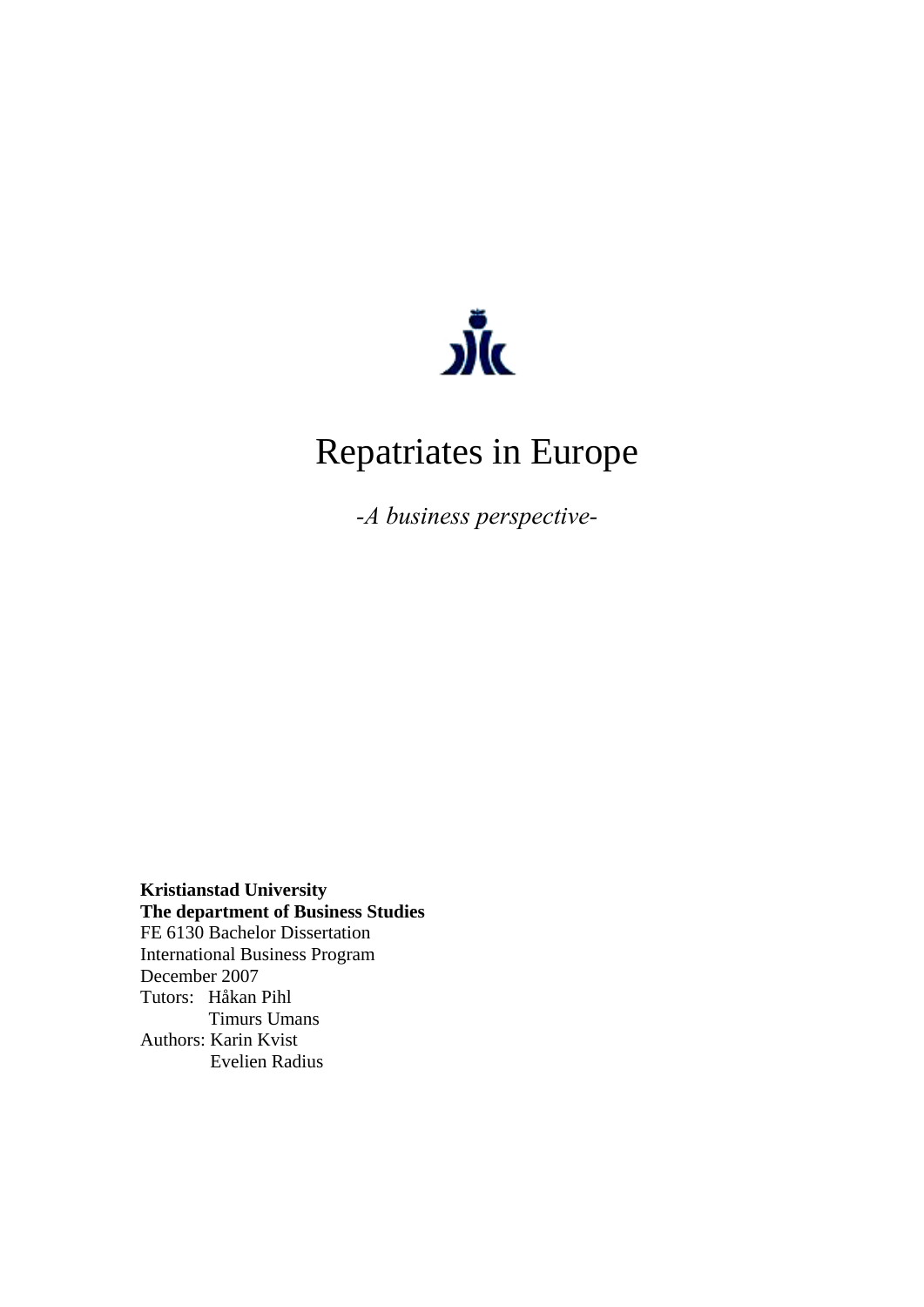## **Acknowledgement**

This dissertation is our final work before we graduate from the Business Department at Kristianstad University. The process has been challenging but both exiting and rewarding and we appreciate the knowledge and experience gained.

First of all, we would like to thank our tutors Håkan Pihl and Timurs Umans, for their help and support and our English teacher Annika Fjelker, for encouragement and guidance.

We would also like to thank Åsa Kronkvist for creating the internet version of our questionnaire and Pierre Carbonnier for his suggestions concerning the analysis.

Special thanks to our fellow Business students from Belgium, Germany and Scotland who translated e-mails and questionnaires.

Kristianstad, November 2007

Karin Kvist **Evelien Radius**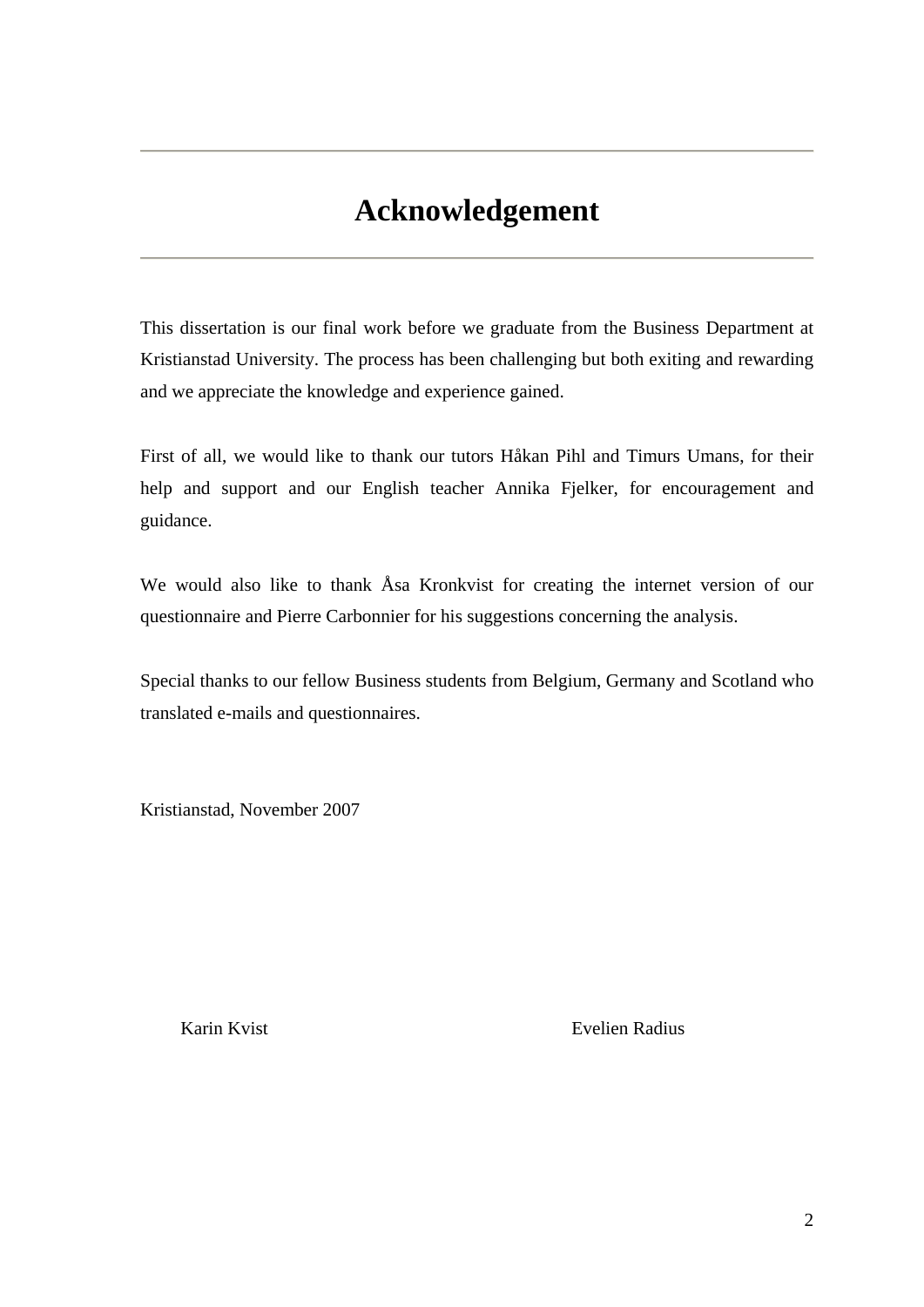## **Abstract**

**Abstract:** This thesis explores some of the individual and organisational challenges involved in the repatriation process after international assignments. The purpose of this dissertation is to probe the turnover rate after repatriation in Europe and to determine whether this is considered to be a problem. The study was conducted through means of a questionnaire on a sample of Human Resource Managers in Western European companies. The authors did find some trends that may indicate that the climate for repatriates differs from that in North America. The authors did not, however, find influences connecting knowledge management and repatriate turnover.

**Keywords:** Repatriates, Turnover rate, Western Europe, International Human Resource Management.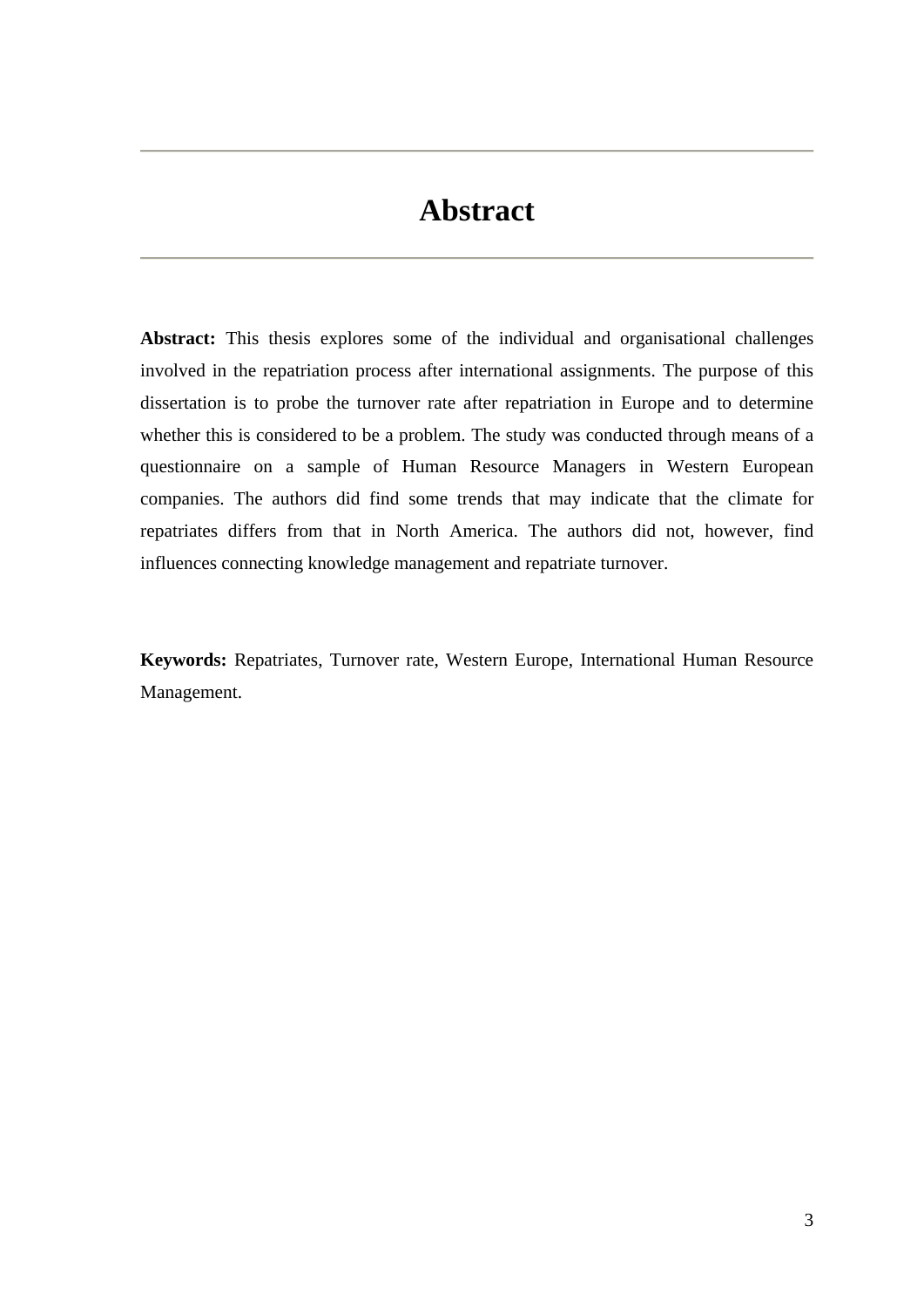# **Table of contents**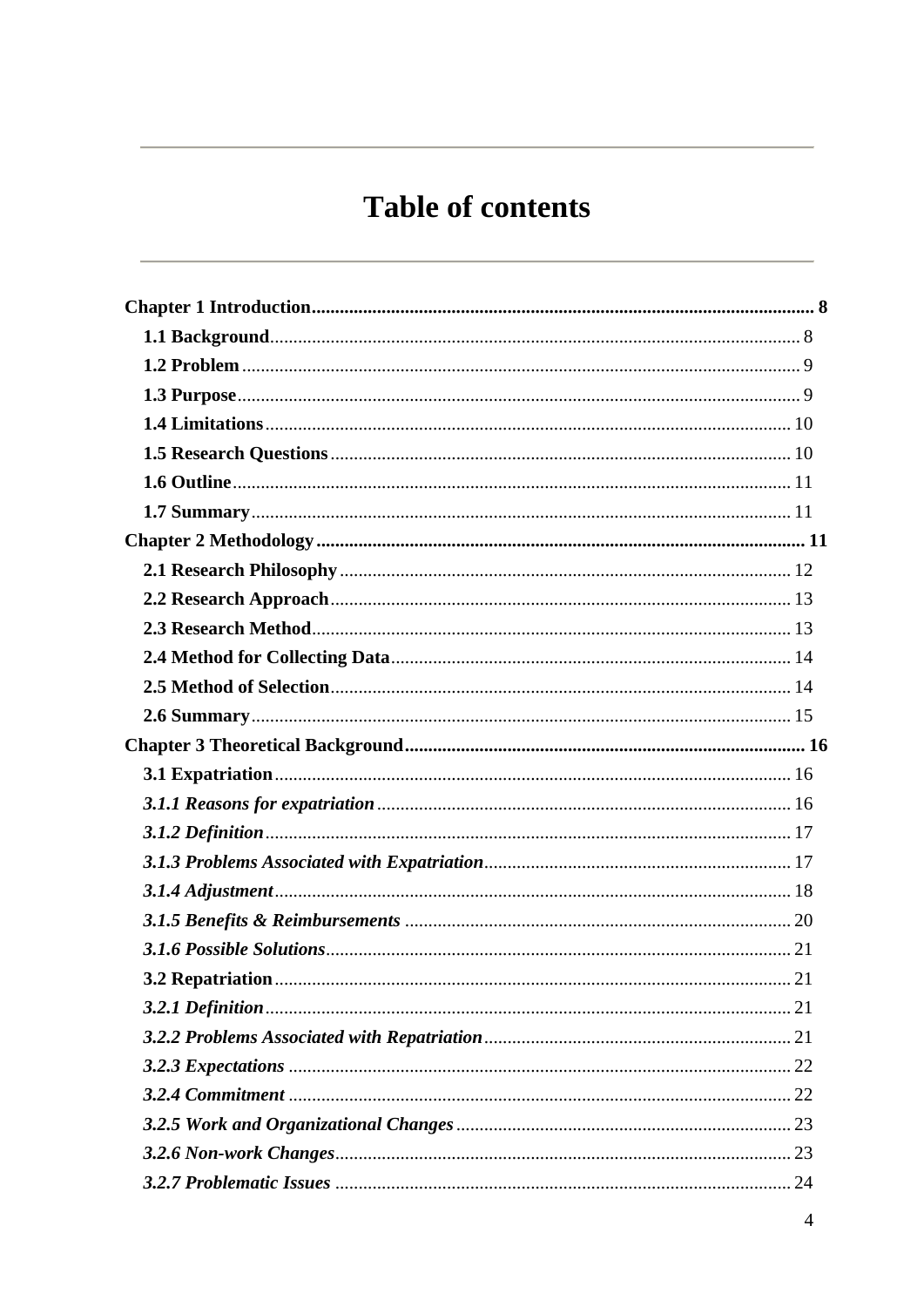| 3.3.2 Why do we choose turnover instead of intent to leave in our research? 25 |  |
|--------------------------------------------------------------------------------|--|
|                                                                                |  |
|                                                                                |  |
|                                                                                |  |
|                                                                                |  |
|                                                                                |  |
|                                                                                |  |
|                                                                                |  |
|                                                                                |  |
|                                                                                |  |
|                                                                                |  |
|                                                                                |  |
|                                                                                |  |
|                                                                                |  |
|                                                                                |  |
|                                                                                |  |
|                                                                                |  |
|                                                                                |  |
|                                                                                |  |
|                                                                                |  |
|                                                                                |  |
|                                                                                |  |
|                                                                                |  |
|                                                                                |  |
|                                                                                |  |
|                                                                                |  |
|                                                                                |  |
|                                                                                |  |
|                                                                                |  |
|                                                                                |  |
|                                                                                |  |
|                                                                                |  |
|                                                                                |  |
|                                                                                |  |
|                                                                                |  |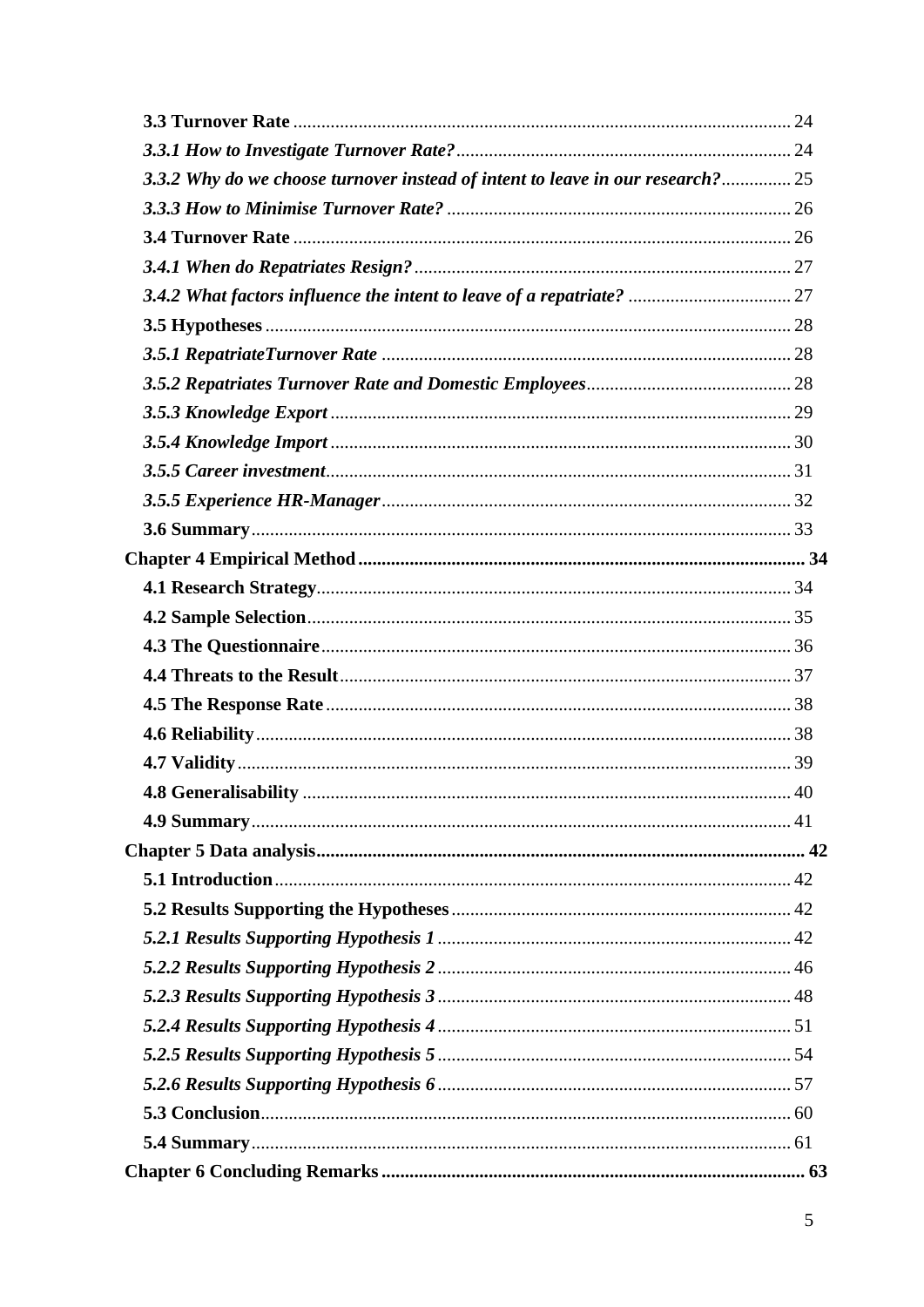## **List of Figures:**

- Figure 3.1 Degree of adjustment during expatriation and repatriation.
- Figure 5.1 Chart on turnover rate in comparison to 'domestic' turnover rate.

## **List of Tables:**

Table 4.1 Countries grouped according to language preference.

- Table 5.1 Turnover rate in companies one year after repatriation.
- Table 5.2 Crosstabulation on turnover rate in the companies one year after repatriation and repatriation programs.
- Table 5.3 Crosstabulation on estimated turnover rate one year after repatriation and higher repatriate turnover rate in the company perceived as a problem?
- Table 5.4 Table on repatriates' turnover rate in comparison to 'domestic' employee turnover rate in companies.
- Table 5.5 Crosstabulation on turnover rate in the companies one year after repatriation and expatriation to export knowledge
- Table 5.6 Crosstabulation on the companies' perception of higher turnover rates as a problem and the exportation of knowledge to foreign subsidiaries.
- Table 5.7 Crosstabulation on repatriation programs and the knowledge export to foreign subsidiaries.
- Table 5.8 Crosstabulation on sending expatriates to export knowledge companies treatment of international assignments as career investments
- Table 5.9 Crosstabulation on the companies' turnover rates and expatriation to import knowledge.
- Table 5.10 Crosstabulation on the perception of higher turnover rates as a problem and the knowledge import from foreign subsidiaries.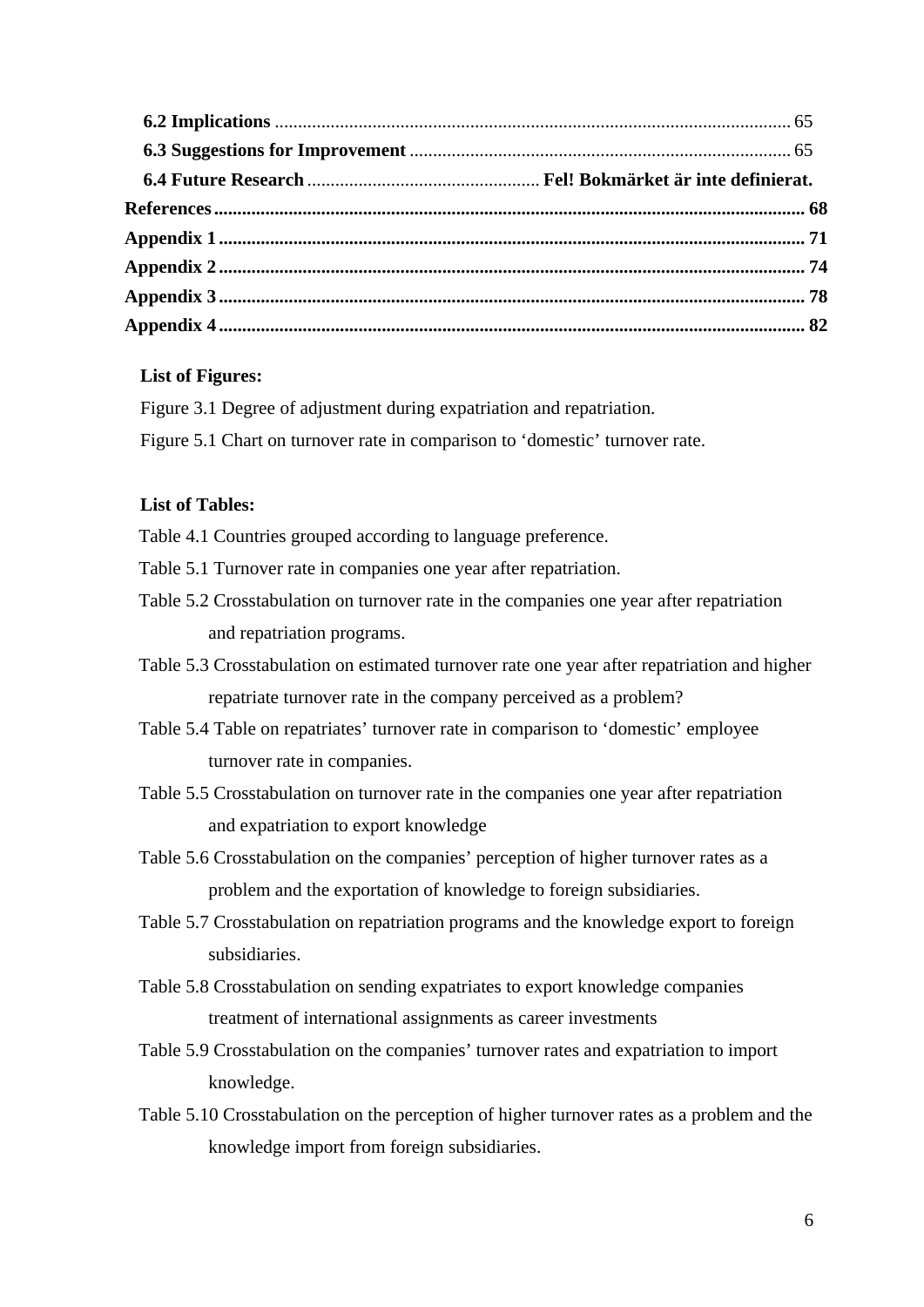- Table 5.11 Crosstabulation on the treatment of international assignments as a career investment by companies and the import of knowledge from foreign subsidiaries
- Table 5.12 Crosstabulation on repatriation programs and the import of knowledge from foreign subsidiaries
- Table 5.13 Crosstabulation on the repatriates' turnover rate at companies and on the treatment of international assignments as a career investment by companies
- Table 5.14 Crosstabulation on repatriation programs and on the treatment of international assignments as a career investment by companies
- Table 5.15 Crosstabulation on the start of the repatriation program and on the treatment of international assignments as a career investment by companies
- Table 5.16 Crosstabulation of when the repatriate get to know future position and on the treatment of international assignments as a career investment by companies
- Table 5.17 How many years have you worked with your current employer?
- Table 5.18 Crosstabulation on the repatriates' turnover rate and human resource managers' experience of repatriate
- Table 5.19 Crosstabulation on the repatriates' turnover rate and the experience of the person in charge of developing repatriation policies
- Table 5.20 Crosstabulation on repatriation programs and the person in charge of developing repatriation policies has
- Table 5.21 How many years have you worked with your current employer?
- Table 5.22 Overall compilation of hypotheses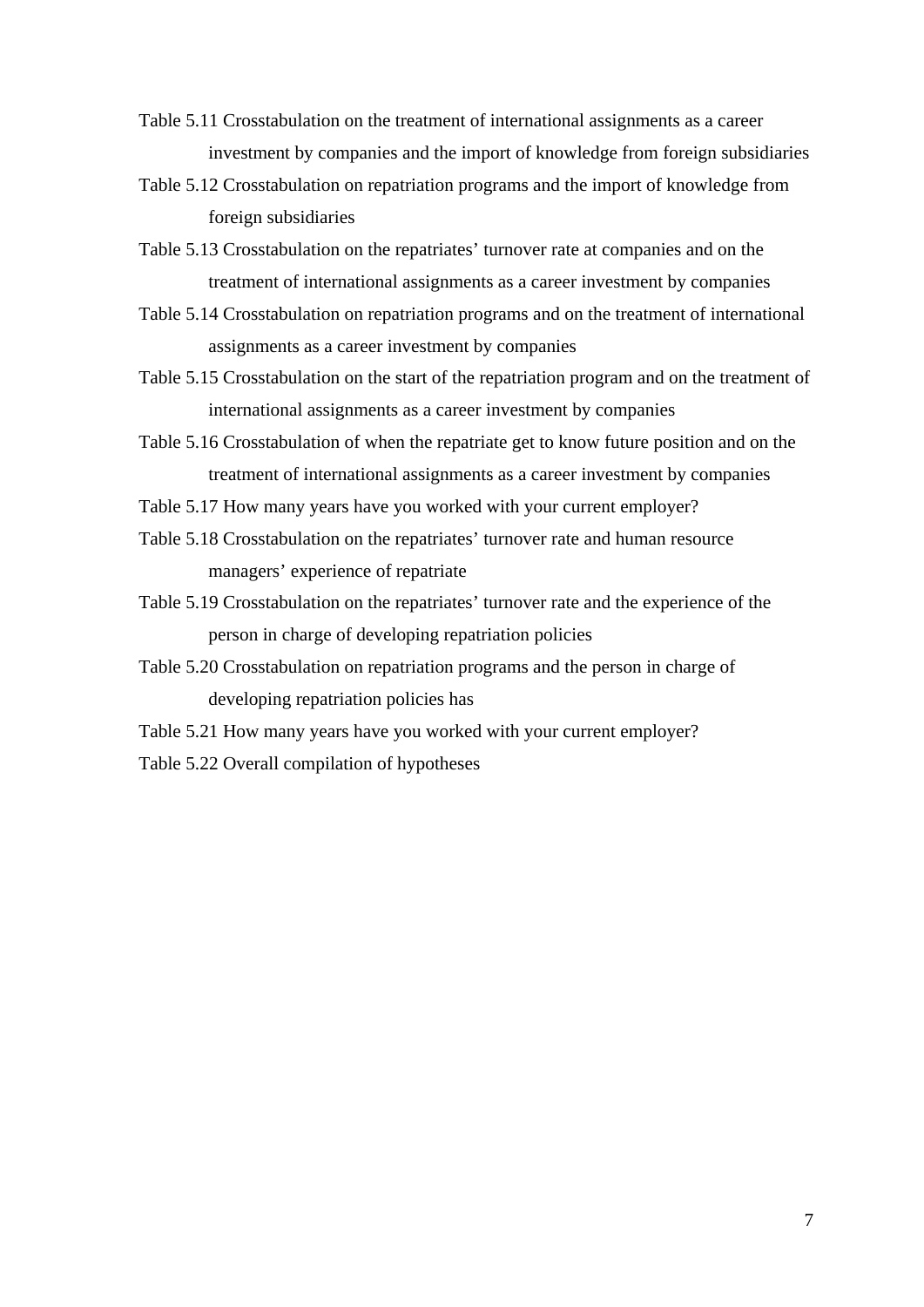## **Chapter 1 Introduction**

*This chapter describes the purpose of the dissertation. First, the background, problem, purpose and limitations are discussed. Then, research questions and the outline of this dissertation are presented.* 

#### **1.1 Background**

The idea for this dissertation came up as a result of the lectures during the spring semester, 2007, where the phenomenon of expatriation was discussed. As the literature research began, it was apparent that much had been done within the field of expatriation, meaning companies sending employees to assignments abroad. Only a limited group of researchers such as Black (1992), Brewster (2007), Gregersen (1998), Mendenhall (1992), Oddou (2007), Stroh (1998) and Suutari (2003) focus on the employees who are returning from such international assignments; a process known as repatriation.

Companies and repatriates returning to parent companies often seem to underestimate the issue of going home, as the repatriates are "just" going home. According to research conducted by Stroh, Gregersen and Black (1998) repatriates may, if not prepared, experience a reversed culture shock when coming home, as many things are likely to have changed during their expatriation. The unforeseen changes facing repatriates upon return incorporate a wide range of areas such as job uncertainties, strategic changes at work, new computer systems, different housing, reduced autonomy, missing life abroad, finding a job for the spouses and schooling for the children (Hyder & Lövblad, 2007).

According to research conducted in the US, the level of resignations by employees after an assignment abroad is much higher than for individuals without experience of expatriation (Black & Gregersen, 1998), (Stroh, 1995). The high turnover rate is seen as a problem for the companies that invest a lot of money in the repatriates, an investment of whose outcome they will be unable to harvest in case of a resignation (Black, 1998).

However, there are no figures available about turnover rates among repatriates for the whole of Europe. Therefore, the purpose of our dissertation is to explore the extent to which the turnover rates after repatriation are a problem in Europe. Moreover, if the major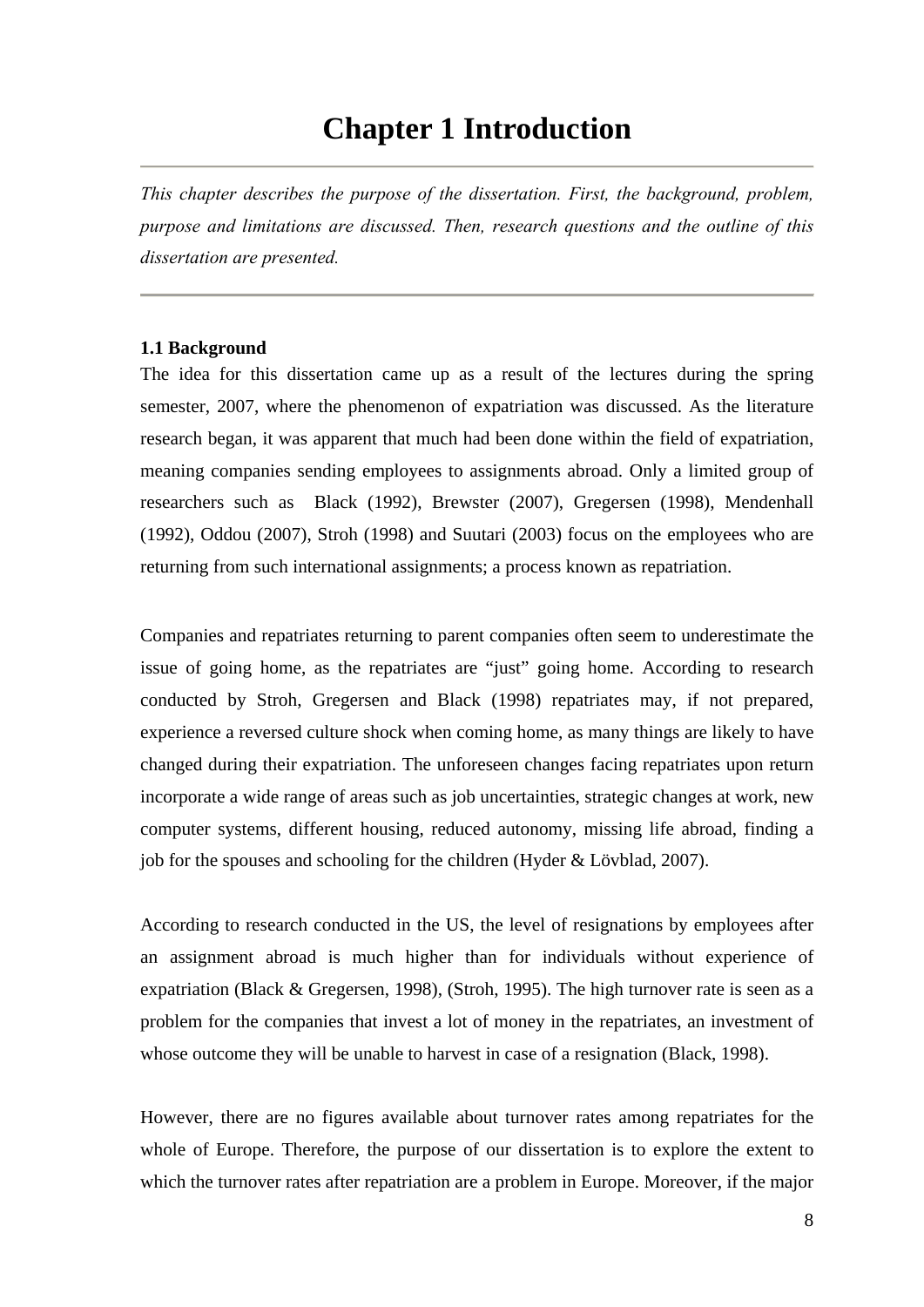and underlying reasons can be determined, a solution to limiting the number of resignations may be found. Both companies and repatriates can gain from this outcome.

#### **1.2 Problem**

Repatriates returning to parent companies are more likely to resign and seek employment elsewhere than managers who have worked "domestically" (Black & Gregersen, 1999; Price Waterhouse, 1997; (Stroh, Gregersen, & Black, 1998). In the US, 25% of returnees leave parent companies within one year of coming home (Black, 2002). The high number of resignations is considered a problem for companies that have invested a lot of money in the repatriates (Black, 1988). For the firms, the resignations of repatriates result in lost knowledge, most likely to a competitor, who may hire the repatriate specifically for his/hers international knowledge, seeing them as an important human capital investment. While there is no guarantee competitors will harvest the repatriates' knowledge, this potential is clearly lost to the firm who paid the well-documented high cost of expatriation (Oddou, 2007). Most research conducted within this field is based on turnover rates among repatriates with home offices in North America. However, the European and North American markets are very different. North America has a homogeneous market, whereas Europe has a heterogeneous market. Less research about the repatriate turnover rate is conducted in Europe. A first step in European oriented research should be to establish, if the turnover rate is also considered to be a problem in Europe. If it is a problem, what are the differences between North America and Europe? This knowledge can contribute to the research in an international perspective. If it is not a problem, is it possible to establish any of the causes why this problem does not appear in Europe? This makes it important to know more about the repatriation turnover rate in Europe.

#### **1.3 Purpose**

This paper aims to achieve three purposes;

1. To explore how the turnover rate after expatriation is perceived in European companies.

2. To determine factors that influence the turnover rate connected to the employing company.

The purpose of the dissertation is to explore the turnover rate after repatriation in Europe and whether this is considered to be a problem. The reason to explore this topic is that most articles within this field seem to be based on research and figures from North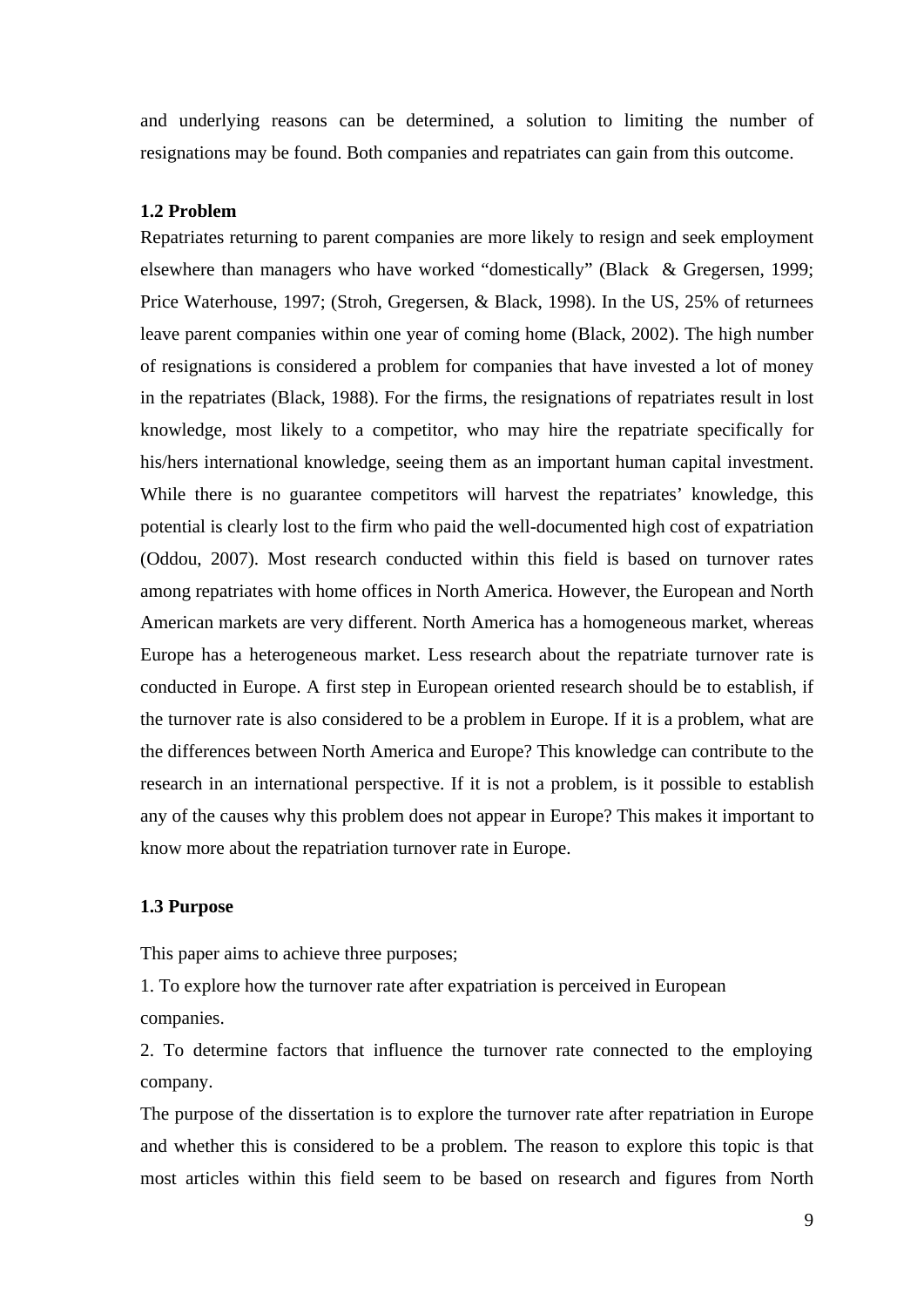America (Black, 1991). It is not self evident to suspect that these numbers apply to European companies as the market here is heterogeneous and the companies are more decentralised and less hierarchical than in North America. The second part of the purpose is to provide suggestions on how management could create smoother transitions for the repatriates upon return. The third part of the purpose is based on the researchers' belief that a variety of aspects, which all are based on the companies' perspectives, influence the turnover rate. Some companies might send employees on a foreign assignment to import knowledge; others to export knowledge, therefore it is possible that expatriates and repatriates should be considered heterogeneous groups and should be treated accordingly. The knowledge transfer between host and home company could also affect the turnover rate. Companies, exporting knowledge from the home country to the host country, could be expected to have difficulties in finding a suitable position for the employee within the organisation upon return. As a result, the company's attitude towards the repatriate, once the job is done and once the host country has gained the knowledge, could also influence the turnover rate. Additionally, if companies perceive international assignments as a career investment, they are more likely to keep the employee after the foreign assignment. Finally, the experiences of Human Resource Managers at companies can also influence the turnover rate in a positive way (Stroh, 1995). Managers with international experience can use this skills and knowledge during their work with repatriates. If we can give an overview of these aspects which influence the turnover rate, companies and repatriates can benefit from this outcome.

#### **1.4 Limitations**

This thesis only explores issues associated with the turnover rate in Western Europe, however not all the countries of Western Europe were included and from the companies asked, not all were able to respond in their own language. Problems obtaining access to companies also restricted this research. In addition, this research was limited by time and financial constraints.

## **1.5 Research Questions**

This dissertation is based on the following research questions:

- 1. How does the turnover rate among repatriates in Europe differ from that in North American?
- 2. How do companies' reasons for knowledge transfer influence repatriation turnover rate?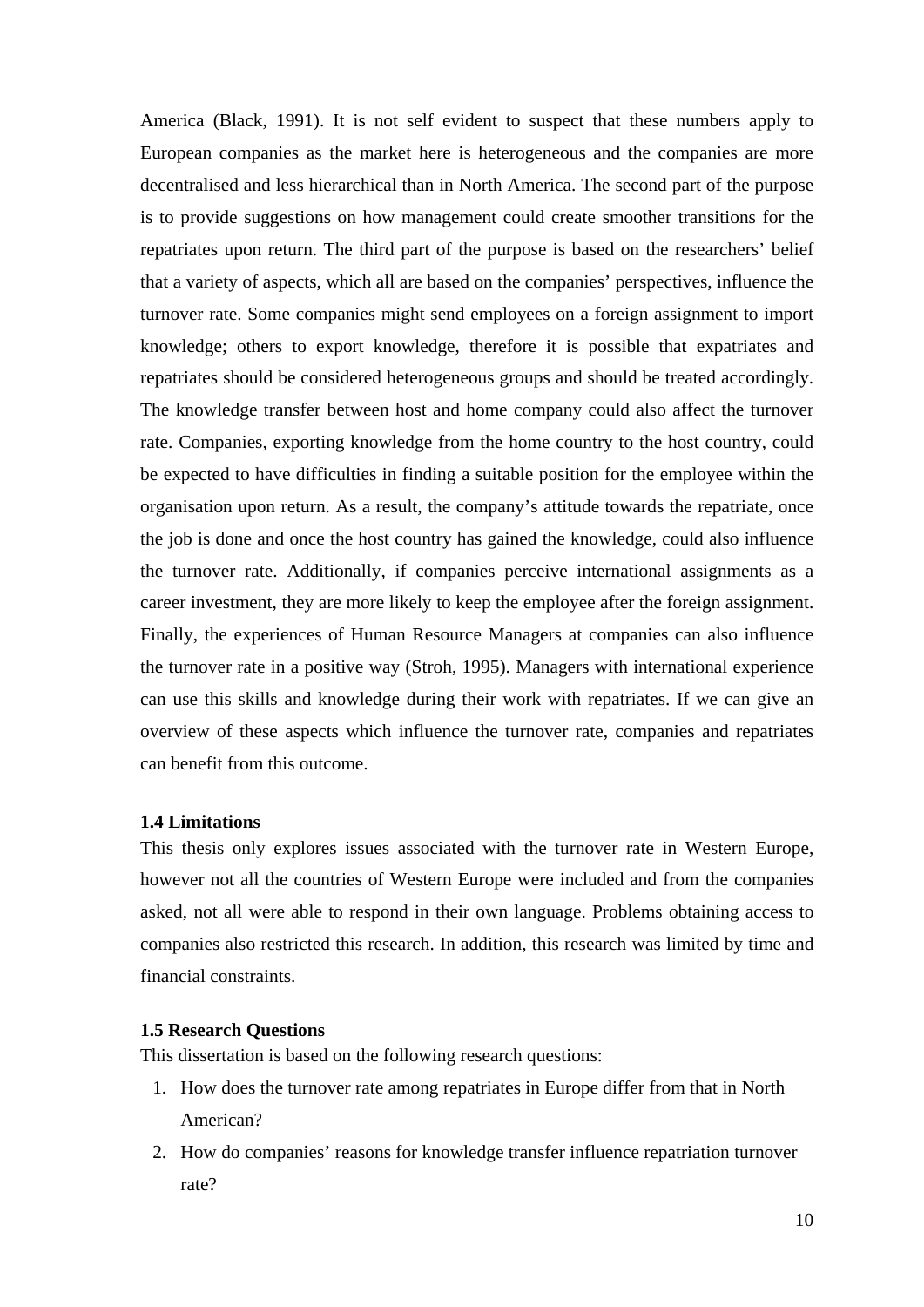- 3. How do companies perceive international assignments after repatriation?
- 4. Does international experience and number of years of work with repatriates among human resource managers influence the turnover rate?

## **1.6 Outline**

- Chapter 2 The methodology is presented.
- Chapter 3 Introduction to the theoretical framework followed by the hypothesis.
- Chapter 4 The empirical study will be introduced.
- Chapter 5 The survey is analysed.
- Chapter 6 Conclusion and discussion are given.
- Chapter 7 Conclusions

### **1.7 Summary**

In the US, 25 % of returnees leave parent companies within one year of coming home (Black, 2002). This is a problem for companies that have invested a lot of money in the repatriate (Black, 1998). The purpose of our dissertation is to explore the turnover rate after repatriation in Europe and whether this is considered to be a problem. Potential causes of turnover rates are also investigated.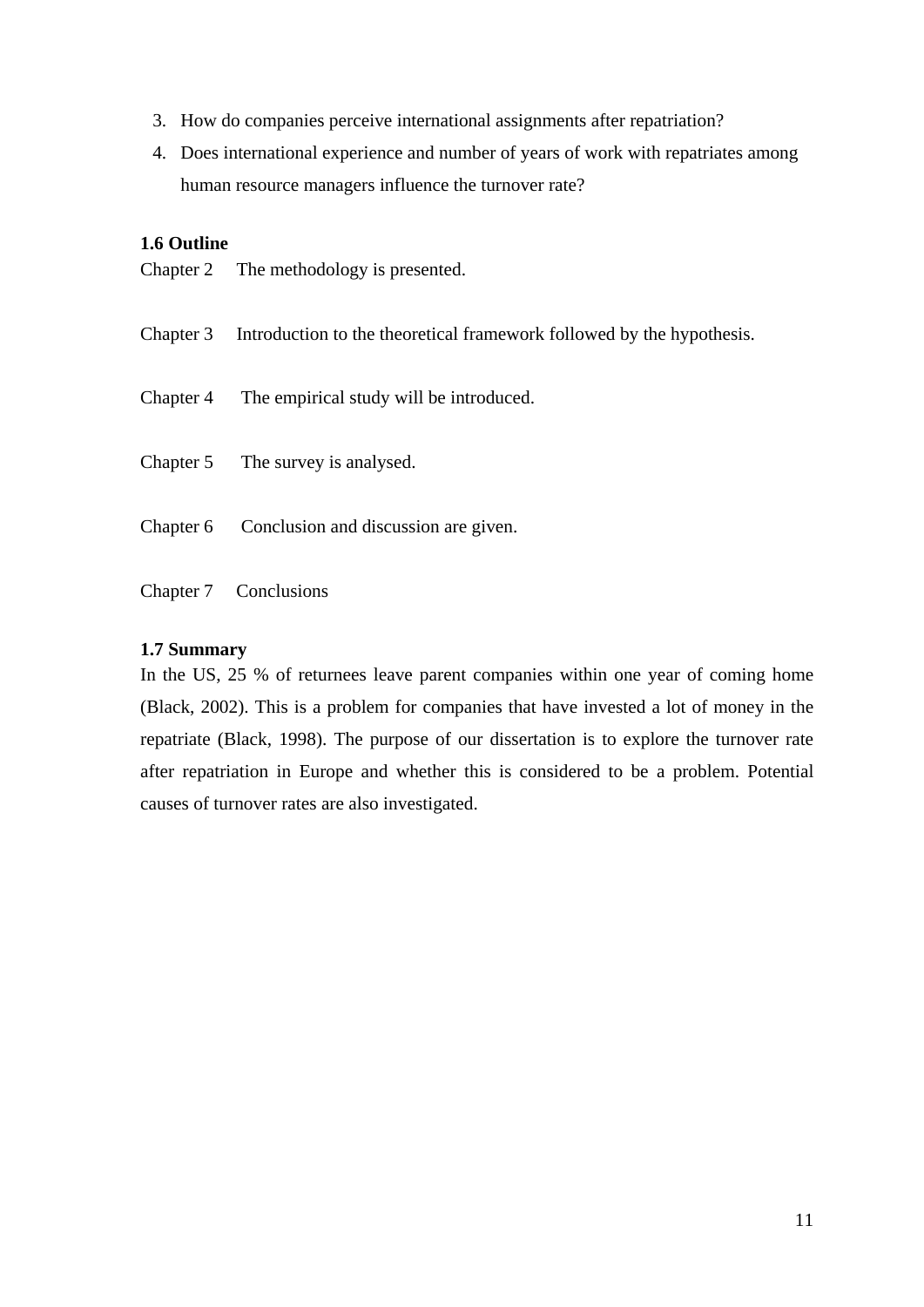## **Chapter 2 Methodology**

*This chapter presents the choices concerning methodology. The research philosophy and the research approach are also described. The following paragraphs include: research method, method for collecting data, method of selection.* 

## **2.1 Research Philosophy**

Epistemology has its origin in the Greek words *episteme* (*επιστήμη)* which can be translated as knowledge or science and *logos (λόγος)* which means reason. Commonly, the term is known as the study of knowledge or theory of knowledge. The choice of Epistemology gives a description on how a researcher aims to develop knowledge. Within theory of knowledge there is a wide range of research philosophies, of which three are dominating; positivism, realism and interpretivism (Saunders, Lewis, & Thornhill, 2007).

The research philosophy *positivism* is oriented around facts, measurements and numbers. A researcher working according to this philosophy aims to find results that can be copied at other times and places, whilst searching for regularities and patterns in order to make generalisations. Once regularities are found it gives the researcher the possibility to predict, change, and intervene in the process. Knowledge is seen as the level of predictability of a given situation (Saunders et al., 2007).

This thesis presents a positivistic approach as it deals with an observable social reality, more specifically repatriates and their turnover rates. Also, the survey is conducted in a positivistic approach through the objective analysis of a rather large sample of companies, whose outcome will present some trends for companies with repatriates in Western Europe. Additionally, this survey has also a positivistic approach when it comes to how we developed the hypothesis, by using existing theory.

Researchers dedicated to *interpretivism* as research philosophy are critical towards the positivistic approach as they see it as an inadequate one dimensional picture of reality. This approach is largely connected to business and management, particularly to human resource management, marketing and organisational behaviour, as it claims that within this field everything has a social connection and context. This approach points out that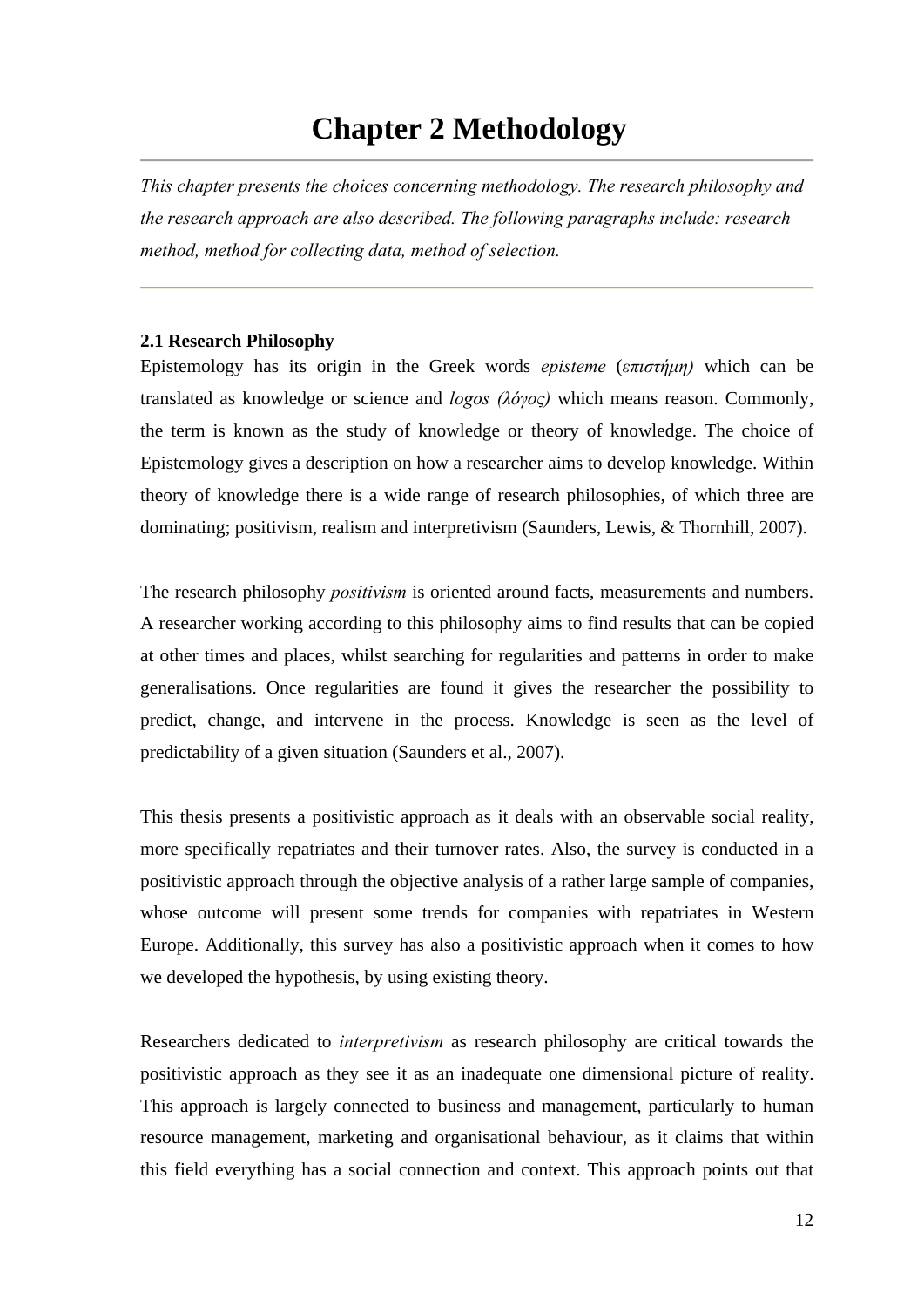every (business) situation and individual is unique; therefore interpretivism does not put emphasis on generalisations. The individual situations behind resignation and repatriation are complex, and will not be explored in this research. If resignations as a whole are perceived as unproblematic the underlying reasons are uninteresting. The purpose of this dissertation is to unconditionally explore whether resignation after repatriation is perceived as a problem for European companies. This motivates the choice of a positivistic research philosophy. Only of a problem is perceived is it meaningful in the next step to look for explanations. This thesis is restricted to the first, exploratory theme.

#### **2.2 Research Approach**

There are two ways of dealing with theory, the *inductive* and the *deductive* approach. Through the inductive approach, the researcher comes in personal emotional as well as intellectual contact with interesting data and conducts research aiming to create theories with the data as a base, establishing connections to existing literature. This thesis has a deductive research approach. Using an existing range of theories primarily based on North American literature and facts, the phenomenon of turnover rate among repatriates in Europe can be explored. We created a hypothesis to test the relationships between the dependent variable: turnover rate and the independent variables; knowledge transfer, experience of the HR- manager and the way companies perceive international assignments.

## **2.3 Research Method**

An investigation can be conducted through quantitative and qualitative research methods. Quantitative data is measured through numbers, quantities and amounts and analysed with statistical methods, while qualitative data is presented using words and pictures and analysed through interpretation and understanding. Typically, quantitative research methods indicate a larger number of participants, covering a broad and shallow topic, less focused on individual experiences. The larger number of participants allows the researcher to generalise the findings. One problem concerning a quantitative research method is the respondent rate, which cannot be guaranteed representativeness of the subjects investigated, which is hard to achieve. There are many reasons why this might occur; in our case reasons such as companies do not have repatriates or they do not have the time to answer. Because we sent the questionnaire to the largest companies in Europe and they receive many questionnaires, several companies might even have a policy about not answering surveys. Also, the respondents answer the questionnaire from their own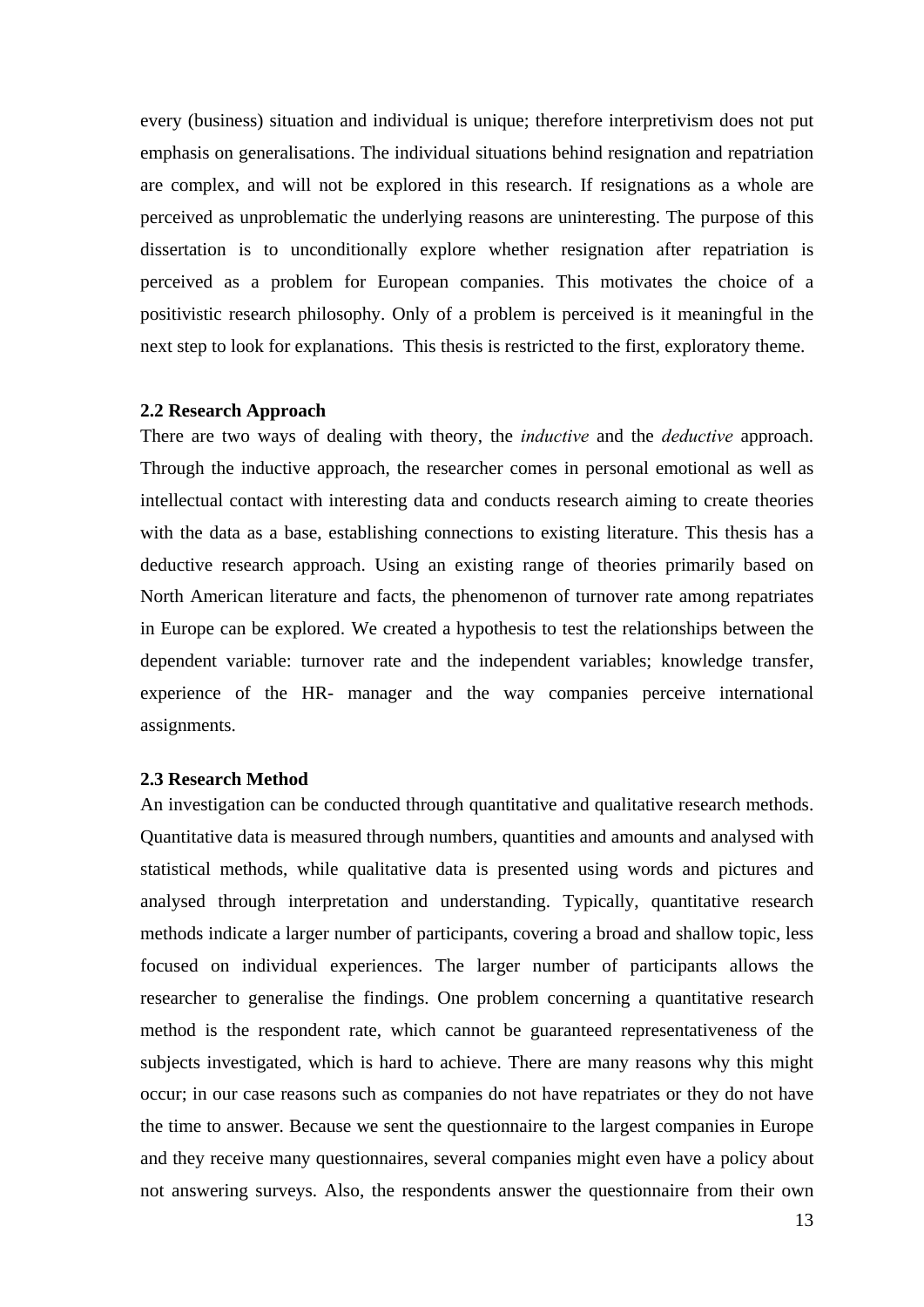understanding, which may be different from that by the researchers. Qualitative research methods go into depth investigating a certain topic thoroughly, but with a smaller number of participants, which gives a narrow and deep less representative but more close to the lived experience of the subject outcome. When using in depth interviews, the investigator has limited access to participants, which gives little or no room for generalisations. However, using this method, the response rate will be 100% and the researcher will have more room for flexibility. Some of the problems associated with questionnaires are eliminated when conducting interviews, as the respondents are able to ask the researcher if any ambiguity should occur (Christensen, Andersson, Engdahl, & Haglund, 2001; Saunders et al., 2007).

This research was carried out using a quantitative method while collecting data, as a questionnaire was used to gather the sought-after information. The method was decided upon in close relation to the topic investigated.

## **2.4 Method for Collecting Data**

Secondary and primary data are the two types of data that can be identified. The respondents' answers constitute the primary data of this study. In addition, secondary data was also used in writing this dissertation, as the theoretical framework has been constructed based on information found in books, articles and on the internet. Most of the articles we have used for this dissertation were written in the 1980's and 1990's, when 'repatriation' was a rather new phenomenon and the first models are from this period.

## **2.5 Method of Selection**

 $\overline{a}$ 

The questionnaire was sent to the European companies listed on  $CNN's<sup>1</sup>$  homepage, the Forbes  $2000^2$ , the Global  $100^3$  and the VDMA<sup>4</sup>, whereby the Human Resource Manager working at the company was asked to participate in the research. The companies asked are all from Western Europe, as we did not find any global actors in Eastern Europe. The questionnaire was sent to them via e-mail with an added link. The e-mail was sent to the potential respondents with some background information on why this topic is of interest, why their answer is very important and that they will be able to benefit from the results of

<sup>1</sup> http://money.cnn.com/magazines/fortune/global500/2007 Date: November 2007

<sup>&</sup>lt;sup>2</sup> Http://www.forbes.com/lists/ November, 2007

 $3 \frac{\text{Http://www.global100.org/ November}}{\text{Http://www.global100.org/ November}}$ 

Http://www.vdma.org/wps/portal/Home/de November, 2007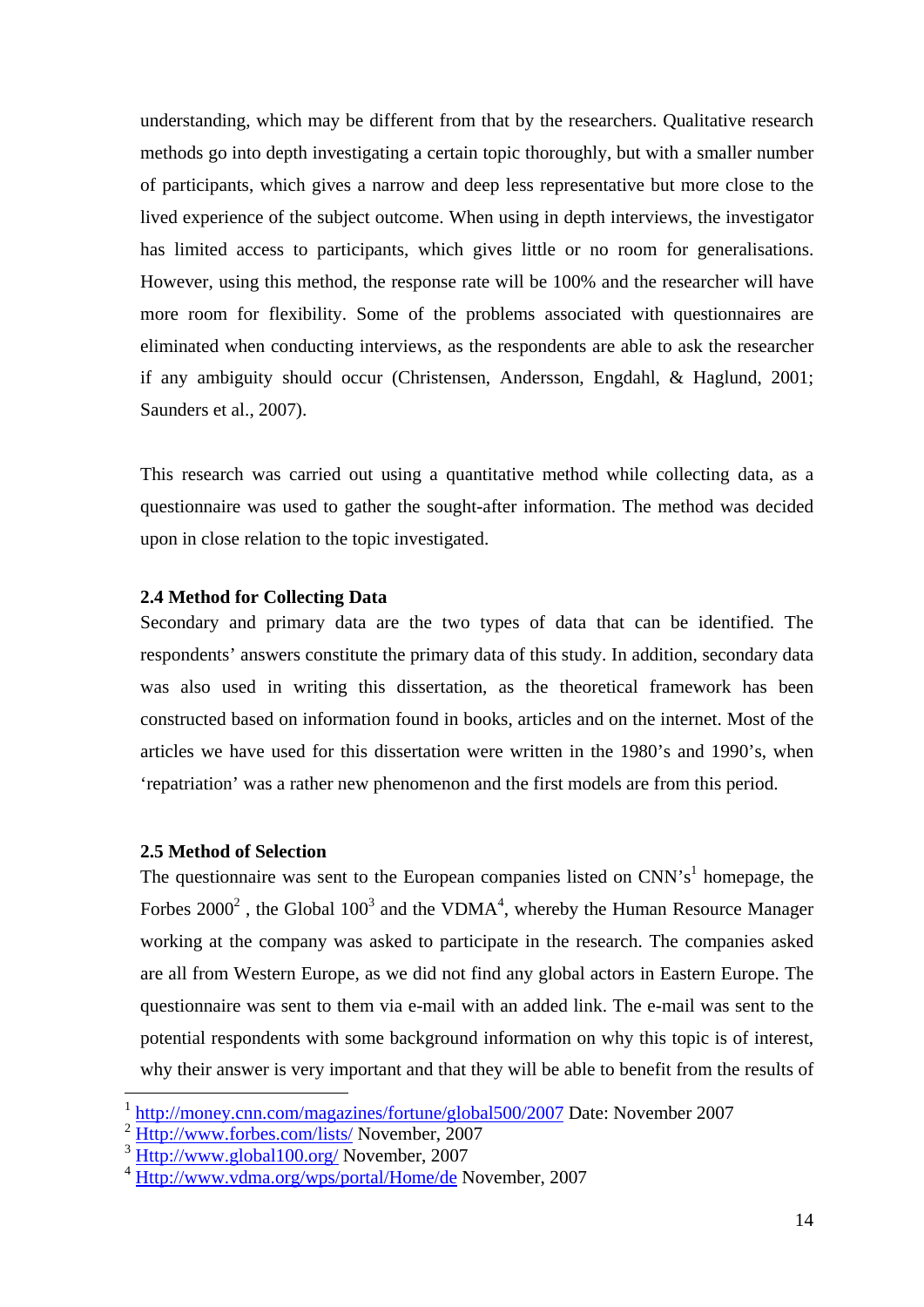the investigation. The questionnaire and the e-mail were translated into French and German, in addition to English. The decision is based on the risk of sending questionnaires in foreign languages as that might reduce the response rate. With these two additional languages we hope to cover most of Western Europe's linguistic diversity. Initially the present researchers thought of making translations in four languages, also covering Spanish and Italian, but with the time constraint in combination with the limited number of global companies in Spain and Italy it was decided to exclude them.

## **2.6 Summary**

The research is based on the principles of positivism. Finding facts that are possible to generalize is the main idea behind this principle. This research focuses on the actual turnover rate of repatriates in European companies. The thesis has a deductive research approach, mainly because there is a range of existing theories based on North American facts. This research was carried out using a quantitative method of collecting data, as a questionnaire was used to gather the sought after information. The method was decided upon in close relation to the topic investigated.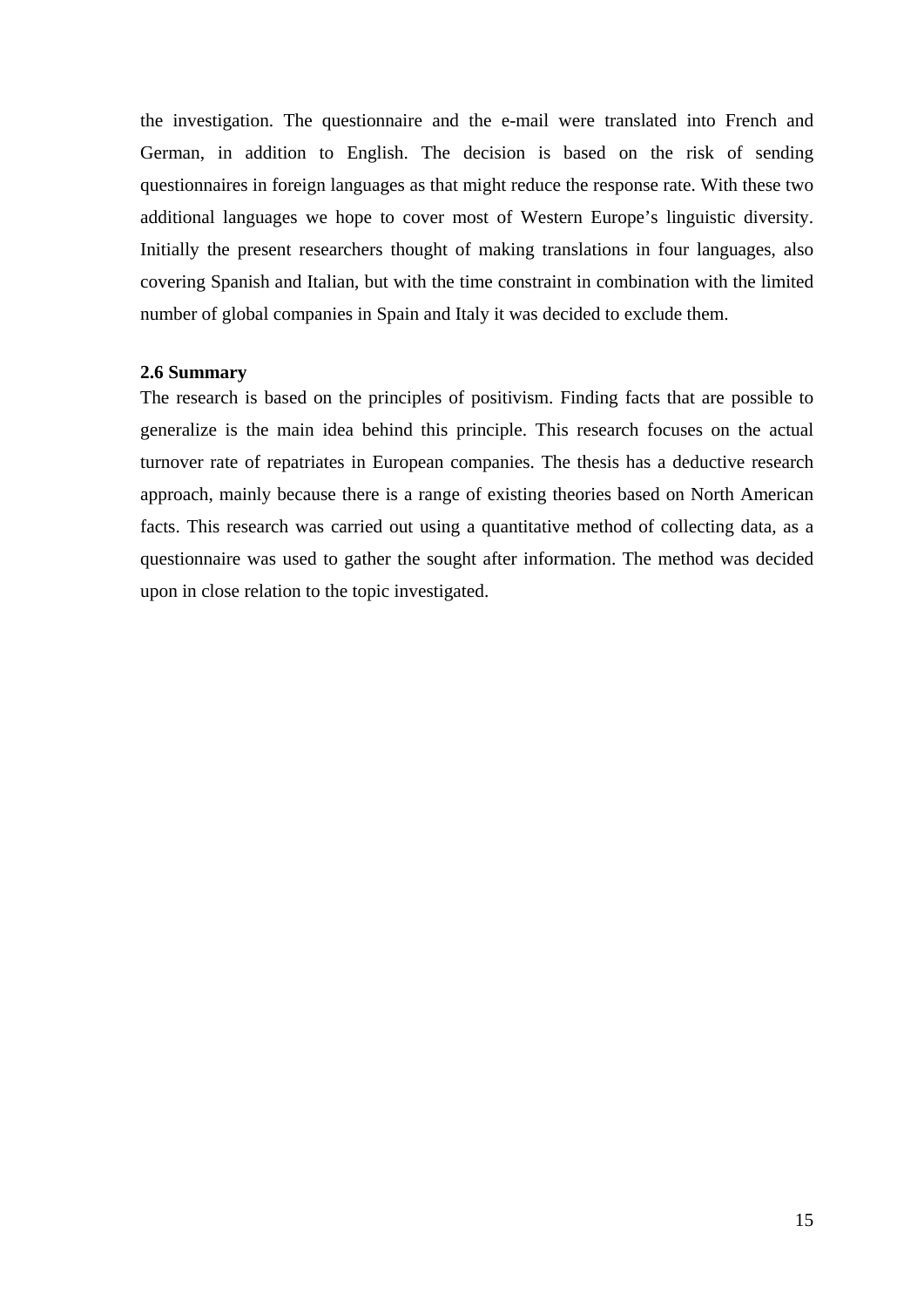## **Chapter 3 Theoretical Background**

*The purpose of the chapter is to give the reader an overview of the underlying theoretical aspects of the dissertation. The theoretical background consists of the literature review, describing expatriation, repatriation and turnover rate and what lead up to the ideas, hypotheses and questions that have been explored.* 

#### **3.1 Expatriation**

This dissertation has its focus on repatriation. However, expatriation goes hand in hand with repatriation. Expatriation is cause of repatriation. Many aspects of the expatriation process influence the repatriation process. In this chapter, definitions, possible solutions to problems associated with expatriation, repatriation and turnover rate are presented. In the first paragraph the reasons for expatriation along with the definition of both expatriation and an expatriate are presented. Additionally, more details on what expatriation involves and what expatriates are likely to encounter are mentioned before possible solutions. In the second paragraph, the definition of both repatriation and a repatriate are defined, followed by the repatriates' expectations and commitment, concluding with suggestions on how to facilitate that phase. In the third paragraph, the definition of turnover rate is defined and after that a discussion about the repatriates' turnover rate is given.

## *3.1.1 Reasons for expatriation*

As a result of the development of communication and information technology, companies have become more global. It has been made easier to reach more customers in a geographically wider area than in the past, increasing the competition for new markets between companies. For companies, it is crucial to remain competitive in the international marketplace if a global strategy is applied. To do this some companies choose to send employees on international assignments, usually for periods of 2-5 years, instead of using the domestic workforce of country. Reasons why companies prefer to send employees from the mother company include being able to ensure control and home country character but also to create a link between the mother-daughter companies. Furthermore, it could be advantageous to have an insider who can monitor whether or not suggested organisational innovations and changes could fit with the new culture. Because many companies have become global, there is a greater need for employees with international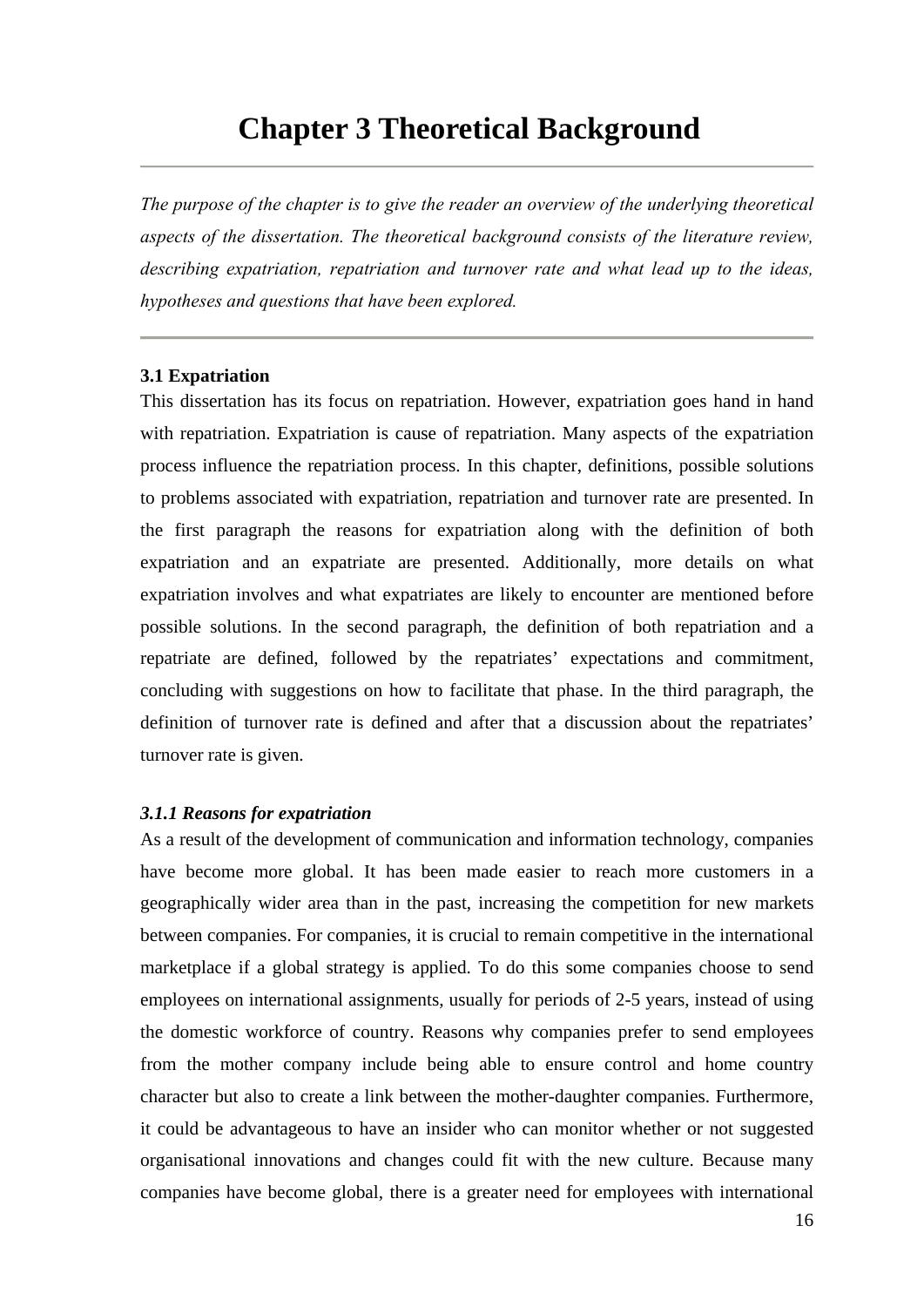experience (Gregersen, Black, & Morrison, 1998). These employees can support the global corporate culture (PriceWaterhouseCoopers, 2002) and seek strategic international business opportunities. The knowledge of these employees is considered valuable for the development and success in the international market.

## *3.1.2 Definition*

Expatriation describes the process when companies send employees abroad on longer international assignments, usually 2-5 years. An expatriate is an individual on such a job (Aycan, 1997).

## *3.1.3 Problems Associated with Expatriation*

According to the literature, much effort has been put into creating models of which personal characteristics are most beneficial for expatriates in order to select the right person for the job. It has also been investigated how best to prepare expatriates for their upcoming assignment in a new country and culture. Preparation programmes usually contain language and cultural training. Some companies have even specialised within this field, offering specific cross-cultural programmes aiming to enable the expatriates to become flexible, adaptive, tolerant and patient through exposure of unfamiliar things (Harris, 2002). Some companies providing programmes to help prepare expatriates also offer this help to family members. In spite of the effort that has been put into preparations and selections, expatriation is associated with some problematic areas.

Expatriates encounter a wide range of hurdles when sent abroad, including foreign culture, climate and food, new living arrangements, possibly another language, and in general, unfamiliar norms and standards of behaviour. The economic, political, and monetary systems are likely to be different which may make it difficult to adjust. The office and colleagues are also new and unfamiliar. It is easy to understand that expatriates may feel lost in such a context. Both companies and expatriates expect some hardship during the initial adjustment period which ideally should results in more accurate expectations (Stroh et al., 1998).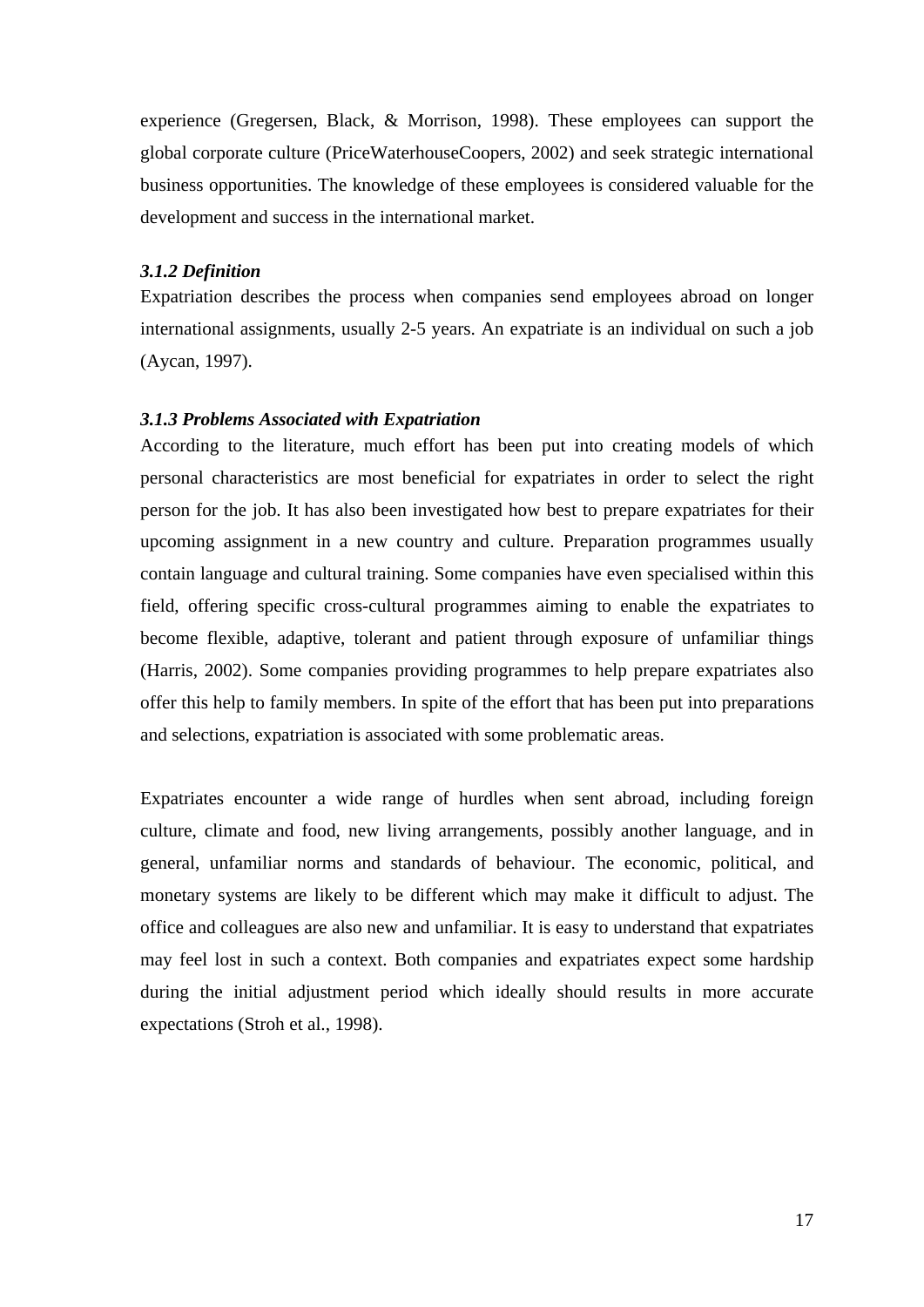### *3.1.4 Adjustment*

Adjustment usually evolves different phases. Figure 3.1 presents the model of Gullahorn and Gullahorn (1963). They extended the U-Curve into a W-Curve in order to represent the repatriation process as well.

*Figure 3.1 Degree of adjustment during expatriation and repatriation.* 



Figure 3.1 shows the usual pattern of adjustment in expatriation/repatriation. The expatriate usually experience great enthusiasm at first arrival in the host country ('honeymoon phase'). After this, they experience a problematic period of culture shock (reverse culture shock for the repatriate), and finally they adjust (readjust for the repatriate) to the new country and culture.

According to Pires et al. (2006) adjustment may be country, organisation and individual expatriate specific. Various different factors can influence the adjustment of the expatriate. (Improving expatriate adjustment and effectiveness in ethnically diverse countries: marketing insights 2006) For example, demographics, stress reactions, expatriate's inter-cultural sensitivity, education and personality, as well as willingness to communicate and cultural flexibility influence the adjustment. In addition, language skills and knowledge of the prevailing political and religious systems previous acquired influence the adjustment of an expatriate as well.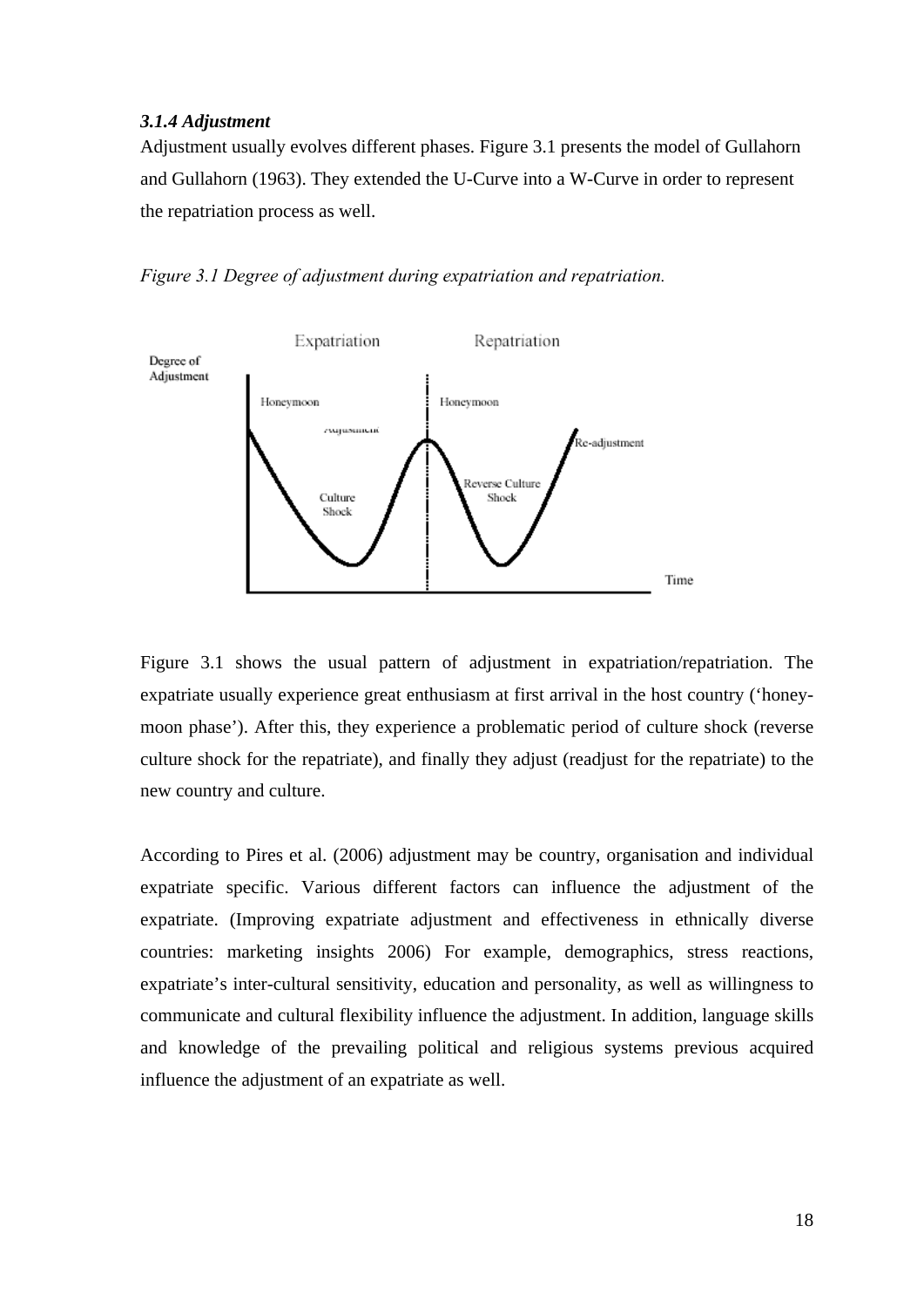These aspects are just a few examples of what may influence the adjustment. Family accompaniment, satisfactory and unsatisfactory adjustment and cultural distance will now be discussed in more detail.

### Family accompaniment

Some expatriates go abroad with their families, others go alone. There are advantages and disadvantages in doing both strategies. To move a whole family is a more extensive project for the company than sending just one person. Bringing a whole family along means having to find a house (instead of an apartment), organising schooling for the children and job for the spouse. Liu suggested in his article that the cross-cultural adjustment of expatriates and spouses are significantly related to each other (Liu, 2005). It has been shown that if the family is happy and adjusts well in the new country, then the expatriate does too. Bringing along ones family can make the process easier for the expatriate in the sense that the employee has his/her head and heart in the same place (Ali, 2003).

## *Cultural distance*

Some researchers claim that the cultural distance between countries have an impact on the expatriates' cultural adjustment process. However, recent research (Selmer, Chiu, & Shenkar, 2007) argues that the cultural distance differs depending on in which direction you expatriate. The direction as such may influence the level of cultural shock and adjustment. They found that the adjustment process for people going from Germany to the US was experienced as a lot easier in comparison to the expatriates going from the US to Germany.

#### Satisfactory and unsatisfactory adjustment

Happiness also influences the adjustment process. A happy expatriate is more likely to try to learn about the new culture, language and customs. This results in a productive expatriation and the expatriate is more likely to make adequate decisions for the company in the country in which he/she is in. However, expatriates that have been closely attached to the foreign subsidiary often find it hard to fight against old friends and colleagues regarding specific issues for the mother company after the repatriation. Expatriates who are going on international assignments and who are unhappy in the host country, or have unhappy family members, will experience a stronger attachment to the home-country and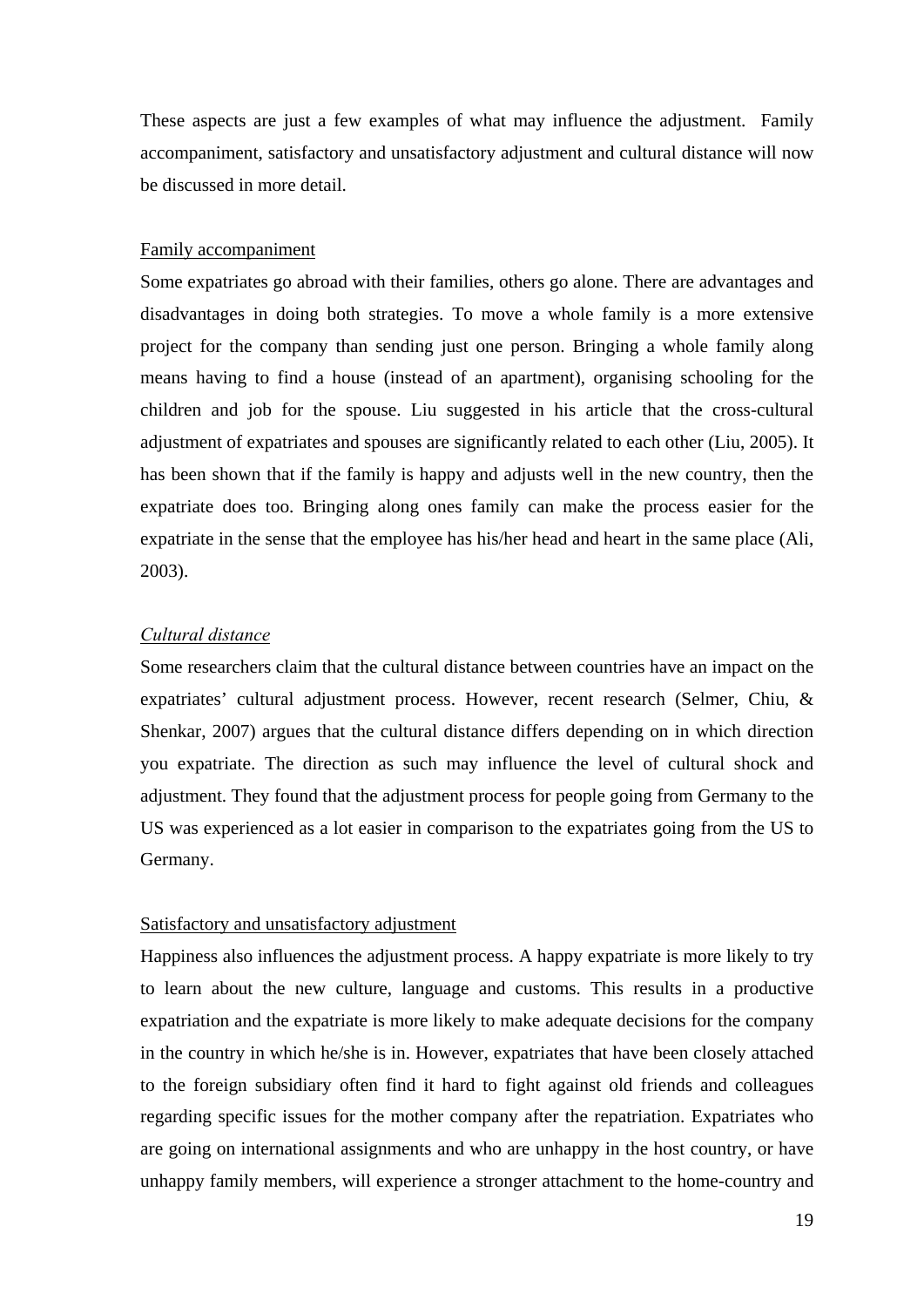home-company. Typically, such situations are likely to hinder the adjustment process to the new country and both the expatriate and company will have little chance of a good outcome of the international assignment. In the book *Global Assignment* (Black, Gregersen, & Mendenhall, 1992) the authors write that people with a stronger sense for the mother (home) company and country, regardless of the underlying reason, are more likely to fail making adequate decisions for the daughter company. These expatriates however, have an easier readjustment phase upon their return, as they never really let go.

## *3.1.5 Benefits & Reimbursements*

Most expatriates are given extra benefits while abroad, such as larger pay check, nicer house, better car and other things to help them through the expatriation. According to Rene Stegmann's article, (Stegmann, 2007):

The remuneration for expatriates is far more complex than a local salary, not only does it have to be benchmarked against different currencies, the salary levels have to be adjusted to costs of living - and also has to incite the expatriate to leave the comforts of home and take on the international assignment. If the salary is set too low, the expatriate is likely to get a better offer from another company.

Therefore, we conclude that companies put a lot of money into organising preparations and benefits when sending expatriates, money that could be considered wasted if the expatriate resigns during or after the assignment. In fact, "expatriation represents the most expensive staffing strategy for multinational corporations", according to *Determinants of the Adjustment of Expatriate Managers to Foreign Countries: An Empirical Study* (Lee & Liu, 2006b). Companies reimburse the expatriates in order to ease the adaptation process and to ensure a better outcome of the expatriation. Even though this may work during the expatriation, it may be hard for the expatriate (and family) to readjust to life without these benefits, when returning home. It has been stated, that expatriates have expectations regarding compensations, benefits, and bonuses they will receive upon they return. Additionally, the expectations formed during the expatriation are also based on every day life in the country they were in, things which may include having a maid, a chauffeur but also to the work situation. Expatriates tend to have greater authority and responsibility when they are abroad, something which is often taken away from them upon their return (Harris, 2002).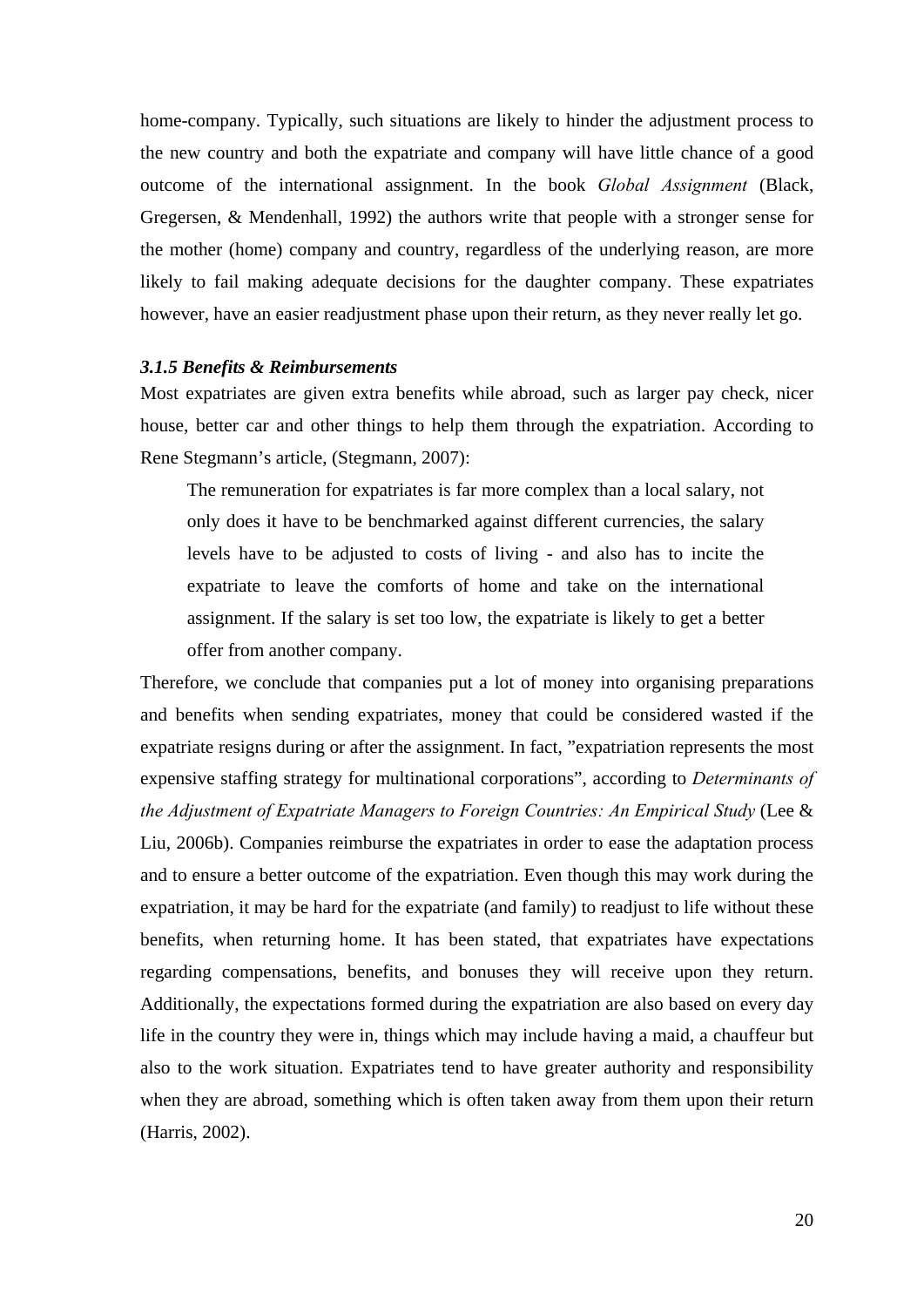## *3.1.6 Possible Solutions*

James E. Harris (Harris, 2002) recommends running an expatriate programme, preferably including spouse and children. Also, he wants to encourage the expatriates and expatriating families to come on home-country visits during the international assignment, to have a newspaper from the home country, and to keep contact with friends and relatives who are still in the home-country in order to keep up to date, as that will ease the return. He also urges managers to tell expatriates not to sell their houses, so that they will be able to return to the same home.

Another solution can be to send expatriates on shorter assignments, as this will have less influence on somebody's personal life, or create possibilities for them to go home every once in a while, in order to stay connected to the home-country and avoid a reversed culture-shock upon return (Scullion & Brewster, 2001)

Most of the problems appear clearer once the expatriate returns to the home-country and home-company, which is when the expatriate enters a stage, called repatriation. Although expatriates have some problems when they adjust to their host country, adjustment to the home country turned out to be even more difficult (Black, 1991).

## **3.2 Repatriation**

## *3.2.1 Definition*

Repatriation describes the process when an employee returns from abroad where he/she has been on a longer international assignment, expatriation. A repatriate is an individual returning from such a job.

The repatriation process is the ongoing readjustment period upon the return of the expatriates, in many cases associated with a difficult time.

## *3.2.2 Problems Associated with Repatriation*

Very often companies and expatriates underestimate the return from an international assignment, as the individual is "just coming home", expecting the homecoming to be an easy ride. The repatriates expect to be able to move back into the community, re-establish friendships, business- and social contacts and continue with their former life-style (Stroh et al., 1998). This initial attitude and thought is often scattered, both by the repatriate and company. In fact, it may be argued whether the repatriate is coming "home" at all. In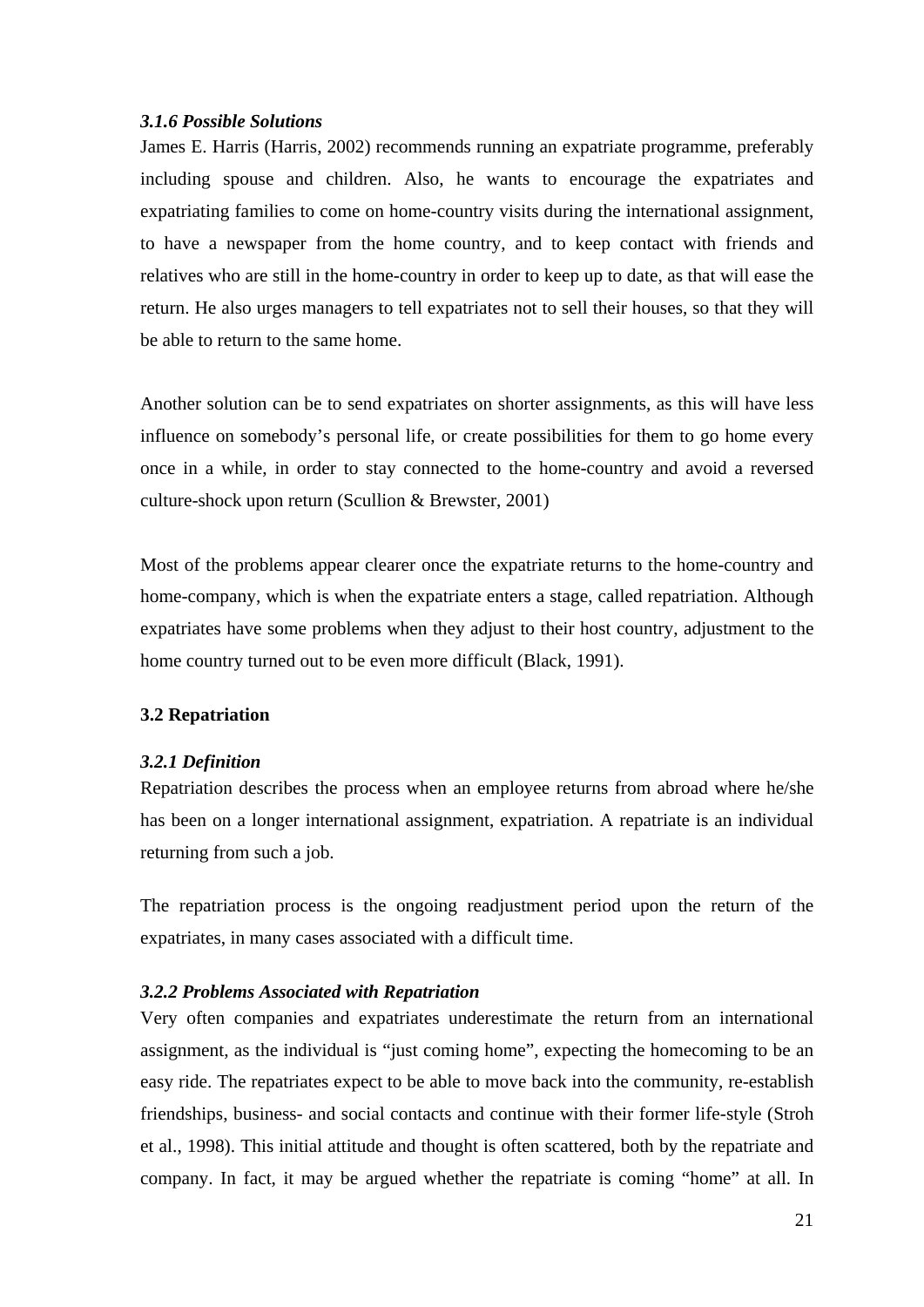reality they come back to an unfamiliar environment which is neither the world they knew, nor the world they were expecting (Hurn, 1999)*.* Many things are likely to have changed during the expatriation, things associated with both work- and non-work issues.

#### *3.2.3 Expectations*

Many repatriates expect a heroes welcome and that the company reward them when they return (Stroh et al., 1998) The expectations of repatriates upon return can be so different than reality that a reverse culture shock occurs (Cox, 2004). These repatriates run a great risk of getting disappointed when the anticipations are disregarded and are as a result more likely to resign. Repatriates who readjust ineffectively and whose expectations are unmet, are more likely to resign than their domestically employed peers (Lee & Liu, 2006a, 2006b). The repatriates' expectations of the return are often created long before the repatriation, when they are still overseas (Stroh et al., 1998). Also, the expectations of the repatriates are likely to be quite high, due to conscious or unconscious glorification of the home country during the expatriation. Repatriates with high expectations, disconnected to reality, may experience disappointment and frustration upon their return (Black et al., 1992). Therefore, it is important for companies to manage and mould expectations before employees come home. That way the expatriates will be more likely to have their expectations met and will be more likely to adjust effectively upon return (Black, 1991). According to the article *Closing the Gap* (Stroh et al., 1998) the repatriates' expectations are closely connected to their level of prone resignation, and commitment to the company. When repatriates resign, companies loose the potential harvest of the repatriatates' knowledge and international experience.

## *3.2.4 Commitment*

In many cases expatriates feel that they are "out of sight, out of mind" to their employer once they have gone abroad (Harris, 2002). When expatriates experience the employing company as uninterested and uncommitted they will respond in the same manner. This is a problem for the company as expatriates with such experiences might feel less committed to the home company, and therefore resign (Stroh *et al.*, 1998). The expectations of a repatriate influence the commitment of this person. If expectations regarding job performance standards are met, they feel more committed to the parent company as well to the home company. (Stroh *et al*., 2000)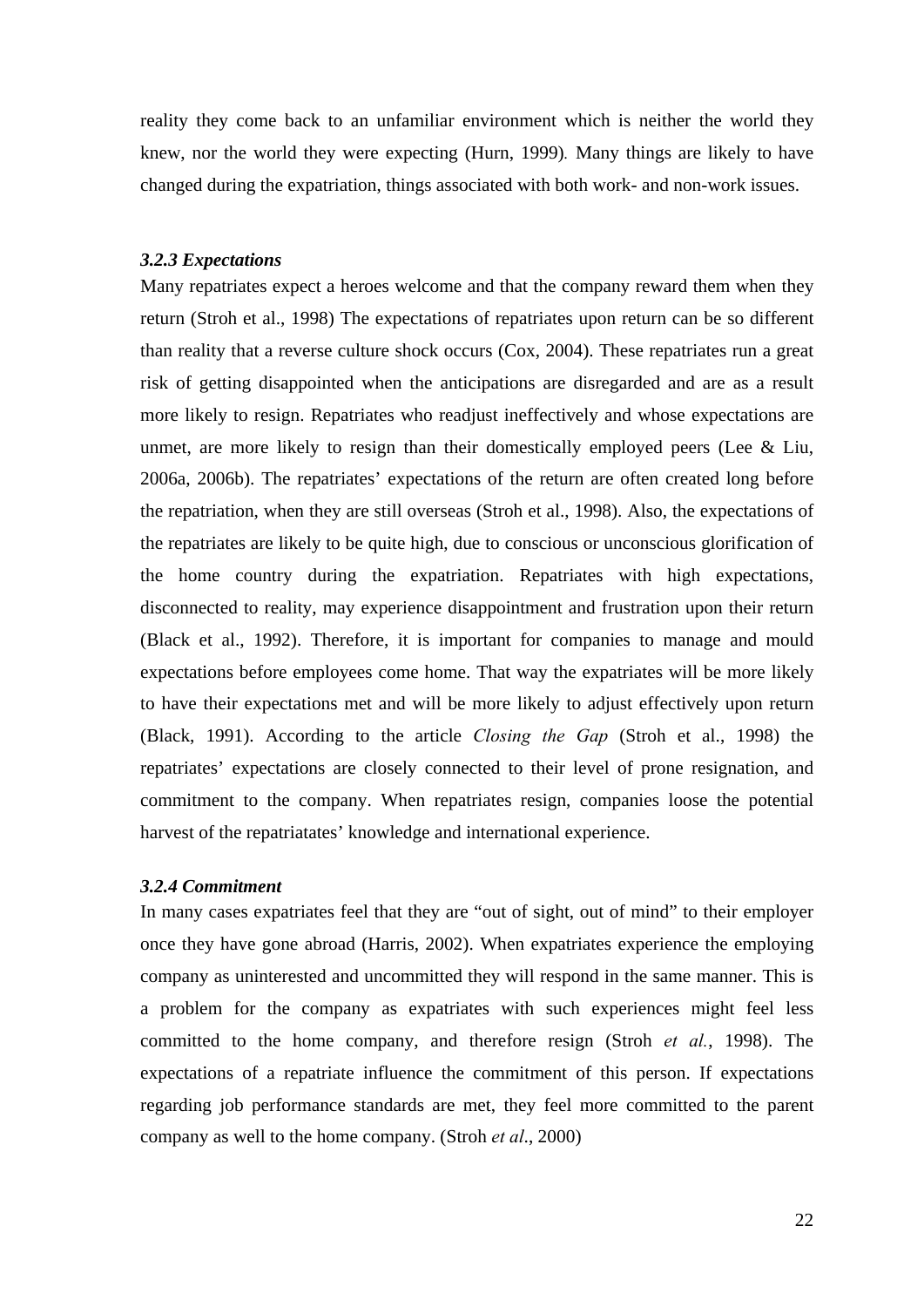Additionally, if expectations were under-met, repatriates were surprised positively. As a result, these repatriates with under-met expectations concerning job-related constraints were more committed to both the home and the host company. They were even more committed than the repatriates with either met or over-met expectations. (Stroh *et a*l., 2000) According to the research of Stroh et al., repatriates with high commitment to a company and workforce present a lower turnover rate (Stroh et al., 1998)

## *3.2.5 Work and Organizational Changes*

The management and co-workers may have been replaced during the time spent abroad. When the management has been changed, there is a risk that the repatriate will miss out on oral agreements set between him/her and the management before the assignment. Such agreements can include positions upon return, benefits or other positive reinforcements. Perhaps the company has changed its strategy and computer system (Stroh et al., 1998). The repatriate had a lot of authority and responsibility during the expatriation, now he/she may feel very restricted, having to fit in an unfamiliar organisational system (Harris, 2002).

#### *3.2.6 Non-work Changes*

A multitude of non-work issues may also have changed during the expatriation. Generally, people do not expect others to have changed during the expatriation, so upon return to the home country the changes over the years may surprise both the repatriate, friends and family (Martin, 1984). Relatives and friends may have moved, gotten sick, died, divorced, had children, got married during the expatriation, even a new government can be leading the country, laws and jurisdiction may also have changed (Stroh et al., 1998). Things regarding schooling for the children and work for the spouse may have changed. The repatriates also need to readjust to food, climate, cultural aspects, finding the right stores etc. In addition, the repatriates and repatriated families are unfamiliar with every day casual topics, such as upcoming films, stars, and music, discussed in school hallways and during office breaks. All of these things contribute to the repatriates' feelings of belonging or alienation (Harris, 2002).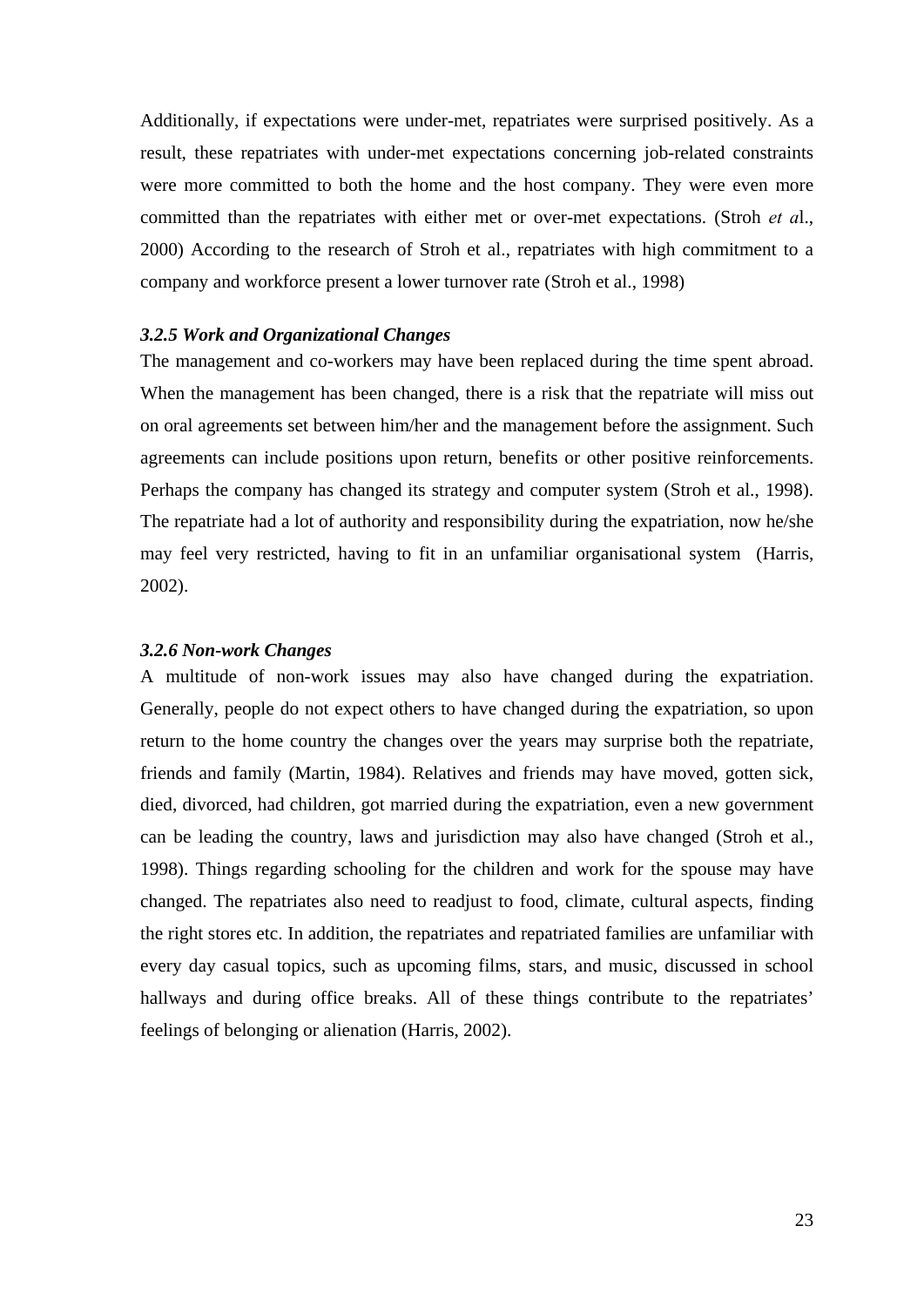## *3.2.7 Problematic Issues*

According to literature and the  $CIPD<sup>5</sup>$  homepage, there are some critical situations to be extra attentive towards when it comes to achieving a good outcome of the repatriation. It is crucial that the repatriate has an assignment immediately available in the home country upon return. For a returning expatriate it is hard to adjust to placement in a lower status job than was experienced during the assignment. Also, the lack of opportunity to use new skills and experience is perceived as frustrating, especially through unclear channels for knowledge sharing. Changes in the formal and informal operating practices and communication channels may have occurred, and the repatriates' skills and knowledge may be out-dated. Thus, in order for them to feel involved and still as a part of the company, these issues need immediate attention. In addition, repatriates are likely to feel alienated as they may have lost contact with family, friends and business colleagues.

## **3.3 Turnover Rate**

Companies invest a lot of time and money in the employees, for instance by training them, providing internal education programs and development systems. When an employee quits, the organisation has to deal with replacement costs, such as searching and selecting a new employee, and training him/her for the new tasks. (John, 2000) Each time an employee leaves the firm, the productivity drops due to the learning curve involved in understanding the job and the organisation. Therefore, many researchers argue that a high turnover rate has a negative effect on the profitability of the organisation. (Hogan, 1992) Therefore, they should do their best to keep the employees within the company.

Turnover in a domestic organisation means the separation of the individual employee from the firm (Naumann, 1992). This definition is too limited in an international business context. The term "turnover" is also defined by Price as: the ratio of the number

of organisational members who have left during the period considered, divided by the average number of people in that organisation during the period (Price, 1997).

## *3.3.1 How to Investigate Turnover Rate?*

 $\overline{a}$ 

The turnover rate is calculated by dividing the number of resignations (excluding retirements, dismissals and redundancies) that occur in a given year by the total number of employees at the beginning of the year. The turnover rate used in the questionnaire is in per cent after one year of repatriation.

<sup>5</sup> http://www.cipd.co.uk/subjects/intlhr/manageia.htm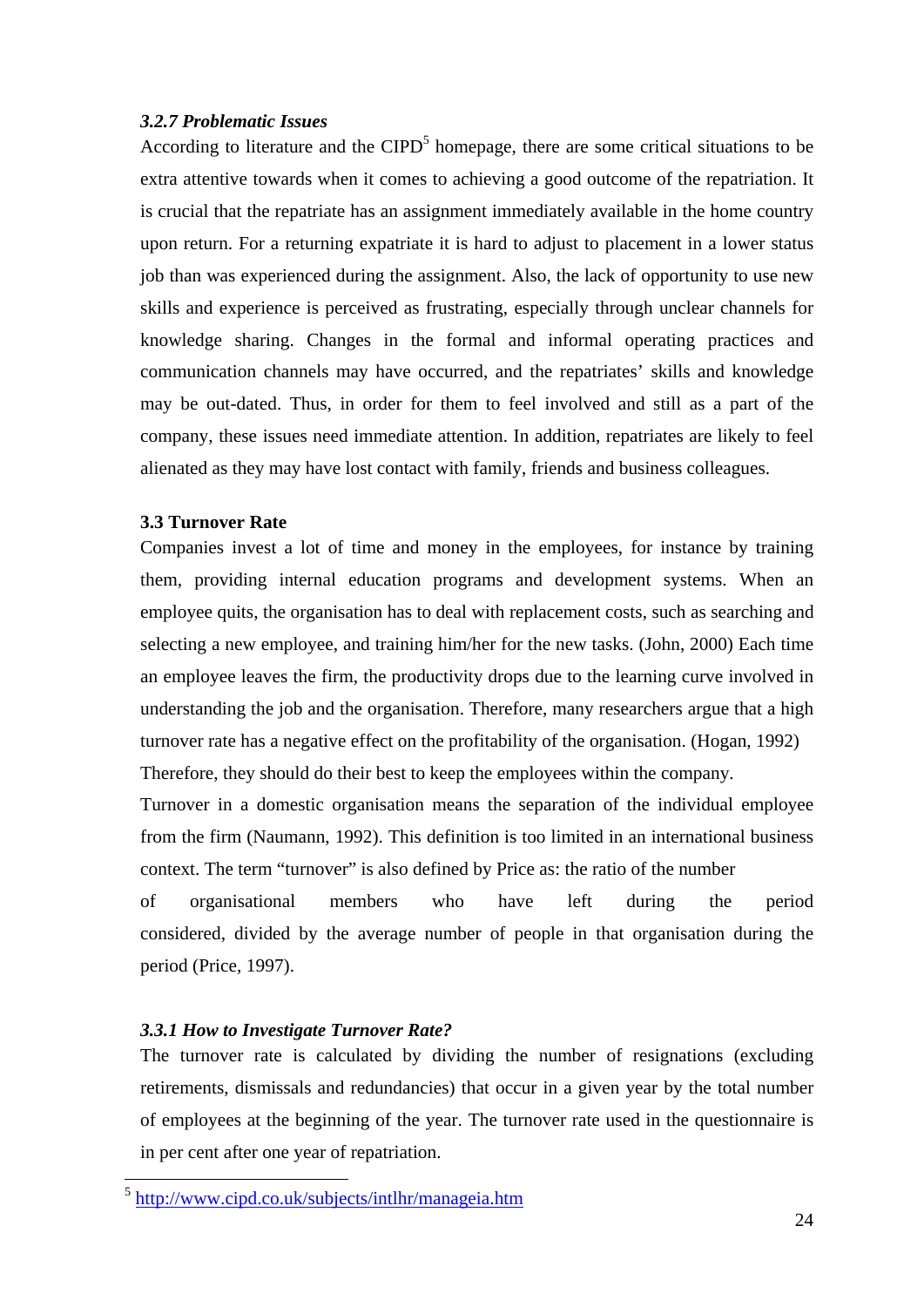Naumann distinguished four types of turnover. Depending on if it is voluntary for the employee, involuntary, if it is internal within the organisation or external. In this dissertation voluntary turnover rate is applicable, because the employee chooses to leave the organization, the employee says 'I Quit'! This type of turnover fits in the category of external turnover for the organisation (Naumann, 1992). If a company has a high turnover rate, the employee in this company on average has a shorter tenure than employees in a company with a low turnover rate.

Turnover rate is a topic that is well investigated by researchers. Although most researchers contributed to the determinants of possible antecedents of employees' intentions to quit, there has been little consistency in the findings. Labour market variables are one of the factors that could explain why employees quit, as well as economic reasons (Morrell, Loan-Clarke, & Wilkinson, 2004). The turnover rate differs from country to country and from industry to industry. It is well known that the turnover rate in the private sector is the highest. The CIPD<sup>6</sup> found that the highest rates were evident where unemployment is at its lowest and where it is unproblematic for people to secure desirable alternative employment.

There is no specific figure that indicates an alarming turnover rate, as it depends on the organisations' perception and climate. When it is relatively easy to find a new employee, a higher turnover rate does not have to be problematic. Additionally, some employees' turnover can even affect the organisation positively. This takes place when a poor performer is replaced by a more effective employee or when a senior retires and fresh blood comes in the organisation<sup>3</sup>. However, when skills are relatively scarce and when the recruitment costs are high or recruitment time is extensive, a higher turnover rate becomes more problematic.

## *3.3.2 Why do we choose turnover instead of intent to leave in our research?*

Hung-Wen Lee uses the intent to leave instead of the real turnover rate in his articles, because he believes that this is the strongest predictor (Lee & Liu, 2006a). Why is he not asking for the actual fact? In Suutari's research the intent to leave among Finnish

 $\overline{a}$ 

<sup>3</sup> http://www.cipd.co.uk/subjects/hrpract/turnover/empturnretent.htm date: 18<sup>th</sup> of November 2007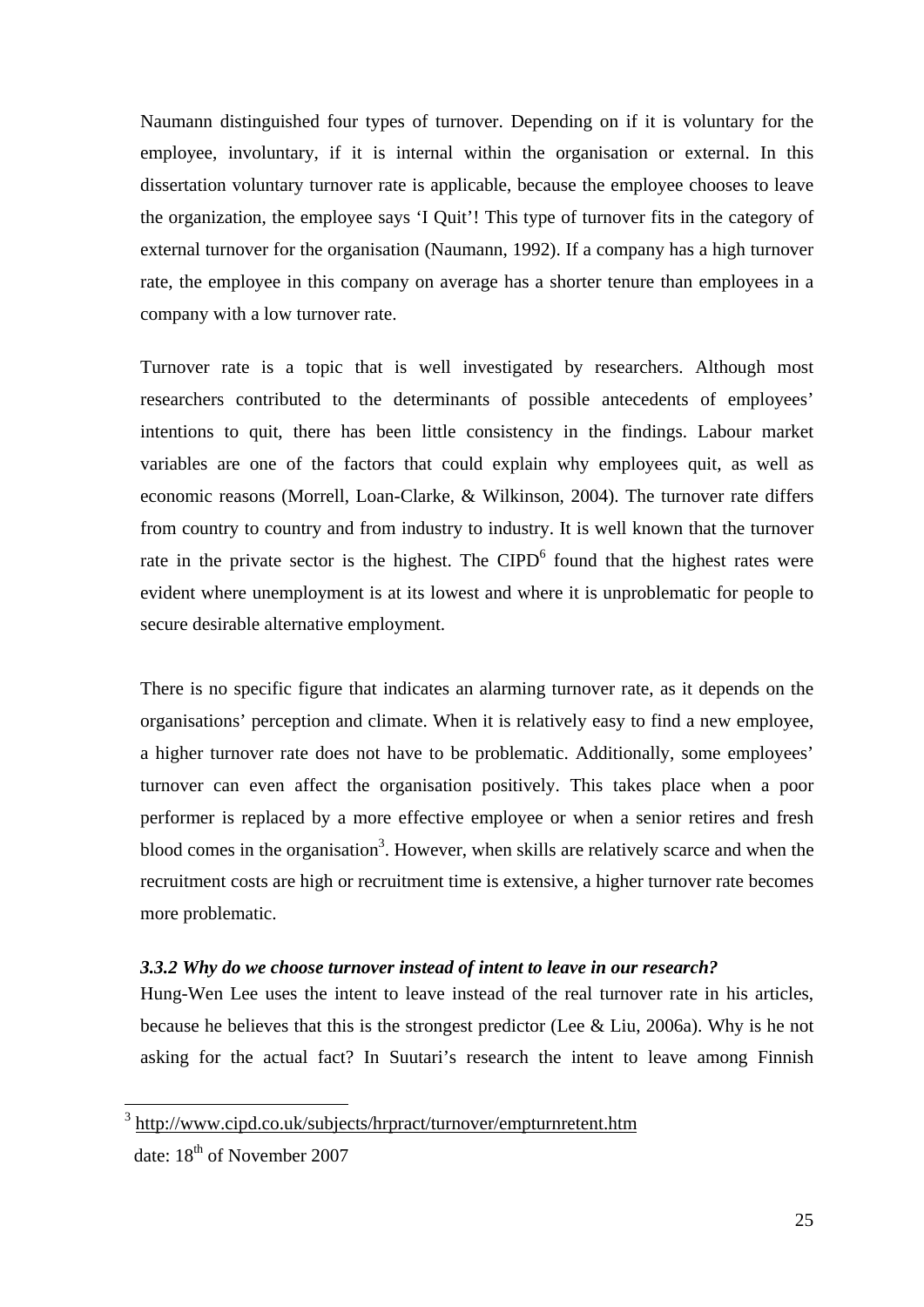repatriates is 59% while the turnover rate only measures 35%. We argue that intent to leave is used because it is easier to find employees who are still working at the company than searching for resigned individuals.

## *3.3.3 How to Minimise Turnover Rate?*

Minimizing the turnover rate is important because a high turnover rate causes substantial direct and indirect costs. Managing the turnover is not possible without measuring it. Surveys, consultation processes, intra- and extra- career guidance, resignation interviews and leaver profiling are ways to label and measure the turnover (Morrell et al., 2004). Several aspects within the organisation can be changed in order to manage the employee turnover rate. It is also useful to consider aspects like recruitment, selection, introduction, training, job design and salary. Companies should choose the policy that fits best for their company. This is depending on the diagnosis of the problem, for example, even if a company has an extremely good selection system and introduction program, the turnover rate will remain high if the company fails to meet the employees' expectations regarding wages and job perspectives.

A manager in an organisation has a core set of measures to make the workforce committed. These depend on capacity to engage, retain and optimise the value of job designs, as well as how employees' time is allocated. In addition, the commitment and support provided by the management will also help motivate employees to stay in an organisation (Ongori, 2007).

#### **3.4 Turnover Rate**

Due to globalisation, companies have became more competitive; they must continue to develop tangible products which are based on strategies created by employees (Ongori, 2007). Thus employees, or expatriates, are crucial in an organisation due to their intangible value which is not easy to replicate (Stovel & Bontis, 2002). Companies should be very eager to keep those employees after an international assignment.

J. Steward Black is one of the most important researchers within the field of repatriates' turnover rate. In 1989 Black investigated the turnover rate after repatriation in North America. In one year 25 per cent of the employees who came back from an international assignment left the company (Black, 1991). This figure might be obsolete after almost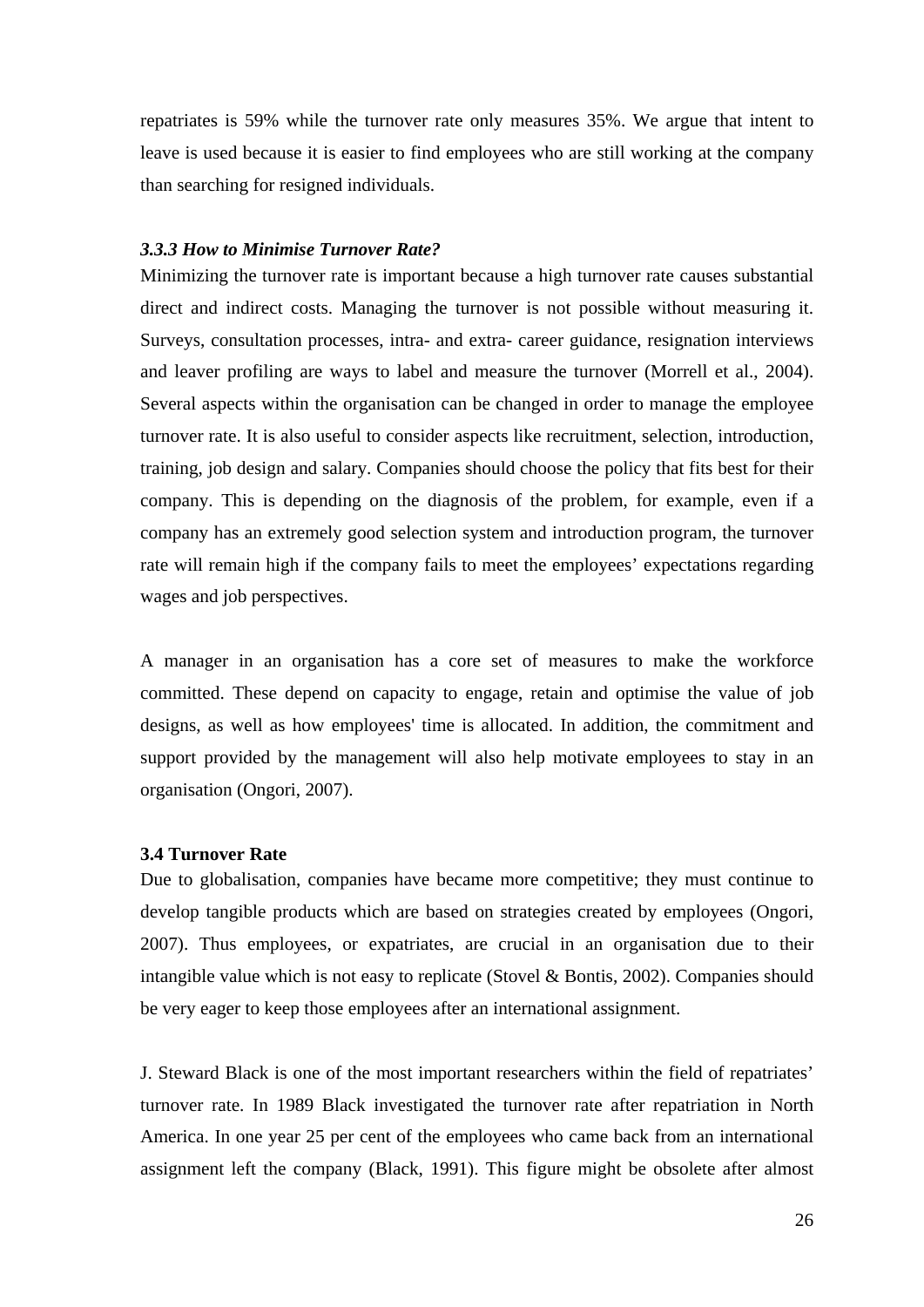two decades. More recent research was conducted among Finnish repatriates in 2003. From all employees, 59 percent considered leaving one year after the international assignment and 35 percent of them actually did leave(Doherty, Brewster, Suutari, & Dickmann, 2007) Repatriates leaving an organisation causes concern, especially for companies where the key imperative for international assignments is the development of global skills.

### *3.4.1 When do Repatriates Resign?*

One-third of the repatriates who actually left the company, decided to do so while they were still abroad. On average the employees decided to do so four months before the repatriation. This might be before most job negations starts (Suutari & Brewster, 2003). Expatriates and repatriates constitute an important workforce. As they are aware of this, many of the experienced international managers try to find a new job. 23% of the employees in a survey of Suutari and Brewster (Suutari & Brewster, 2003) tried to find a new job when they were still abroad and 25% during repatriation. In these two groups some of the repatriates might be the same, counted twice.

## *3.4.2 What factors influence the intent to leave of a repatriate?*

There are different reasons why employees intend to leave after an international assignment. Hung-Wen Lee did research among Taiwanese Banking employees and found two determinants of repatriate turnover intentions. Firstly, the repatriates who perceive a higher level of repatriation adjustment have a lower intent to leave. Secondly, employees who are uncommitted to the organisation are more likely to resign. Moreover, repatriates who feel committed to the company are more willing to share their knowledge gained abroad (Oddou, Osland, & Blakeney, 2007). However, the third determinant, the effect of job satisfaction, was not significant as an effective predictor of intent to leave the organisation. Although job satisfaction was negatively related to intent to leave, it was not found to be significant on repatriates' intent to leave the organisation in the regression analysis (Lee & Liu, 2006a). Hung-Wen Lee also found relationships between a particular independent variable and the dependent variable (intent to leave). Expatriates, who had experienced more than one international assignment, are more likely to stay in the organisation, than expatriates who had only been sent away once.

The time return from the international assignment is positively related to the intent to leave the organisation. Hung-Wen Lee supported the W-curve theory of adjustment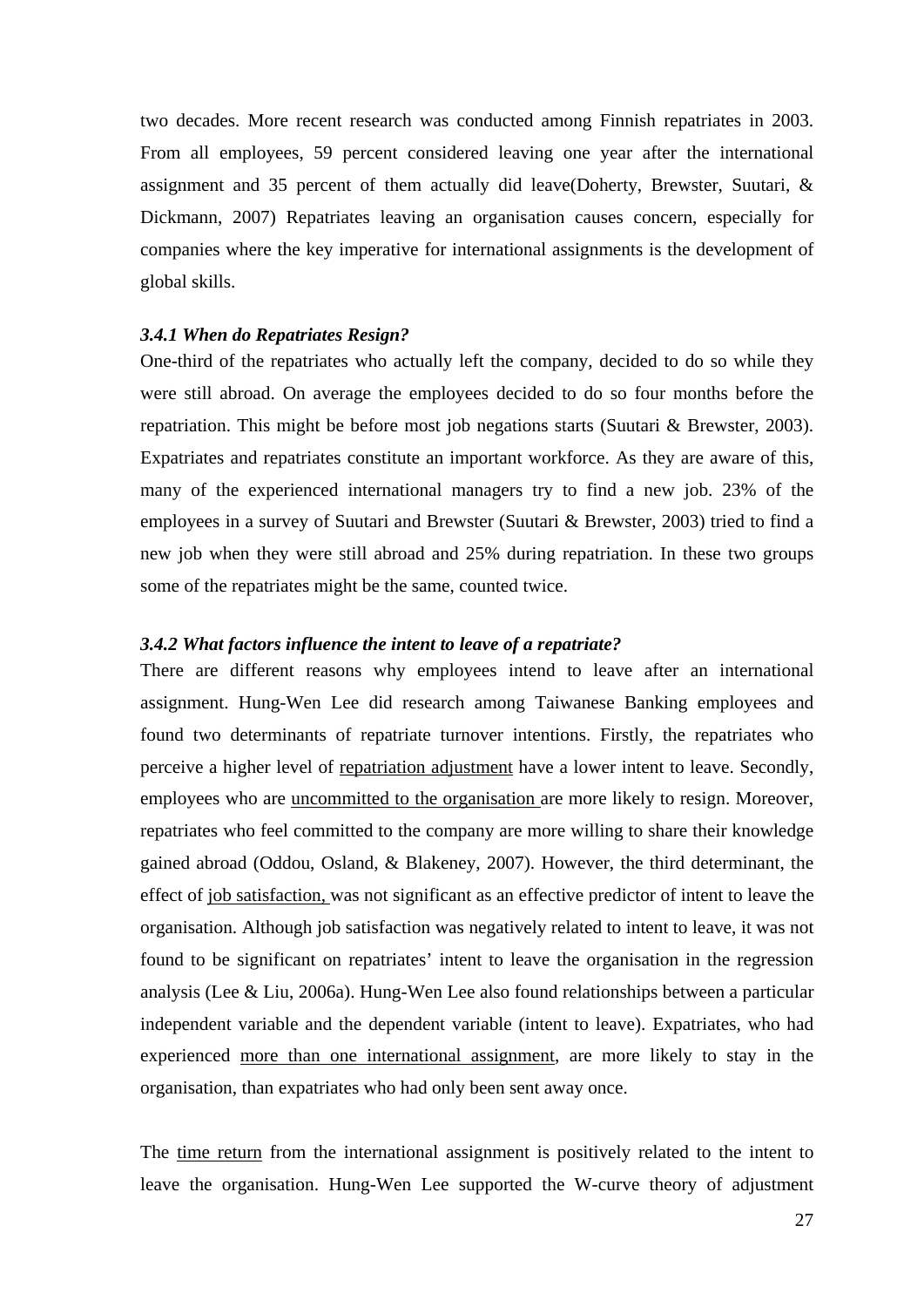(Gullahorn & Gullahorn, 1963). Repatriates generally feel initial enthusiasm for their homecoming, often followed by a reversed culture shock. This shock also affects their intention to leave the organisation. After all, the repatriate will adjust over time to the 'new' environment (Liu, 2005).

Expatriates with family accompaniment during the international assignment face more problems while they all adjust at the same time, which affects the repatriates' intent to leave.

However, this survey aims to examine the factors closely related to the employing companies.

## **3.5 Hypotheses**

Consequent to the research questions the hypotheses were developed. In this paragraph each hypothesis is discussed in detail.

#### **3.5.1 Repatriate Turnover Rate**

In North American studies, a high turnover rate among repatriates is claimed to be a problem for the companies that lose invested money and potential knowledge (Oddou et al., 2007). It is stated that, 25% of North American repatriates resign within one year of return (Doherty et al., 2007). There are many differences between the European market and that of North America. Europe is vastly diverse with many cultures, languages and traditions existing close to one another.

*Hypothesis 1: The repatriate turnover rate in Europe is lower than that of North America.* 

Background to question:

6. "Please estimate the turnover rate in your company one year after repatriation".

This question was asked in order to see the differences in turnover rates between Europe and North America.

### *3.5.2 Repatriates Turnover Rate and Domestic Employees*

In North American studies, it is stated that the turnover rate is much higher among repatriates than among "domestic" employees (Stroh, 1995). In fact, 25% of North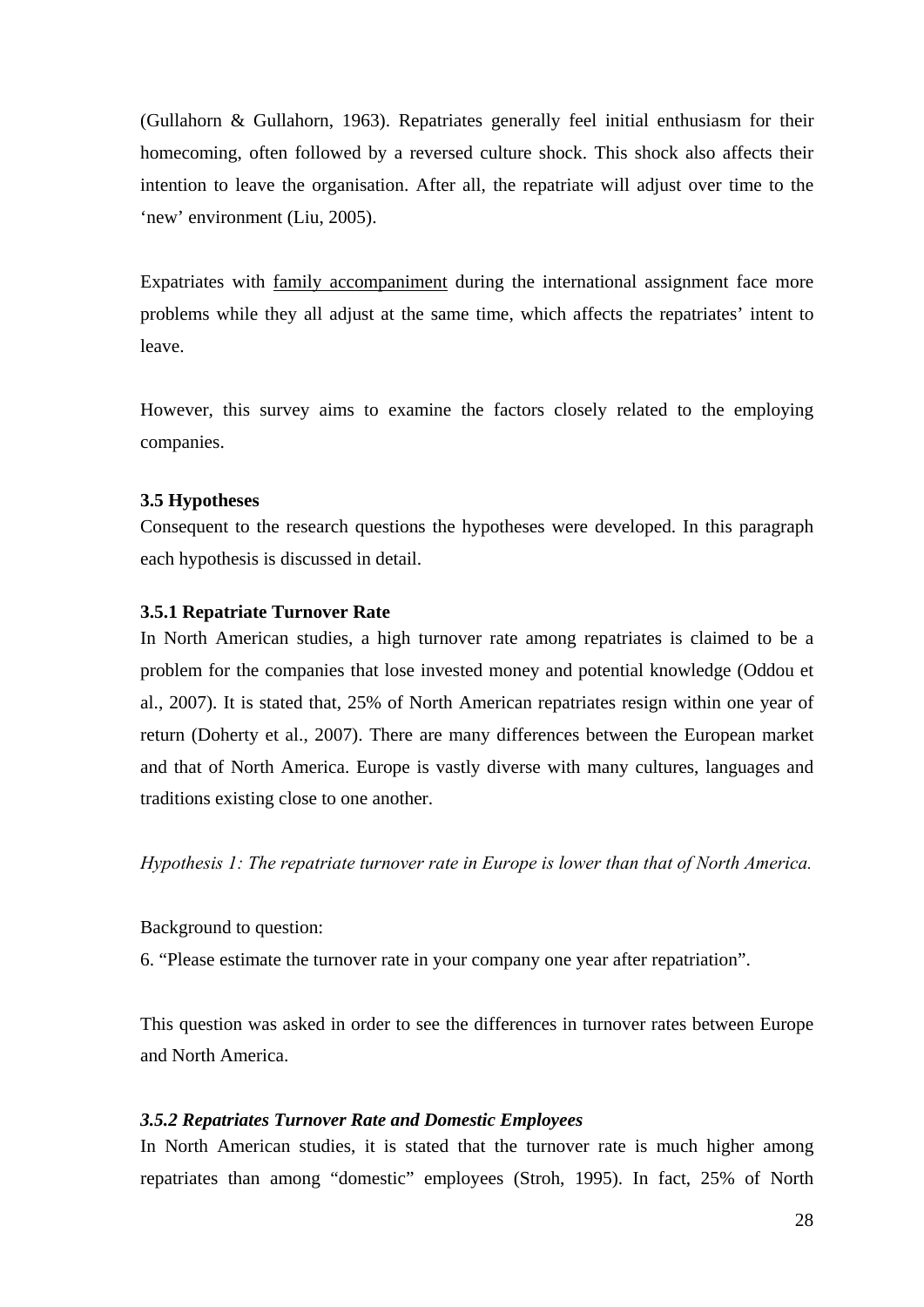American repatriates resign within one year of return (Black, 1989), a considerably higher number than that of their "domestic" peers. Within two years, as many as 25-33 % of repatriates have left their expatriating company. Surveys mentioned in *Repatriation: The End or the Middle?*, found that when it comes to organisational policies, the area of highest dislike among expatriates is repatriation,. Many expatriates even leave their company under ongoing international assignment, never to reach the state of repatriation (Doherty et al., 2007).

*Hypothesis 2: The European turnover rate of repatriates is lower than the turnover rate of 'domestic' employees (i.e. employees without international assignments) in Europe.* 

Background to question:

6. "Please estimate the turnover rate in your company one year after repatriation!"

7. "How would you estimate the repatriate turnover rate in comparison to the 'domestic' employees turn over rate on your company?"

8. "Is a higher repatriate turnover rate in the company perceived as a problem?"

9. "In some cases, can a higher turnover rate be perceived as something positive?"

The question of the turnover rate in the company one year after repatriation was asked in order to compare its outcome to the 'domestic' turnover rate, and see if it was lower than in the North American studies. The questionnaire also contained the question if higher turnover rates were perceived as problematic and if a higher turnover rate could, in some cases, be perceived as something positive. These questions were all asked to get an understanding of the companies' attitudes towards turnover rates, as they are stated to be quite problematic in North America.

#### *3.5.3 Knowledge Export*

By exporting knowledge, the actions of bringing facts, know-how and teaching employees in another country are meant. There is an existing gap between the repatriates' resignations and the knowledge drain that results for the companies (Stroh et al., 1998). Also, companies put a lot of effort and money into sending expatriates (Lee & Liu, 2006b) which makes it interesting to ask if similar effort is spent on preventing resignations. There seem to be several problem areas. It has been shown that most repatriates do not know what their position will be within the company upon return and that few companies know how best to use the international experience of the repatriate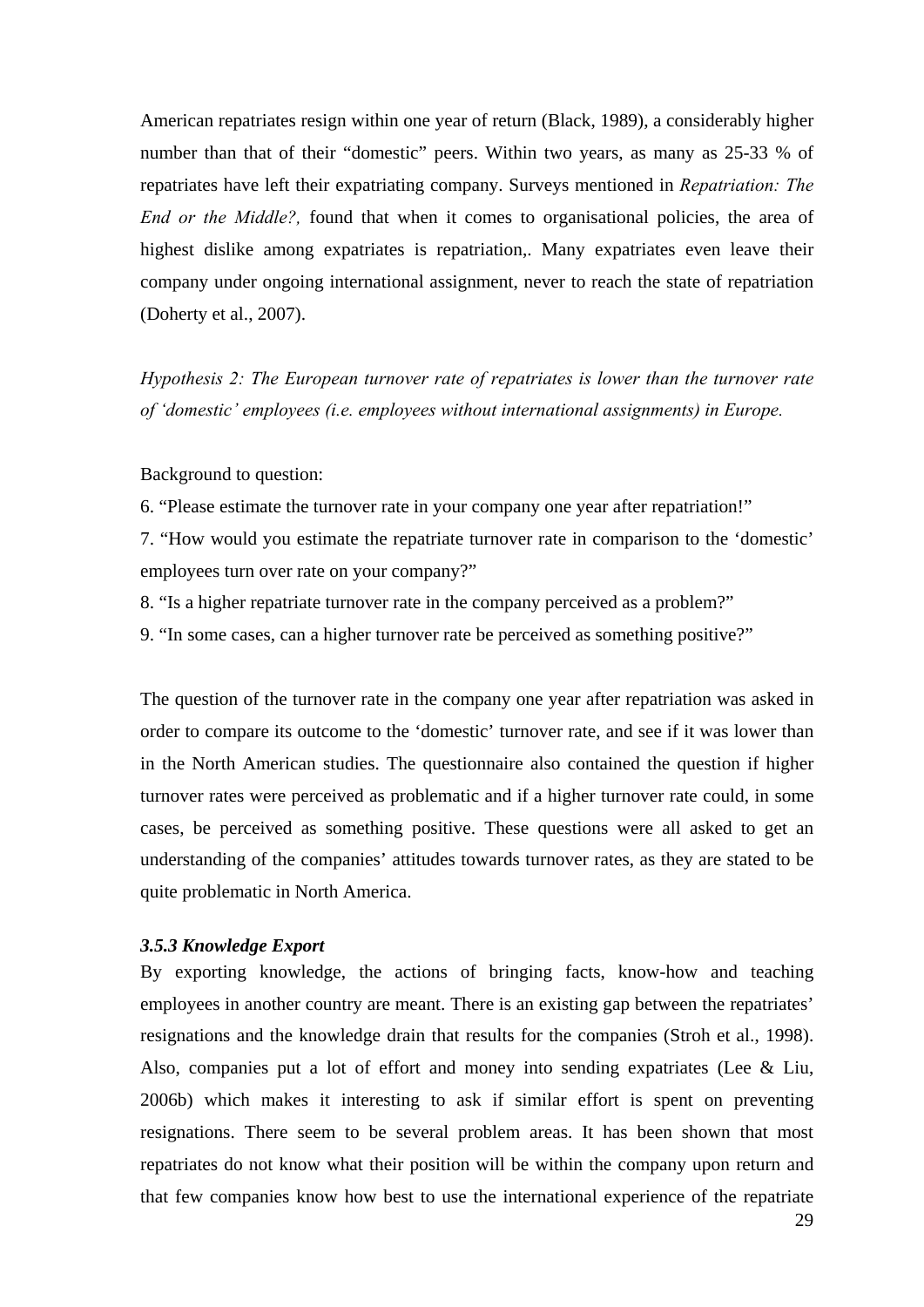(Harris, 2002). Thus, many companies fail to find repatriates appropriate positions once they come back. These questions are connected to knowledge management (Oddou et al., 2007). If companies primarily send people to export knowledge into another country it can be understood why they can not find a fitting position for the returning repatriate. In such cases the repatriate has done what he or she could for the company. Therefore, the present authors suppose that companies that primarily send expatriates to export knowledge to other countries, do not see a higher turnover rate as problematic, as the emphasis on this type of expatriation is focused on the expatriation phase, and not what will happen afterwards. In addition, the knowledge is exported during the foreign assignment and meanwhile the repatriate loses home-company specific knowledge, which is equally valuable. This line of reasoning is supported by the fact that companies do not take greater measures to prevent resignations. One possible measure for preventing resignation could be to keep in touch with the employee during the expatriation. Also, this could be avoided by offering attractive positions, motivating wages or other incentives for the repatriates to stay. Some expatriates might be sent away with an understanding that they will no longer have a position in the company when returning. The reasons for this can vary; they could be personal or organisational. Perhaps it has been agreed upon that it is the last assignment with the company, possibly before retirement, or simply because the company cannot find a useful space for this employee after a longer international assignment.

*Hypothesis 3: Knowledge export during expatriation is positively related to the repatriates' turnover rate.* 

## Background to question:

10: "Do you send expatriates to export knowledge from foreign subsidiaries?" This question was asked so that the researchers could compare the turnover rates in the companies with the level of knowledge exportation as a reason for expatriation.

## *3.5.4 Knowledge Import*

This question is connected to hypothesis 3. Knowledge import in this context occurs when companies send expatriates to foreign countries in order for them to learn and bring back new thoughts, ideas and innovations to the home country and company. The researchers expect that companies that primarily send expatriates to import knowledge should see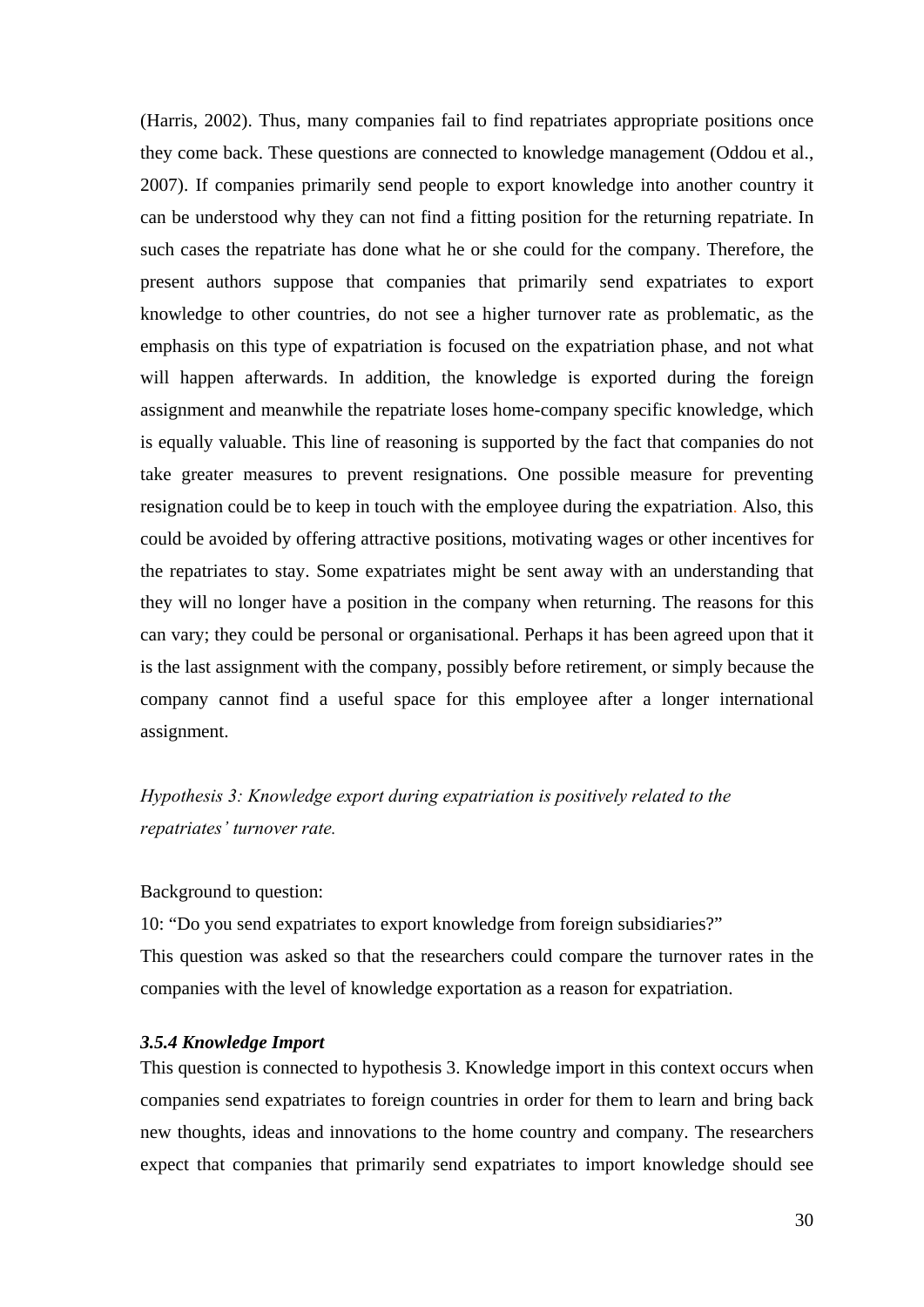higher turnover rate as something more problematic, as the reason for expatriating in these cases has its main focus on the outcome upon return.

*Hypothesis 4: Knowledge import after expatriation is negatively related to the repatriates' turnover rate.*

### Background to question:

11: "Do you send expatriates to import corporate knowledge to the foreign subsidiaries?" This question was asked in order to investigate the connection between the companies' turnover rates and to what extent they send expatriates to import knowledge.

## *3.5.5 Career investment*

In existing literature it is stated that repatriates who perceive the company they are working for as positive toward international assignments, are more likely to be happy with their situation and stay with the company. Additionally, what the company actually does is not so important, but how it is perceived by the repatriates, is. Harris mentions a survey where only 4% of the companies asked said that an overseas assignment had a positive affect on ones career (Harris, 2002). Stroh states that the connection between career development variables and the repatriation adjustment as well as the retention rate of employees has been thoroughly investigated in a domestic (i.e. USA) context (Stroh, 1995). Usually the "domestic" employees are able to climb the professional "ladder" leaving behind the repatriates that have been abroad (Arlinghaus, 2005). Therefore, this question was formulated in order to check the attitudes of the companies when it comes to international assignments as a career qualification in Europe, as the repatriates are likely to pick up on the companies' feelings in this respect.

*Hypothesis 5: The companies' point of view that 'international assignments are a career qualification' is negatively related to the turnover rate.* 

Background to question:

12: "According to you, does your company treat international assignments as a career investment?"

14: "Does your company have a repatriation program?"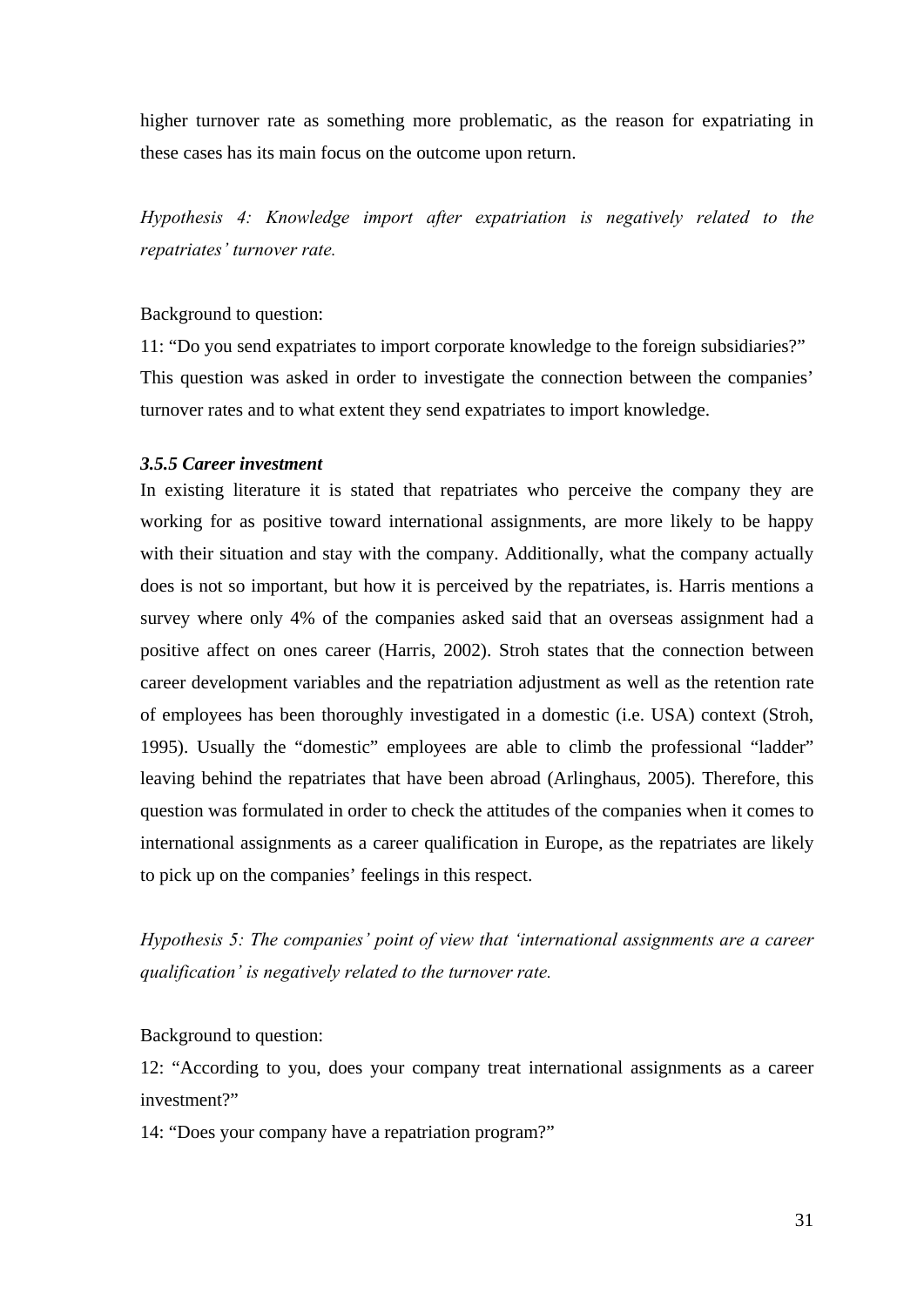Question number 12, was asked in order to see if any correlation between the companies' perceptions of international assignments as career investment and the companies' turnover rates existed.

Question number 14, was asked in order to see to which extent companies that perceive international assignments as a career investment, have repatriation programs.

#### *3.5.6 Experience HR-Manager*

Most human resource managers are in the top management of companies, responsible for, or at least involved in making HR-strategies and policies. In current articles researchers say that it may complicate matters if the management changes during the expatriation. The expatriate and old management may have had oral agreements of what is to happen upon repatriation, understandings that might be forgotten, ignored or overlooked by the new management. Also, the change of management may add to the repatriates' feelings of alienation as yet another element is unfamiliar. With more experience in the field, more problems should be foreseen so that they can be prevented, possibly through the introduction of a program. In Linda K. Stroh's North American study, she states that most people responsible for creating policies behind repatriation programs lack international experience themselves (Stroh, 1995). This was somewhat surprising, as it could be assumed that international experience, (of any kind) would provide a better prerequisite when dealing with repatriates and their potential problems. If one has never experienced something similar, it might be hard to grasp the details of what the repatriates are going through. Finding your home country (possibly unexpectedly) foreign and unfamiliar is difficult.

## *Hypothesis 6: The experience of the HR-manager is negatively related to the turnover rate.*

Background to question:

3. "How many years have you worked with repatriates throughout your career?"

4. "How many years have you worked with your current employer?"

13: "Which of the following experiences does the person in charge of developing repatriation policies have?"

These questions were all asked to investigate how and if the HR-managers experience influenced the turnover rates in the companies.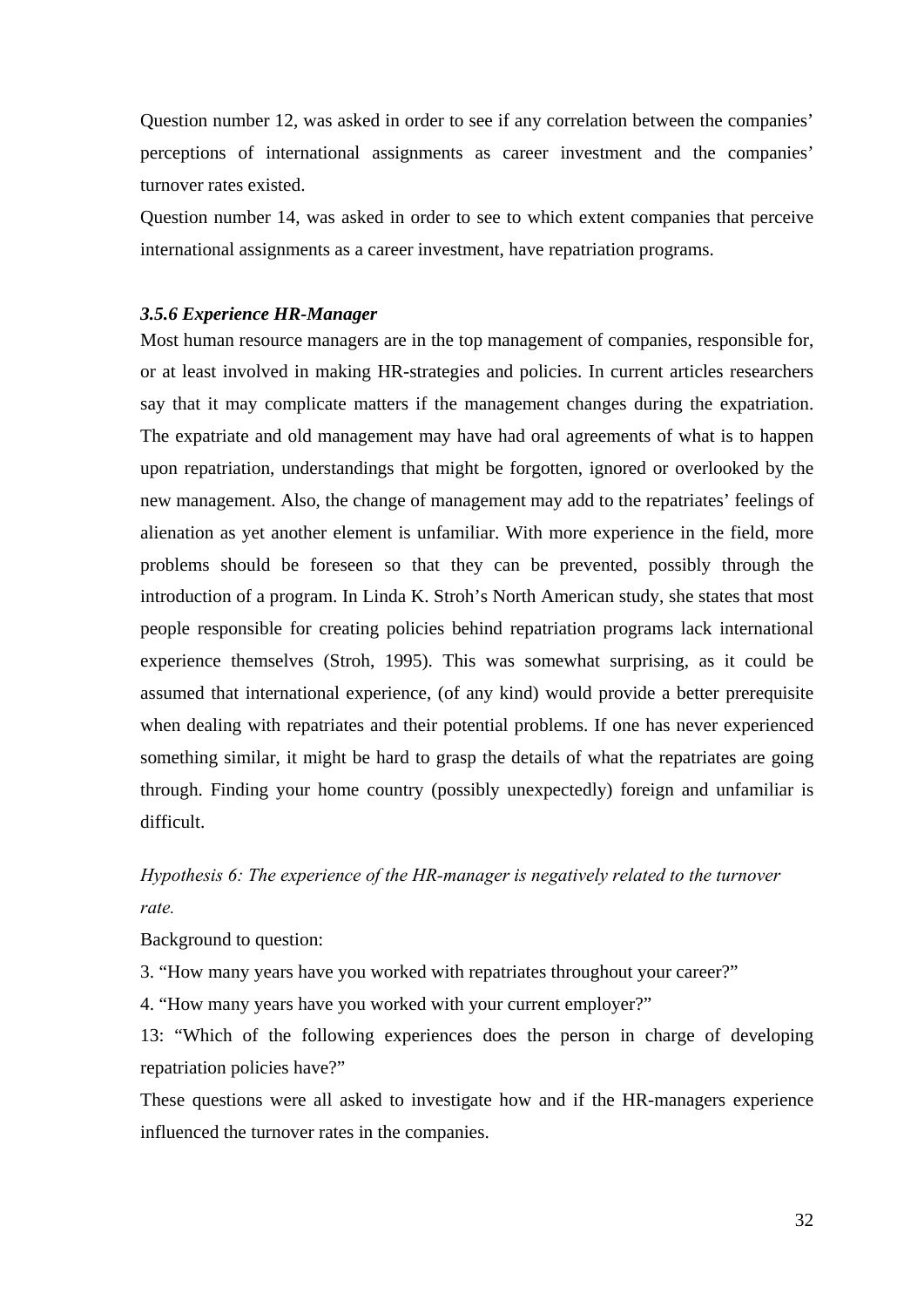#### **3.6 Summary**

This chapter gives the background of expatriation, repatriation and turnover rate. Expatriates encounter a wide range of hurdles when sent abroad. The adjustment process usually evolves through different phases, where the expatriates experience great enthusiasm at first arrival in the host country. After this, they experience a problematic period of culture shock, and finally they adjust to the new country and culture. The same can be stated for repatriates as they too are inclined to be positive and exited about their home-coming in the initial stage, but then realise all the changes that have occurred over the years spent abroad. Repatriates may even experience a reversed culture-shock, as the changes are usually unexpected. However, after time, they too acclimatise and readjust to their home-country. For both expatriates and repatriates the adjustment issues can be facilitated by a program to help prepare them for what is to come. If the expatriates or repatriates do not manage to adjust to their new situation or feel unsatisfied with the way the company has treated them, they are likely to resign, affecting the companies' employment turnover rates. Turnover rates among employees are often seen as problematic as they usually imply high costs, because the company has to search and train someone new for the job. High costs related to turnover rates are even more vivid when it comes to resigning expatriates and repatriates since the companies have incurred great costs preparing and sending these employees abroad. Not only is it expensive for the companies to lose the money invested, they also lose the knowledge and expertise of those individuals who resign. Such problems could be avoided by implementing wellfunctioning knowledge management systems which work in harmony with the companies' goals and objectives.

The theory mentioned in the first paragraphs of this chapter leads up to the six hypotheses which are discussed in paragraph 3.5. The first hypothesis consists of thoughts regarding the differences between the repatriate turnover rate in North America and Europe. The second hypothesis deals with the researchers' belief that the repatriate turnover rate in Europe is lower than the domestic turnover rate. The other four hypotheses treat several factors that could influence the turnover rate are explored, such as the experience of the human resource manager, the way the companies deal with knowledge import and export and finally the companies' perception of international assignments.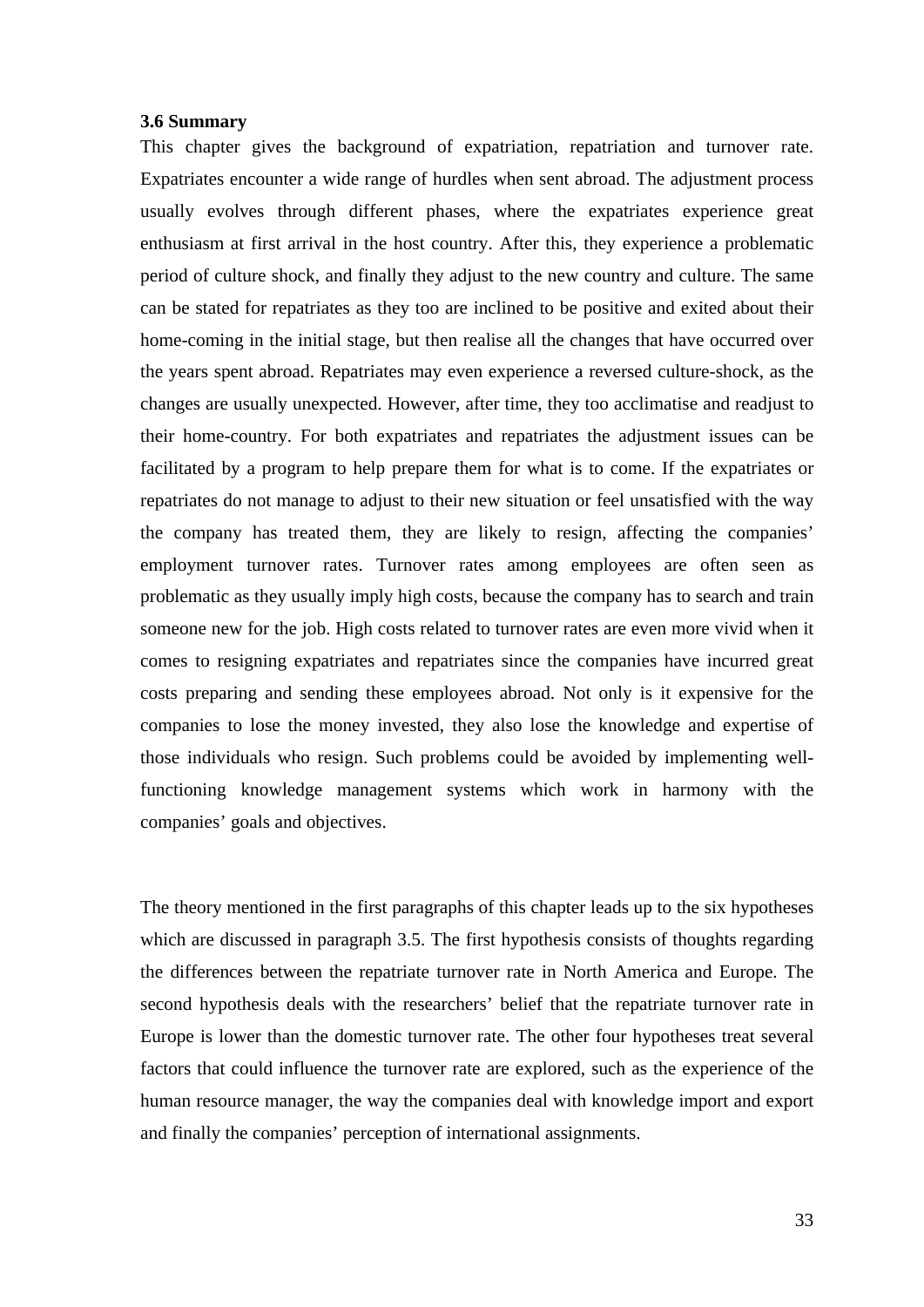## **Chapter 4 Empirical Method**

*This chapter presents the empirical method. First, the research strategy, sample selection and approach of the questionnaire are presented. After that, the response rate of the questionnaire is discussed. Finally this chapter describes the reliability, validity and the generalisability of the research.* 

#### **4.1 Research Strategy**

This paper aims to achieve two purposes:

1. To explore how the turnover rate after expatriation is perceived in European companies.

2. To provide suggestions to companies on how to create a smoother transition in the repatriation process.

3. To determine factors that influence the turnover rate connected to the employing company.

As mentioned in chapter two, this research is based on a deductive approach. The choice of research area is based on the fact that most existing research on turnover rate after international assignments is of North American origin and less is known of what applies to Europe. Furthermore, the present literature mainly focuses on expatriates and not on repatriates; while the focus of this study lies in the repatriation process, since resigning repatriates are seen as a dramatic economic failure in North America. It is therefore of interest to explore the relationships between the rates of resigning repatriates, companies' perception of repatriates' resignations and the presence of repatriation programs, and other Human Resource qualifications, such as experience and seniority. The authors are also interested in exploring whether companies always find it negative when employees quit their jobs, or if this is mediated by the purpose of the international assignment. In order to explore and combine these purposes, the researchers set up six hypotheses and tested these means of a survey.

A questionnaire falls under the category of a deductive research approach. The choice of research tool is an internet questionnaire because it easily reaches many respondents at different companies, in a variety of countries, in a short period of time. A quantitative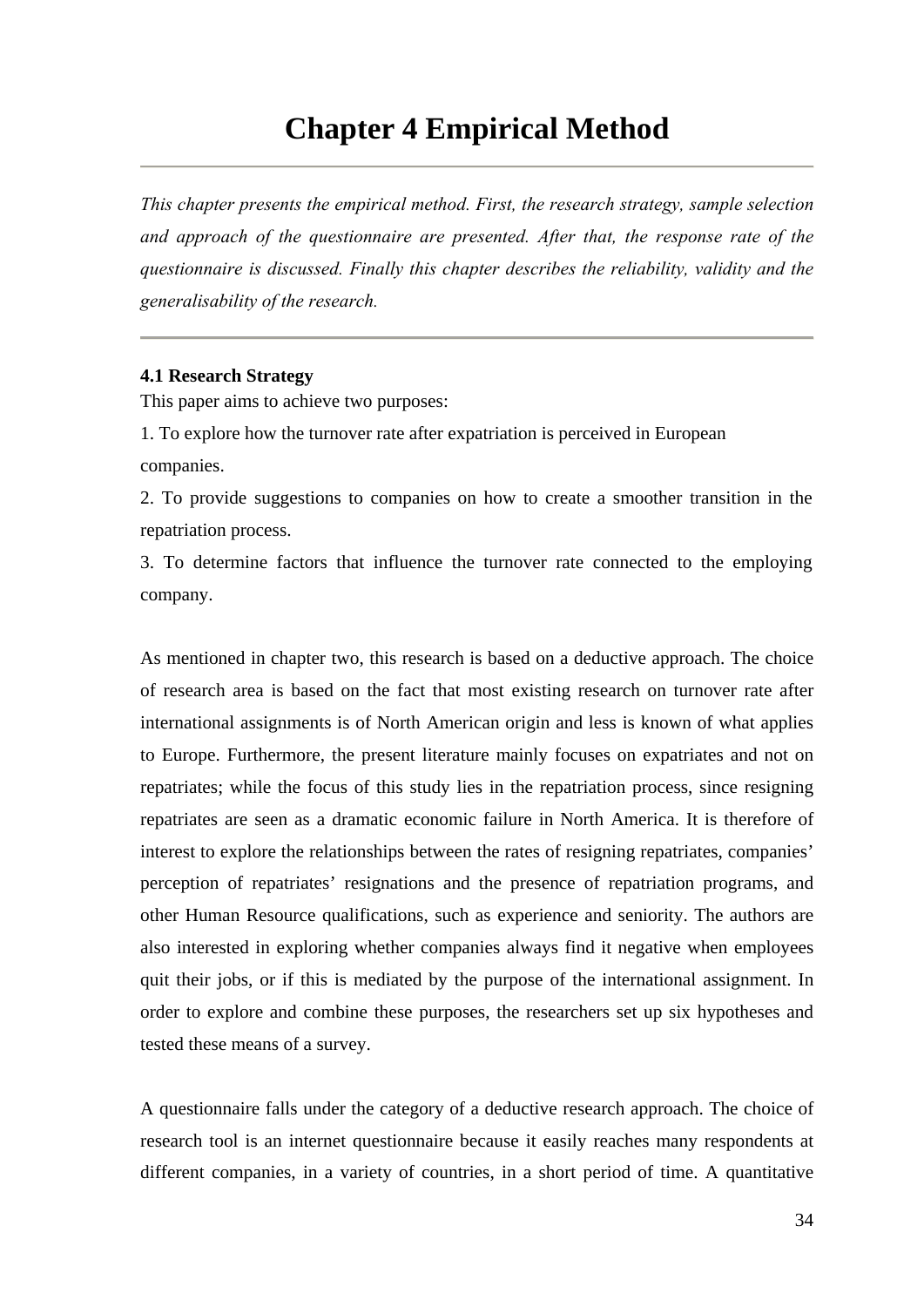survey is also appropriate when aiming to generalise data for western European companies.

The questionnaire was put online and sent to the respondents via a link in an e-mail. This procedure was chosen in order to facilitate the filling in and sending back for the respondents, whilst incurring the least costs and the lowest time consumption, in comparison to sending by post. The questionnaires were analysed in the statistical program SPSS. Afterwards the hypotheses were tested, in order to see if the data from the survey supported or rejected the hypothesis.

## **4.2 Sample Selection**

In order to obtain answers to the research questions, the survey was sent to the Human Resource Managers of companies in Western Europe who were likely to have repatriates.

The sampling process started with the global 500 list. In this list the world's largest companies are represented. After analysing the companies on the list, the decision was made to focus on companies in the Western European countries, primarily because no Eastern ones were mentioned and only a few companies from the south of Europe (Italy and Spain) were on the list. More companies were found in other list. Global Fortune  $500^7$ , the Forbes  $2000^8$ , the Global  $100^9$  list and the VDMA<sup>10</sup>. In total, 2500 companies in Europe were approached. Therefore, the companies asked should give a good reflection of the total target population.

The countries were divided into three language groups; English, German and French. In Table 4.1 an overview is presented of assumed language preference and country.

 $\overline{a}$ 

<sup>7</sup> Http://money.cnn.com/magazines/fortune/global500/2006/countries/A.html Nov, 2007

<sup>8</sup> Http://www.forbes.com/lists/ Nov, 2007

<sup>9</sup> Http://www.global100.org/ Nov, 2007

<sup>10</sup> Http://www.vdma.org/wps/portal/Home/de Nov, 2007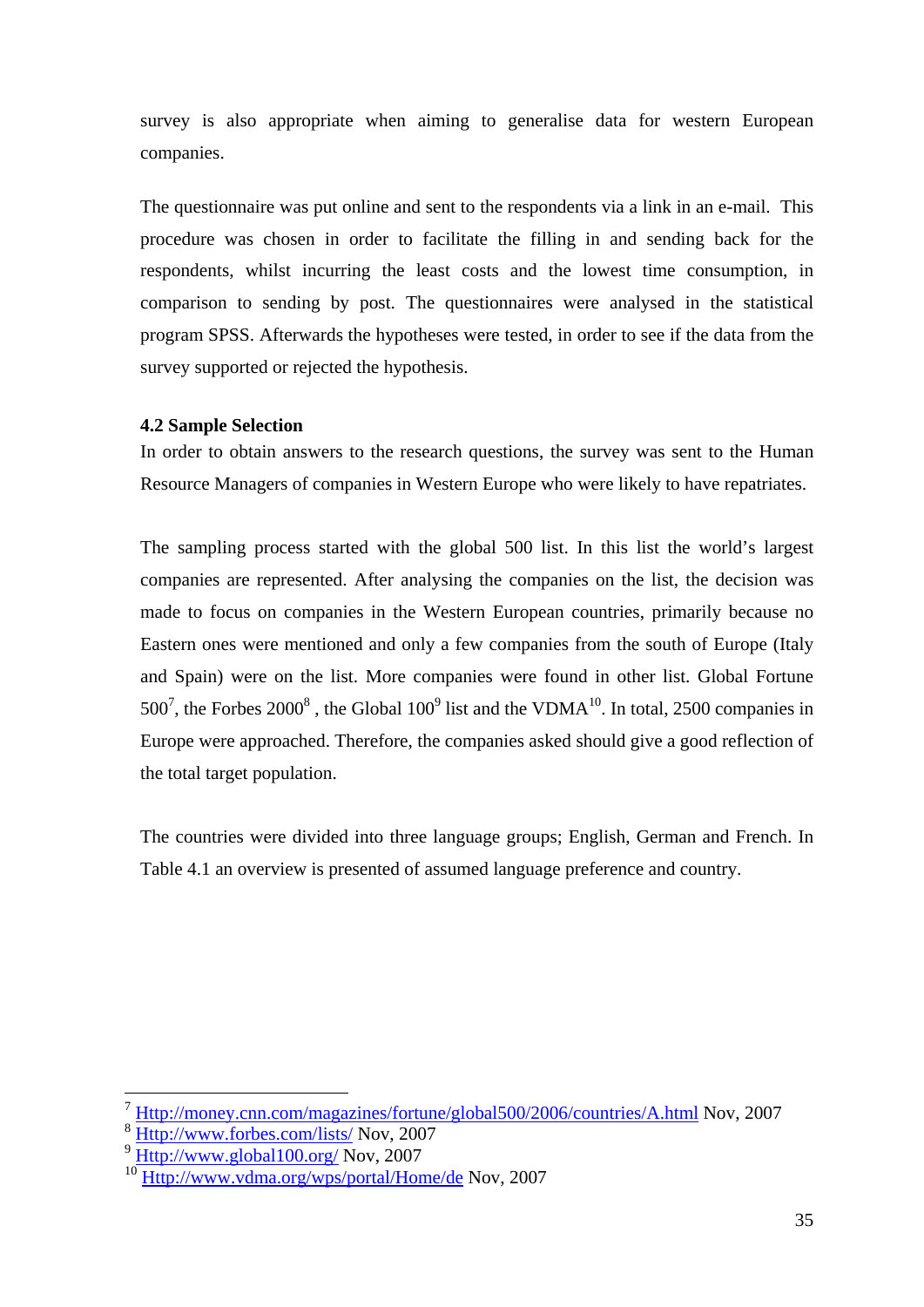| English                   | German            | French                    |
|---------------------------|-------------------|---------------------------|
| Denmark, Finland, Great   | Austria, Germany, | <b>Belgium</b> and France |
| Britain, Ireland, Norway, | Luxemburg, and    |                           |
| Sweden and The            | Switzerland       |                           |
| Netherlands.              |                   |                           |

*Table 4.1. Countries grouped according to language preference.* 

The questionnaire, the letter and the reminder were translated by the authors and fellow business students from Belgium, Germany and Scotland. The questionnaire was presented on a webpage with the corresponding link, sent to the companies by e-mail.

*In the next paragraph the content of the survey will be discussed in detail.* 

## **4.3 The Questionnaire**

A questionnaire was used to collect primary data. After two weeks, a reminder was sent to the companies who had not yet responded. If possible, the questionnaire was sent to the Human Resource Department. If no e-mail address of this department was found, the questionnaire was then sent to a central address or to customer services. Therefore, in some cases the questionnaire did not reach the right person directly. The questionnaire consists of seventeen questions. Most questions were closed and only three questions had an open dimension. Except for the two general questions, all questions are related to one of the six hypotheses. After formulating questions matching the hypotheses, the order of the questions was mixed to create a good flow for the respondent.

The first part includes some general questions about the respondent. These aspects were asked in the beginning, as they are easy to answer and put there to help make the respondent feel comfortable with the questionnaire. These two questions were 'What is your gender?' and 'What is the name of your company?', in order to know which companies to send reminders.

In the next part of the survey, the questions which belong to hypothesis 6, the experience of the Human Resource manager, were asked. These questions also have a personal touch. The questionnaire includes the questions: 'How many years have you worked with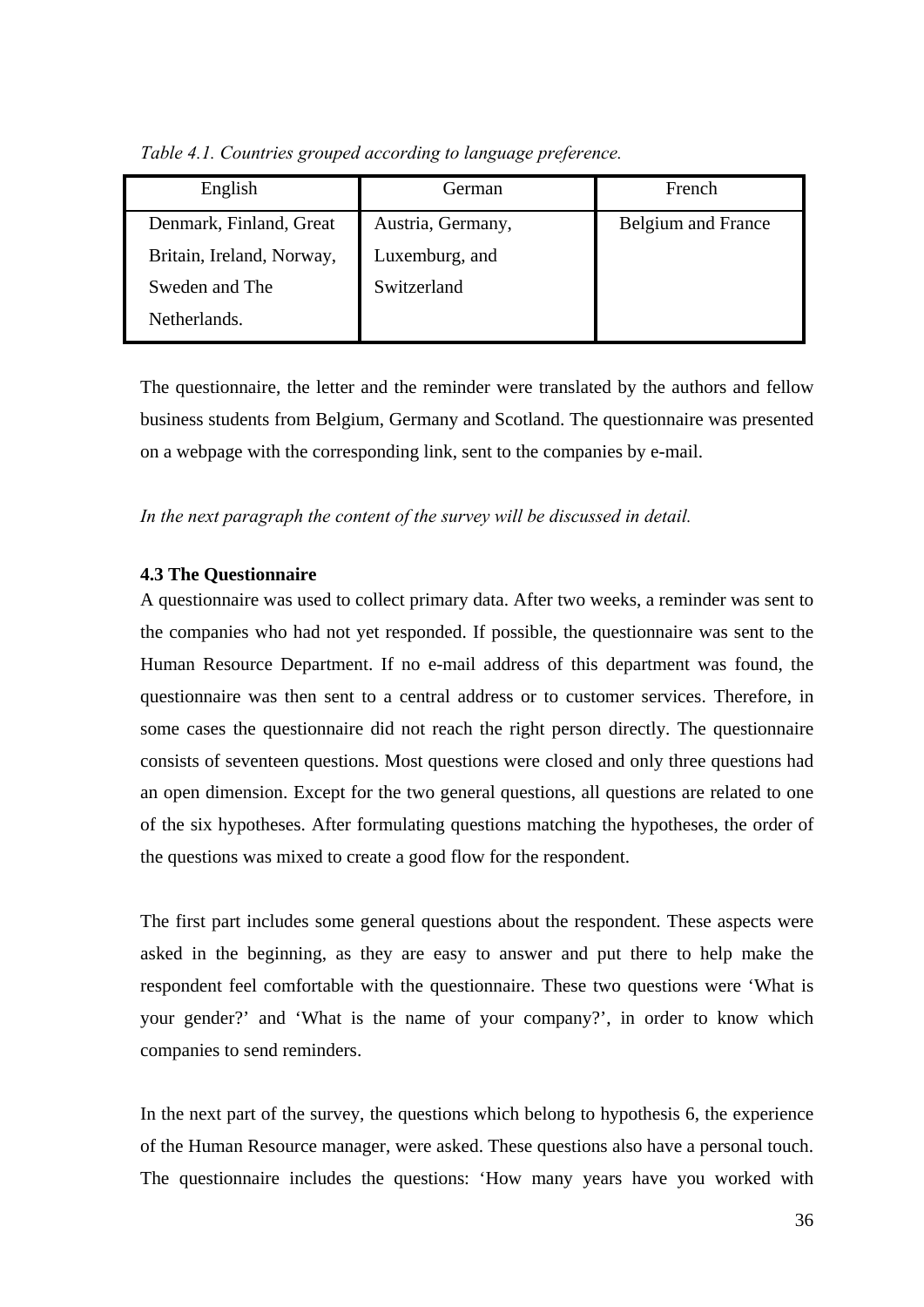repatriates throughout your career?', 'How many years have you worked with you current employer?'

After the personal questions, one general question and the remaining most important questions in the survey were asked. 'On average, how many years are the expatriates abroad on an international assignment?' And most importantly: 'Please estimate the turnover rate in your company one year after repatriation'. The turnover rate is our dependent variable in all six hypotheses.

## **4.4 Threats to the Result**

A high response rate ensures possibility to generalise from data and lowers the risk of uneven representation in the responses. In order to get enough answers for the survey 2500 questionnaires were sent via e-mail containing an internet link. The e-mails were translated into English, German and French, as were the questionnaires, according to target group; describing interest, purpose, and the offer to take part of the findings once analysed.

However, some things that reduced the response rate could not be prevented. Several threats to the result can be distinguished:

- The questionnaires were sent via hotmail accounts, as they made it possible to prevent the participants from being able to read each others company addresses. Some companies have spam filters activated on items sent from a hotmail address; that way some questionnaires may have ended up in the company junk box, never having been read.
- Some e-mail addresses on the lists were not up-to-date; therefore some companies on the lists did not receive our survey.
- Some e-mail questionnaires were not addressed directly to the human resource manager, which means that the mail had to travel through the company in order for the right person to receive it, if ever reached.
- Some companies answered, in personal e-mails, stating that they did not have any expatriates or repatriates, and therefore could not contribute to the research.
- Some companies answered, explaining that they did have repatriates, but lacked statistics on the matter, and therefore could not contribute to the research.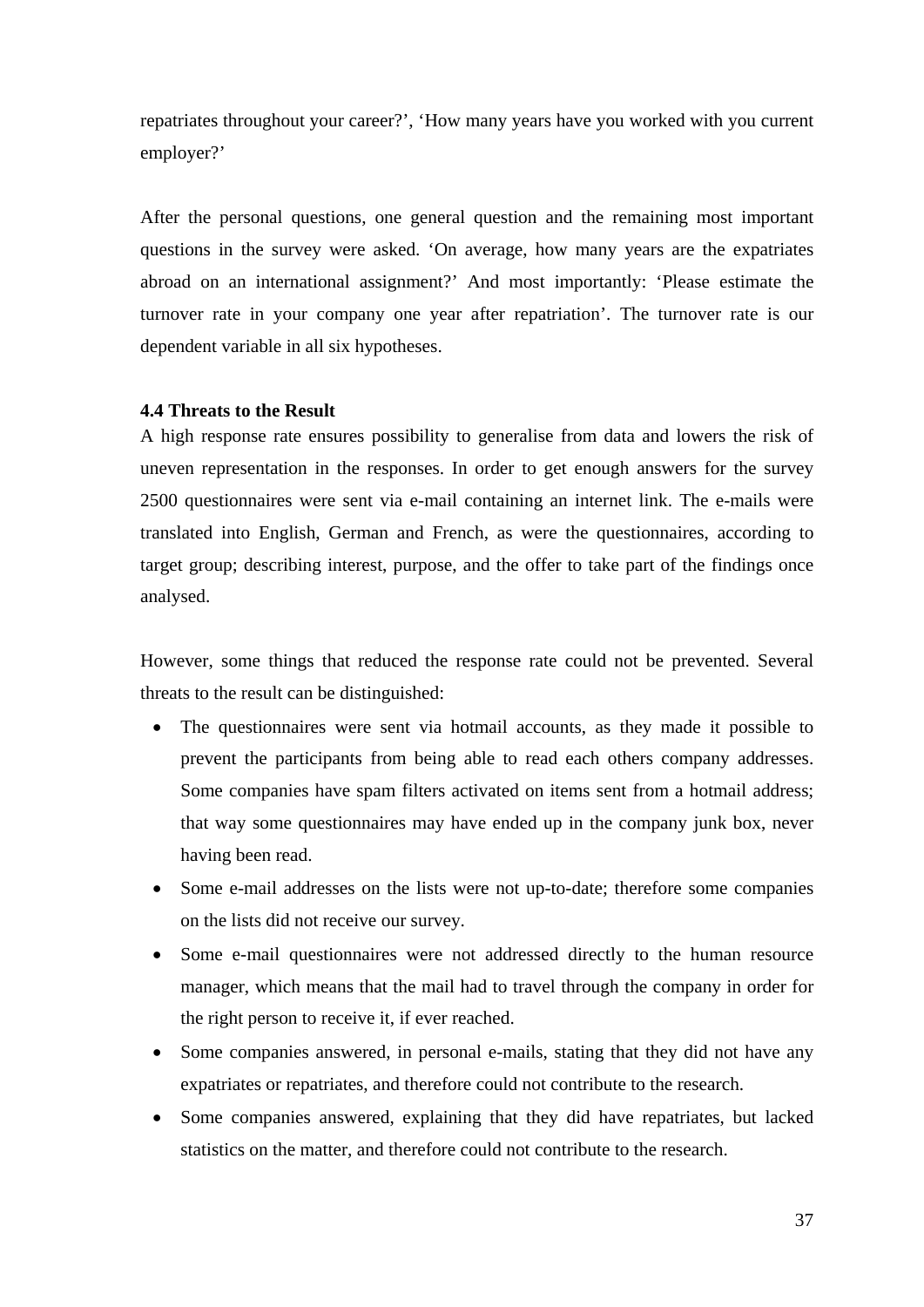- Some companies answered that such information was confidential and could therefore not contribute to the research.
- Some companies answered, declaring that they had time constraint and policies preventing them to participate in the research.
- The questionnaire was not translated into all native languages of the target group, due to time limitations, therefore confusion of languages must be taken into consideration.

As mentioned before, these things influence the response rate, which will be presented in detail in the next paragraph.

## **4.5 The Response Rate**

A high response rate gives the researcher the possibility to ensure the sample is representative. This sample consists of 2500 questionnaires. The response rate of the questionnaire was 2.2 % (56/2500). Although the response rate of this survey was very low, some conclusions can still be drawn. Companies without problems in this area are unlikely to respond, as they would find the topic irrelevant, whereas the respondents who have answered are likely to have experienced issues and are therefore willing to take part. Although it was difficult to find strong correlations, some trends were found.

## **4.6 Reliability**

The reliability of a survey indicates how well the findings can be duplicated using the same method, sample and analysis. In order to determine the degree of reliability one can ask three questions (Saunders et al., 2007):

- 1. Will the measures yield the same result on other occasions?
- 2. Will similar observations be researched by other observers?
- 3. Is there transparency in how sense was made from the raw data?

If the research is conducted again, including the same companies, with an identical e-mail and questionnaire, performing the same statistical analysis the outcome should be the same. However, there are four primary threats to reliability, which are subject or participant error, subject or participant bias, observer error and observer bias. Subject or participant error means that what the researcher set out to observe may give different results, depending on when the survey is conducted. The researchers believe that this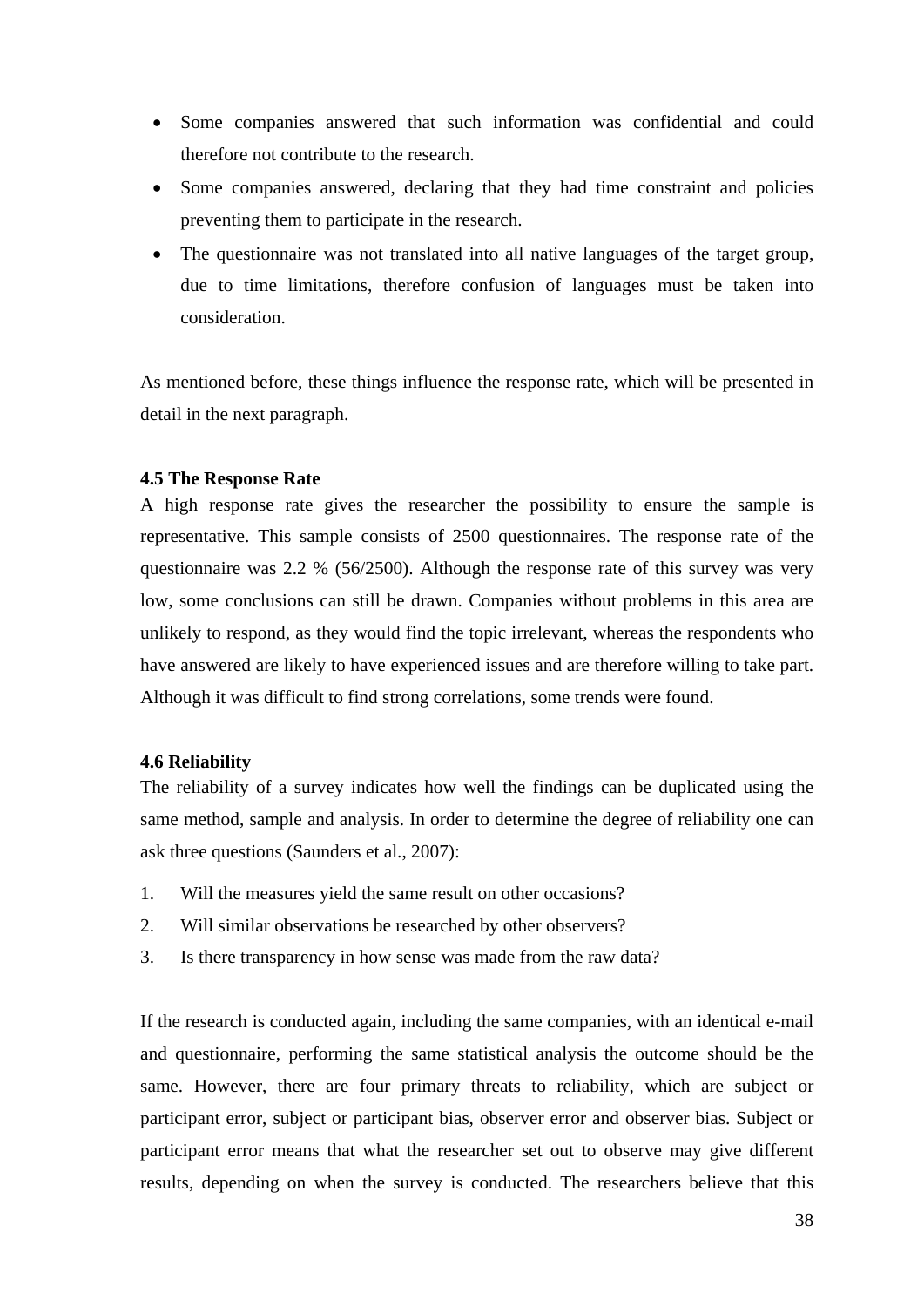survey is not oppressed by such faults since the questions asked primarily sought facts and general, long term attitudes. In addition, highly structured research facilitates reliability, as it makes repetition of the survey more accessible, which is the case with a questionnaire. Subject or participant bias means that the respondent answers what he/she anticipates to be a correct answer. This survey could possibly be burdened by this, as it can be seen as prestige to have a low turnover rate, a repatriation program and a politically correct view on international assignments as career investments for repatriates. Observer error and observer bias indicate that the researcher's meddling interferes with the reliability when it comes to observing and interpreting answers and participants. Such threats are lessened when using a questionnaire instead of an interview, but, the researcher still interprets the answers as he/she finds fitting, which can end up misleading (Christensen et al., 2001; Saunders et al., 2007). It is hard to evaluate one's performance, but awareness of the problem is a first step to higher reliability. Also, effort is naturally put into preventing and minimising measurement problems, for instance through a highly structured questionnaire, with most questions closed.

All the people in an organisation are not familiar with the turnover rate of repatriates, therefore the mail recipient was asked to forward the questionnaire to the human resource manager, in those cases where the direct mail address was not found. To be able to secure the reliability of this research it is important that the person with the right knowledge answered the questionnaire.

#### **4.7 Validity**

Complete validity is accomplished when what was set out to be measured is measured with perfect precision. The test is valid if the collected data gives a true picture of the situation; which means that the quantitative research has produced a measured number equivalent to the same number measured in reality, by the same target population (Christensen et al., 2001). Validity aims to help prevent two variables to have a causal relationship. If variables have a causal relationship they appear to measure what the researcher is looking for, but in reality they do not. The relationship between the variables is in truth explained by a third variable, left out (Saunders et al., 2007).

There are six primary threats to validity: history, testing, instrumentation, mortality, maturation, and ambiguity about causal direction. History and instrumentation both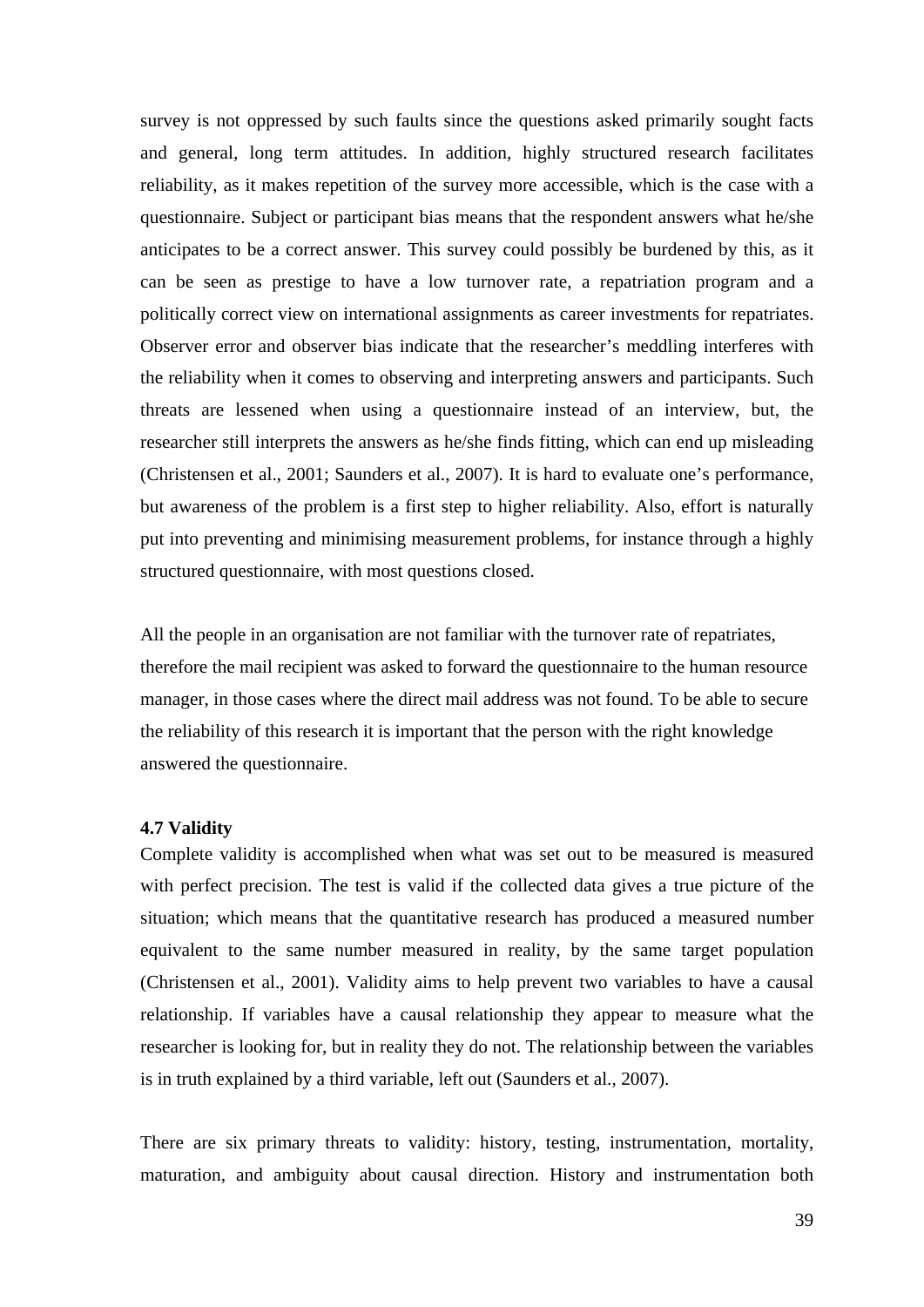describe the response error that might occur depending on something that has happened over time. A law that was changed, or any other outer circumstances, such as rules, policies, instructions that influence the outcome of that tested. Testing explains the misleading responses that can come from respondents' willingness to please, that is, answering what they think the researcher is looking for, or to avoid problems, if they believe answering truthfully will have a negative effect for them. Mortality is when respondents from the target group in a longitudinal study quits, or are no longer present. Maturation indicates that of a nonsense correlation, which means that other things that have happened during the time of the survey may have affected the outcome of the research, without the variables meant to be examined. Ambiguity about causal direction deals with the philosophical question of what is cause and what is effect, like the hen and the egg, which one came first (Saunders et al., 2007). The construction of the questions is crucial for the validity, as misleading questions or wrongly formulated ones may influence the results negatively. The questions asked were designed to the best of our knowledge, as being relevant and suitable for the set out purpose. Another problem that may affect validity is if the respondents failed to understand the questions, and if they thought one answer better than the other. To avoid misunderstanding, the majority of the respondents received letter and questionnaire in their native languages. Additionally, terms like expatriation, repatriation and turnover rate, were defined and explained in the questionnaire. Furthermore, if the questions are not relevant or suitable for the investigated variables, this might create systematic errors, which will persist if the research is repeated.

The response rate in this survey was very low, but given the circumstances and limitations in time and resources, the researchers believe they have done as much as possible to ensure good representation in responses.

## **4.8 Generalisability**

Generalisability means that the findings can be generalised to a larger scope of the target population. The respondents of this study are working in multinational companies in different countries in Europe. Therefore, the responses can be considered representative for a larger amount of Human Resource Managers, who had no chance of participating. However, due to the low response rate our results may be seen as suggestions for further research rather than generalised to a larger scale of companies in Europe.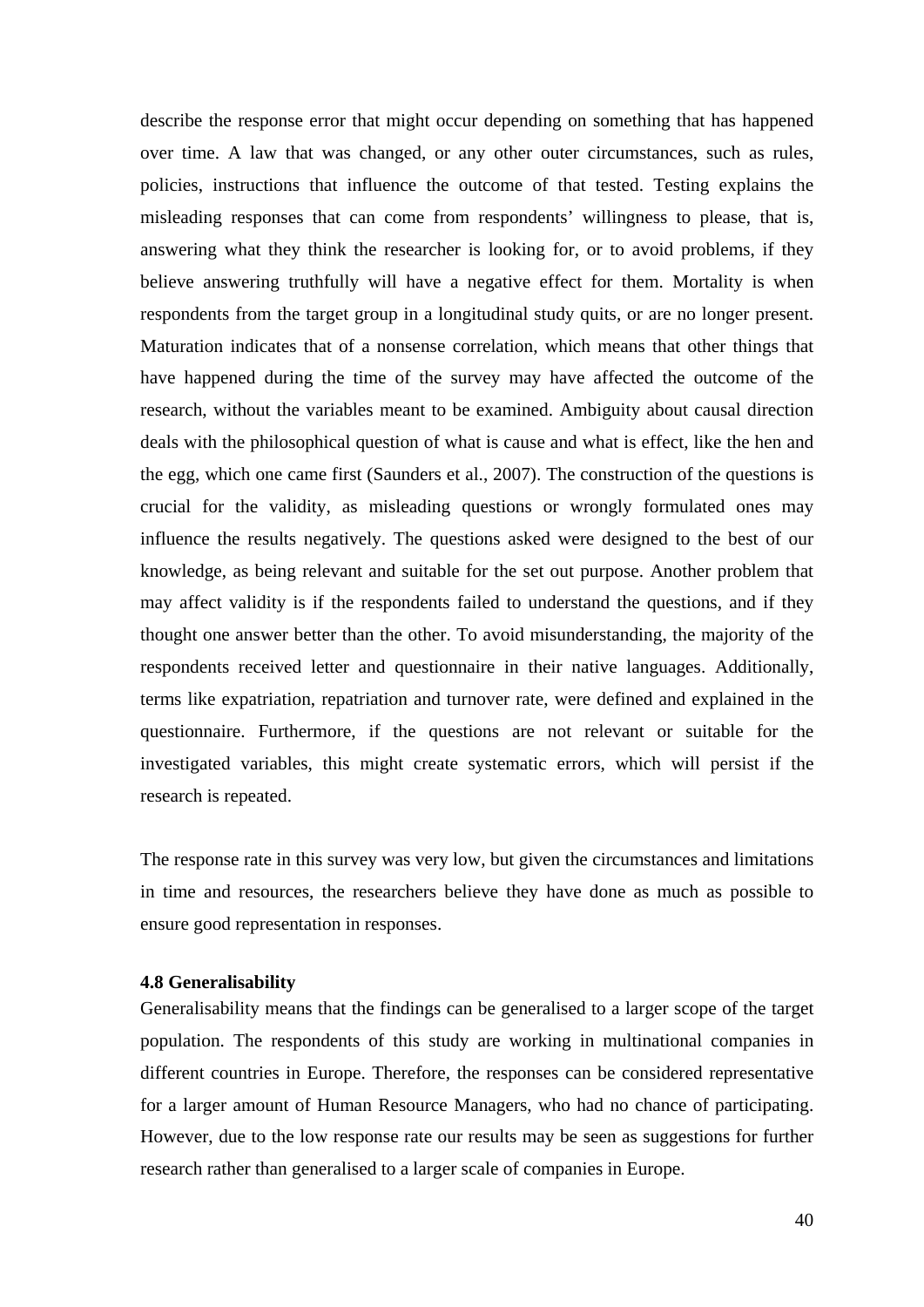# **4.9 Summary**

This chapter presented the empirical method. This research has a deductive approach. 2500 questionnaires were sent by e-mail to Human Resource Manager at companies in Europe. 69 answers were collected, where 56 could be used for analysis. The chapter is ended with a discussion about reliability, validity and generalisability of this research.

*In the next chapter the analysis of the data received from the Human Resource Managers will presented.*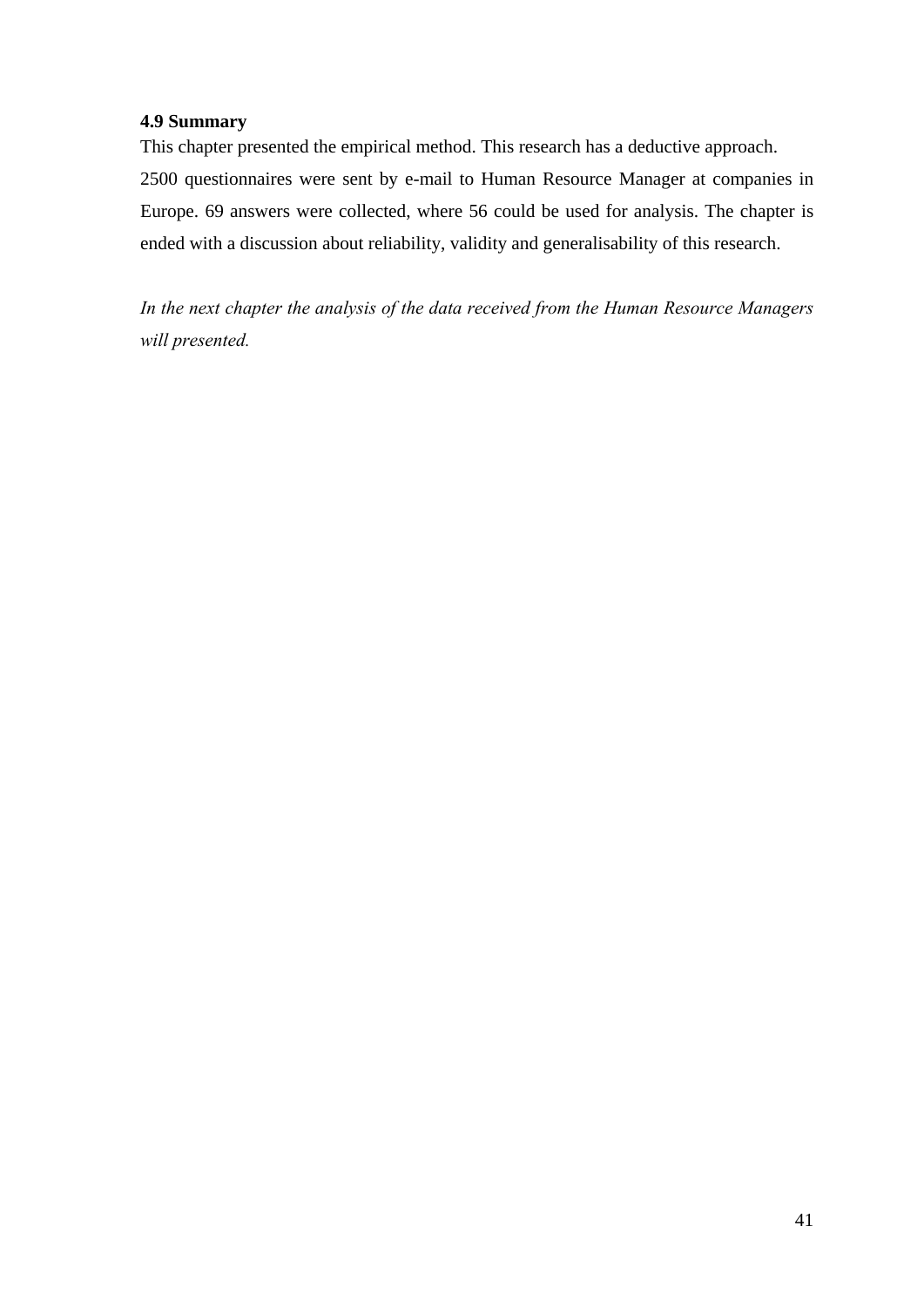# **Chapter 5 Data analysis**

*This chapter starts with a brief presentation of the findings of the survey. After that, the six hypotheses are tested, which is followed by conclusions and recommendations.*

## **5.1 Introduction**

The research strategy of this dissertation was to construct a questionnaire to collect the primary data. The purpose of this questionnaire was to gather information about the turnover rate of repatriates in Europe. The questions in the survey were based on the six hypotheses. The questionnaire was presented on a webpage, with the corresponding link sent to the Human Resource Mangers at the selected Western European companies. The survey received 56 answers, which could be used for analysis. The data was analysed in the statistical program SPSS. Large cross-tabulations were performed with many expected counts less than five. Chi-square tests were done to find correlations. Although the results in the cross tabulations are not significant, some trends are visible. The e-mail and questionnaire can be found in Appendix 1 (English), Appendix 2 (German), and Appendix 3 (French). The detailed background data can be found in Appendix 4.

#### **5.2 Results Supporting the Hypotheses**

The survey received 56 usable answers, where 53% of the respondents were men and 47% were women. On average the Human Resource Managers have worked for their current company for 11 years. The average respondent has worked with repatriates for 9 years.

In the next paragraphs the results supporting the hypotheses are tested one by one, *followed by a general discussion, conclusion and recommendations.* 

## *5.2.1 Results Supporting Hypothesis 1*

Hypothesis 1: There is a difference between the repatriate turnover rate in North America and Europe.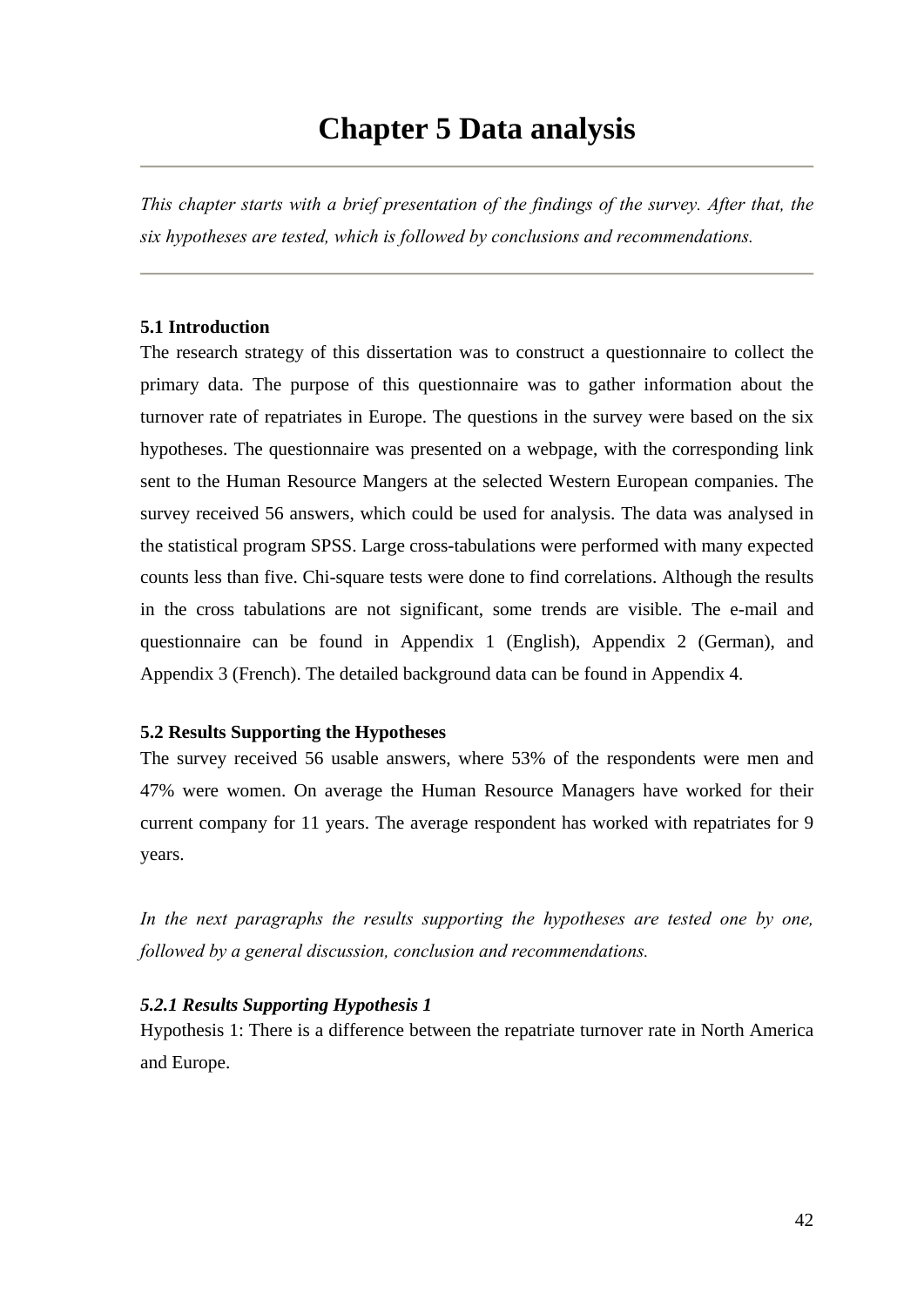|                | Frequency      | Valid Percent |
|----------------|----------------|---------------|
| $0 - 10 \%$    | 36             | 66.7          |
| $11 - 20 %$    | 8              | 14.8          |
| $21 - 30 %$    | $\overline{2}$ | 3.7           |
| $31 - 40 %$    | $\overline{2}$ | 3.7           |
| $41$ - $50~\%$ | $\overline{2}$ | 3.7           |
| $51 - 60\%$    | $\overline{2}$ | 3.7           |
| 61 and more %  | $\overline{2}$ | 3.7           |
| Total          | 54             | 100.0         |

**Table 5.1 Turnover rate in companies one year after repatriation.** 

Two (4%) of the respondents did not fill in this question. As can be seen in table 5.1, almost two thirds (67%) of the respondents estimated the turnover rate to be lower than 10% and only a few companies in this research had a turnover rate over 10%. This outcome indicates that the problems associated with repatriate turnover rate in Europe are not as big as in North America, where the turnover rate has been estimated to 25% (Black, 1991). The turnover rate for Finland has been stated to be as high as 35% (Suutari & Brewster, 2003). This survey's result suggests that North America as well as Finland are not representative for Western Europe, when it comes to measuring repatriate turnover rate, as these figures are significantly lower in comparison. Companies in this research had a turnover rate over 10%.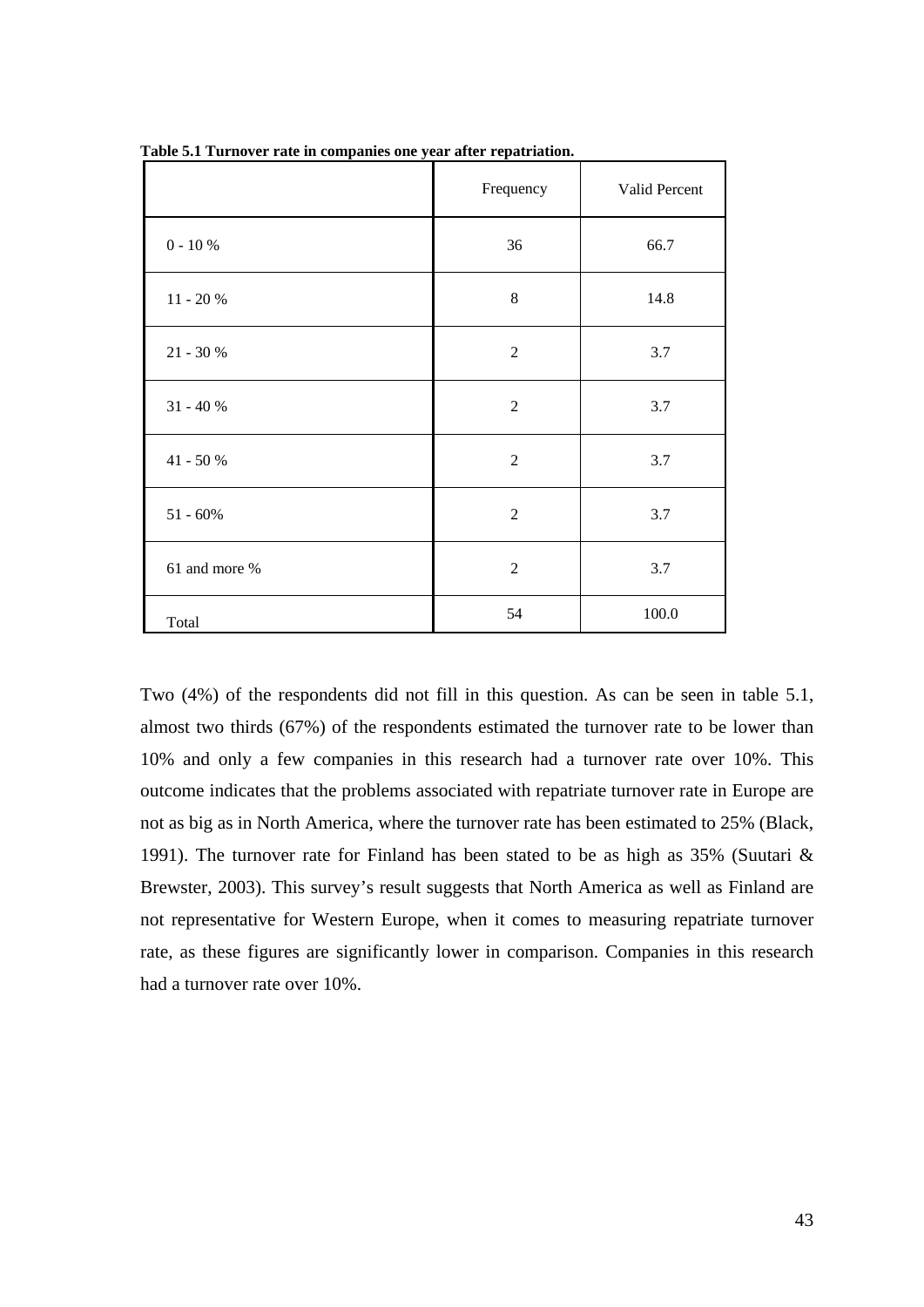|                                                                  |               | Does your company<br>have a repatriation<br>program? |                |                |
|------------------------------------------------------------------|---------------|------------------------------------------------------|----------------|----------------|
|                                                                  |               | Yes                                                  | N <sub>0</sub> | Total          |
| Please estimate the                                              | $0 - 10 \%$   | 8                                                    | 28             | 36             |
| turnover rate in your<br>company one year<br>after repatriation? | $11 - 20%$    | 5                                                    | 3              | 8              |
|                                                                  | $21 - 30%$    |                                                      |                | 2              |
|                                                                  | $31 - 40%$    |                                                      |                | 2              |
|                                                                  | $41 - 50%$    |                                                      | $\mathfrak{D}$ | $\mathfrak{D}$ |
|                                                                  | $51 - 60%$    |                                                      | $\mathfrak{D}$ | $\mathfrak{D}$ |
|                                                                  | 61 and more % |                                                      | $\mathfrak{D}$ | $\mathfrak{D}$ |
| Total                                                            |               | 15                                                   | 39             | 54             |

**Table 5.2 Crosstabulation on turnover rate in the companies one year after repatriation and repatriation programs.** 

(test value: 8.654 and p-value: .194)

As can be seen in table 5.2, 28% of the Western European companies have repatriation programs. This crosstabulation was made to analyse the possibility that repatriate programs impact the repatriate turnover rate. As can be seen in this table, 28% of the respondents have repatriation programs. The companies without repatriation programs show a lower turnover rate. These organisations probably do not see the need for a program, possibly as the resignation frequency is already low. In a North American study of 1987 12% out of 30 companies had a repatriation program (Harris, 2002). According to research, 30% of locally owned Singaporean multinational firms have repatriation programs (Hyder & Lövblad, 2007).

**Table 5.3 Crosstabulation on estimated turnover rate one year after repatriation and higher repatriate turnover rate in the company perceived as a problem?** 

|                          |               | Is a higher repatriate turnover rate in the company<br>perceived as a problem? |                   |                |                |                   |                             |
|--------------------------|---------------|--------------------------------------------------------------------------------|-------------------|----------------|----------------|-------------------|-----------------------------|
|                          |               | Ι.                                                                             | 2.                | 3.             |                | 5.                | Total                       |
|                          |               | Not at all                                                                     | Slightly          | Neutral        | Somewhat       | Very much         |                             |
| Please                   | $0 - 10 \%$   | 16                                                                             | 8                 | 6              |                |                   | 35                          |
| estimate the             | $11 - 20%$    |                                                                                | $\overline{4}$    | 2              |                |                   | 8                           |
| turnover rate<br>in your | $21 - 30 %$   |                                                                                | 0                 | 2              |                | $\mathbf{\Omega}$ | 2                           |
| company one              | $31 - 40%$    |                                                                                |                   | 0              |                |                   | $\mathfrak{D}$              |
| year after               | $41 - 50%$    |                                                                                | $\mathbf{\Omega}$ | $\mathfrak{D}$ |                |                   | $\mathcal{D}_{\mathcal{L}}$ |
| repatriation?            | $51 - 60\%$   |                                                                                |                   |                |                |                   | 2                           |
|                          | 61 and more % |                                                                                | $_{0}$            | 0              | $\mathfrak{D}$ |                   | 2                           |
| Total                    |               | 18                                                                             | 14                | 13             |                |                   | 53                          |

(test-value: 41.514 and P-value: .015)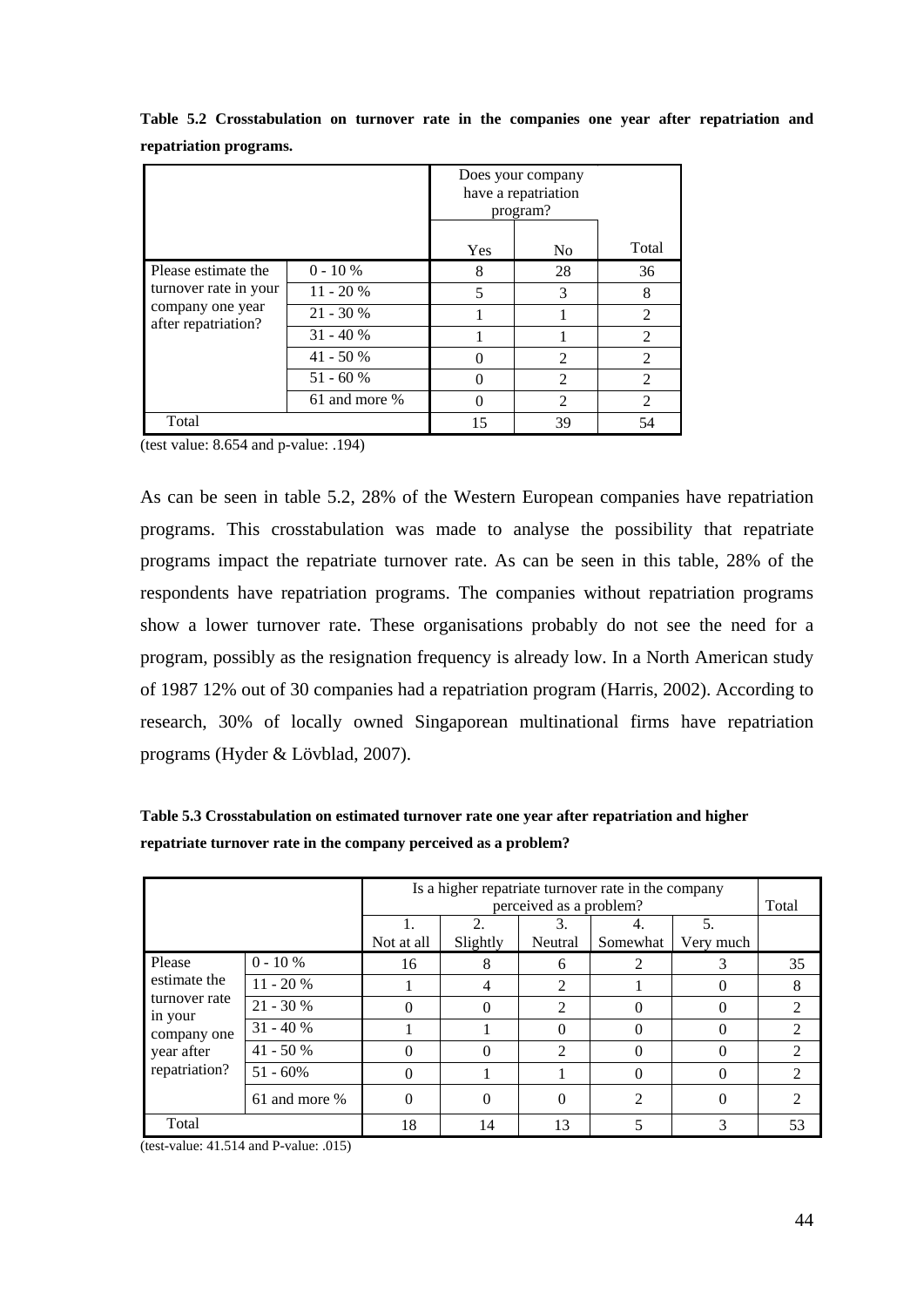The companies in table 5.3 do not perceive a higher turnover rate as a problem in proportion to how they stated their own turnover rate, as the ones with the lowest, also rated a higher turnover rate as "very much a problem". This comparison was made in order to see if the companies that have higher turnover rates were more likely to perceive that to be a problem, which could be anticipated. The result of this was somewhat surprising. The companies in this table do not perceive a higher turnover rate as a problem in proportion to how they stated their own turnover rate. In fact, the companies rating the lowest turnover rates, also marked a higher turnover rate as "very much a problem". For the most part turnover rate is not considered a problem; therefore it is hard to measure connections or correlations, to find explaining reasons behind this issue. However, it is possible to see some trends. The most important trend is the actual turnover rate.

#### Conclusion hypothesis 1

**Table 5.4: Conclusion Hypothesis 1** 

| Table 5.1 | 66.7% of respondents have turnover rate<br>${<}10%$ |
|-----------|-----------------------------------------------------|
| Table 5.2 | Test value: 8.654<br><b>P</b> - Value: .194         |
| Table 5.3 | Test value: 41.541<br>$P-Value: 015$                |

The first hypothesis shows a tendency which supports the proposition, see table 5.4. 67% of the respondents rated the turnover rate to be lower than 10%, and these figures are significantly lower in comparison to research conducted in North America, where the turnover rate was estimated to 25% (Black, 1991). The problems associated with repatriation, seem to be less dramatic in Western Europe than in North America. All in all, the climate for Western European repatriates seems to be more propitious than that of North America, concluded from aspects like higher number of repatriation programs and lower repatriate turnover rate. The lower European turnover rate, found in this survey, can be related to Europe's heterogeneous markets since Europeans are more used to different cultures, traditions and languages as they encounter them more regularly than their American peers. Europe's shape and form can influence the European repatriates' and managers' abilities of adjustment and communication when it comes to adaptation to new environments and situations as is the case among repatriates. In 2002, the average unemployment rate in the whole of Europe was 7.6%. Unlike Europe North America has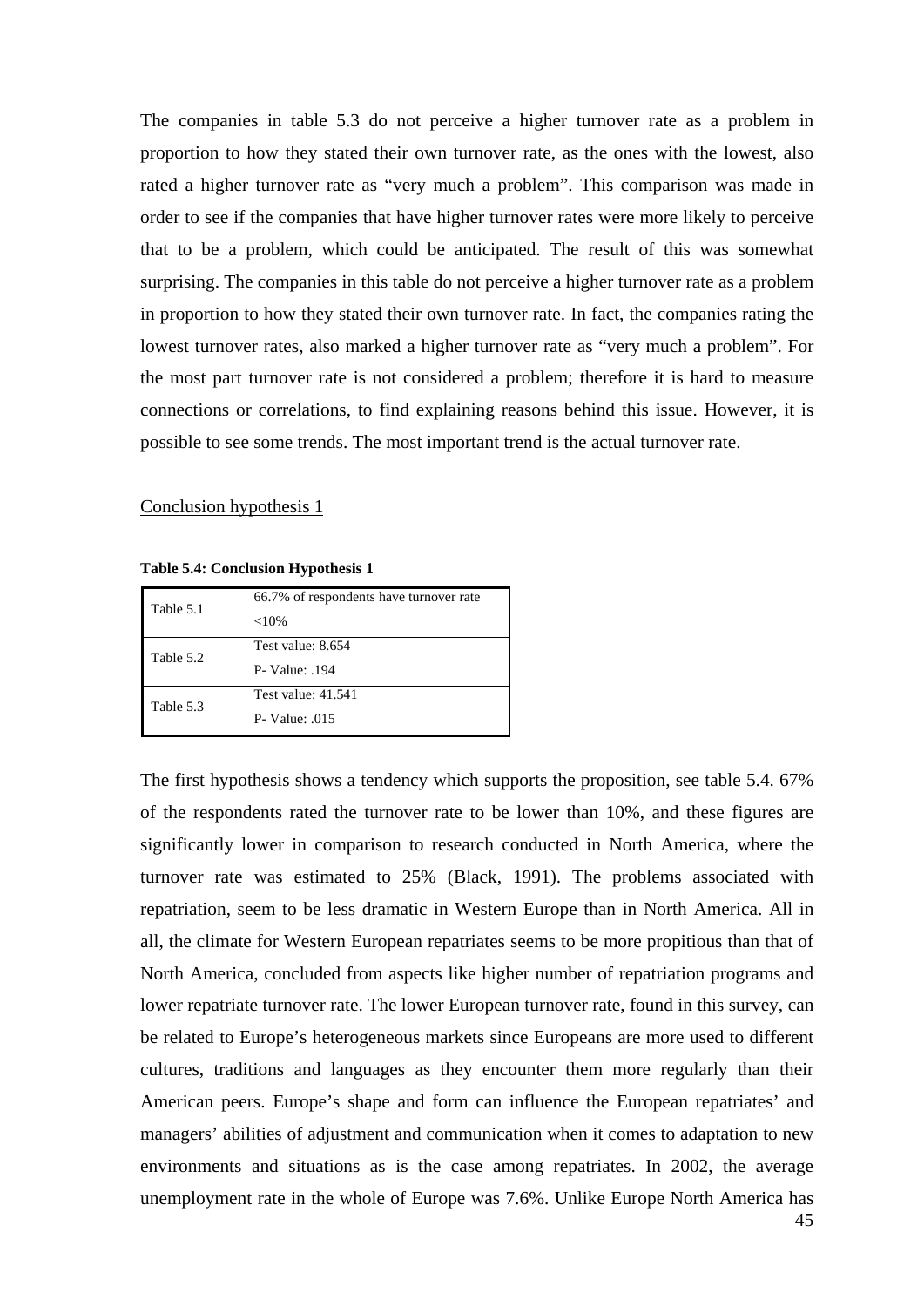a homogeneous market (Scullion & Brewster, 2001). The U.S has a domestic turnover rate of 5.8%, and Canada a turnover rate of 7.7% (Werding, 2006). Why is the average unemployment rate in Europe so high? The answer is that the unemployment rate is high in the four largest countries of Western Europe, namely France, Germany, Italy, and Spain. Like most countries their unemployment rates took off in the late 1970s and early 1980s but unusually they have remained high ever since. In general, the unemployment rate in Europe is higher than in North America because of the flexibility of the American economy and labor market. American companies have more possibilities to find people for a specific job than companies in Europe. The higher unemployment rate in Europe is positive for the employees as they receive higher job security once employed.

This research shows that only 28% of the West-European companies have a repatriation program. In existing literature the need of programs is elaborated (Lewis, 1997). However, some European companies still do not have repatriation programs. In his summary, John Humphreys (2005) refers to several reasons which might explain why companies do not have a program. One of the reasons can be that companies lack expertise in establishing programs. Or that the costs of programs are not in line with the benefits. Another explanation can be that the top management has the belief that such programs are not needed (Humphreys, 2005 ).

If companies have low repatriate turnover rates and they feel they can handle the problems associated with a lower turnover rate (if there are any), they may think that they can handle problems if the turnover rate would be higher as well. Yet, if companies would have a high turnover rate, related to huge problems, of course they would see a higher turnover rate as a problem. Therefore, the present situation of a company might influence the opinion if they can handle a higher turnover rate.

### *5.2.2 Results Supporting Hypothesis 2*

Hypothesis 2: There is a difference between the turnover rate of repatriates and of 'domestic' employees (i.e. employees without international assignment) in Europe.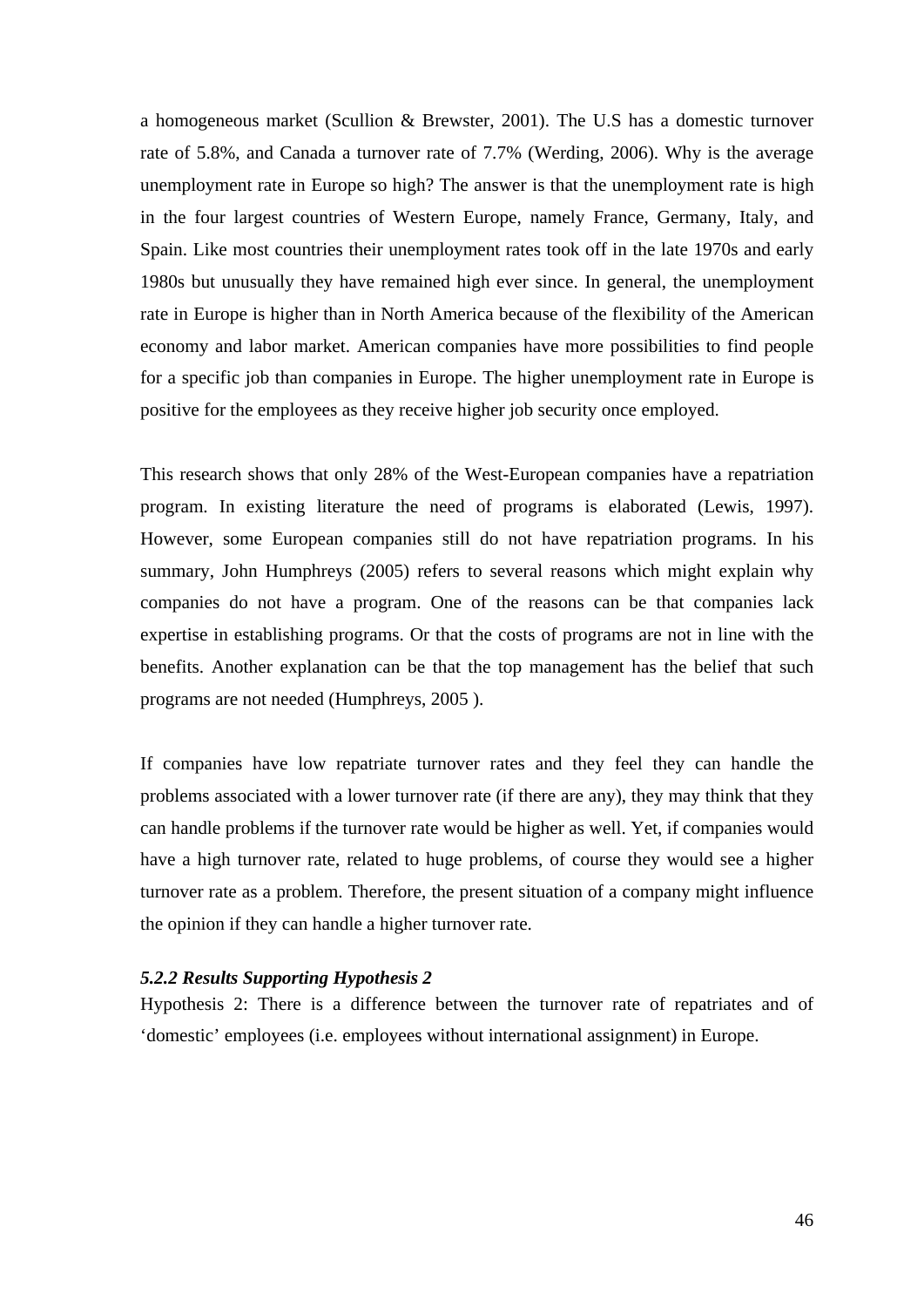**Table 5.5 Table on repatriates' turnover rate in comparison to 'domestic' employee turnover rate in companies.** 

|                                                     | Frequency | Valid Percent |
|-----------------------------------------------------|-----------|---------------|
| Repatriate turnover rate is lower than<br>domestic  | 10        | 18.9          |
| Repatriate turnover rate is about the<br>same       | 26        | 49.1          |
| Repatriate turnover rate is higher than<br>domestic | 17        | 32.1          |
| Total                                               | 53        | 100.0         |

Table 5.5 indicates that in about half, 49% of the companies investigated, the repatriate turnover rate is the same as the domestic turnover rate. This research shows that the Western Europe's repatriate turnover rate is higher than the domestic in 32% of the cases. In 19% of the cases the turnover rate is even lower than the domestic turnover rate.

# Conclusion hypothesis 2

A tendency visualises the support of the second hypothesis (table 5.5). Most of the Western European companies studied, about 70%, rated their repatriate turnover rate to be the same or lower than the 'domestic'. The repatriate turnover rate in North America is stated to be higher than the domestic turnover rate, which is, according to this study, not the case in Western European companies (Stroh, 1995).

Differences in mentality between American and European employees still exist. In Europe, employees make their decisions regarding career moves based on long term goals. American employees base their decisions on money and short term successes. In the US, the repatriate turnover rate, 25% (Black, 1991), is higher than the domestic turnover rate of 5.8% (Werding, 2006). The conclusion drawn from Hypothesis 1 has shown that many European companies rate the repatriate turnover rate lower than 10%. The repatriate turnover rate is therefore the same or lower than the 'domestic'. This is in line with what was found in the literature, where it is stated that the domestic turnover rate in Europe in 2002 was 7.6% (Werding, 2006).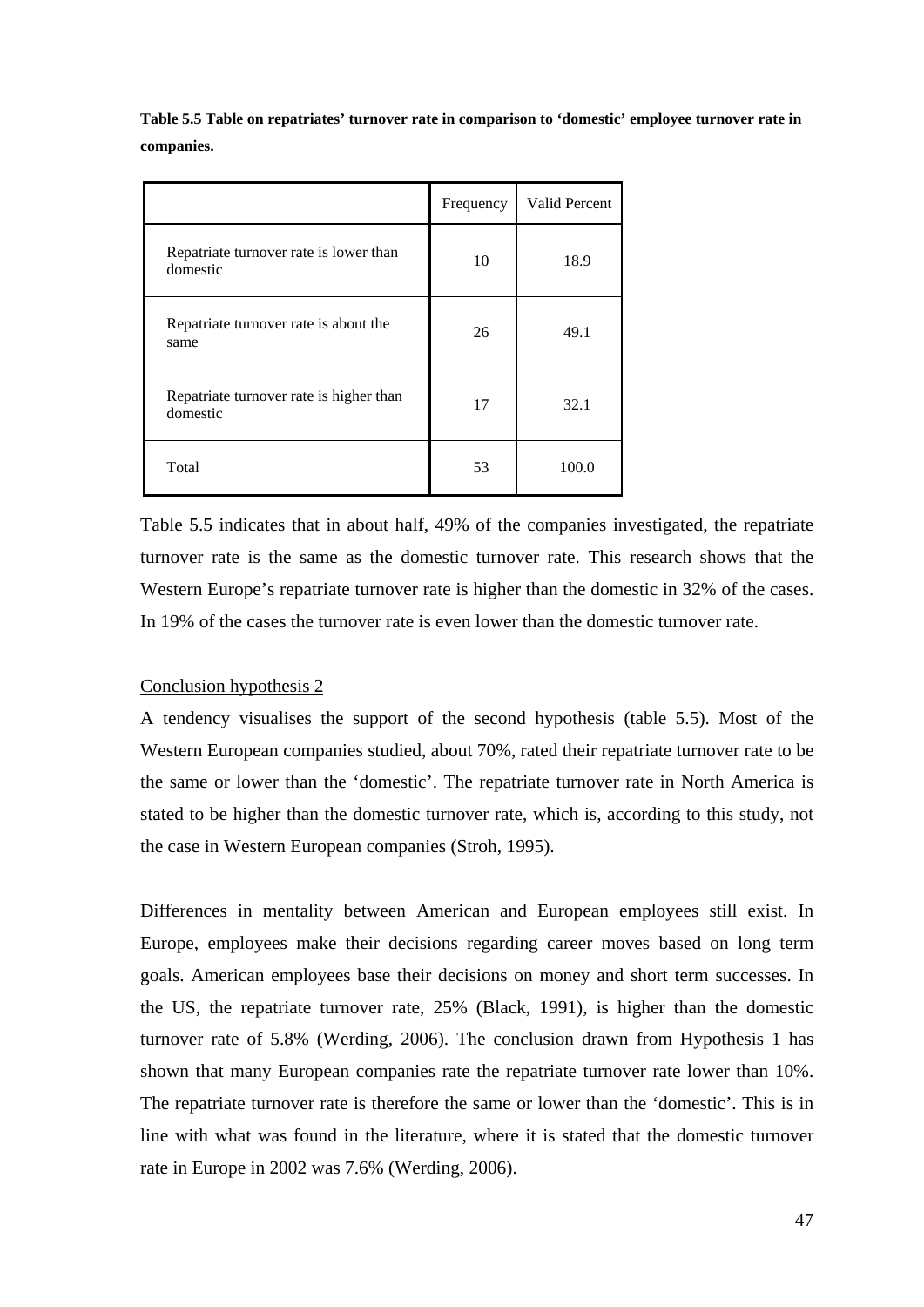Why is the domestic turnover rate in Europe the same or lower than the repatriate turnover rate? One possibility is that in Western Europe global assignments are seen as career investments. This is one of the results of the questionnaire, where 85% of the respondents have stated that they see international assignments as a career investment. If companies also communicate this perception to their employees, the employees are more likely to feel that they have done something important and experience support by the company. Another possibility could be that companies send slightly older employees with a lot of experiences, which do not have the possibility to work at another company. These employees could see the international assignment as a reward for their professionalism, as they get well paid and the company offers them employment security.

#### *5.2.3 Results Supporting Hypothesis 3*

Hypothesis 3: Knowledge export during expatriation is positively related to the repatriates' turnover rate.

|                          | expatriation to export Knowledge                       |            |          |               |          |                |                             |
|--------------------------|--------------------------------------------------------|------------|----------|---------------|----------|----------------|-----------------------------|
|                          | Do you send expatriates to export knowledge to foreign |            |          |               |          |                |                             |
|                          |                                                        |            |          | subsidiaries? |          |                |                             |
|                          |                                                        |            | 2.       | 3.            | 4.       | 5.             |                             |
|                          |                                                        | Not at all | Slightly | Neutral       | Somewhat | Very much      | Total                       |
| Please                   | $0 - 10 \%$                                            | 3          |          |               | 9        | 20             | 34                          |
| estimate the             | $11 - 20%$                                             | 0          | $\theta$ | $_{0}$        |          |                | 8                           |
| turnover<br>rate in your | $21 - 30%$                                             | 0          | $\Omega$ | 0             |          |                | $\mathfrak{D}$              |
| company                  | $31 - 40%$                                             | 0          |          | 0             |          |                |                             |
| one year                 | $41 - 50%$                                             | 0          |          | 0             | 0        |                |                             |
| after                    | $51 - 60\%$                                            | 0          |          |               | 0        |                | $\mathcal{D}_{\mathcal{L}}$ |
| repatriation             | 61 and more %                                          | $\theta$   |          |               | 0        | $\mathfrak{D}$ | $\mathcal{D}$               |
| Total                    |                                                        |            |          |               | 12       | 35             | 52                          |

**Table 5.6 Crosstabulation on turnover rate in the companies one year after repatriation and expatriation to export knowledge**

(test value: 7.825 and p-value: .999)

Table 5.6 displays that the majority of the companies (56%) that participated in this research send expatriates abroad to export knowledge to their foreign subsidiaries. These companies also have the lowest turnover rate. This outcome does not show what was anticipated. Companies which primarily expatriate to export knowledge to a foreign subsidiary were not expected to show ratings of such low turnover rates, as they are less likely to be interested in finding suitable positions for their returning employees, than their peers. According to literature a fulfilling positioning of repatriates is most important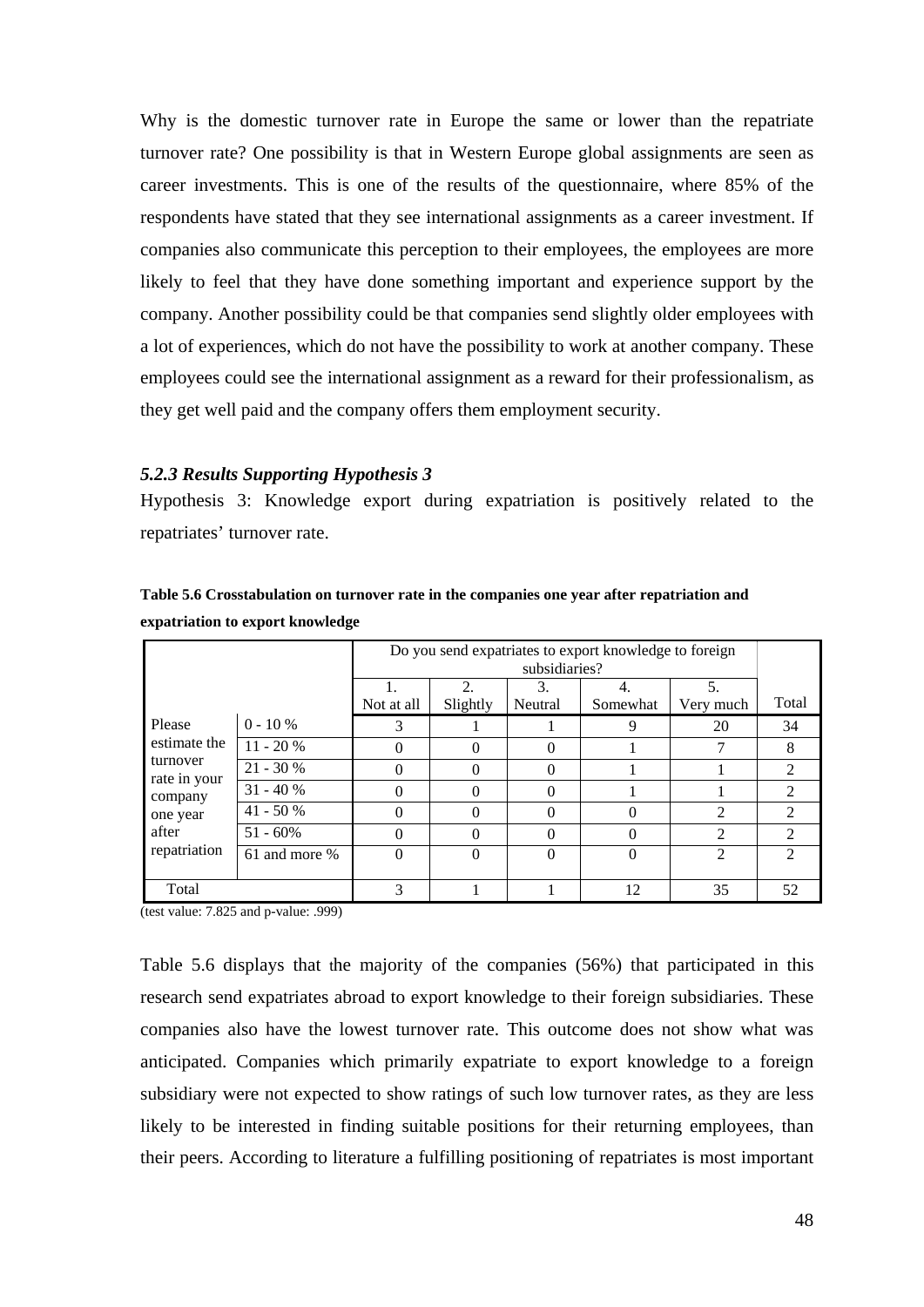to avoid resignation (Stroh et al., 1998). Due to the fact that the turnover rate is so low in general, in this research, it is harder to see possible correlations explaining this question.

|                                |            | Do you send expatriates to export knowledge to foreign<br>subsidiaries? |                                         |               |          |             |       |
|--------------------------------|------------|-------------------------------------------------------------------------|-----------------------------------------|---------------|----------|-------------|-------|
|                                |            | Not at all                                                              | $\mathcal{D}_{\mathcal{L}}$<br>Slightly | 3.<br>Neutral | Somewhat | Very much   | Total |
| Is a higher                    | Not at all |                                                                         |                                         |               |          | 9           | 19    |
| repatriate<br>turnover rate in | Slightly   |                                                                         |                                         |               |          | 11          | 15    |
|                                | Neutral    |                                                                         |                                         |               |          | $\mathbf Q$ | 12    |
| the company<br>perceived as a  | Somewhat   | 0                                                                       |                                         | 0             |          |             |       |
| problem?                       | Very much  | 0                                                                       |                                         | 0             |          | ↑           | 3     |
| Total                          |            |                                                                         |                                         |               | 12       | 36          | 54    |

**Table 5.7 Crosstabulation on the companies' perception of higher turnover rates as a problem and the exportation of knowledge to foreign subsidiaries.** 

(test value: 15.426 and p-value: .494)

Table 5.7 shows that the majority of the companies which send expatriates to a foreign country to export knowledge also did not perceive a higher turnover rate as a problem. This result could possibly depend on the ratings that these companies have the lowest repatriate turnover rates.

| Table 5.8 Crosstabulation on repatriation programs and the knowledge export to foreign subsidiaries. |  |  |
|------------------------------------------------------------------------------------------------------|--|--|

| таяк это стоявалитетон он тераптиион ртодганы ана ик кножкаде ехроге в тогещи валяминся |                |            |          |               |                                                        |           |       |  |
|-----------------------------------------------------------------------------------------|----------------|------------|----------|---------------|--------------------------------------------------------|-----------|-------|--|
|                                                                                         |                |            |          | subsidiaries? | Do you send expatriates to export knowledge to foreign |           |       |  |
|                                                                                         |                | Not at all | Slightly | Neutral       | Somewhat                                               | Very much | Total |  |
| Does your<br>company have a<br>repatriation<br>program?                                 | Yes.           |            |          |               |                                                        |           | 14    |  |
|                                                                                         | N <sub>0</sub> |            |          |               |                                                        | 27        | 39    |  |
| Total                                                                                   |                |            |          |               |                                                        | 36        |       |  |

(test value: 3.268 and p-value: .514)

Table 5.8 shows that many of the companies (51%) which expatriate for knowledge do not have a repatriation program. This is according to expectation that these companies should not primarily plan for future employment. Their interest lies in what the repatriate has brought to the foreign subsidiary and developed there, not what will be put into the company upon return.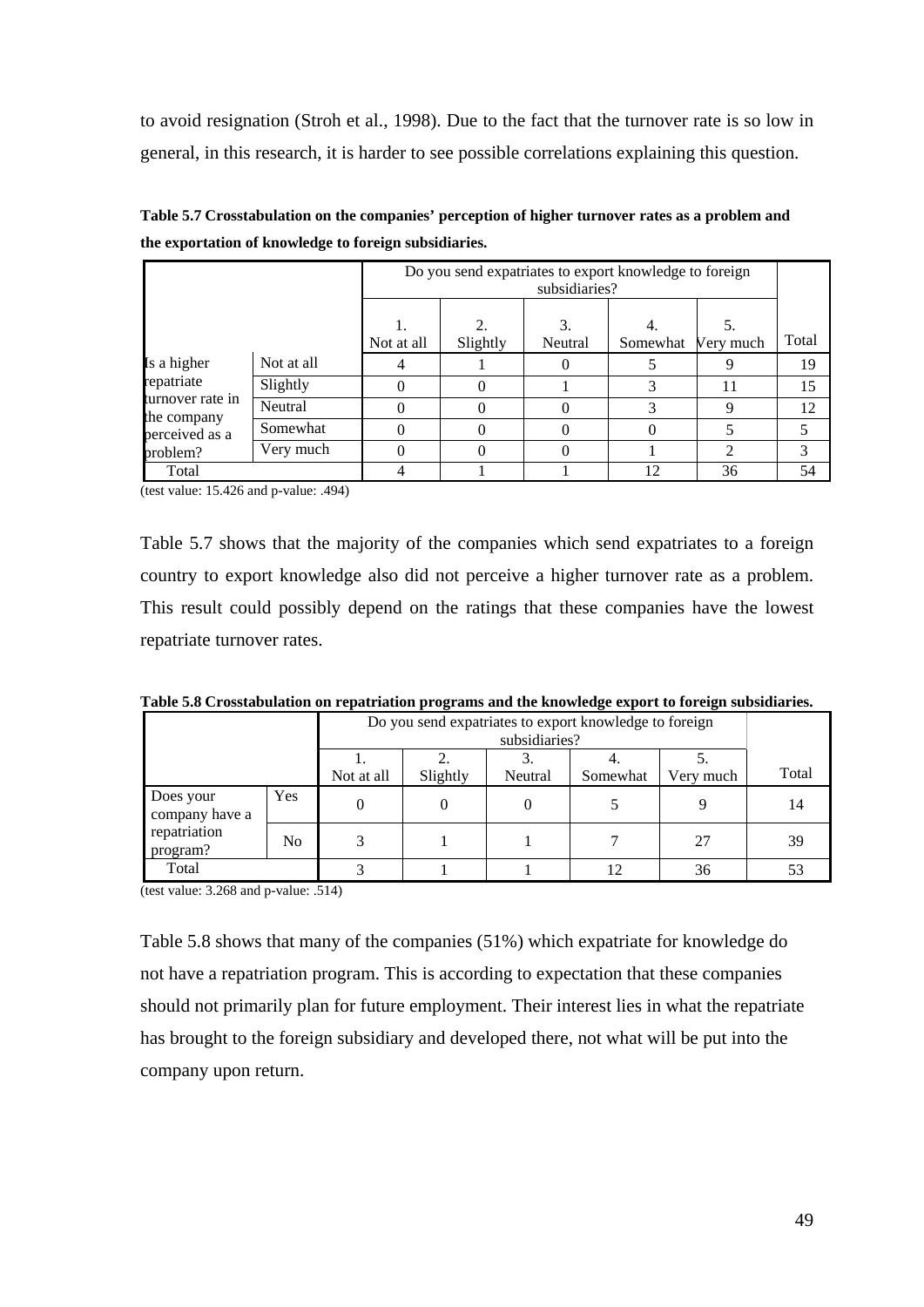|                          |            | Does your company treat international assignments as a career<br>investment? |          |               |          |                 |       |
|--------------------------|------------|------------------------------------------------------------------------------|----------|---------------|----------|-----------------|-------|
|                          |            | Not at all                                                                   | Slightly | 3.<br>Neutral | Somewhat | 5.<br>Very much | Total |
| Do you send              | Not at all |                                                                              | 0        | $\theta$      | 0        |                 |       |
| expatriates to           | Slightly   | 0                                                                            |          | 0             |          |                 |       |
| export<br>knowledge to   | Neutral    | 0                                                                            | 0        | $\Omega$      |          | 0               |       |
| foreign<br>subsidiaries? | Somewhat   | $\mathfrak{D}$                                                               |          | $\Omega$      | 6        | 3               | 12    |
|                          | Very much  | 0                                                                            |          | 4             | 13       | 19              | 36    |
| Total                    |            | 3                                                                            |          | 4             | 21       | 24              | 53    |

**Table 5.9 Crosstabulation on sending expatriates to export knowledge companies treatment of international assignments as career investments** 

(test value: 20.296 and p-value: .207)

Table 5.9 indicates that companies, primarily expatriating to export knowledge treat international assignments as a career investment. This outcome is somewhat surprising as these companies are not expected to be interested in future employment of the repatriates. A possible explanation to the result could be that the Human Resource Managers generally regard international assignments as a career investment for the individual, but not necessarily for or at that company.

#### Conclusion hypothesis 3

**Table 5.10 Conclusion hypothesis 3** 

| Table 5.6 | Test value: 7.825<br>P-value: 999     |
|-----------|---------------------------------------|
| Table 5.7 | Test value: 15.426<br>P-value: $.494$ |
| Table 5.8 | Test value: 3.268<br>P-value: $.514$  |
| Table 5.9 | Test value: 20.296<br>P-value: 207    |

No tendency is noticeable for the third hypothesis (Table 5.10). Companies which exported knowledge have relatively a lower turnover rate than companies which do not. According to literature a fulfilling positioning of repatriates is most important to avoid resignation (Stroh et al., 1998). Due to the fact that the turnover rate is so low in general, in this research, it is harder to see possible correlations explaining this question. This result could possibly depend on the ratings that these companies have the lowest repatriate turnover rates. This is according to expectation that these companies should not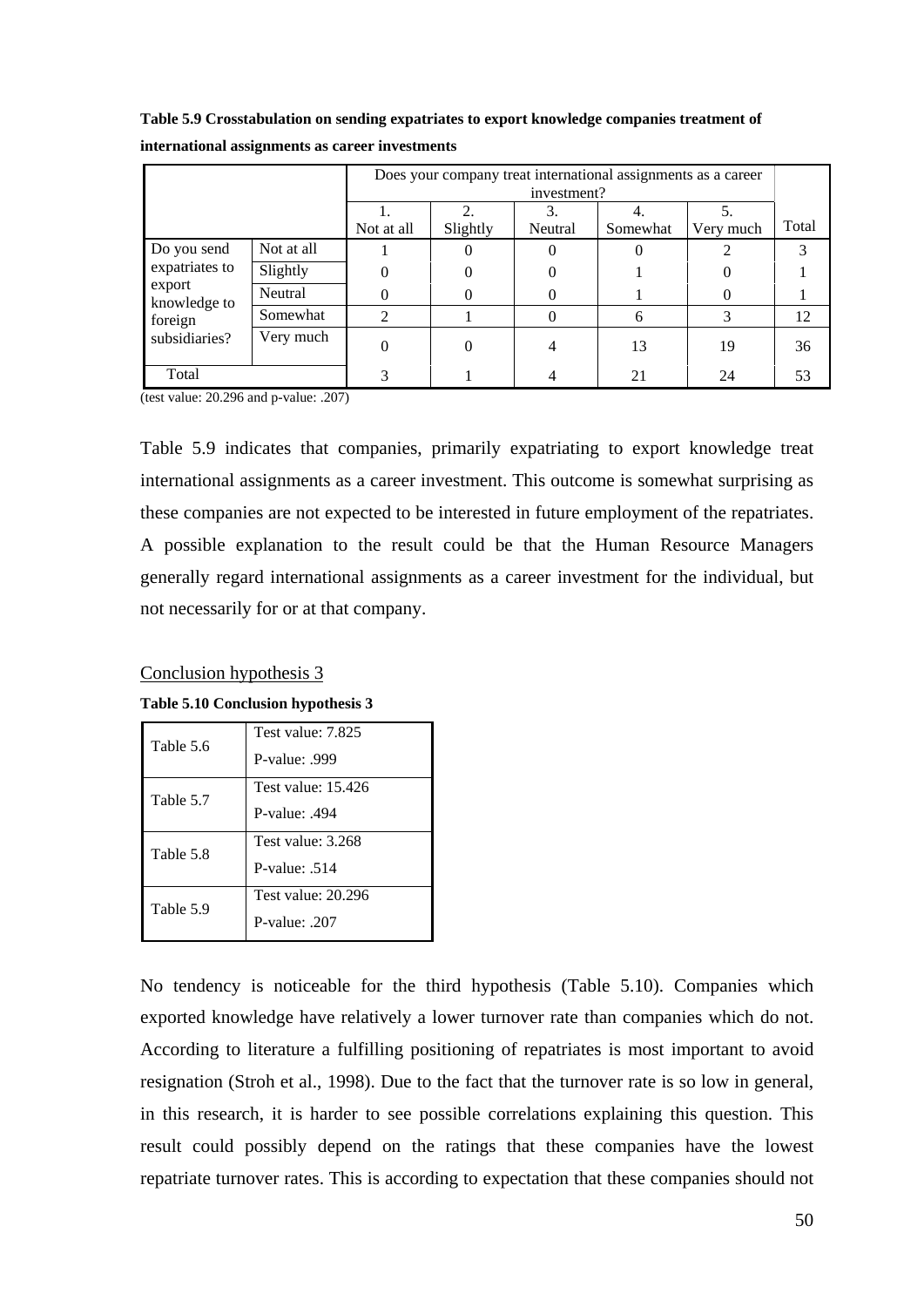primarily plan for future employment. Their interest lies in what the repatriate has brought to the foreign subsidiary and developed there, not what will be put into the company upon return.

# *5.2.4 Results Supporting Hypothesis 4*

Hypothesis 4: Knowledge import after expatriation is negatively related to the repatriates' turnover rate.

|                                         |            | Do you send expatriates to import knowledge from<br>foreign subsidiaries?<br>2.<br>5. |          |         |          |           |                             |
|-----------------------------------------|------------|---------------------------------------------------------------------------------------|----------|---------|----------|-----------|-----------------------------|
|                                         |            | Not at all                                                                            | Slightly | Neutral | Somewhat | Very much | Total                       |
| Please estimate the                     | $0 - 10 %$ |                                                                                       | 8        | 8       |          |           | 34                          |
| turnover rate in your                   | $11 - 20%$ | C                                                                                     | っ        | 0       | 3        |           | 8                           |
| company one year<br>after repatriation? | $21 - 30%$ | 0                                                                                     |          |         | 0        |           | $\mathfrak{D}$              |
|                                         | $31 - 40%$ | 0                                                                                     | 0        |         |          |           | $\mathfrak{D}$              |
|                                         | $41 - 50%$ | 0                                                                                     | 0        |         |          |           | $\mathfrak{D}$              |
|                                         | $51 - 60%$ | $\mathcal{D}_{\mathcal{L}}$                                                           | 0        |         | 0        |           | $\mathcal{D}_{\mathcal{L}}$ |
|                                         | 61 and     | 0                                                                                     |          |         |          |           | $\mathcal{D}$               |
|                                         | more %     |                                                                                       |          |         |          |           |                             |
| Total                                   |            | 11                                                                                    | 12       | 10      | 13       | 6         | 52                          |

**Table 5.11 Crosstabulation on the companies' turnover rates and expatriation to import knowledge.** 

(test value: 22.036 and p-value .577)

Table 5.11 demonstrates that 21% of the companies who expatriate to import knowledge have a turnover rate in the lowest category (0-10%). However, 29% of the companies which do not expatriate to import knowledge also have such a low turnover rate. It is difficult to find the underlying reason as the turnover rate is initially low, which makes the statistical analysis obscured.

**Table 5.12Crosstabulation on the perception of higher turnover rates as a problem and the knowledge import from foreign subsidiaries.** 

|                        |            | Do you send expatriates to import knowledge from foreign<br>subsidiaries? |               |          |           |       |    |
|------------------------|------------|---------------------------------------------------------------------------|---------------|----------|-----------|-------|----|
|                        | Not at all | $\mathfrak{D}$<br>Slightly                                                | 3.<br>Neutral | Somewhat | Very much | Total |    |
|                        |            |                                                                           |               |          |           |       |    |
| Is a higher            | Not at all | h                                                                         |               | 2        |           |       | 19 |
| repatriate turnover    | Slightly   |                                                                           |               | 4        |           |       | 14 |
| rate in the<br>company | Neutral    |                                                                           |               |          | 4         |       | 13 |
| perceived as a         | Somewhat   |                                                                           | 3             | 0        |           |       |    |
| problem?               | Very much  |                                                                           |               | $\Omega$ |           |       | 3  |
| Total                  |            | 12                                                                        | 12            | 11       |           |       | 54 |

(test value: 17.836 and p-value .334)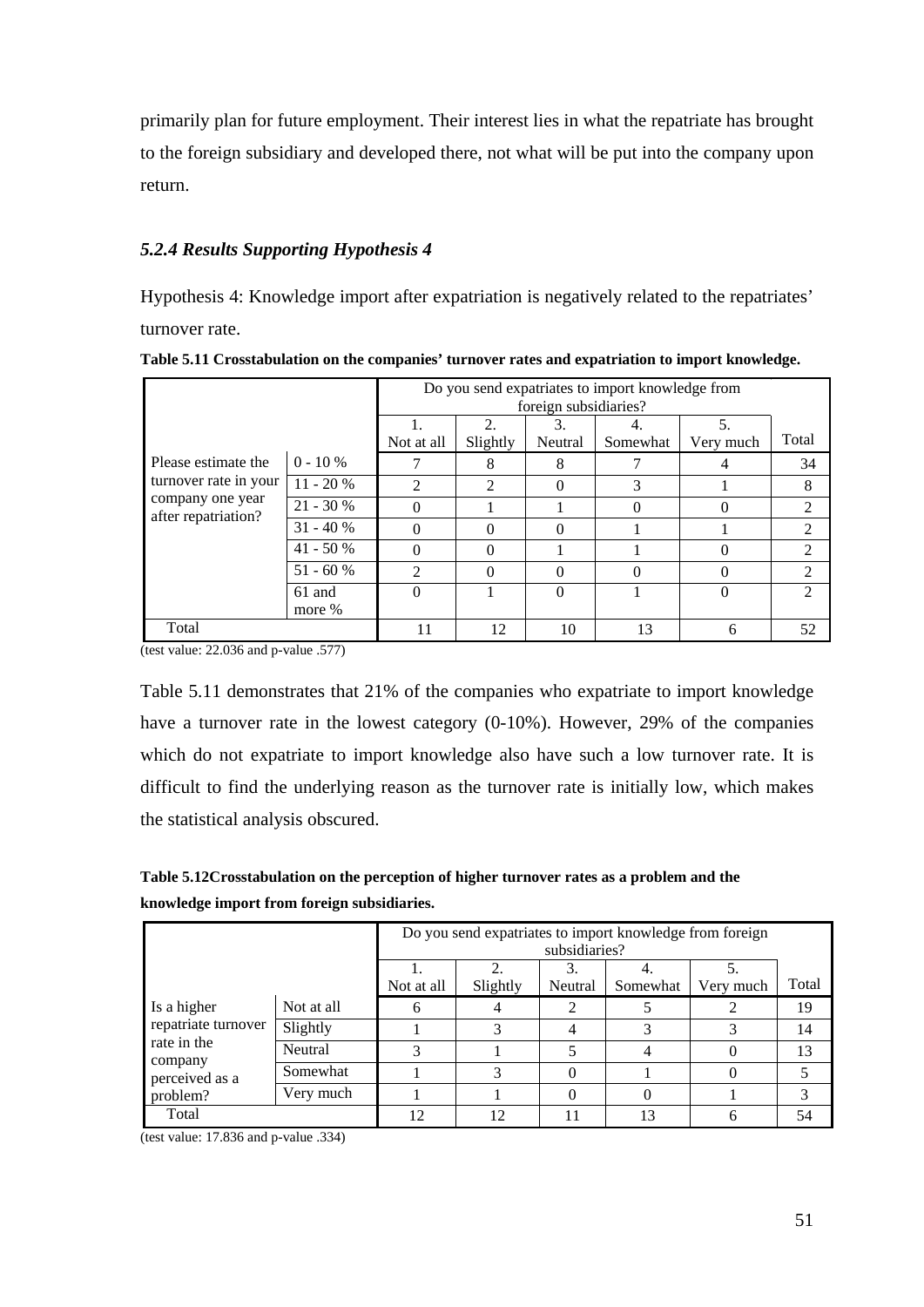Table 5.12 shows that only two companies which expatriate to import knowledge perceive a higher turnover rate as a problem. No strong trend can be identified. Only two companies which expatriate to import knowledge perceive a higher turnover rate as a problem. Companies that expatriate to import knowledge should want to keep their employees within the organisation once they return. These companies should logically regard a higher turnover rate as a problem. However, only one company fits in this description. This somewhat surprising outcome may depend on the fact that the answers on the question of knowledge importation were compared to the answer if a higher turnover rate is perceived as a problem, without any connection between the two. This means that the general perception of the Human Resource Managers is compared with a specific subject, in another context, of which they were unaware. If they had known, the outcome may have been different.

**Table 5.13 Crosstabulation on the treatment of international assignments as a career investment by companies and the import of knowledge from foreign subsidiaries**

|                                 |            |            | Do you send expatriates to import knowledge from foreign<br>subsidiaries? |         |          |           |       |  |
|---------------------------------|------------|------------|---------------------------------------------------------------------------|---------|----------|-----------|-------|--|
|                                 |            | Not at all | Slightly                                                                  | Neutral | Somewhat | Very much | Total |  |
|                                 |            |            |                                                                           |         |          |           |       |  |
| Does your                       | Not at all |            |                                                                           |         |          |           |       |  |
| company treat                   | Slightly   | $\theta$   |                                                                           |         |          |           |       |  |
| international<br>assignments as | Neutral    | 0          |                                                                           |         |          |           |       |  |
| a career                        | Somewhat   |            |                                                                           |         |          |           | 20    |  |
| investment?                     | Very much  | 5          |                                                                           | 6       |          |           | 25    |  |
| Total                           |            |            | 12                                                                        |         | 13       |           | 53    |  |

(test value: 19.446 and p-value .246)

Table 5.13 displays that many, 30% of the companies treat international assignments as a career investment, expatriate to import knowledge. 36% of the companies which do not import knowledge see the foreign assignment as a career qualification as well. Companies which expatriate to import knowledge are likely to see a foreign assignment as something that adds value to the home organisation. But, only about one third of the companies that expatriate to import knowledge treat international assignments as a career investment. However, the trend is not so strong, as the companies which do not import knowledge see the foreign assignment as a career qualification as well (36%). Companies that perceive international assignments as career investments (and they do because that is one of the results from this questionnaire) have better chances to experience employees who feel acknowledged and in return will be more committed.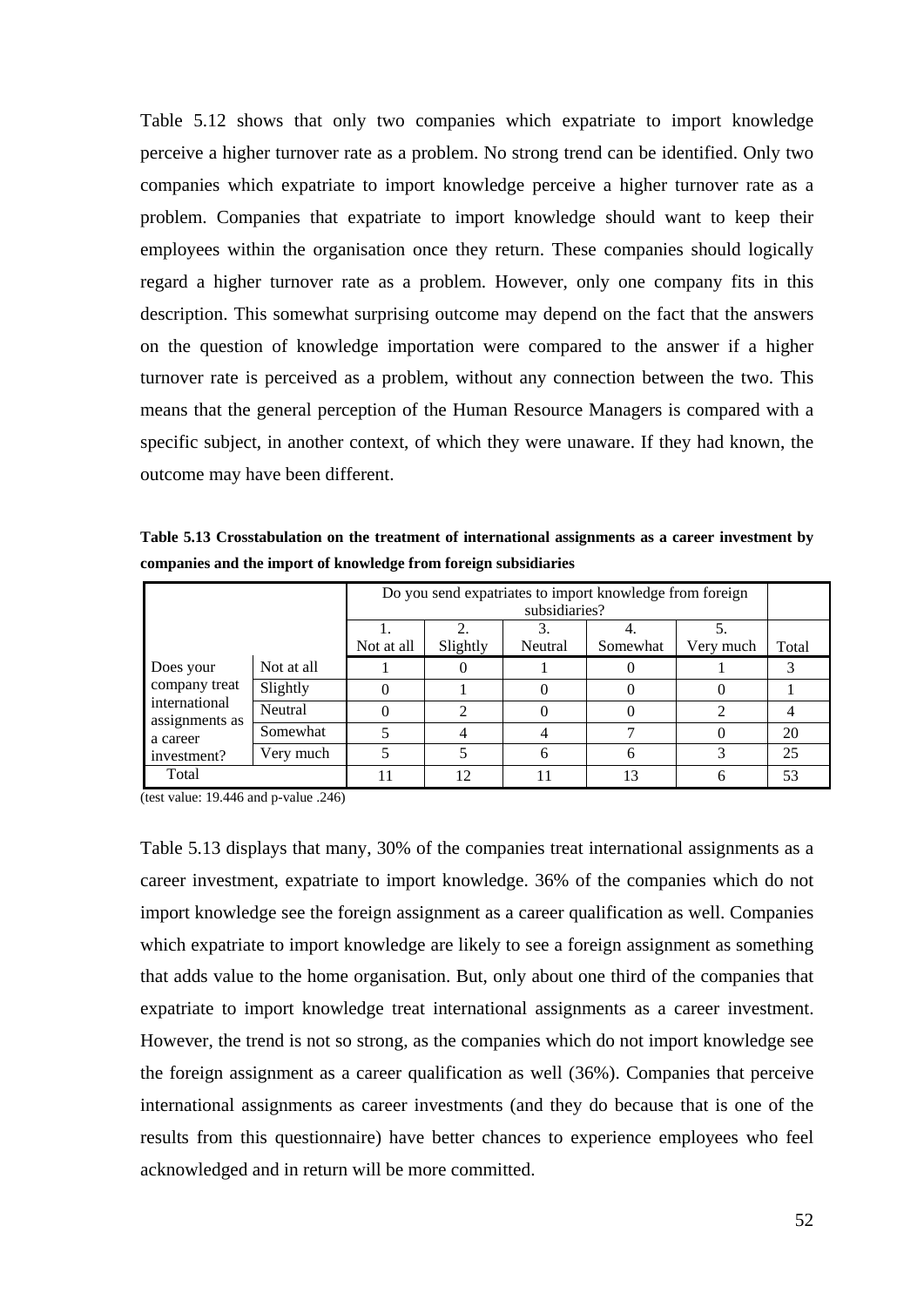| Do you send expatriates to import knowledge from foreign<br>subsidiaries?          |     |   |    |  |    |   |       |
|------------------------------------------------------------------------------------|-----|---|----|--|----|---|-------|
| 2<br>Slightly<br>Very much<br>Not at all<br>Neutral<br>Somewhat                    |     |   |    |  |    |   | Total |
| Does your<br>company have                                                          | Yes | 0 | 6  |  | 4  |   | 14    |
| a repatriation<br>N <sub>o</sub><br>program?<br>11<br>$\mathbf Q$<br>$\Omega$<br>6 |     |   |    |  |    |   | 39    |
| Total                                                                              |     |   | 12 |  | 13 | 6 | 53    |

**Table 5.14 Crosstabulation on repatriation programs and the import of knowledge from foreign subsidiaries**

(test value: 8.041 and p-value .090)

Table 5.14 shows that only 26% of the companies that expatriate to import knowledge have a repatriation program. Only one fourth of the companies that expatriate to import knowledge have a repatriation program, which means, that about 75% do not. Companies which should strive to keep the employees within the organisation ought to have an interest in positioning their returning employees in the best possible way. This means that they should be more likely have a program. The table does not show the expected result, as most companies do not have a repatriation program.

#### Conclusion hypothesis 4

**Table 5.15 Conclusion hypothesis 4** 

| Table 5.11        | Test value: 22.036<br>P-value: 577 |
|-------------------|------------------------------------|
| <b>Table 5.12</b> | Test value: 17.836<br>P-value: 334 |
| Table 5.13        | Test value: 19.446<br>P-value: 246 |
| Table 5.14        | Test value: 8.041<br>P-value: .090 |

No tendency visualises the support of the fourth hypothesis, as the statistical analysis shows tendencies both supporting and rejecting the proposition (Table 5.15). In Europe, both companies which expatriate to import knowledge as well as companies which do not expatriate to import knowledge have a lower turnover rate. For organisations it is important to keep track of turnover rates and to learn how to manage and mould them in order to keep knowledge within the organisation. This, however, is not of general interest to the employees, who emphasise on their personal career, where international assignments can be seen as a stepping stone, regardless of the employer. Repatriates use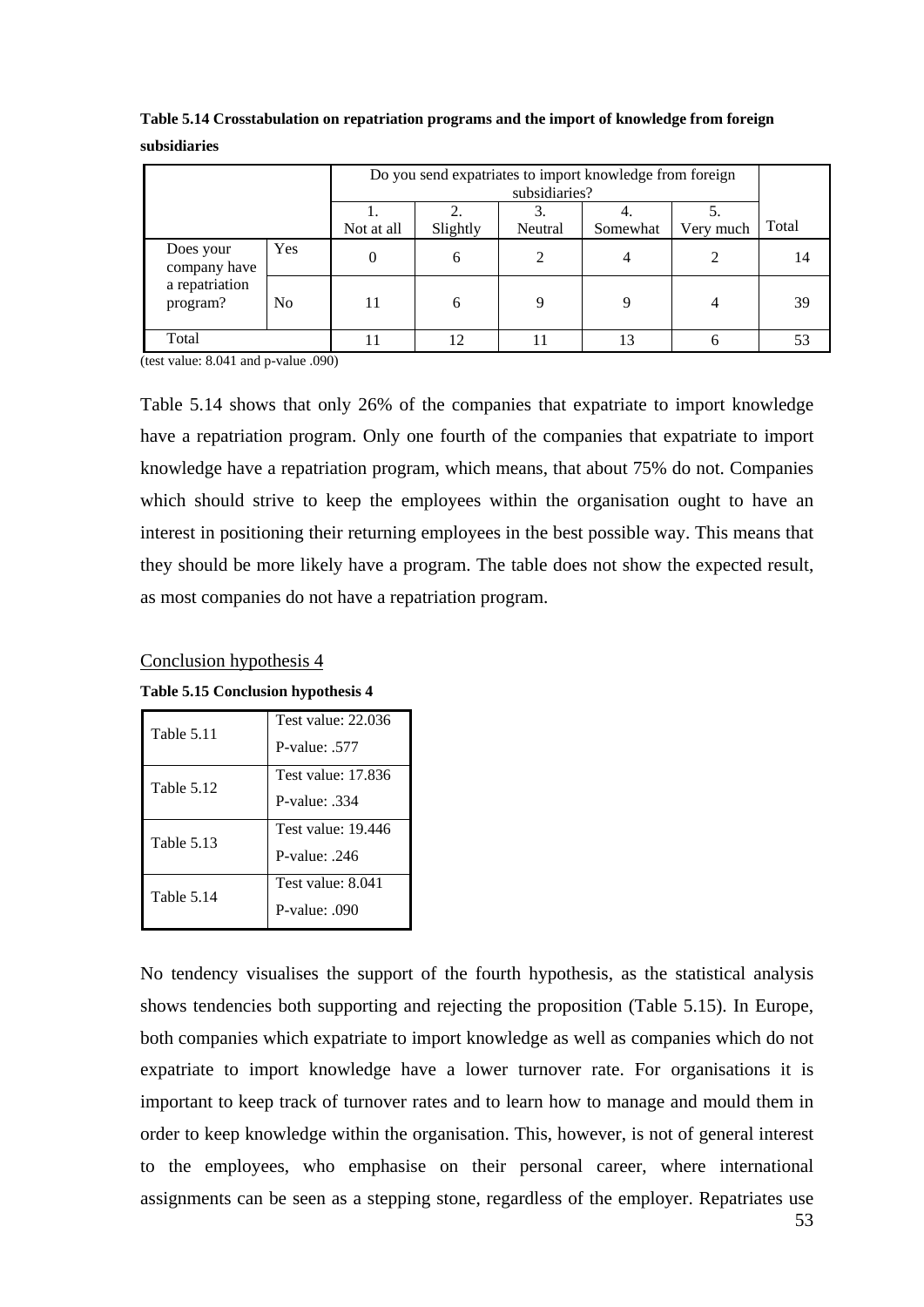the knowledge and experience gained abroad as they return to the company in the home country. If another company is willing to pay the repatriate more for his/her new knowledge, as well as offering a better position than the current employer, the repatriate may end up working for a competitor. Before international assignments it is difficult for companies to guarantee positions for returning repatriates, as the transfer usually takes several years, which is why oral arrangements are used more frequently than written ones. One problematic issue concerning the oral arrangements is that repatriates have next to no chance to claim what was agreed upon if the management has changes during the expatriation.

Table 5.12 has shown that only two companies which expatriate to import knowledge perceive a higher turnover rate as a problem. Companies can minimise the negative effects resulting from a high repatriate turnover rate through filing or gathering the knowledge. Through better documentation the risk of loosing the gained knowledge is minimised. Another option is to send two employees on an assignment to gather somewhat the same knowledge or to store the gained knowledge directly.

## *5.2.5 Results Supporting Hypothesis 5*

Hypothesis 5: The companies' perception that international assignments are a career qualification is positively related to the turnover rate.

This table shows that companies which treat international assignments as a career investment more often have a lower turnover rate.

**Table 5.16 Crosstabulation on the repatriates' turnover rate at companies and on the treatment of international assignments as a career investment by companies** 

|                                   | Does your company treat international assignments as a<br>career investment? |                |                                         |               |                |                 |                |
|-----------------------------------|------------------------------------------------------------------------------|----------------|-----------------------------------------|---------------|----------------|-----------------|----------------|
|                                   |                                                                              | Not at all     | $\mathcal{D}_{\mathcal{L}}$<br>Slightly | 3.<br>Neutral | Somewhat       | 5.<br>Very much | Total          |
| Please estimate                   | $0 - 10 %$                                                                   | $\mathfrak{D}$ |                                         | 4             | 15             | 14              | 36             |
| the turnover rate                 | $11 - 20%$                                                                   | 0              | 0                                       |               |                | 4               | 8              |
| in your company<br>one year after | $21 - 30%$                                                                   | 0              | 0                                       |               |                | $\mathfrak{D}$  | $\overline{c}$ |
| repatriation?                     | $31 - 40%$                                                                   |                | 0                                       |               |                | $\Omega$        | $\mathfrak{D}$ |
|                                   | $41 - 50%$                                                                   | 0              | 0                                       |               |                | $\mathfrak{D}$  | 2              |
|                                   | $51 - 60\%$                                                                  | 0              | 0                                       |               |                | $\mathfrak{D}$  | $\mathfrak{D}$ |
|                                   | 61 and                                                                       | 0              | 0                                       | $\Omega$      | $\mathfrak{D}$ | $\Omega$        | $\mathcal{D}$  |
|                                   | more %                                                                       |                |                                         |               |                |                 |                |
| Total                             |                                                                              | 3              |                                         | 4             | 22             | 24              | 54             |

(test value: 21.136 and p-value .631)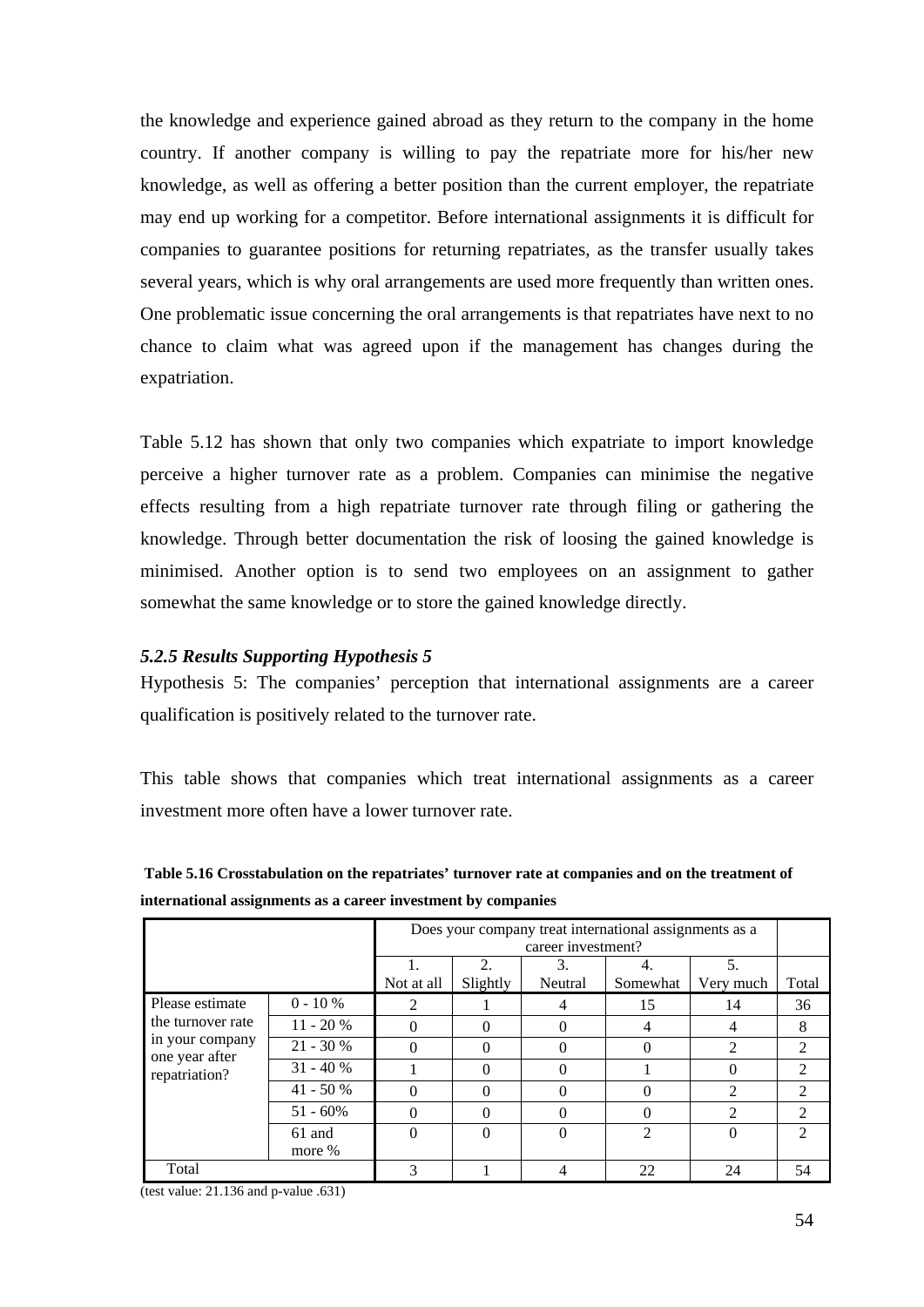Table 5.16 shows that 69% of the companies which have a turnover rate lower than 20% treat international assignments as a career investment. This table shows that companies which treat international assignments as a career investment more often have a lower turnover rate. This goes very well with this hypothesis as it suggests that companies with such an attitude will make their employees feel safe and encouraged to go on international assignments, and that they even may lead to a career boost.

**Table 5.17 Crosstabulation on repatriation programs and on the treatment of international assignments as a career investment by companies** 

|                                            | Does your company treat international assignments as a career |            |          |             |          |           |       |  |  |
|--------------------------------------------|---------------------------------------------------------------|------------|----------|-------------|----------|-----------|-------|--|--|
|                                            |                                                               |            |          | investment? |          |           |       |  |  |
|                                            |                                                               |            |          |             |          |           |       |  |  |
|                                            |                                                               | Not at all | Slightly | Neutral     | Somewhat | Very much | Total |  |  |
| Does your                                  | Yes                                                           |            |          |             |          | 8         | 15    |  |  |
| company have a<br>repatriation<br>program? | No.                                                           |            | 16<br>17 |             |          |           |       |  |  |
| Total                                      |                                                               |            |          |             |          | 25        |       |  |  |

(test value: 1.792and p-value: .774 )

Table 5.17 indicates that in 25% of the cases, the organisations which perceive foreign assignments as a career qualification have a repatriation program. Every fourth company, which perceive foreign assignments as a career qualification has a repatriation program. The found figures that could act as indicators, if this rate is high or low, are somewhat obsolete (Harris, 2002).

**Table 5.18 Crosstabulation on the start of the repatriation program and on the treatment of international assignments as a career investment by companies** 

|                                                 | Does your company treat international assignments as a<br>career investment? |            |          |          |              |           |                       |
|-------------------------------------------------|------------------------------------------------------------------------------|------------|----------|----------|--------------|-----------|-----------------------|
|                                                 |                                                                              | 1.         | 2.       | 3.       | 4.           | 5.        |                       |
|                                                 |                                                                              | Not at all | Slightly | Neutral  | Somewhat     | Very much | Total                 |
| When does the<br>repatriation<br>program start? | Before the<br>international<br>assignment                                    | $\theta$   | $\Omega$ | $\Omega$ |              | 3         | 4                     |
|                                                 | During the<br>international<br>assignment                                    | $\theta$   | $\theta$ |          | 5            | 3         | 9                     |
|                                                 | After the<br>international<br>assignment                                     | $\theta$   | $\Omega$ | $\Omega$ | $\mathbf{0}$ | 2         | $\mathcal{D}_{\cdot}$ |
|                                                 | No program                                                                   | 3          |          | 3        | 16           | 17        | 40                    |
| Total                                           |                                                                              | 3          |          | 4        | 22           | 25        | 55                    |

(test vale: 6.136 and p-value .909)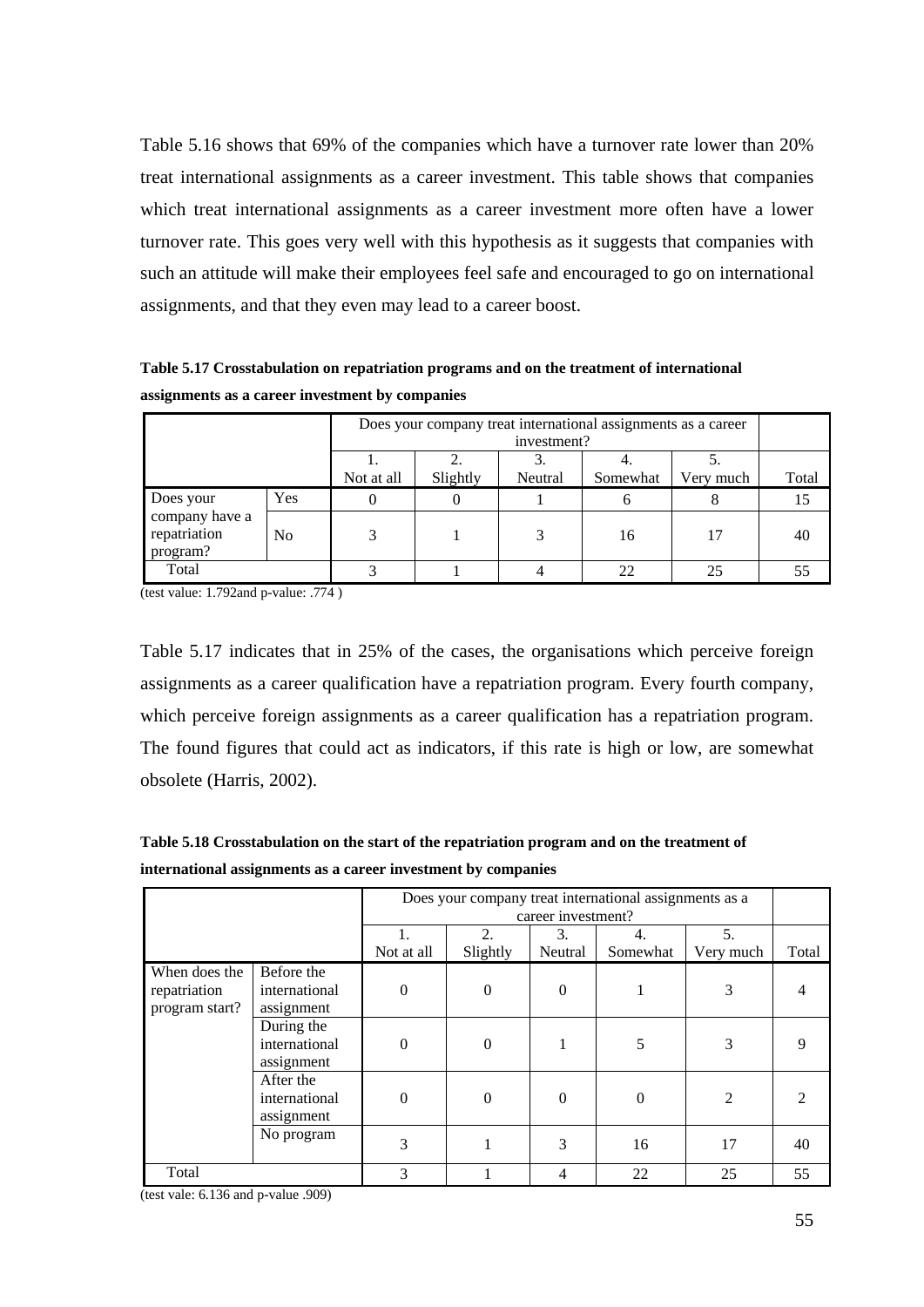Table 5.18 shows that in 29% of the cases the companies treating international assignments as career investments also have repatriation programs that start before the expatriates are sent abroad. If companies treat international assignments as a career investment, they should make sure that the expatriate knows what position he/she will have upon return as early on as possible. About one third of the companies that treat international assignments as a career investment, also have repatriation programs that start before the expatriates are sent abroad, which goes very well with what was anticipated.

**Table 5.19 Crosstabulation of when the repatriate get to know future position and on the treatment of international assignments as a career investment by companies** 

|                                                 |                                                                                                |          | Does your company treat international assignments as a<br>career investment? |   |    |    |       |
|-------------------------------------------------|------------------------------------------------------------------------------------------------|----------|------------------------------------------------------------------------------|---|----|----|-------|
|                                                 | $\mathfrak{D}$<br>3.<br>5.<br>4.<br>Slightly<br>Neutral<br>Not at all<br>Somewhat<br>Very much |          |                                                                              |   |    |    | Total |
| During what<br>stage does the<br>repatriate get | Before the<br>international<br>assignment                                                      | $\theta$ |                                                                              | 0 | 4  |    |       |
| to know what<br>position he/she<br>will be      | During the<br>international<br>assignment                                                      |          | $\Omega$                                                                     |   | 14 | 21 | 40    |
| assigned upon<br>his/her return?                | After the<br>international<br>assignment                                                       |          | $\Omega$                                                                     | 0 | 3  |    |       |
| Total                                           |                                                                                                | ∍        |                                                                              |   | 21 | 25 | 53    |

(test vale: 13.027 and p-value .111)

Table 5.19 displays that 13% of the companies stated that they both perceive foreign assignments as a career investment and know what position expatriates will be assigned upon return, before the international assignment. This is according to literature a combinations of steps companies can take to help prevent the repatriates from resigning, as they will feel taken care of (Harris, 2002).

## Conclusion for hypothesis 5

**Table 5.20 Conclusion hypothesis 5** 

| <b>Table 5.16</b> | Test value: 21.136 |
|-------------------|--------------------|
|                   | P-value: 631       |
| Table 5.17        | Test value: 1.792  |
|                   | P-value: 774       |
| Table 5.18        | Test value: 6.136  |
|                   | P-value: .909      |
| Table 5.19        | Test value: 13.027 |
|                   | $P-value: 111$     |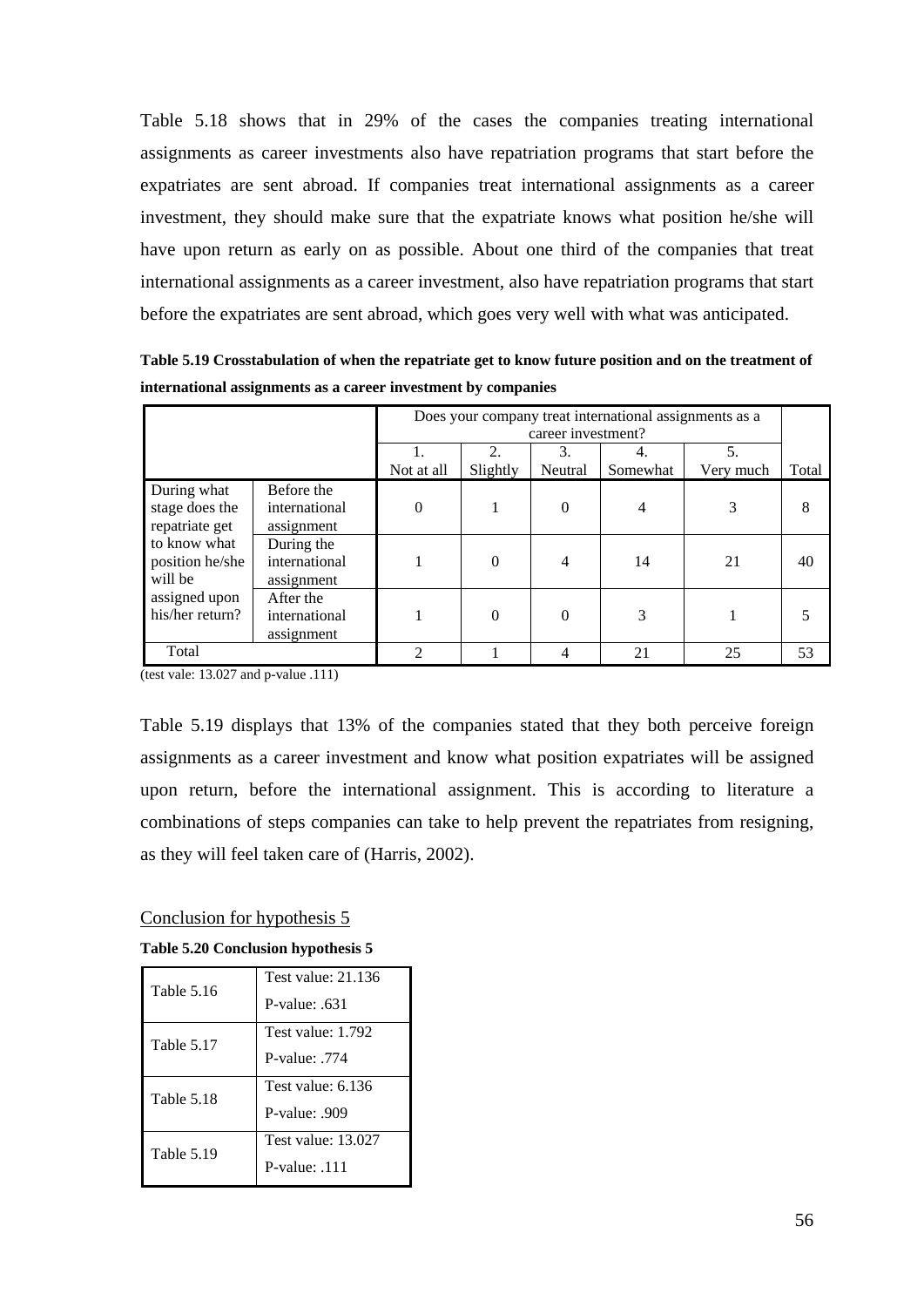The fifth hypothesis shows a tendency which supports the proposition (Table 5.20), indicating that companies which perceive international assignments as a career investment have lower turnover rates. There are several things which are important for the employees during their international experience; gaining knowledge and creating skills in a new culture. If the employee has proven to be capable abroad, the company can reward him/her by offering a higher position upon return to the home company. Both the organisation and the employee benefit from this outcome.

In 25% of the cases, organisations which perceive foreign assignments as a career qualification have a repatriation program. Out of all the respondents, only a few companies have programs. However, if organisations do not have programs they can still offer employees suitable jobs.

## *5.2.6 Results Supporting Hypothesis 6*

Hypothesis 6: The experience of the HR-manager is negatively related to the turnover rate.

|                  | Frequency | Percent | Valid<br>Percent | Cumulative<br>Percent |
|------------------|-----------|---------|------------------|-----------------------|
| $1 - 5$ Years    | 24        | 42.9    | 43.6             | 43.6                  |
| $6 - 10$ Years   | 8         | 14.3    | 14.5             | 58.2                  |
| 11 Years or more | 23        | 41.1    | 41.8             | 100.0                 |

**Table 5.21 How many years have you worked with your current employer?**

Table 5.21 shows that the average Human Resource Manager has worked for his/her current company for 11 years**.** A longer employment should help to lower the turnover rate as the expatriates then are more likely to repatriate with the same Human Resource Manager, which according to literature, facilitates the readjustment (Stroh et al., 1998).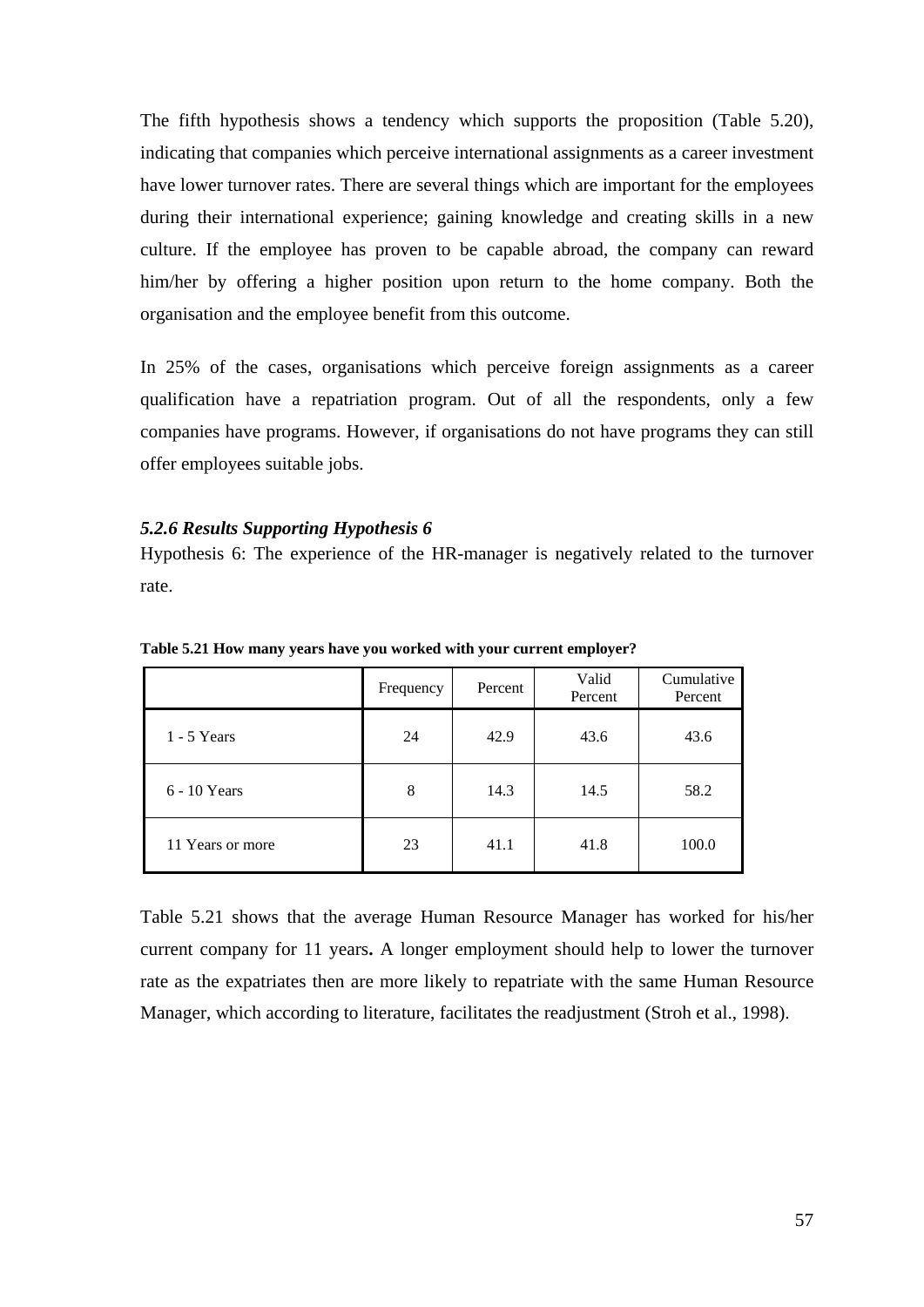|                                         |               | $1 - 5$<br>Years | repatriates throughout your career?<br>$6 - 10$<br>Years | How many years have you worked with<br>11 Years and<br>more | Total                       |
|-----------------------------------------|---------------|------------------|----------------------------------------------------------|-------------------------------------------------------------|-----------------------------|
| Please estimate the                     | $0 - 10 %$    | 18               | h                                                        | 12                                                          | 36                          |
| turnover rate in your                   | $11 - 20%$    | 3                |                                                          | ∍                                                           | 8                           |
| company one year<br>after repatriation? | $21 - 30%$    | ↑                |                                                          |                                                             |                             |
|                                         | $31 - 40%$    |                  |                                                          |                                                             | 2                           |
|                                         | $41 - 50%$    |                  |                                                          |                                                             |                             |
|                                         | $51 - 60\%$   |                  |                                                          |                                                             |                             |
|                                         | 61 and more % |                  |                                                          |                                                             | $\mathcal{D}_{\mathcal{A}}$ |
| Total                                   |               | 26               | 12.                                                      | 16                                                          | 54                          |

**Table 5.22 Crosstabulation on the repatriates' turnover rate and human resource managers' experience of repatriate** 

(test value: 12.548 and p-value .403)

Table 5.22 shows the background information to the calculation that the average respondent has worked with repatriates for 9 years. The average Human Resource Manager presents that he/she has worked with repatriates for 9 years. Among the managers that have worked with repatriates for 11 years or more, two show that they have turnover rate between 51-60%. This, however, must not necessarily mean that managers with more experience cause a higher turnover rate, but gives us the possibility to assume that more experience is not the key thing for a low retention frequency.

**Table 5.23 Crosstabulation on the repatriates' turnover rate and the experience of the person in charge of developing repatriation policies** 

|                                   |               |                                                                    | Which of the following experiences does the<br>person in charge of developing repatriation<br>policies have? |                                                                |                             |  |  |
|-----------------------------------|---------------|--------------------------------------------------------------------|--------------------------------------------------------------------------------------------------------------|----------------------------------------------------------------|-----------------------------|--|--|
|                                   |               | Worked,<br>studied or lived<br>abroad for<br>more than 4<br>months | Worked,<br>studied or<br>lived abroad<br>for less than 4<br>months                                           | N <sub>0</sub><br>international<br>experience in<br>this sense | Total                       |  |  |
| Please estimate                   | $0 - 10 \%$   | 12                                                                 | 2                                                                                                            | 19                                                             | 33                          |  |  |
| the turnover rate                 | $11 - 20%$    | $\mathfrak{D}$                                                     | 2                                                                                                            | 3                                                              | 7                           |  |  |
| in your company<br>one year after | $21 - 30%$    | 0                                                                  |                                                                                                              |                                                                | $\mathfrak{D}$              |  |  |
| repatriation?                     | $31 - 40%$    |                                                                    |                                                                                                              | 0                                                              | $\mathfrak{D}$              |  |  |
|                                   | $41 - 50%$    | $\mathfrak{D}$                                                     | 0                                                                                                            | $\theta$                                                       | $\mathfrak{D}$              |  |  |
|                                   | $51 - 60\%$   | 0                                                                  | 0                                                                                                            | $\overline{2}$                                                 | $\mathfrak{D}$              |  |  |
|                                   | 61 and more % |                                                                    | 0                                                                                                            |                                                                | $\mathcal{D}_{\mathcal{L}}$ |  |  |
| Total                             |               | 18                                                                 | 6                                                                                                            | 26                                                             | 50                          |  |  |

(test vale: 15.426 and p-value .219)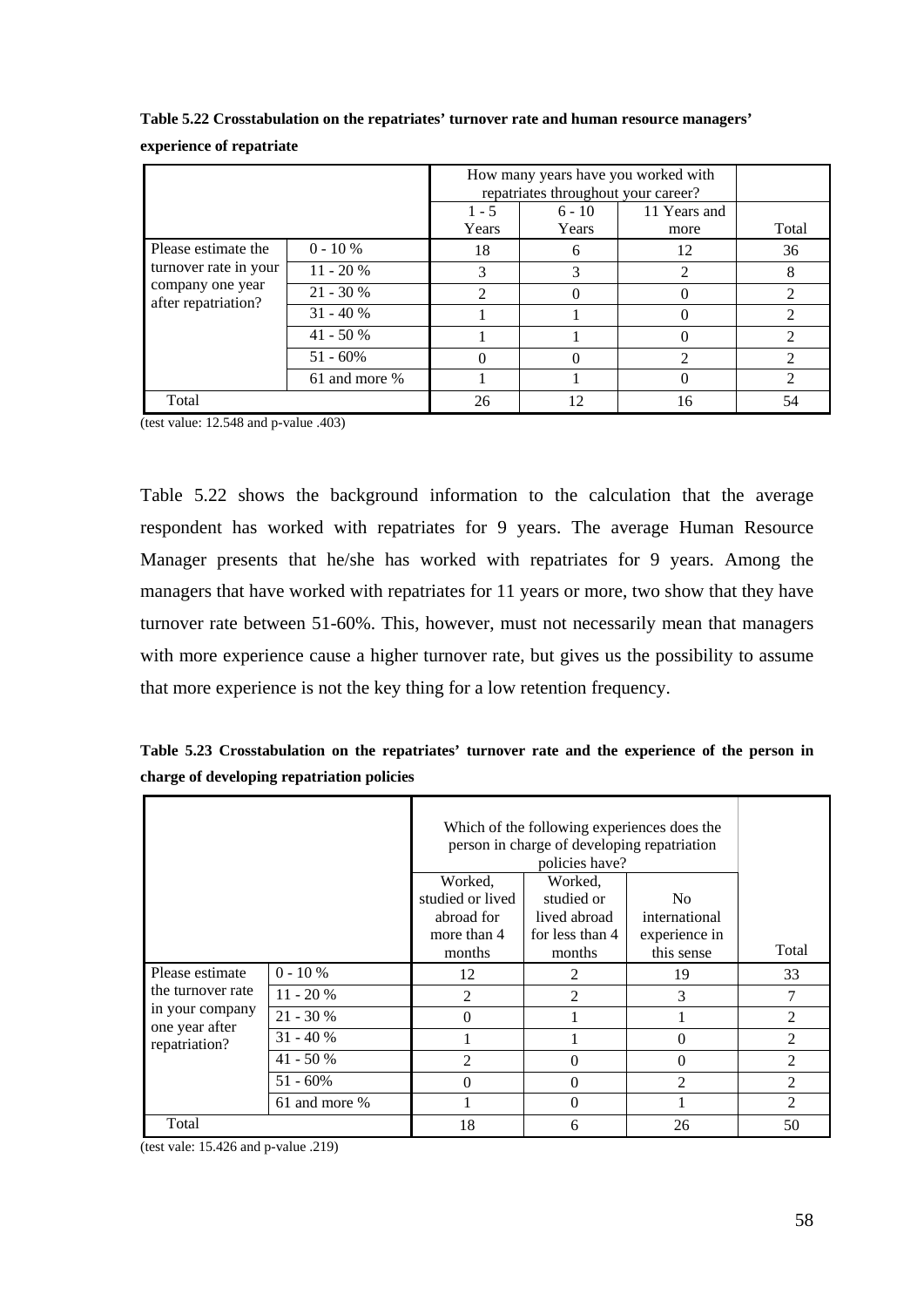Table 5.23 displays that 52% of the individuals who are in charge of the development of the repatriation policies have no international experience themselves. 12% have worked, studied or lived abroad for less than four months and only 36% have worked or lived abroad for more than 4 months.

A problematic issue with this particular question is that it is unclear who is responsible for developing the policies, and whose experience is stated in the questionnaire. However, most respondents answered that they did not have any international experience, but still presented a low turnover rate. The present authors imagine that this outcome can depend on the fact that knowledge on a subject can be obtained through other means than that of personal experience. The individuals responsible for developing repatriation policies can gain such as information in other forum, such as books, articles and seminars.

|                | Which of the following experiences does the<br>person in charge of developing repatriation<br>policies have? |                  |                |                |       |
|----------------|--------------------------------------------------------------------------------------------------------------|------------------|----------------|----------------|-------|
|                |                                                                                                              | Worked,          | Worked,        |                |       |
|                |                                                                                                              | studied or lived | studied or     | N <sub>0</sub> |       |
|                |                                                                                                              | abroad for       | lived abroad   | international  |       |
|                |                                                                                                              | more than 4      | for less than  | experience in  |       |
|                |                                                                                                              | months           | 4 months       | this sense     | Total |
| Does your      | <b>Yes</b>                                                                                                   | 6                | $\mathfrak{D}$ | 6              | 14    |
| company have a |                                                                                                              |                  |                |                |       |
| repatriation   | N <sub>0</sub>                                                                                               | 13               |                | 20             | 37    |
| program?       |                                                                                                              |                  |                |                |       |
| Total          |                                                                                                              | 19               | 6              | 26             | 51    |

**Table 5.24 Crosstabulation on repatriation programs and the experiences of the person in charge of development of the repatriation policies** 

(test vale: .517 and p-value .772)

Table 5.24 indicates that in most cases, the person in charge of developing repatriation policies have no international experience. Additionally, most companies do not have repatriation programs either. The Human Resource Manager employment time is not critical to the turnover rate, but if the companies has repatriation systems and policies, the possible impact of a change of the Human Resource Manager should not effect the turnover rate very much or at all.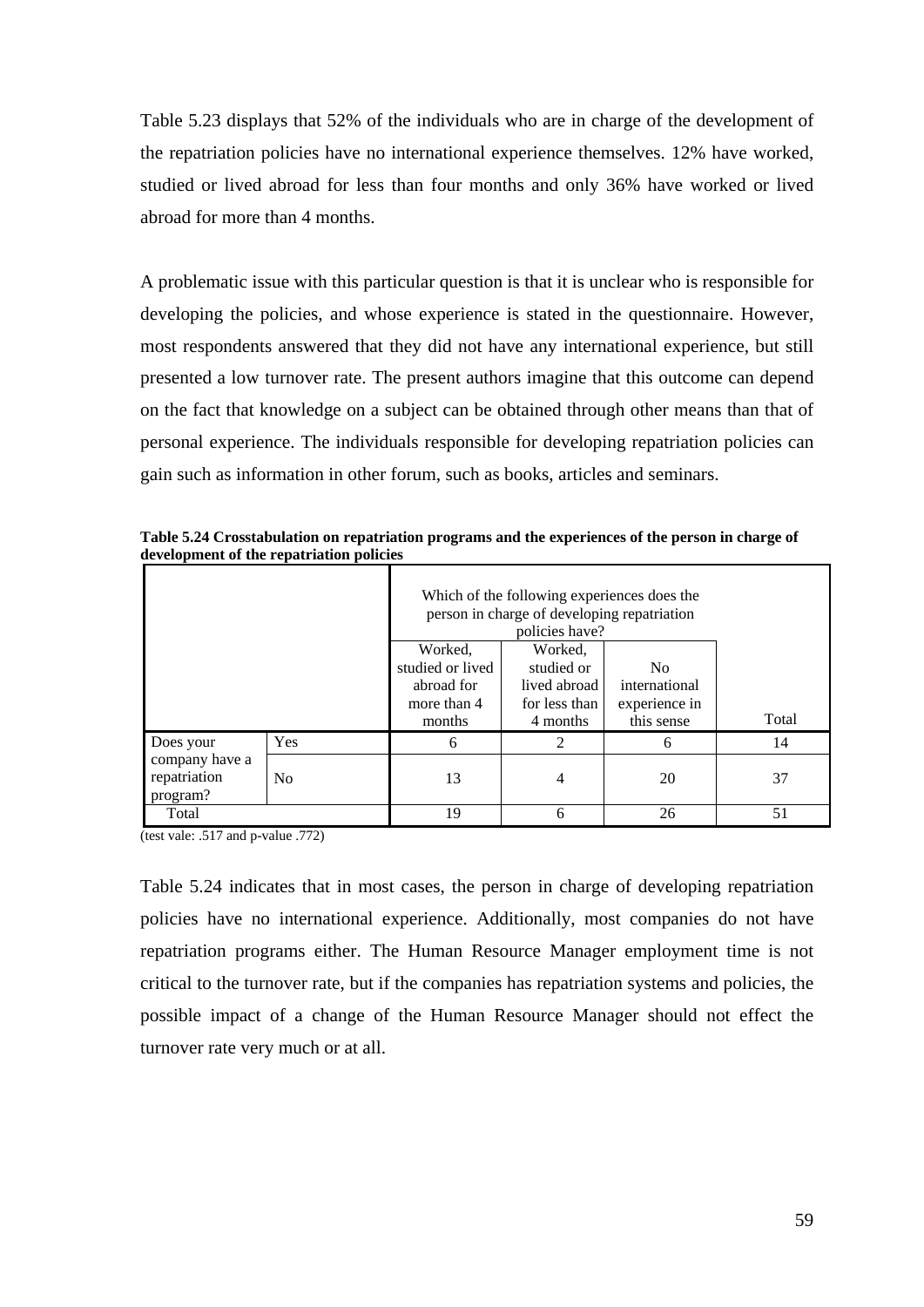#### Conclusion for hypothesis 6

| Table 5.21 | Years with current employer                 |
|------------|---------------------------------------------|
| Table 5.22 | <b>Test value: 12.548</b><br>P- value: .403 |
| Table 5.23 | Test value: 15.426<br>P- value: $.219$      |
| Table 5.24 | Test value: .517<br>$P$ - value: 772        |

**Table 5.25 Conclusion hypothesis 6** 

No tendency gives the support of the sixth hypothesis (Table 5.25). No trend has been found between the repatriates' turnover rate and the years the Human Resource Manager has worked with repatriates. Not only the experience of the Human Resource Manager influences the way of working with repatriates, the internal procedures can have an impact as well. Normally, internal procedures describe what should be done, in order to guide inexperienced managers. Due to the guidelines, the impact of the Human Research Manager's experience on the turnover rate is limited.

## **5.3 Conclusion**

The hypotheses are connected to four research questions, mentioned in Chapter 1, which can now be answered.

The first question is 'How does the turnover rate among repatriates in Europe differ from that in North America?' As a result of the survey, 'the repatriate turnover rate in Europe is lower than the repatriates' turnover rate in North America and the problems associated with repatriation seems to be smaller. The culture distance for an American is bigger than for a European. More often, Europeans are used to different cultures, traditions and languages. This can influence one's ability of communication and therefore the adjustment process in the host and home country. The cultural distance influences the change of doing a dissatisfactory job abroad (Selmer et al., 2007).

The second research question is 'How do companies' reasons for knowledge transfer influence repatriation turnover rate?' The transfer of knowledge has not the impact on repatriate turnover rate as expected. Other factors, like the length of the international assignment, commitment to the organisation, job satisfaction, time return from a job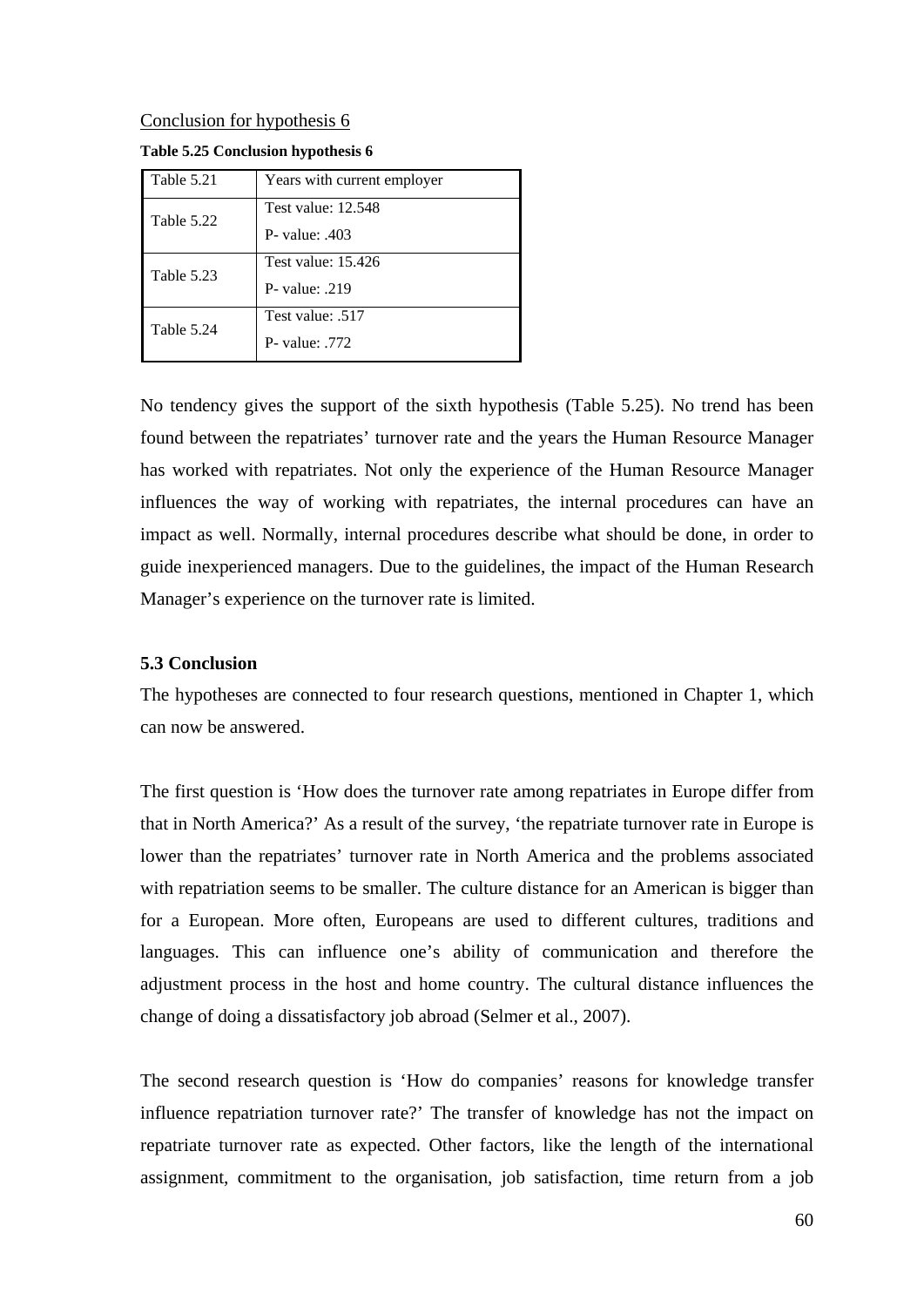abroad and family accompany (Liu,2005) might influence the turnover rate more than knowledge transfer.

The third research question is 'How do companies perceive international assignments after repatriation?' Companies perceive international assignments as a career qualification, regardless if they expatriate to import or export knowledge. Companies which treat international assignments as a career investment more often have a lower turnover rate than the companies which do not. A positive attitude of the company can be crucial in order to maintain the attractiveness as an employer. After expatriation the employees have gained more knowledge, which benefits themselves as well as the company.

The last research question is 'Does the experience of the human resource manager influence the turnover rate when it comes to international experience and the number of years working with repatriates?' The experience of the human resource manger has not been found to be significant for the repatriate turnover rate. The present researchers conclude that this has to do with other possibilities to gather knowledge, than from personal experience. Lack of international experience could possibly be overlapped and compensated by company policies, seminars, and repatriation programs. In addition, if the companies have set policies on how to handle repatriates, it is apparent that the personal experience if the managers becomes less important. The number of years the human resource manager has worked with repatriates is of no significance according to this study. This presents the possibility to assume that more experience is not the key thing for a low retention frequency.

#### **5.4 Summary**

The following table presents an overview of the analysis of the six hypotheses. The numbers in the table are referring to the different charts in this chapter.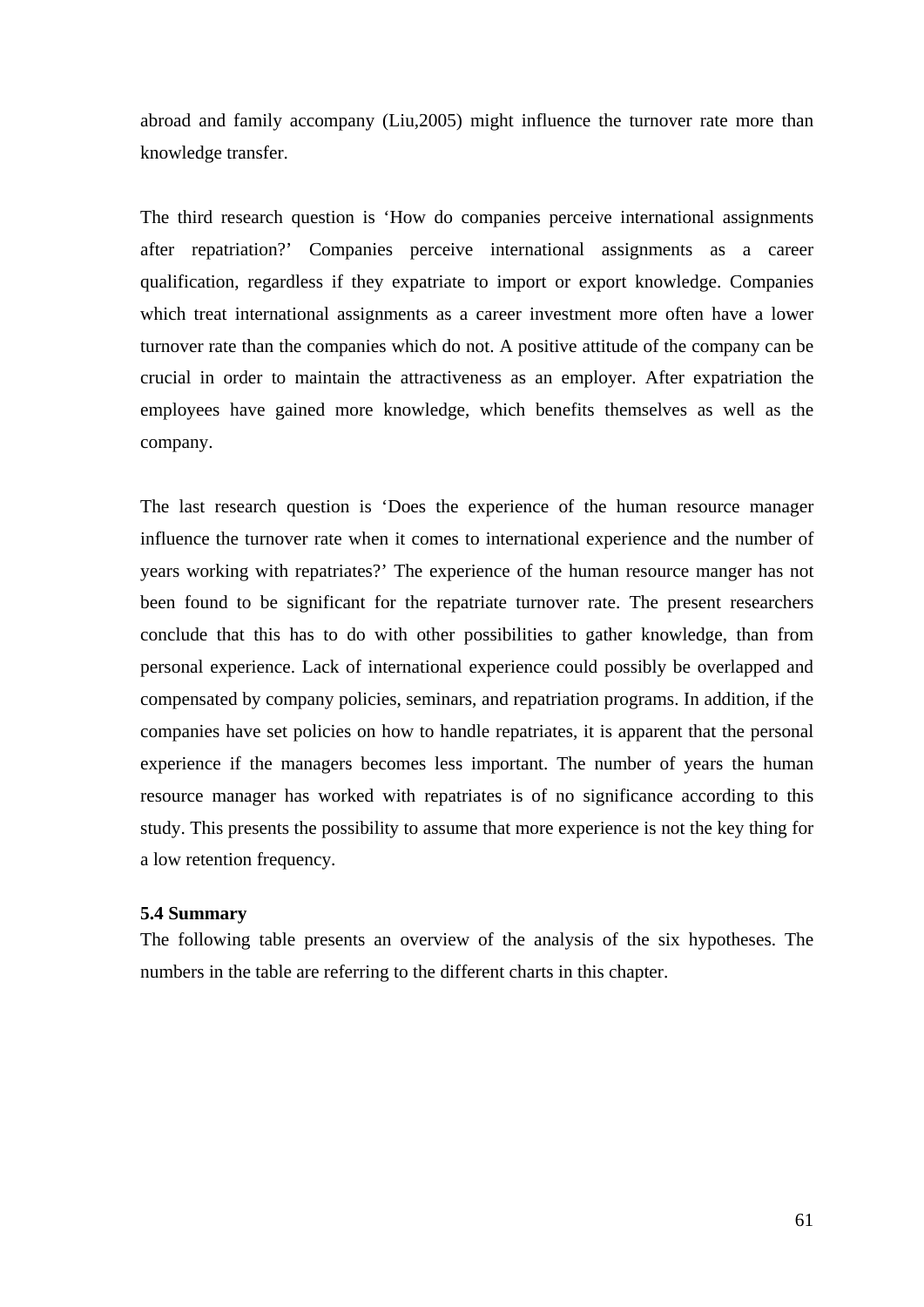| <b>Hypothesis 1</b>                                                                  | <b>Hypothesis 2</b>                                                                                                    | <b>Hypothesis 3</b>                                                                                                | <b>Hypothesis 4</b>                                                                                                                           | <b>Hypothesis 5</b>                                                                                                                                                   | <b>Hypothesis 6</b>                                                                                                    |
|--------------------------------------------------------------------------------------|------------------------------------------------------------------------------------------------------------------------|--------------------------------------------------------------------------------------------------------------------|-----------------------------------------------------------------------------------------------------------------------------------------------|-----------------------------------------------------------------------------------------------------------------------------------------------------------------------|------------------------------------------------------------------------------------------------------------------------|
| Turnover rates<br>in $W.E$ vs. the<br><b>USA</b>                                     | Domestic and<br>repatriate<br>turnover rates                                                                           | Knowledge<br>export                                                                                                | Knowledge<br>import                                                                                                                           | Career<br>investment<br>(Cl)                                                                                                                                          | Experience<br>of<br>the HRM                                                                                            |
| 1.<br>The turnover<br>rate in Europe<br>is lower than<br>in North<br>America.        | 5.<br>The<br>repatriates'<br>turnover rate<br>in North<br>America is<br>stated to be<br>higher than<br>that of the     | 6.<br>Companies<br>which export<br>knowledge<br>have a lower<br>turnover<br>rate.                                  | 11.<br>A small trend<br>is visible<br>linking<br>expatriation<br>to import<br>knowledge<br>and turnover<br>rates.                             | 16.<br>Companies<br>which see<br>expatriation<br>as CIs have<br>lower<br>turnover<br>rates.                                                                           | 21.<br>The average<br><b>HRM</b> have<br>worked for<br>his/her<br>current<br>employer for<br>11 years.                 |
| 2.<br>More<br>companies<br>have a<br>program in<br>Europe.                           | domestic.<br>Repatriates'<br>turnover rate<br>in Europe is<br>about the<br>same or<br>lower as the<br>domestic<br>one. | 7.<br>Companies<br>which export<br>knowledge<br>do not see a<br>higher<br>turnover rate<br>as a<br>problem.        | 12.<br>There is no<br>trend linking<br>expatriation<br>to import<br>knowledge<br>and the<br>perception<br>that a higher<br>TR is a<br>problem | 17.<br>25% of the<br>companies<br>which see<br>expatriation<br>as a CI have<br>repatriation<br>programs.                                                              | 22.<br>No trend is<br>visible<br>between the<br>turnover rate<br>and the<br>HRMs' years<br>worked with<br>repatriates. |
| 3.<br>A higher<br>turnover rate<br>is not<br>perceived as a<br>problem in<br>Europe. |                                                                                                                        | 8.<br>50% of<br>companies<br>which export<br>knowledge<br>do not have<br>repatriation<br>programs.                 | 13.<br>30% of the<br>companies<br>perceiving<br>international<br>assignments<br>as career<br>investments,<br>import<br>knowledge.             | 18.<br>29% of the<br>companies<br>perceiving<br>international<br>assignment as<br>CIs have<br>repatriation<br>programs.                                               | 23.<br>There is no<br>trend linking<br>the turnover<br>rate and the<br>HRMs'<br>international<br>experience.           |
|                                                                                      |                                                                                                                        | 9.<br>Companies<br>which see<br>expatriation<br>as a career<br>investment<br>expatriate to<br>export<br>knowledge. | 14.<br>26% of the<br>companies<br>which import<br>knowledge<br>have<br>repatriation<br>programs.                                              | 19.<br>Some<br>companies<br>both perceive<br>international<br>assignments<br>as CI and<br>know what<br>position<br>expatriates<br>will have,<br>before the<br>return. | 24.<br>HRMs who<br>do not have<br>international<br>experience<br>also do not<br>have<br>repatriation<br>programs.      |
| Hypothesis 1 is<br>supported.                                                        | Hypothesis 2 is<br>supported.                                                                                          | Hypothesis 3 is<br>unsupported.                                                                                    | Hypothesis 4 is<br>unsupported.                                                                                                               | Hypothesis 5 is<br>supported.                                                                                                                                         | Hypothesis 6 is<br>unsupported.                                                                                        |

**Table 5.26 Overall compilation of hypotheses**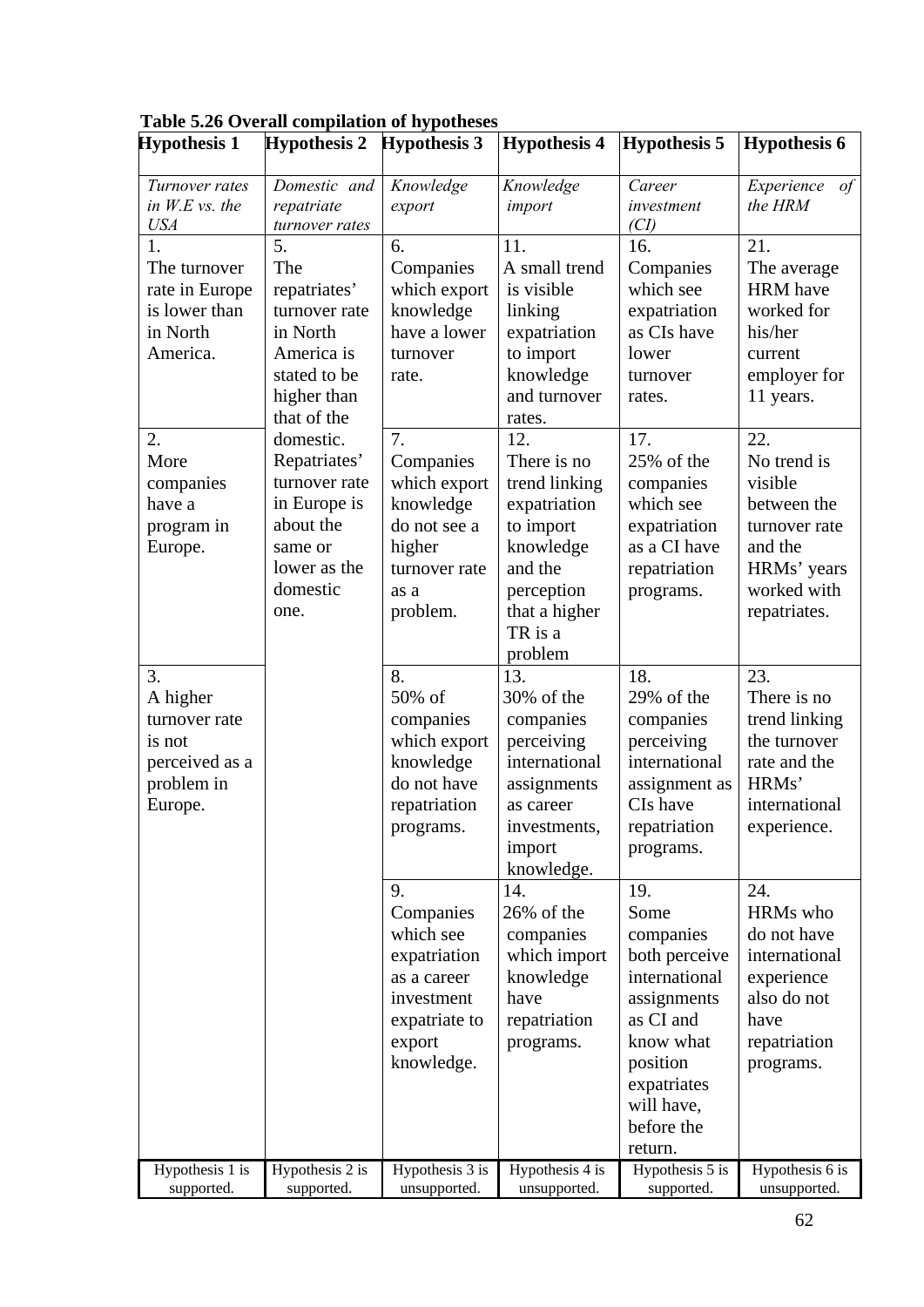*In the first part a summary of the dissertation is given. Then suggestions for modifications and for future research are specified. Finally, the practical implications of the research are discussed.* 

## **6.1 Summary of the Dissertation**

Many researchers have studied the field of expatriation, however only a limited group of researchers such as Black, Brewster, Gregersen, Mendenhall, Oddou, Stroh and Suutari focus on the employees who are *coming back* from international assignments to the home country; a process known as repatriation. Companies and repatriates returning to parent companies, often seem to underestimate the issue of going home, as the repatriates are "just" going home. According to research conducted by (Stroh et al., 1998) repatriates may experience a reversed culture shock when coming home, if not prepared, as many things are likely to have changed during their expatriation. In North America, 25 % of returnees leave parent companies within one year of coming home (Black, 2002). This is a problem for companies that have invested a lot of money in the repatriate (Black, 1998). The purpose of our dissertation is to explore the turnover rate after repatriation in Europe and whether this is considered to be a problem. Since the European the market is heterogeneous and the companies are more decentralised and less hierarchical than in North America, we suspected that these numbers might not apply to European companies. Less research about this topic has been conducted in Europe where the turnover rate has not yet been stated as a problem.

# Repatriation in Europe

The first hypothesis *'The repatriate turnover rate in Europe is lower than that of North America'* is supported, as we found the European repatriate turnover rate to be lower in comparison to that of North America.

The second hypothesis *'The European turnover rate of repatriates is lower than the turnover rate of 'domestic' employees in Europe'* is proved to be supported as well, since the turnover rate of repatriates is lower or the same as that of 'domestic' employees. In North American studies, it is stated that the turnover rate is significantly higher among repatriates than among "domestic" employees (Stroh, 1995).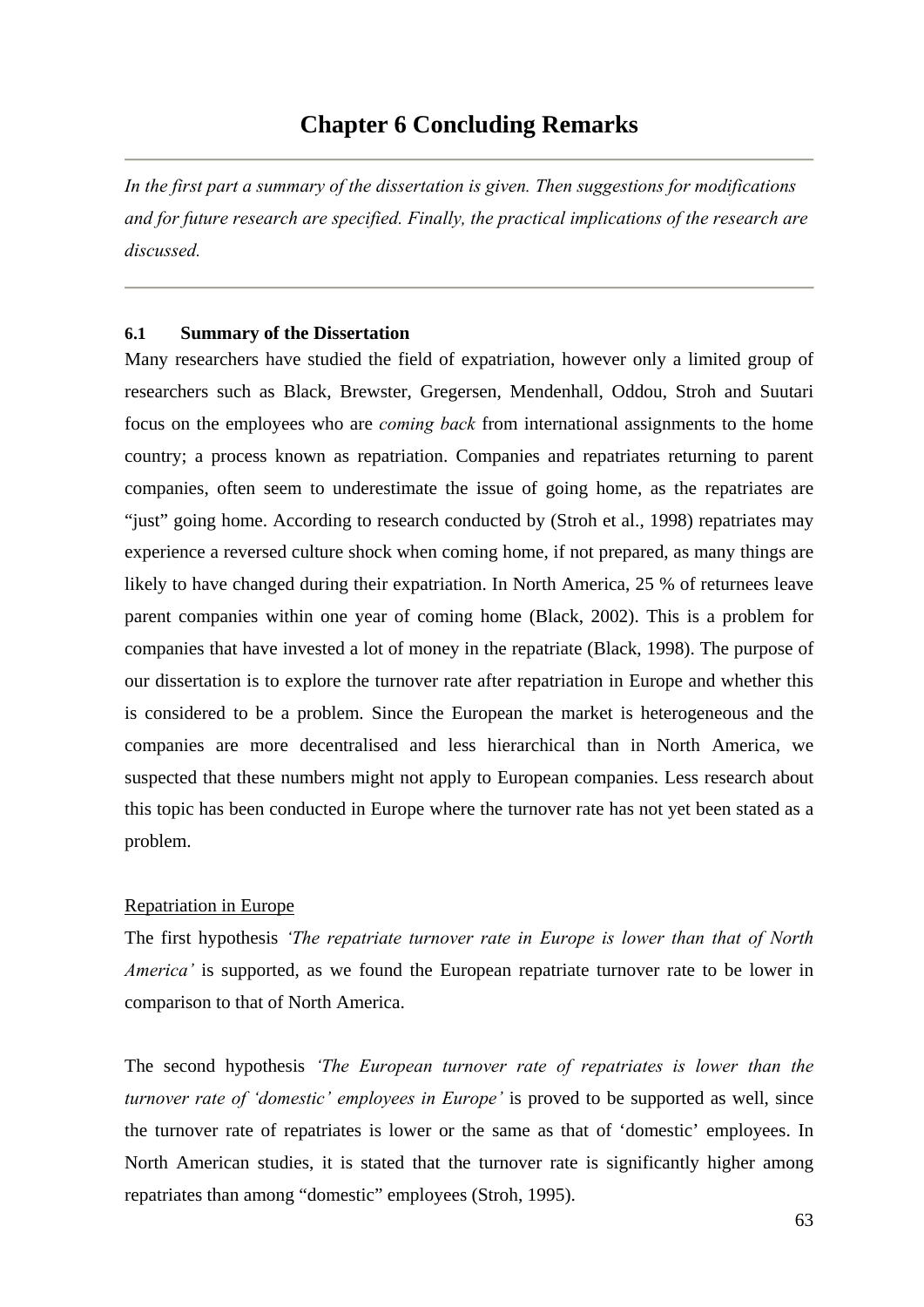## Knowledge transfer

Hypothesis 3 and 4 are connected to knowledge management. If companies primarily send people to export knowledge into another country it can be understood why they cannot find a fitting position for the returning repatriate. In such cases the repatriate has done what he or she could for the company as they return from assignments abroad. The result of the third hypothesis, *'Knowledge export during expatriation is positively related to the repatriates' turnover rate'*, shows that knowledge export during expatriation is not positively related to the repatriates' turnover rate. Therefore, we suppose that companies that primarily send expatriates to export knowledge to other countries, do not see a higher turnover rate as problematic, as the emphasis on this type of expatriation is focused on the expatriation phase, and not what will happen afterwards. However, companies that primarily send expatriates to import knowledge should see a higher turnover rate as something more problematic, as the reason for expatriating in these cases has its main focus on the outcome upon return. The result of the fourth hypothesis, '*Knowledge import after expatriation is negatively related to the repatriates' turnover rate'*, does not show a renderable outcome, namely that knowledge import after expatriation is negatively related to the repatriates' turnover rate. According to the statistics, the results show tendencies both for and against the third hypothesis.

#### Career investment

The fifth hypothesis, *The companies' point of view that 'international assignments are a career qualification' is negatively related to the turnover rate*, was formulated in order to explore the attitudes of the companies when it comes to international assignments as a career qualification in Europe, as the repatriates are likely to pick up on the companies' feelings in this respect. The result of this hypothesis shows that there is a positive trend linking the perception of international assignments as a career qualification to lower turnover rate.

## Experience Human Resource Manager

The sixth hypothesis, '*The experience of the HR-manager is negatively related to the turnover rate'* is unsupported. If one has never experienced something similar, it might be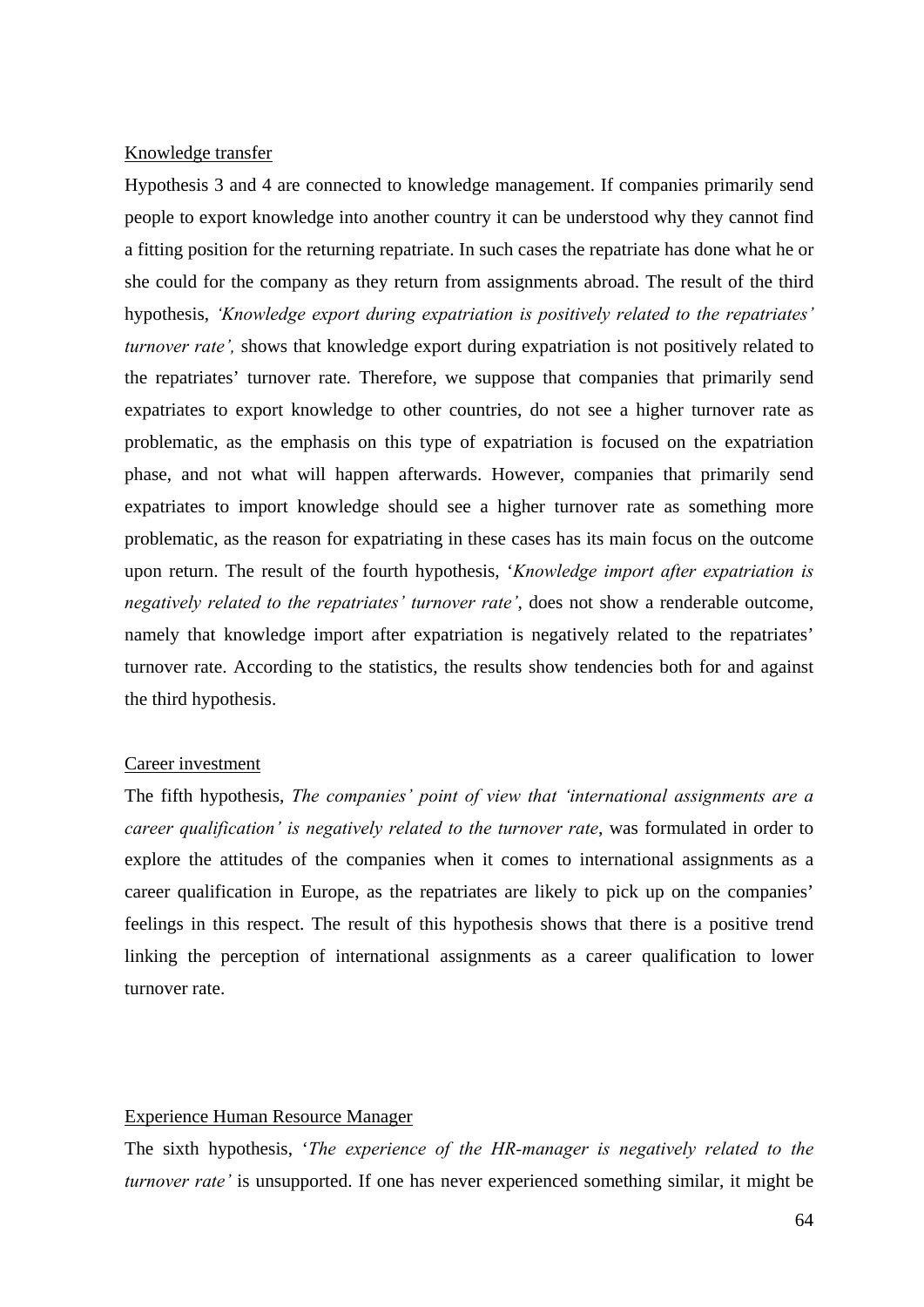hard to grasp the details of what repatriates are going through. Finding your home country (possibly unexpectedly) foreign and unfamiliar is difficult. Lack of international experience could possibly be overlapped and compensated by policies, seminars, and repatriation programs. The sixth hypothesis presents the rejected proposition that the experience of the human resource managers is positively related to the turnover rate.

The research was carried out using a quantitative method of collecting data, as a questionnaire was used to gather the sought after information. The method was decided upon in close relation to the topic investigated. The survey was sent by e-mail to Human Resource Managers at companies in Europe and 56 answers were collected.

#### **6.2 Implications**

The result of this survey contributes to European research already conducted within this field and can be used as a reference when comparing to North American studies. According to the respondents of this questionnaire, the turnover rate in Western Europe is lower than that of North America. The impact of higher turnover rates is perceived to be less problematic among Western European companies than among North American ones.

The issues investigated in this dissertation can help raise awareness both to managers and repatriates involved in similar situations, as they will hopefully be able to understand one another in a more satisfactory manor. The suggestions mentioned in this thesis can be helpful to managers when preparing expatriates before coming home again, as well as it can help facilitate the preparations for expatriates who are leaving to go on international assignments.

#### **6.3 Suggestions for Improvement**

Four types of criticism can be distinguished, criticism relating to the method, literature, hypotheses and questionnaire.

Criticism regarding the method:

• This research was carried out using a quantitative method, as a questionnaire was used to gather the essential information. A different approach could have been the use of interviews. Then it would have been possible to go more in depth in a limited number of cases, but with considerable less room for generalisations. Since the primary purpose of this study is to establish a baseline model for Western Europe, it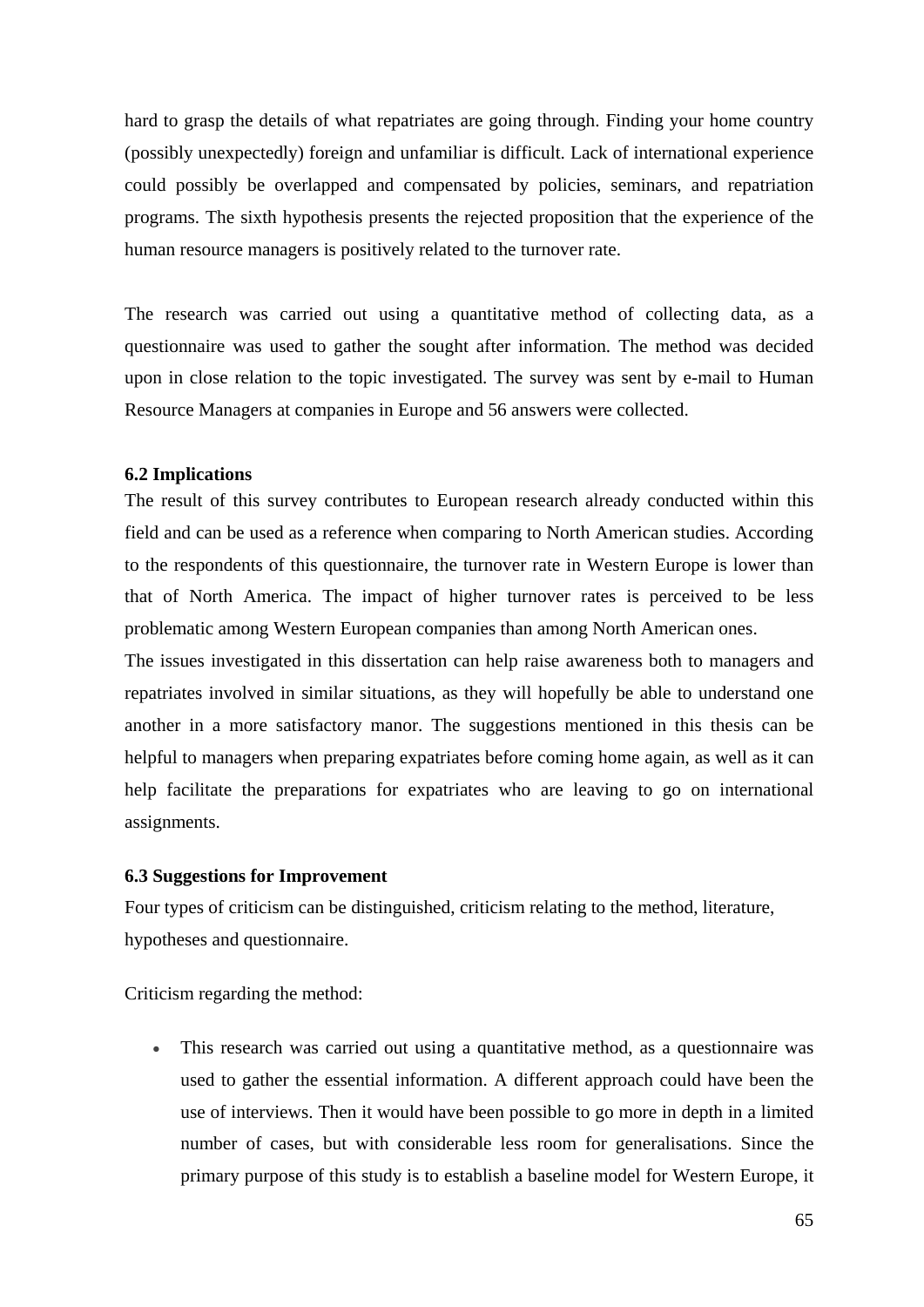was important to reach as many respondents as possible. The use of questionnaires implies stronger limits to the information acquired, but this trade off was seen as necessary in this case due to the purpose. It is therefore suggested that a follow up is conducted through a more deep probing method with more nuances. The hypotheses for this research were developed in accordance with the chosen quantitative method and positivistic research approach. However, with fewer hypotheses and more questions related to each hypothesis it would have been possible to go more into depth, still remaining within the realms of quantitative research.

Criticism regarding the literature:

• The literature review in chapter 3 does not cover a more general or basic discussion regarding international human resource management. This could have been more convenient for a reader looking for a full overview.

Criticism regarding the hypotheses:

- Repatriation is a multifaceted phenomenon and many aspects influence one another. This makes it hard to discuss one aspect without mentioning another, which in some cases may make the line of thought harder to follow.
- Hypothesis 6, 'The experience of the human resource manager is negatively related to the turnover rate', was created to investigate how and if the human resource managers experience influenced the turnover rates in the companies. In the survey the questions 'How many years have you worked with repatriates throughout your career?' and 'How many years have you worked with your current employer?' were asked, as well as the question 'Which of the following (international) experiences does the person in charge of developing repatriation policies have?'. But, international experience can be overlapped and compensated by policies, seminars, and repatriation programs.

Criticism regarding the questionnaire:

• Question 6, 'Please estimate the turnover rate at your company', was the most important question in this survey. The question made it possible to compare the European turnover rate with the one which was mentioned in North American studies. However, we asked the Human Resource Manager not for the actual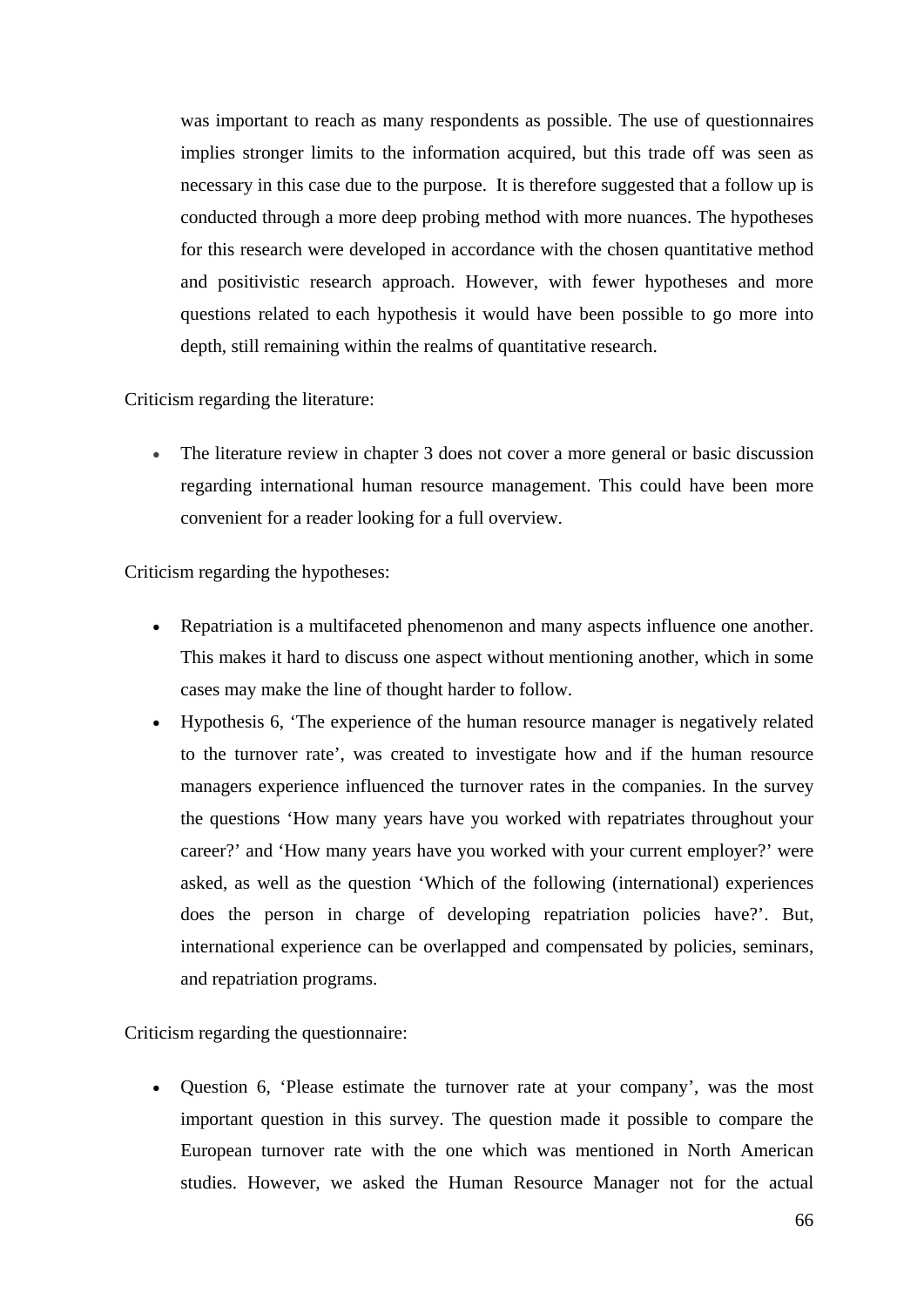number, instead, the answers of the question were given in categories (0-10%, 11- 20%, 31-40% etc.). Regression analysis is one of the methods which could have been used if the actual number would have been asked. The reason for using categories was to enhance the response rate, as the human resource managers might not know or wish to tell the precise number.

- Question 7, on domestic turnover rate in comparison to repatriates' turnover rate was unclear, as two questions were merged into one. The researchers contemplated whether to ask two questions. It was decided just to ask one question, because the respondent might not want to give us the figure of domestic turnover rate. However, during the analysis it was brought to attention that two questions would have been easier to evaluate.
- Question 8, 9, 10, 11, on different aspects that influence the turnover rate was written using relatively unclear categories. The following categories were used: 1.Not at all, 2.Slightly, 3.Neutral, 4.Somewhat, 5.Very much. Respondents could give different meanings of those categories. However, the numbers explain the coherence between the different answers.

## **6.4 Future Research**

Several suggestions for future research can be distinguished. Firstly, a longitudinal study within Europe would contribute greatly to this field. Secondly, it could be of significant interest to do in-depth investigations on the underlying reasons regarding resignations and differences in perceptions and repatriate turnover rates in Europe and North America. A final suggestion for future research is to conduct a similar survey with larger resources and fewer restrictions regarding time and financial constraints, which could provide generalisations, possibly for the whole of Europe.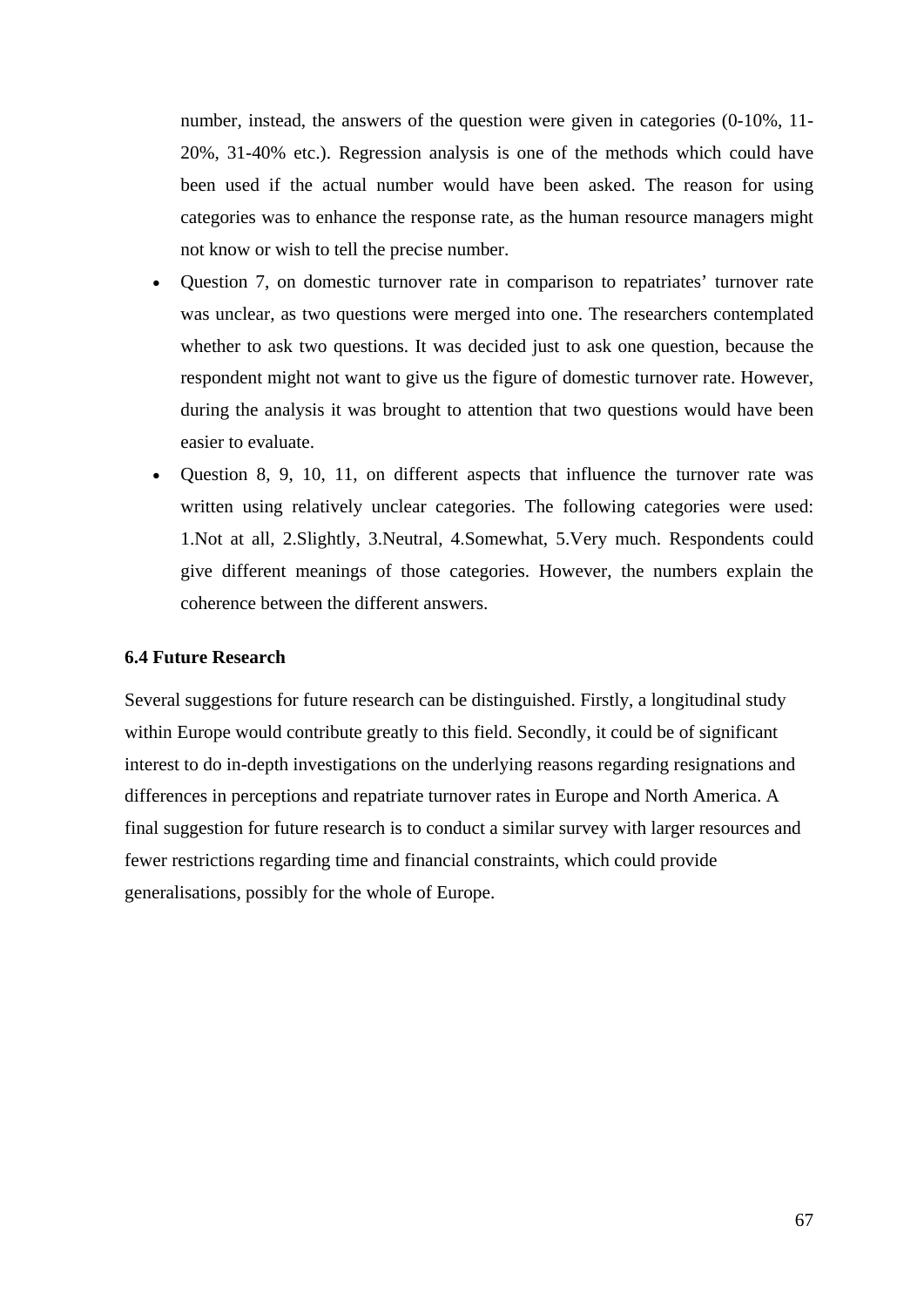# **References**

**Books, Journals and Papers:** 

- **Arlinghaus, O. (2005). International Management. Münster, Germany: Fachhochschule Münster.**
- **Black, J. S. (1991). Coming Home: The Relationship of Expatriate Expectations with Repatriation Adjustment and Job Perfomance.** *Academy of Management Proceedings***, 95-99.**
- **Black, J. S., Gregersen, H. B., & Mendenhall, M. E. (1992).** *Global Assignments: Successfully Expatriating and Repatriating International Managers* **(1 ed.): Jossey-Bass (January 15, 1992).**
- **Christensen, L., Andersson, N., Engdahl, C., & Haglund, L. (2001).**  *Marknadsundersökning - en handbok* **(2 ed.). Lund: Studentlitteratur.**
- **Cox, J. B. (2004). The role of communication, technology and cultural identity in repatriation adjustment.** *International Journal of Intercultural Relations. 28* **(3-4), 201-219.**
- **Doherty, N., Brewster, C., Suutari, V., & Dickmann, M. (2007). Repatriation: The End or the Middle?**
- **Gregersen, H. B., Black, J. S., & Morrison, A. J. (1998). Developing Leaders for the Global Frontier.** *Sloan Management Review, 40***(1), 21-32.**
- **Gullahorn, J. T., & Gullahorn, J. E. (1963). An extension of the U-curve hypothesis.**  *Journal of Social Issues, 19***, 33-47.**
- **Harris, J. E. (2002). Moving Managers Internationally: The Care and Feeding for Expatriates.** *Human Resource Planning, 12***(1).**
- **Humphreys, J. (2005 ). Summary of: Repatriation adjustment problems and the successful integration of expatriates and their families.**
- **Hurn, B. J. (1999). Repatriation the toughest assignment of all.** *Industrial and Commercial Training, 31***(6), 224-228.**

**Hyder, A. S., & Lövblad, M. (2007). The repatriation process – a realistic approach.** 

*Career Development International, 12***(3), 264-281.**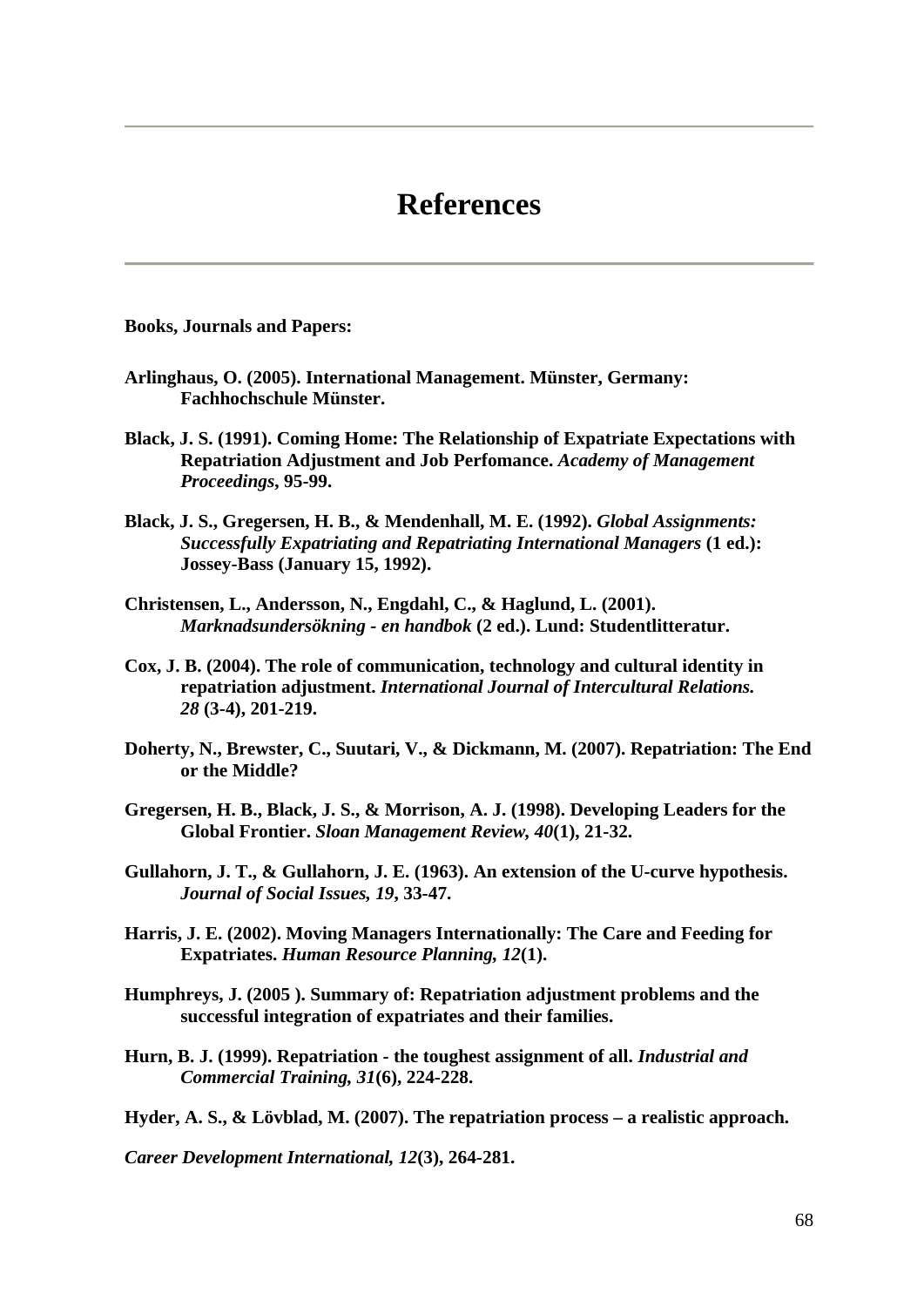- **Lee, H.-W., & Liu, C.-H. (2006a). The Determinants of Repatriate Turnover Intentions: An Empirical Analysis.** *International Journal of Management, 23* **(4), 751-762.**
- **Lee, H.-W., & Liu, C.-H. (2006b). Determinants of the Adjustment of Expatriate Managers.**
- **to Foreign Countries : An Empirical Study.** *International Journal of Management, 23***(2).**
- **Lewis, K. G. (1997). Breakdown a psychological contract for expatriates.** *European Business Review, 97***(6), 279-293.**
- **Liu, C.-H. (2005). The Effects of Repatriates' Overseas Assignment Experiences on Turnover Intentions.** *The Journal of American Academy of Business, 7***(1).**
- **Martin. (1984). The intercultural reentry: Conceptualization and directions for future research.** *International Journal of Intercultural Relations., 8***, 115-134.**
- **Morrell, K. M., Loan-Clarke, J., & Wilkinson, A. J. (2004). Organisational change and employee turnover.** *Personnel Review, 33***(2), 161-173.**
- **Naumann, E. (1992). A Conceptual Model of Expatriate Turnover.** *Journal of International Business Studies, 23***(3), 499-531.**
- **Oddou, G., Osland, J. S., & Blakeney, R. N. (Eds.). (2007). JIBS Final.**
- **Ongori, H. (2007). A review of the literature on employee turnover.** *African Journal of Business Management***, 49-54.**
- **Price, J. L. (1997). The study of Turnover.** *Iowa State University Press, Ames, IA.*
- **PriceWaterhouseCoopers. (2002).** *International Assignments Global Policy and Practice - Key Trends 2002***: Price Waterhouse Coopers.**
- **Saunders, M., Lewis, P., & Thornhill, A. (2007).** *Research Methods for Business Students* **(4 ed.): FT Prentice Hall.**
- **Scullion, H., & Brewster, C. (2001). The Management of Expatriates: Messages from Europe?** *Journal of World Business.*
- **Selmer, J., Chiu, R. K., & Shenkar, O. (2007). Cultural distance asymmetry in expatriate adjustment.** *Cross Cultural Management: An International Journal, 14***(2), 150-160.**
- **Stegmann, R. (2007). Getting it right-Remuneration policy a minefield.** *Finweek.*
- **Stovel, M., & Bontis, N. (2002).** *Voluntary turnover: knowledge management-friend or foe?* **McMaster University, Hamilton, Ontario, Canada.**
- **Stroh, L. K. (1995). Predicting turnover among repatriates: can organizations affect retention rates?** *The International Journal of Human Resource Management 6***(2).**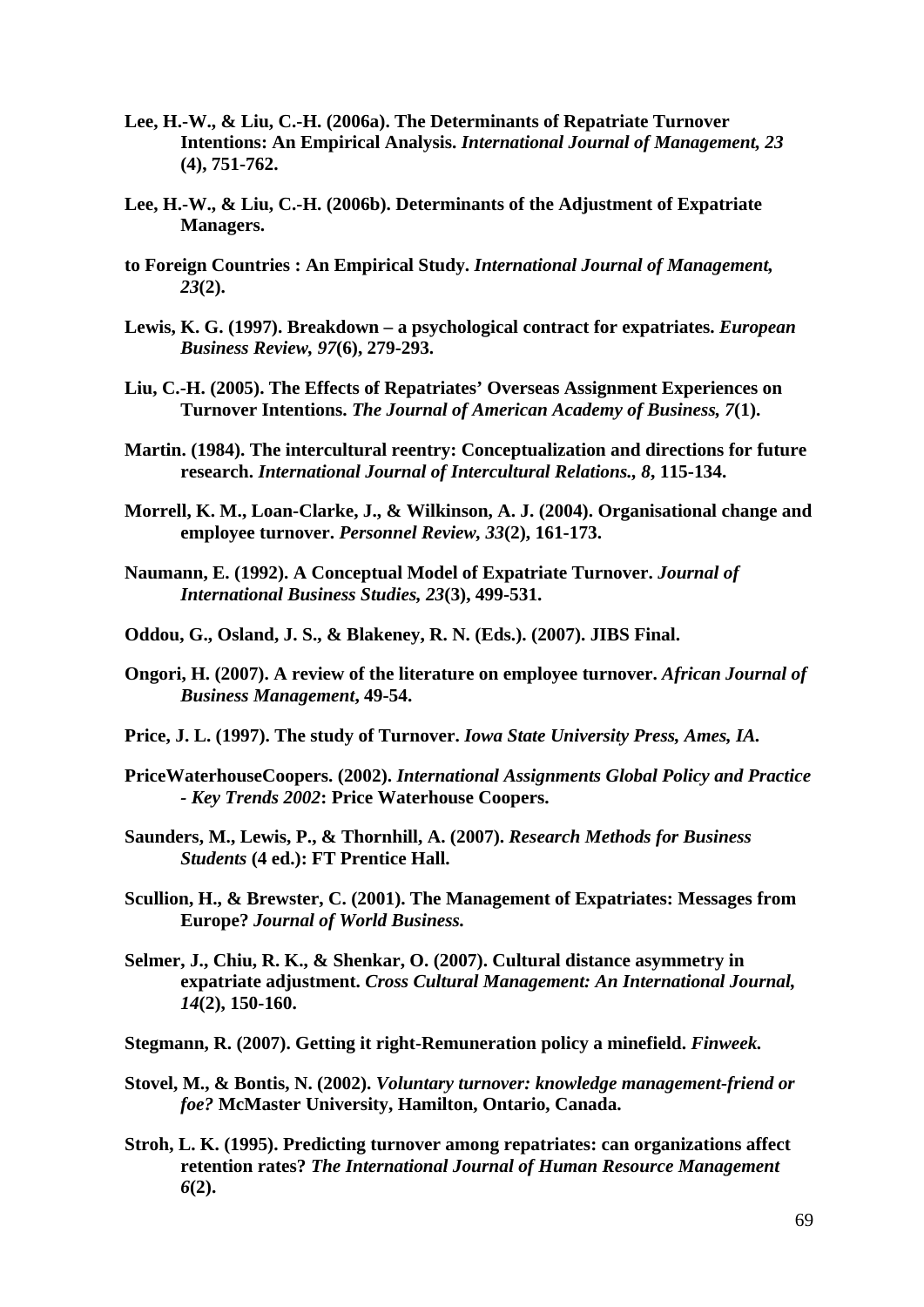- **Stroh, L. K., Gregersen, H. B., & Black, J. S. (1998). Closing the Gap: Expectations Versus Reality Among Repatriates.** *Journal of World Business, 33***(2), 111-124.**
- **Suutari, V., & Brewster, C. (2003). Repatriation: empirical evidence from a longitudinal study of careers and expectations among Finnish expatriates.** *Int. J. of Human Resource Management 14***(7 ).**
- **Werding, M. (2006). Structural Unemployment in Western Europe: Reasons and Remedies.** *MIT Press***.**

**Internet:** 

**Bland (2002) Http://www.ecchk.org/repatriation.htm**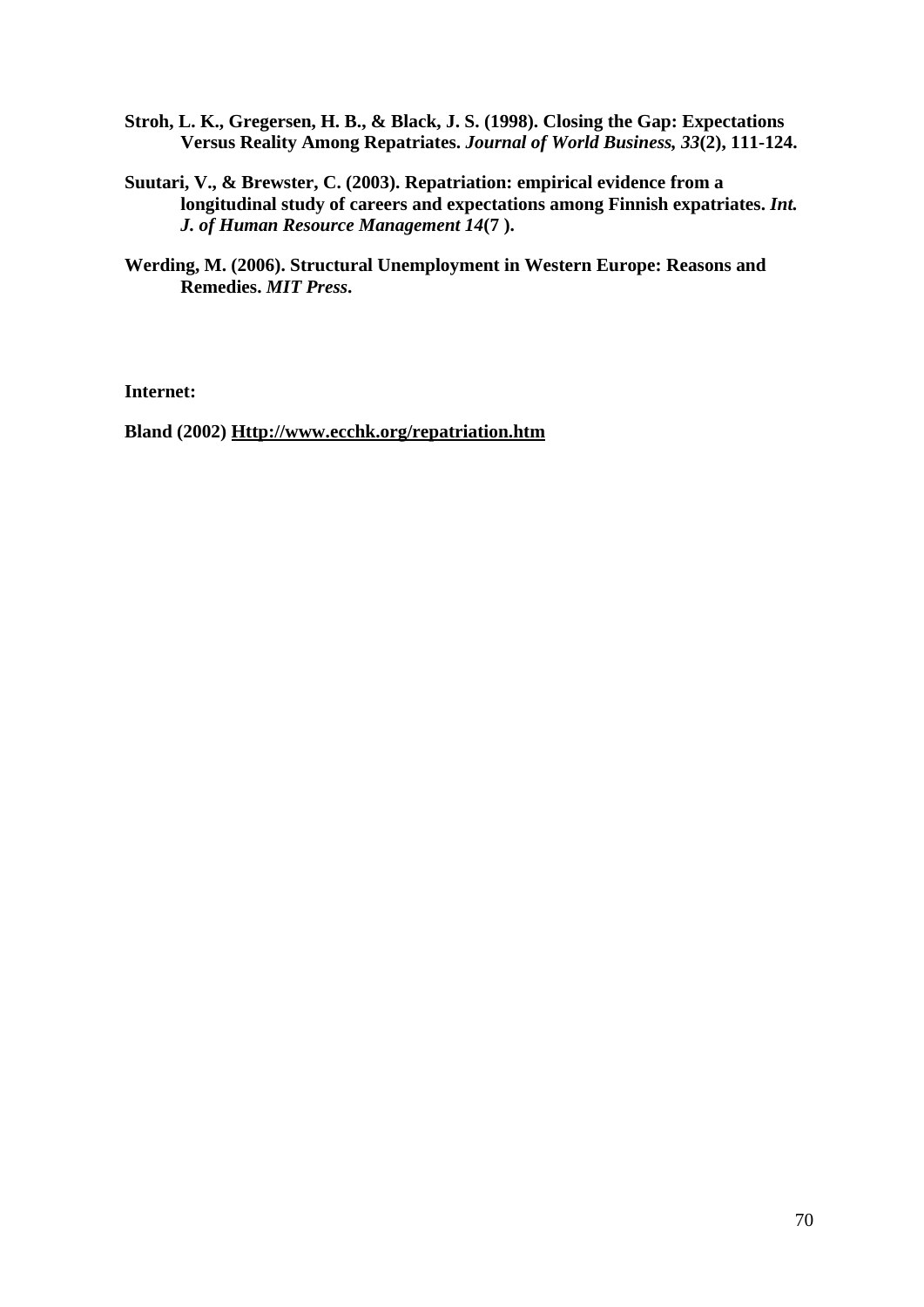*Appendix 1 presents the English mail and questionnaire.* 

ATTENTION: Human Resource Manager

Dear Madam/Sir,

We are two international business students at the University of Kristianstad in Sweden and are currently writing our dissertation.

The topic of our interest is turnover rate among European repatriates (employees returning to the company from a foreign assignment). Most research conducted in this specific area is fairly old and based mainly on North American figures. Our point of view is that European companies could benefit from a more updated platform of information to which we would like to contribute. Therefore we would kindly ask you to fill out the questionnaire in the attached link:

http://www.luvit.hkr.se/eval/pub/80473/

The reason for asking you, as a Human Resource Manager, about turnover rates among repatriates is that we want to explore this topic from the companies' point of view. Your response will be anonymous, and the information you share will be dealt with and analysed by us only. We greatly appreciate your participation as it is very important to us and therefore we want offer you to take part in our findings once we are done if you are interested. If you have any questions or concerns, please do not hesitate to contact us.

Yours sincerely,

Karin Kvist karin.kvist0001@stud.hkr.se Evelien Radius evelien.radius0005@stud.hkr.se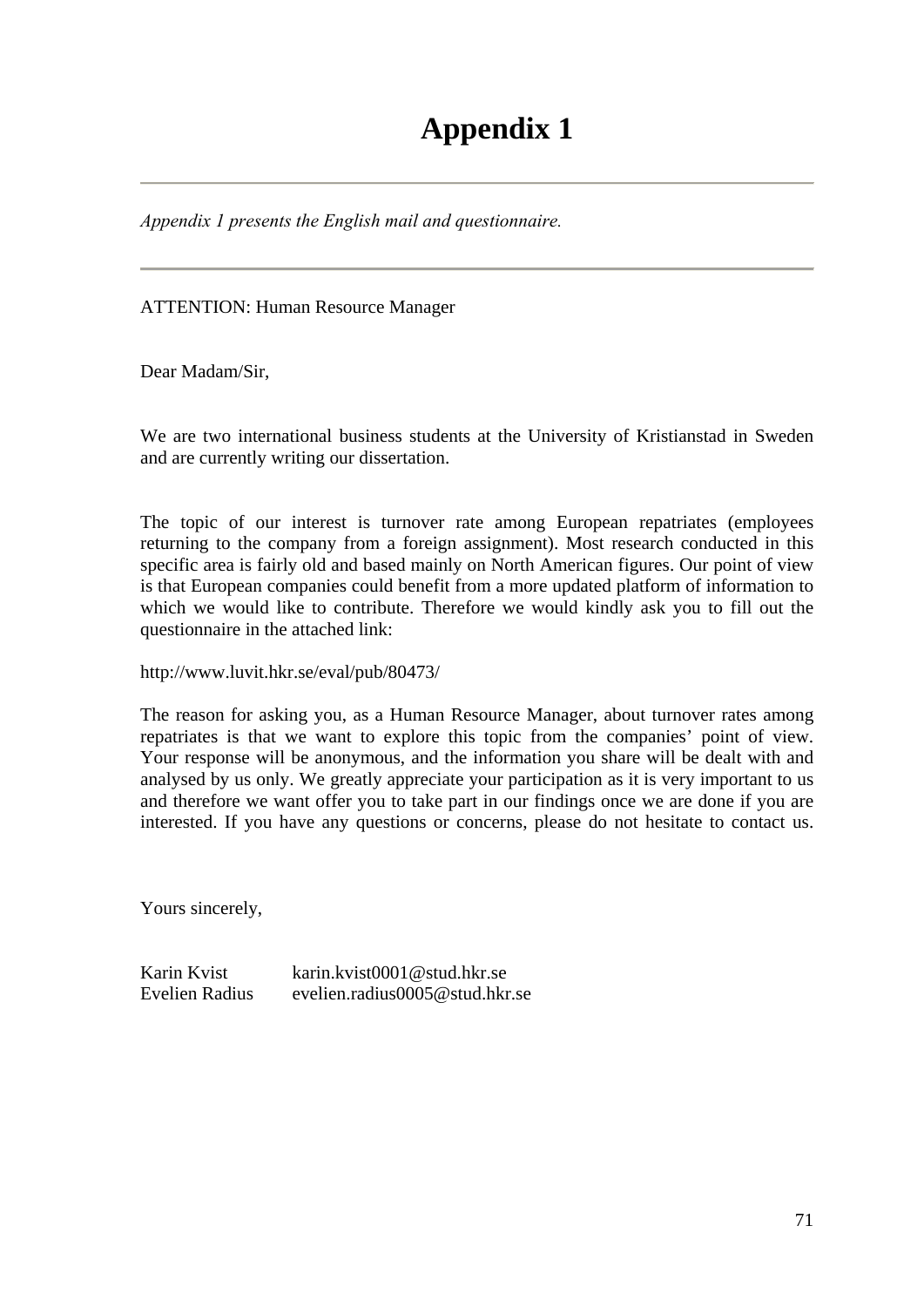## **-Repatriation Turnover Rate-**

**Turnover rate:** 'The number of people resigning in percent'.

**Expatriate:** 'Individual sent abroad by the company for an international assignment'. **Repatriate:** 'Individual returning to the company from an international assignment'. **Domestic employee:** 'Individual without international experience connected to the company'.

1. What is your gender?

| $\circ$ | Male |
|---------|------|
|         |      |

o Female

2. What is the name of your company?

………..

3. How many years have you worked with repatriates throughout your career? ……

4. How many years have you worked with your current employer?

……

5. On average, how many years are the expatriates abroad on an international assignment? ……

6. Please estimate the turnover rate in your company one year after repatriation?

| റ | $0-10\%$    |
|---|-------------|
| O | 11-20 %     |
| O | 21-30 %     |
| O | $31-40%$    |
| O | 41-50 %     |
| O | 51-60 %     |
| റ | 60% or more |
|   |             |

7. How would you estimate the repatriate turnover rate in comparison to the 'domestic' employee turnover rate in your company?

- o Repatriate turnover rate is lower than domestic
- o Repatriate turnover rate is about the same
- o Repatriate turnover rate is higher than domestic

8. Is a higher repatriate turnover rate in the company perceived as a problem?

- $\circ$  1 = Not at all
- $2 =$ Slightly
- $\circ$  3 = Neutral
- $\circ$  4 = Somewhat
- $5 = \text{Verv much}$

Please elaborate on your answer: ………………………………..

9. In some cases, can turnover rate be perceived as something positive?

- $\circ$  1 = Not at all
- $2 =$ Slightly
- $\circ$  3 = Neutral
- $\circ$  4 = Somewhat
- $5 = \text{Very much}$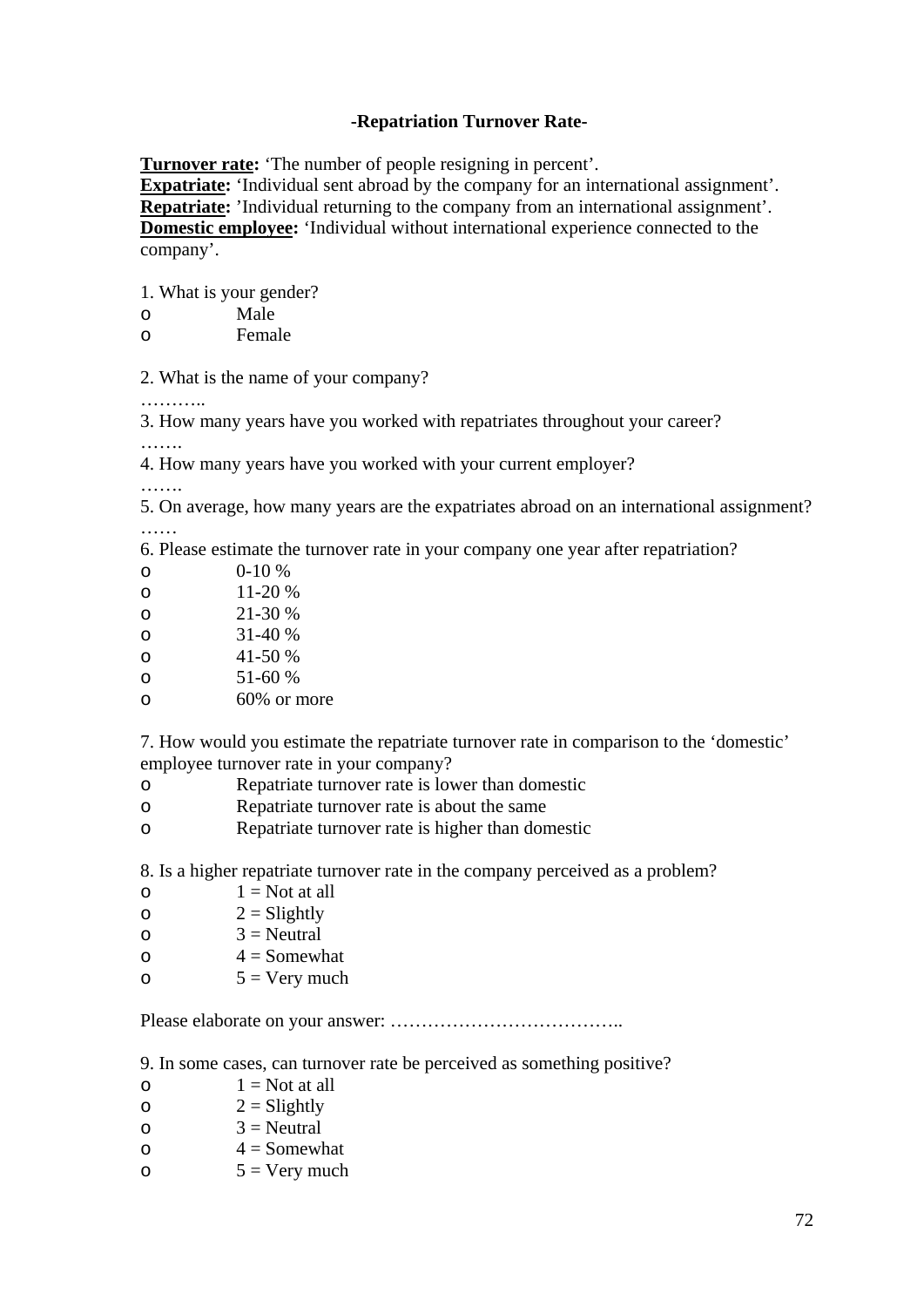-Please elaborate on your answer: ………………………………..

10. Do you send expatriates to import knowledge from foreign subsidiaries?

- $\circ$  1 = Not at all
- $2 =$ Slightly
- $\Omega = \text{Neutral}$
- $\circ$  4 = Somewhat
- $5 = \text{Very much}$

11. Do you send expatriates to export corporate knowledge to the foreign subsidiaries?

 $\circ$  1 = Not at all

- $2 = S$ lightly
- $\circ$  3 = Neutral
- $\circ$  4 = Somewhat
- $5 = \text{Very much}$

12. According to you, does your company treat international assignments as a career investment?

 $\circ$  1 = Not at all  $2 = S$ lightly  $\Omega = \text{Neutral}$  $\Omega = 4 =$ Somewhat  $5 = \text{Very much}$ 

13. Which of the following experiences does the person in charge of developing repatriation policies have?

- o Worked, studied or lived abroad for more than 4 months
- o Worked, studied or lived abroad for less than 4 months
- o No international experience in this sense.

14. Does your company have a repatriation program?

- o Yes
- o No (please go to question 17)

15. What does the repatriation program include?

………………………………………………………..

16. When does the repatriation program start?

- o Before the international assignment
- o During the international assignment
- o After the international assignment

17. During what stage does the repatriate get to know what position he/she will be assigned upon his/her return?

- o Before the international assignment
- o During the international assignment
- o After the international assignment

## **-THANK YOU FOR YOUR PARTICIPATION!-**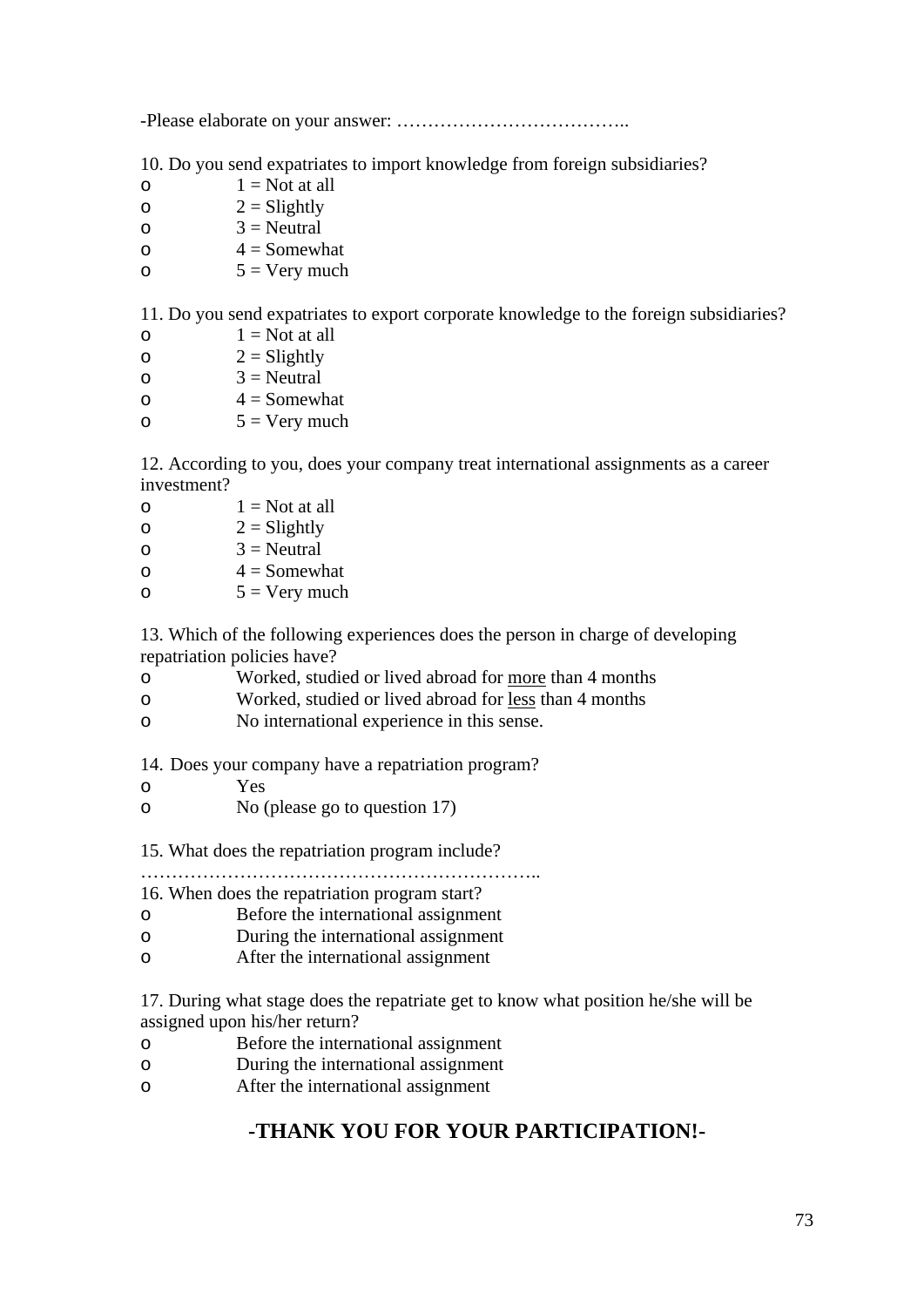*Appendix 2 presents the German mail and questionnaire.* 

Achtung Personalmanager

Sehr geehrte Damen und Herren,

wir sind 2 International Business Studenten an der Högskola (Hochschule) Kristianstad in Schweden und schreiben gerade unsere Diplomarbeit. Der Grund unseres Interesses ist die Fluktuationsrate von Rückkehrern (Mitarbeiter, die von einer Auslandsanstellung zurückkehren). Die meißten dieses Gebiet betreffenden Untersuchungen sind schon sehr alt und basieren hauptsächlich auf Daten des Nordamerikanischen Raums. Unserer Ansicht nach sollten euröpäische Unternehmen von einer aktuelleren Informationsplattform profitieren, zu der wir beitragen möchten.

Diesbezüglich bitten wir Sie, die unter diesem Link befindlichen Fragen auszufüllen:

http://www.luvit.hkr.se/eval/pub/80572/

Der Grund, weshalb wir Sie als Personalmanager zur Fluktuationsrate von Rückkkehrern befragen liegt darin, dass wir gerne die Sichtweise der Unternehmen untersuchen möchten. Ihre Antwort wird anonym behandelt und Ihre Informationen nur von uns analysiert und genutzt. Wir begrüßen Ihre Teilnahme sehr, da es sehr wichtig für uns ist. Falls Sie interessiert sind, teilen wir Ihnen auch sehr gerne unsere Ergebnisse mit, wenn wir alles analysiert haben. Falls Ihnen irgendwelche Fragen zu diesem Thema aufkommen sollten, zögern Sie bitte nicht uns zu kontaktieren.

Mit freundlichen Grüßen,

Karin Kvist karin.kvist0001@stud.hkr.se

Evelien Radius evelien.radius0005@stud.hkr.se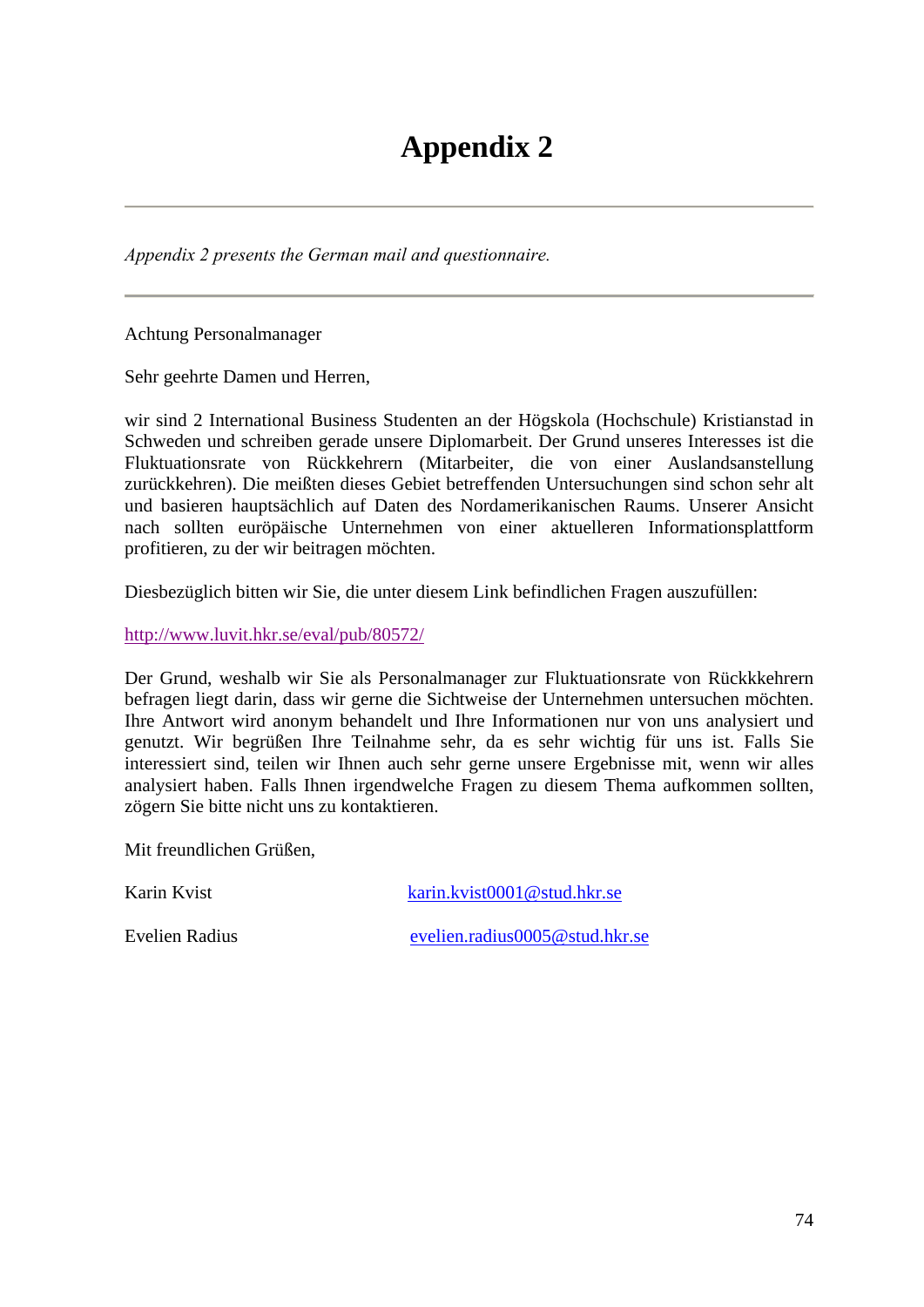### **-Fluktuationsrate von Rückkehrern-**

**Fluktuationsrate:** "Anzahl der Personen, die kündigen, in Prozent."

**Expatriate:** "Von ihrem Arbeitgeber vorübergehend an ausländische Zweigstellen gesandte Fachkräfte"

Rückkehrer: "MitarbeiterIn, die/der von ihrem/seinem Auslandseinsatz zurückkehrt." **Heimische Mitarbeiter:** MitarbeiterIn, die/der im Inland für das Unternehmen arbeitet.

1. Bitte geben Sie Ihr Geschlecht an:

| $\circ$ | Männlich |
|---------|----------|
|         |          |

o Weiblich

2. Bei welchem Unternehmen sind Sie beschäftigt?

…………

3. Wie viele Jahre haben Sie schon mit Rückkehrern zu tun gehabt? ……

4. Seit wie vielen Jahren arbeiten Sie für Ihren Arbeitgeber?

………

5. Für wie lange schickt Ihr Arbeitgeber eine/n Mitarbeiter In durchschnittlich ins Ausland?

……

6. Wie hoch ist schätzungsweise die Fluktuationsrate der Rückkehrer ein Jahr nach dem Auslandseinsatz?

| O | $0-10%$       |
|---|---------------|
| O | 11-20 %       |
| O | 21-30 %       |
| O | $31-40%$      |
| O | 41-50 %       |
| O | 51-60 %       |
| O | 60% oder mehr |

7. Wie hoch ist schätzungsweise die Fluktuationsrate der Rückkehrer im Vergleich zu der Fluktuationsrate der im Inland beschäftigten Mitarbeiter?

- o Die Fluktuationsrate der Rückkehrer ist höher.
- o Beide Fluktuationsraten sind gleich hoch.
- o Die Fluktuationsrate der in Deutschland Beschäftigen ist höher.

8. Wie stark wird eine hohe Fluktuationsrate der Rückkehrer in Ihrem Unternehmen als Problem wahrgenommen?

- $1 = \text{gar nicht}$
- $2 = \text{gering}$
- $\circ$  3 = neutral
- $\circ$  4 = etwas
- o  $5 =$ sehr stark

Woran liegt dies Ihrer Meinung nach? ………………………………..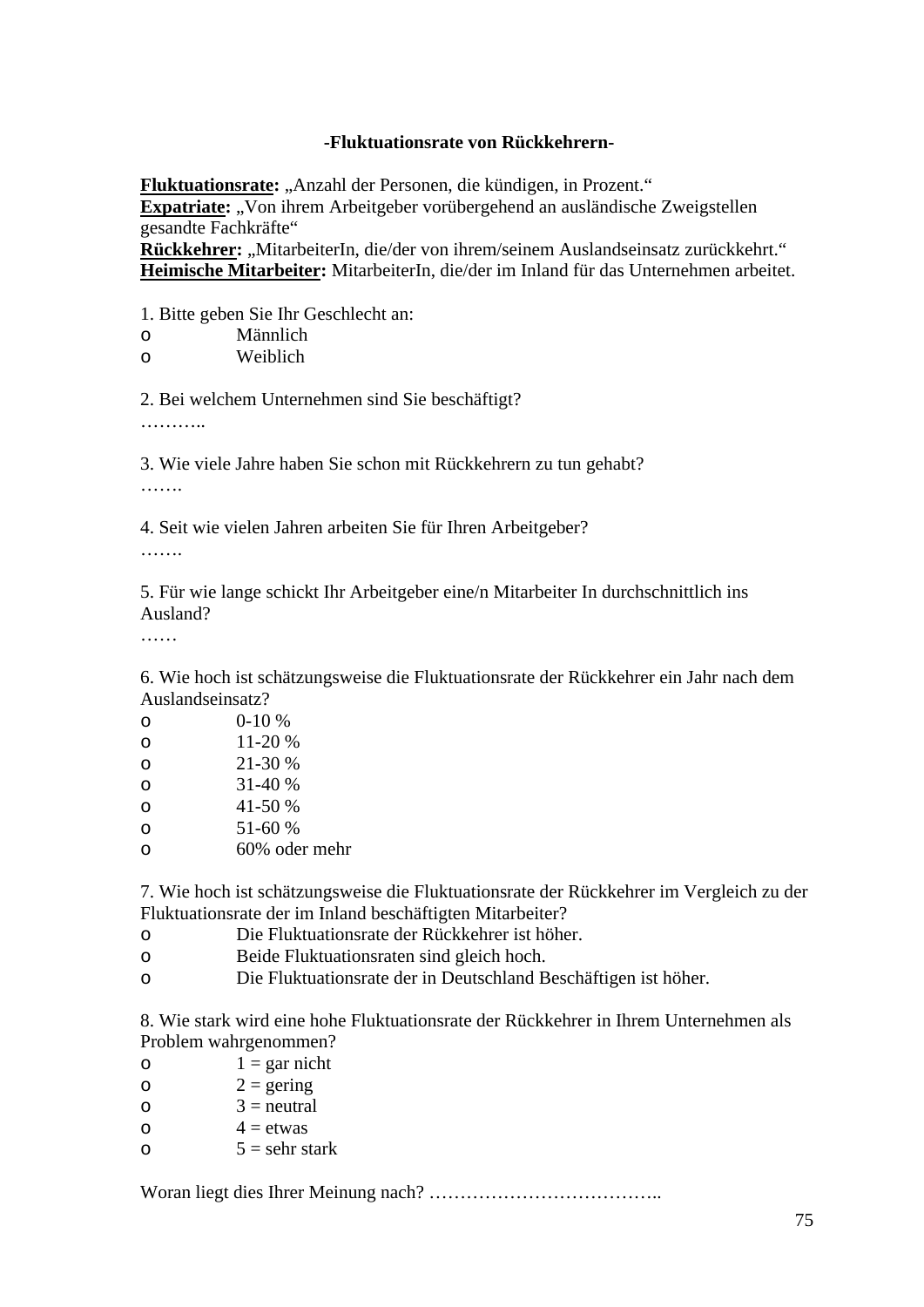9. Kann die Fluktuationsrate in manchen Fällen als positive angesehen werden?

 $\circ$  1 = nie  $2 =$  selten  $\circ$  3 = neutral  $\circ$  4 = häufig

 $5 =$ sehr häufig

Woran liegt dies Ihrer Meinung nach: ………………………………..

10. Werden Expatriates eingesetzt, um Wissen von der ausländischen Zweigstelle zu importieren?

 $\circ$  1 = nie  $2 =$  selten  $\circ$  3 = neutral  $\circ$  4 = häufig  $5 =$  sehr häufig

11. Werden Expatriates eingesetzt, um Wissen zu der ausländischen Zweigstelle zu exportieren?

| O | $1 =$ nie         |
|---|-------------------|
| O | $2 =$ selten      |
| O | $3$ = neutral     |
| O | $4 =$ häufig      |
| O | $5 =$ sehr häufig |

12. Glauben Sie, dass Ihr Arbeitgeber Auslandseinsätze als Investition in die Karriere ansieht?

| O | $1 =$ nie         |
|---|-------------------|
| O | $2 =$ selten      |
| O | $3$ = neutral     |
| O | $4 =$ häufig      |
| O | $5 =$ sehr häufig |

13. Welche Erfahrung hat die/der Verantwortliche für die Eingliederung von Rückkehrern?

| Arbeitete, studierte oder lebte selber länger als 4 Monate im Ausland  |
|------------------------------------------------------------------------|
| Arbeitete, studierte oder lebte selber weniger als 4 Monate im Ausland |

o Keine eigenen Auslandserfahrungen in diesem Sinne

14. Bietet Ihr Unternehmen ein Rückkehrer-Programm an?

- o Ja
- o Nein (Bitte weiter mit Frage 17)

15. Was sind Bestandteile dieses Rückkehrer-Programms?

………………………………………………………..

### 16. Wann startet die Betreuung durch das Rückkehrer-Programm?

- o Vor dem Auslandseinsatz
- o Während des Auslandseinsatzes
- o Nach dem Auslandseinsatz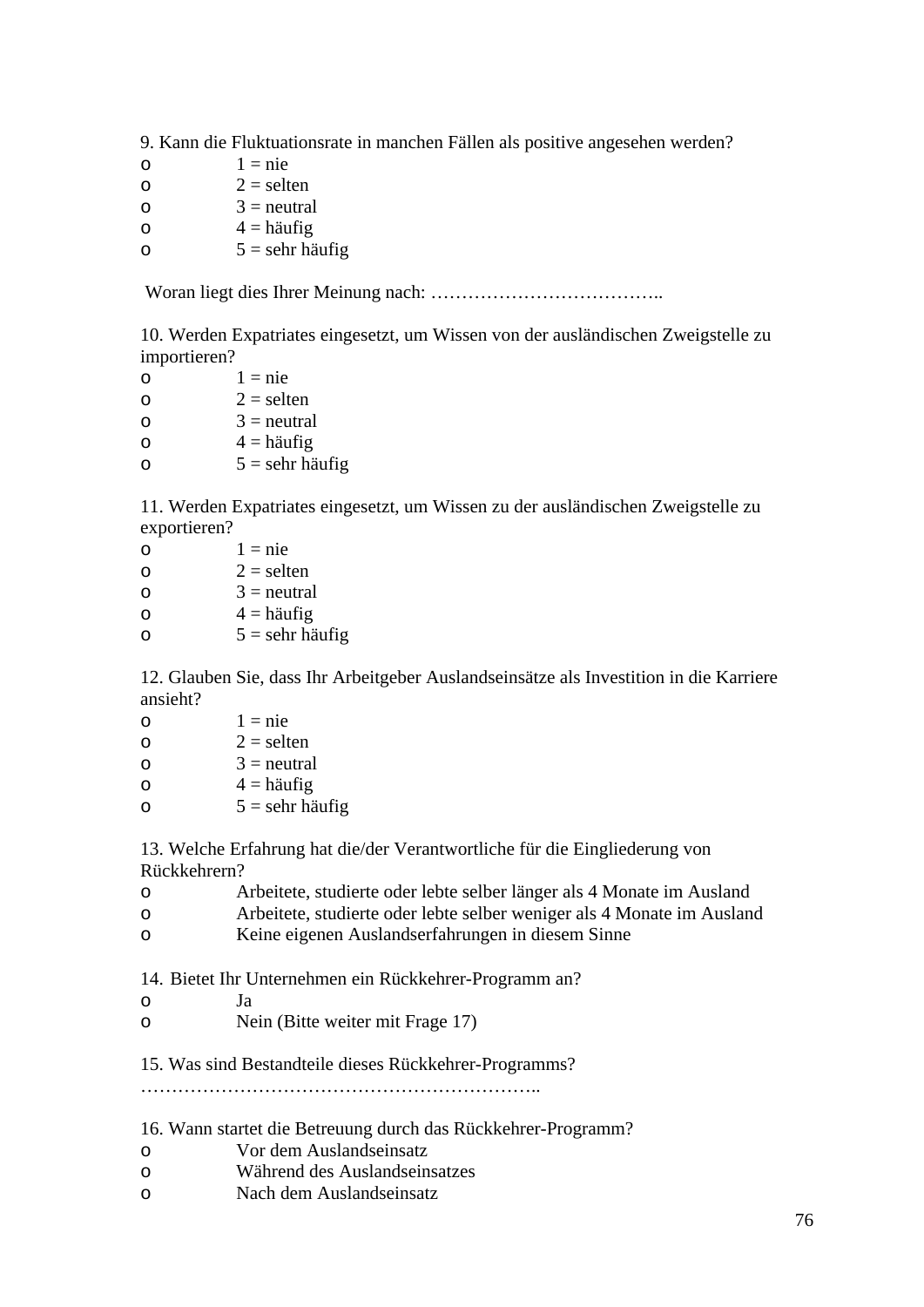17. Wann erfährt die/der MitarbeiterIn in welcher Position sie/er nach dem Auslandsaufenthalt eingesetzt wird?

- o Vor dem Auslandseinsatz
- o Während des Auslandseinsatzes
- o Nach dem Auslandseinsatz

## **-Vielen Dank für Ihre Teilnahme!-**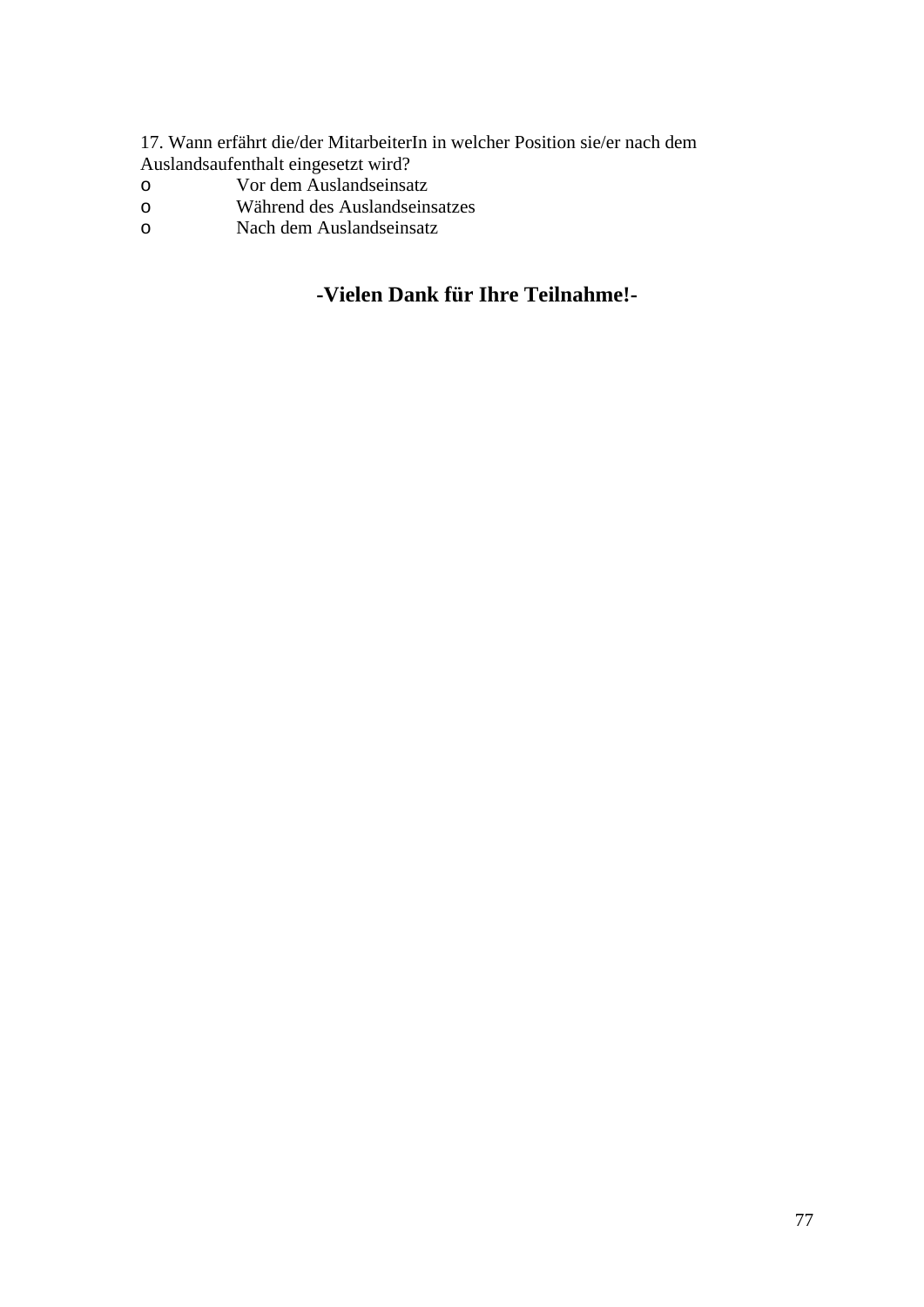# **Appendix 3**

*Appendix 3 presents the French mail and questionnaire.* 

ATTENTION: Directeur des ressources humaines

Madame, Monsieur,

Nous sommes deux étudiantes en gestion internationale de l'université de Kristianstad en Suède et nous écrivons ce semestre notre travail de fin d'études.

Le sujet de notre travail est le taux de rotation parmi les employés revenus d'une mission à l'étranger, ceux que l'on appelle les rapatriés. La plupart des recherches effectuées sur ce sujet sont soit relativement obsolètes, soit réalisées en Amérique du Nord. Nous pensons que les compagnies européennes devraient bénéficier de données récentes sur le sujet et nous aimerions contribuer à cet objectif.

C'est donc dans ce but que nous vous demandons de remplir un court questionnaire à l'adresse suivante:

http://www.luvit.hkr.se/eval/pub/80552/

La raison pour laquelle nous nous adressons à vous en tant que directeur des ressources humaines, est que nous voulons analyser les sujet du point de vue des entreprises.

Le questionnaire est anonyme et les données récoltées ne seront traitées et analysées que par nous seules.

Nous vous remercions grandement pour le temps que vous nous consacrez. Si vous êtes intéressés par les résultats de notre étude, nous vous les communiquerons avec plaisir. De plus, n'hésitez pas à nous contacter si vous avez la moindre question.

Non sans vous remercier encore, veuillez recevoir chère Madame, cher Monsieur, l'expression de nos sentiments les plus distingués.

Karin Kvist karin.kvist0001@stud.hkr.se Evelien Radius evelien.radius0005@stud.hkr.se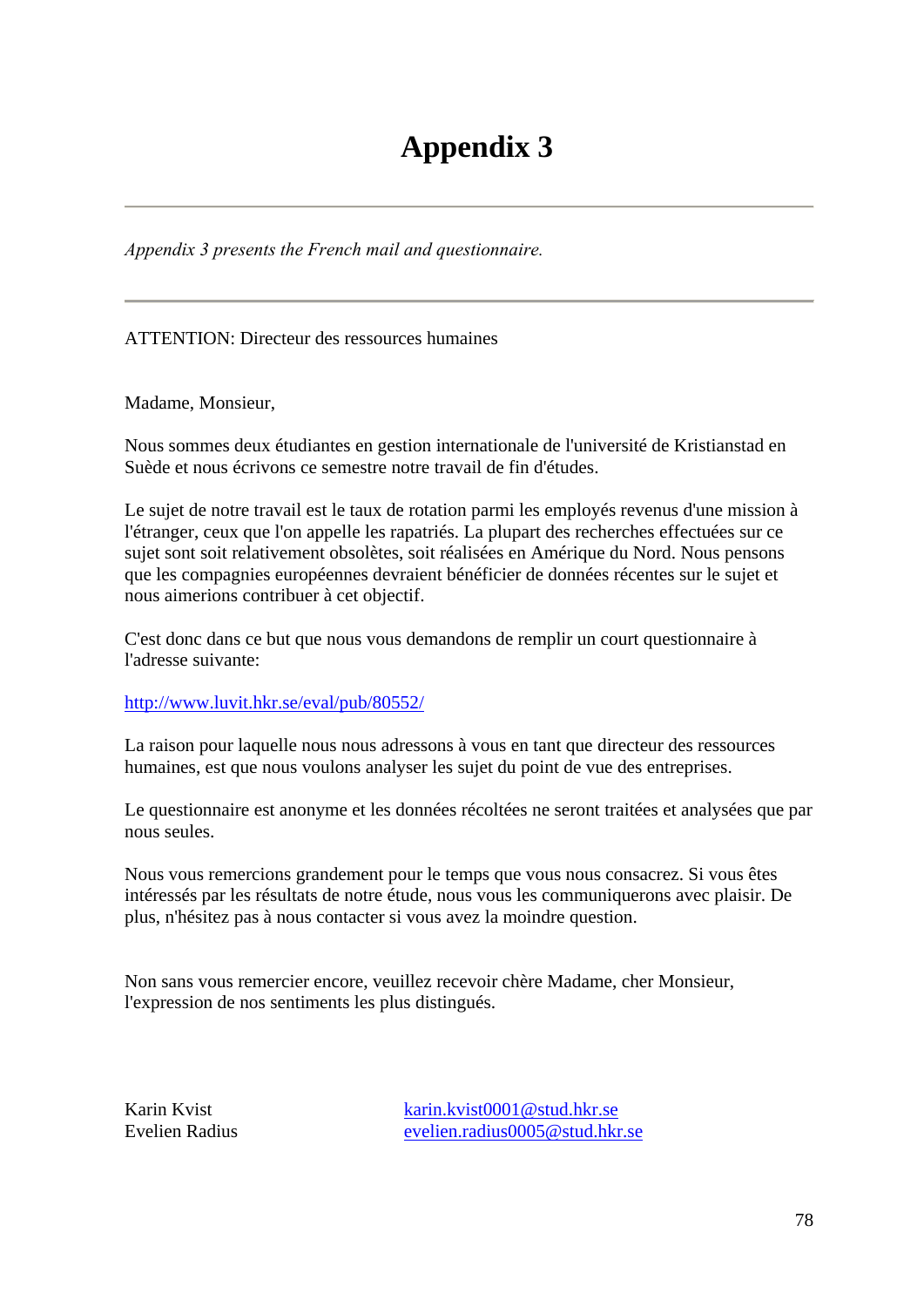### **-Le taux de rotation parmis les rapatriés-**

**Taux de rotation:** 'Le nombre de personnes qui démissionnent par rapport aux nombres de personnes travaillant dans l'entreprise (en pourcent)'.

**Expatrié:** 'Individu envoyé à l'étranger par l'entreprise pour une mission'.

**Rapatrié:** 'Individu revenant dans l'entreprise après une mission à l'étranger'.

**Employé domestique:** 'Individu travaillant pour l'entreprise et n'ayant aucune expérience internationale'.

1. Êtes-vous?

| ∩ | Un homme  |  |
|---|-----------|--|
| ∩ | Une femme |  |

2. Quel est le nom de votre entreprise?

………

3. Combien d'années avez-vous travaillez avec des rapatriés tout au long de votre carrière?

………

4. Depuis combien de temps travaillez-vous pour votre employeur actuel?

……

5. En moyenne, combien d'années les expatriés restent-ils à l'étranger?

……

6. Estimez le taux de rotation parmis les rapatriés un an après qu'ils soient revenus:

| O | $0-10%$     |
|---|-------------|
| O | 11-20 %     |
| O | 21-30 %     |
| O | $31-40%$    |
| O | 41-50 %     |
| O | 51-60 %     |
| O | 60% or more |

7. Pouvez-vous comparez ce taux de rotation avec celui des employés domestiques

- o Le taux des rapatrié est inférieur à celui des employés domestiques
- o Le taux des rapatriés est environ le même que celui des employés domestiques
- o Le taux des rapatriés est supérieur à celui des employés domestiques

8. Percevez-vous un taux supérieur parmis les rapatriés comme un problème?

- $\Omega = P$ as du tout
- o  $2 = \text{Non}$
- $3 = Pas$  d'avis
- $\circ$  4 = Oui
- $5 = \text{Tout} \land \text{fait}$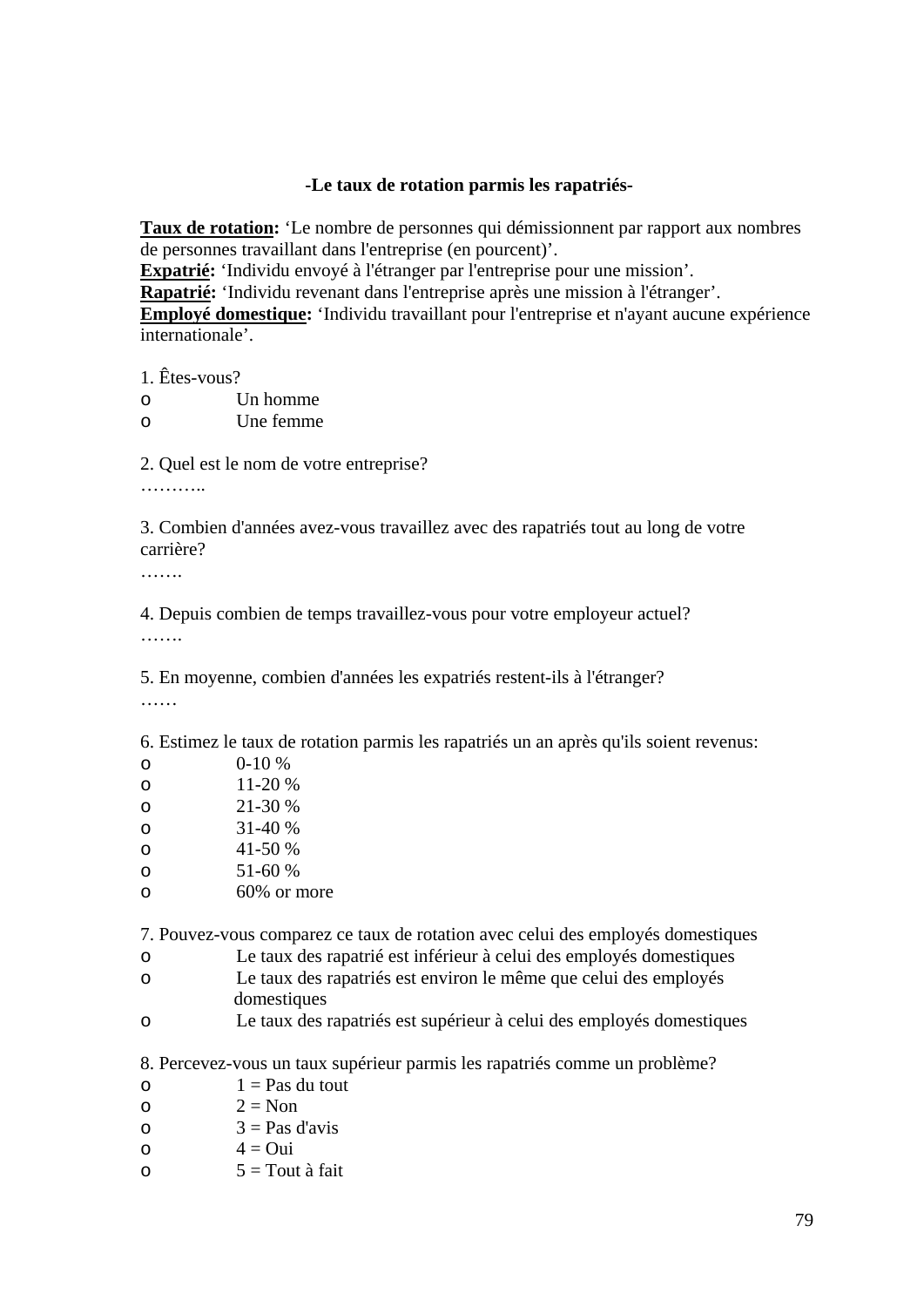Pouvez-vous commenter votre réponse: ………………………………..

9. Dans certains cas, le taux de rotation des employés peut-il être vu comme un élément positif?

 $1 = Pas du tout$ o  $2 = \text{Non}$  $3 = Pas$  d'avis

$$
4 = \text{Oui}
$$

 $5 = \text{Tout}$  à fait

-Please elaborate on your answer: ………………………………..

10. Envoyez-vous des personnes à l'étranger afin d'importer le savoir-faire depuis des filiales étrangères?

| $\circ$ | $1 = Pas$ du tout |
|---------|-------------------|
| ∩       | $2 \equiv$ Non    |
| ∩       | $3 = Pas$ d'avis  |
| ∩       | $4 = Q$ ui        |
| ∩       | $5 =$ Tout à fait |
|         |                   |

11. Envoyez-vous des personnes à l'étranger afin d'exporter le savoir-faire de votre enterprise à des filiales étrangères?

 $\circ$  1 = Pas du tout  $2 = Non$  $3 = Pas$  d'avis  $\Omega = 4 = 0$ ui  $5 = \text{Tout} \land \text{fait}$ 

12. Selon vous, votre entreprise voit-elle les missions à l'étranger comme un investissement pour elle?

- $\circ$  1 = Pas du tout
- $2 = Non$
- $3 = Pas$  d'avis
- $\Omega = 4 = 0$ ui
- $5 = \text{Tout} \land \text{fait}$

13. Laquelle de ces expériences la personne en charge des expatriations dans votre entreprise possède-t-elle?

- o Elle a travaillé, étudié ou vécu à l'étranger **plus** de 4 mois
- o Elle a travaillé, étudié ou vécu à l'étranger **moins** de 4 mois
- o Elle ne possède pas ce type d'expérience.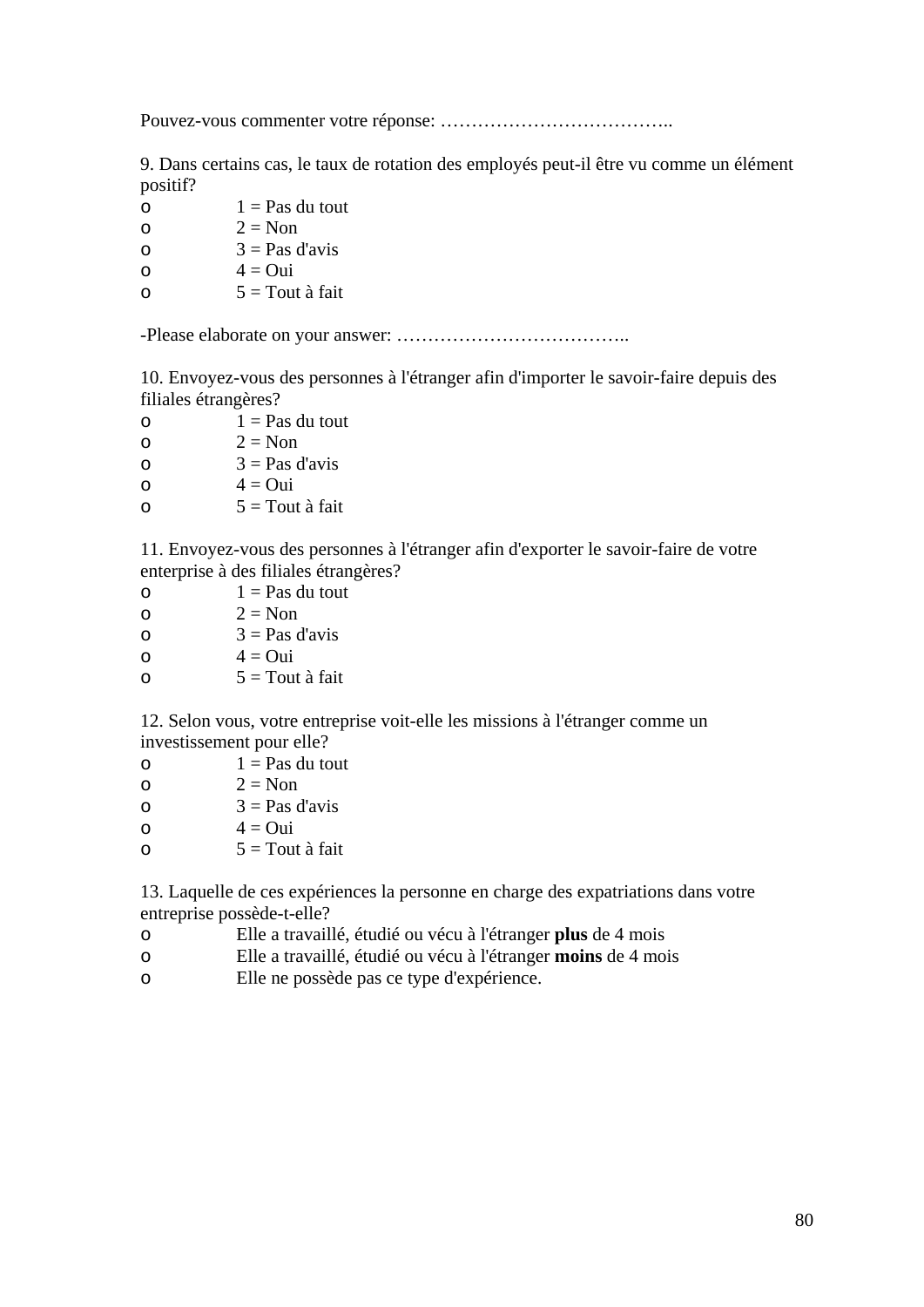14. Votre compagnie possède-t-elle un programme de rapatriement?

- o Oui
- o Non (allez à la question 17)

15. En quoi ce programme consiste-il?

………………………………………………………..

### 16. Quand est-ce que ce programme de raptriement commence?

- o Avant le départ de la personne pour l'étranger
- o Pendant que la personne est à l'étranger
- o Lorsque la personne est rentrée de l'étranger

17. A quel moment le rapatrié saura-t-il quelle position il occupera dans l'entreprise lors de son retour?

- o Avant le départ de la personne pour l'étranger
- o Pendant que la personne est à l'étranger
- o Lorsque la personne est rentrée de l'étranger

### **-Merci pour votre participation-**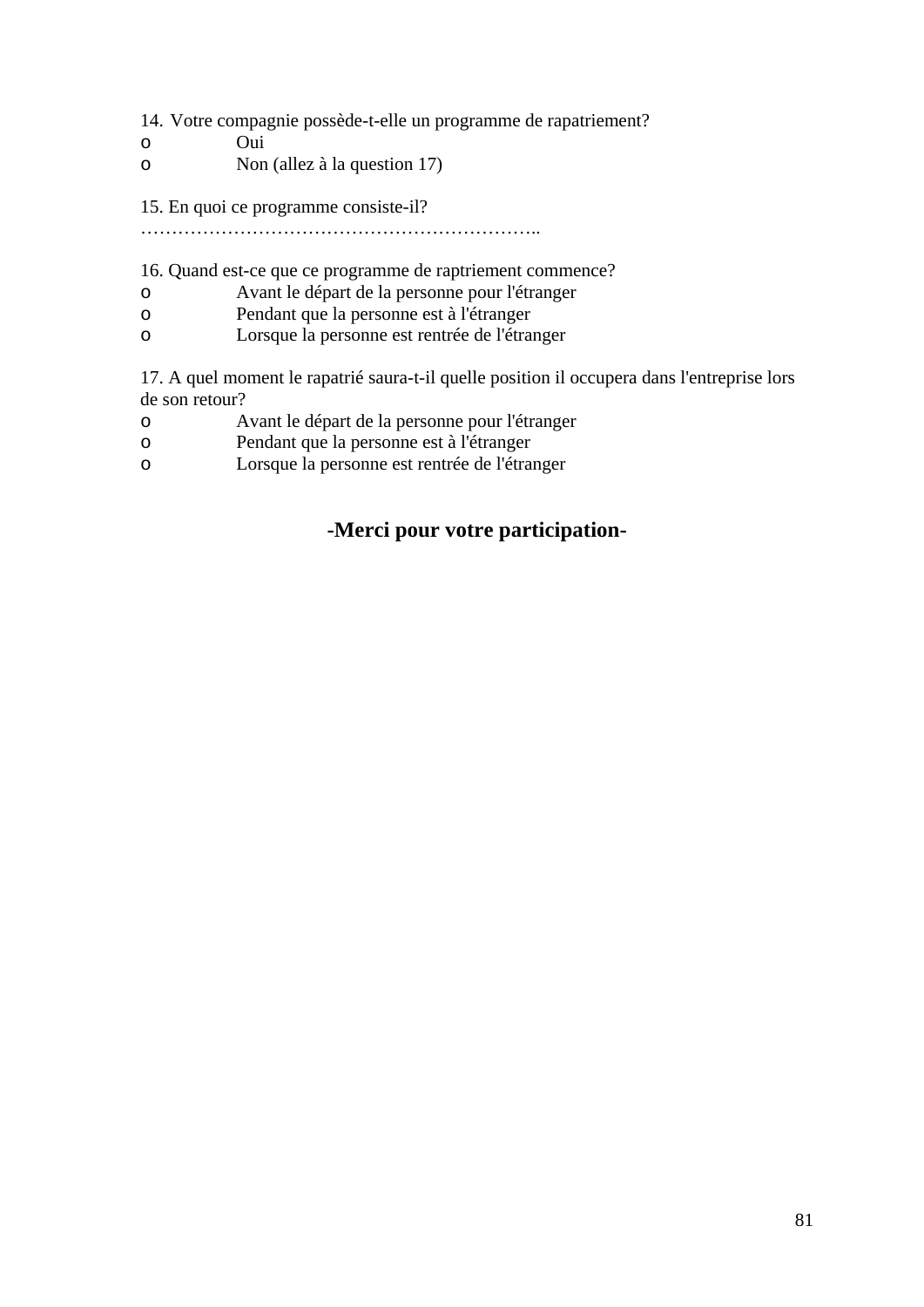Appendix 4 presents the data of the questionnaire.

| Table A4.1 "What is your gender?" |                          |      |                  |                       |  |
|-----------------------------------|--------------------------|------|------------------|-----------------------|--|
|                                   | Frequen<br>Percent<br>cy |      | Valid<br>Percent | Cumulative<br>Percent |  |
| Male                              | 29                       | 51,8 | 52,7             | 52,7                  |  |
| Female                            | 26                       | 46,4 | 47,3             | 100,0                 |  |
| Total                             | 55                       | 98,2 | 100,0            |                       |  |

The questionnaire was sent to the Human Resource Department in the companies. 53% of the respondents were men and 47% of the respondents were women.

|                  | Frequency | Percent | Valid<br>Percent | Cumulative<br>Percent |
|------------------|-----------|---------|------------------|-----------------------|
| $1 - 5$ years    | 27        | 48,2    | 48,2             | 48,2                  |
| $6 - 10$ years   | 12        | 21,4    | 21,4             | 69,6                  |
| 11 years or more | 17        | 30,4    | 30,4             | 100,0                 |
| Total            | 56        | 100,0   | 100,0            |                       |

Table A4.2 "How many years have you worked with repatriates throughout your career?"

All respondents who filled in the questionnaire have at least one year of experience working with repatriates. 48% of the Human Resource Managers have 1-5 year experience working with repatriates, 21 % have worked with repatriates for 6-10 years and 30% of the respondents have worked with repatriates for 11 years or more. The average Human Resource Managers has worked with repatriates for 9 years.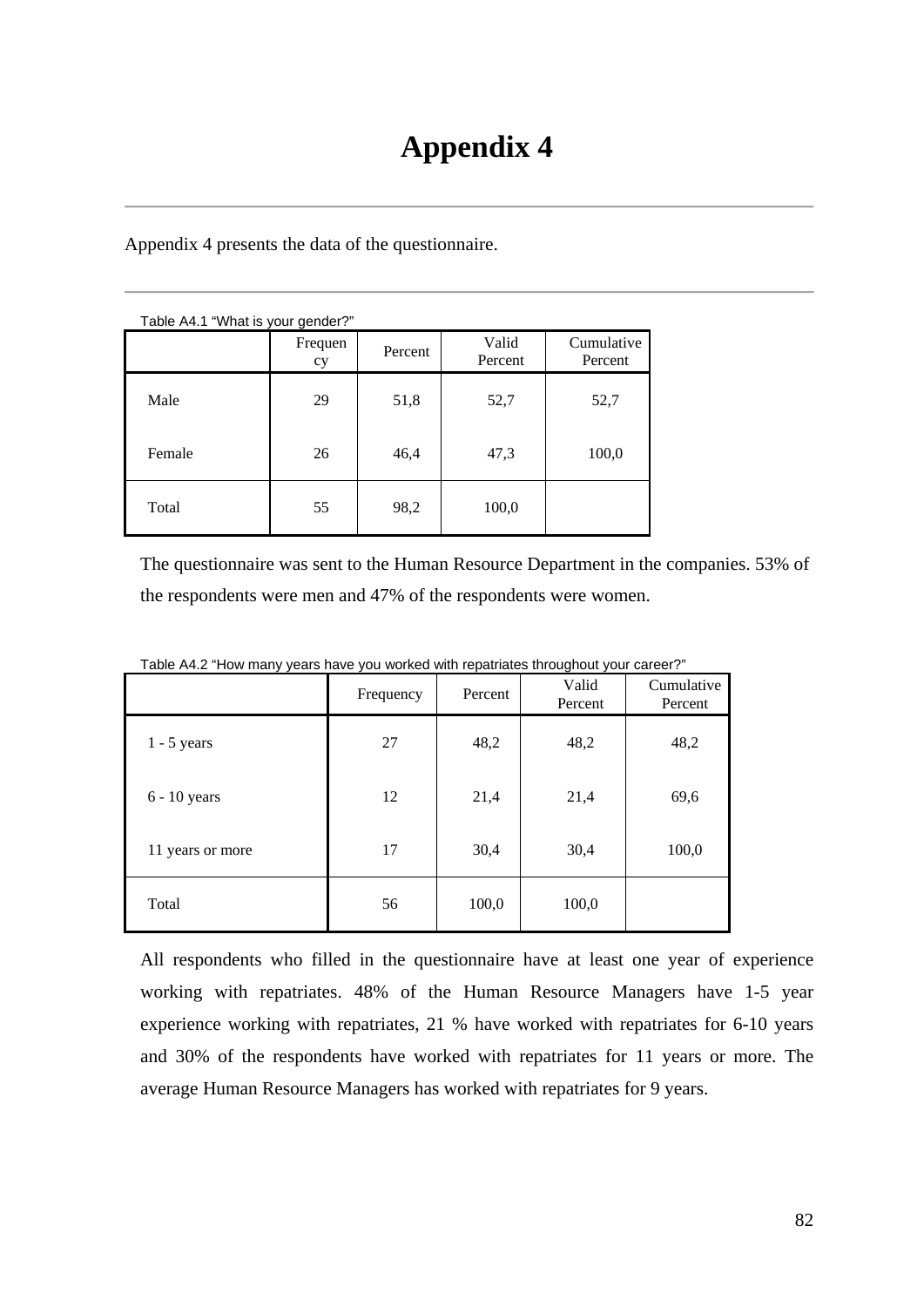|                  | Frequency | Percent | Valid<br>Percent | Cumulative<br>Percent |
|------------------|-----------|---------|------------------|-----------------------|
| $1 - 5$ Years    | 24        | 42,9    | 43,6             | 43,6                  |
| 6 - 10 Years     | 8         | 14,3    | 14,5             | 58,2                  |
| 11 Years or more | 23        | 41,1    | 41,8             | 100,0                 |
| Total            | 55        | 98,2    | 100,0            |                       |

Table A4.3 "How many years have you worked with your current employer?"

All respondents have worked for their current employer for at least one year. 43 % have worked for their current employer for 1-5 years, 14 % have worked for the same company for 6-10 years and 41 % of the respondents 11 years or more with the current employer. On average they have worked for their current company for 11years.





Table A4.4 "Please estimate the turnover rate in your company one year after repatriation?"

|                   | Frequency | Percent | Valid<br>Percent | Cumulative<br>Percent |
|-------------------|-----------|---------|------------------|-----------------------|
| $0 - 10 %$        | 36        | 63,2    | 66,7             | 66,7                  |
| 11 - and more $%$ | 18        | 31,6    | 33,3             | 100,0                 |
| Total             | 54        | 94,7    | 100,0            |                       |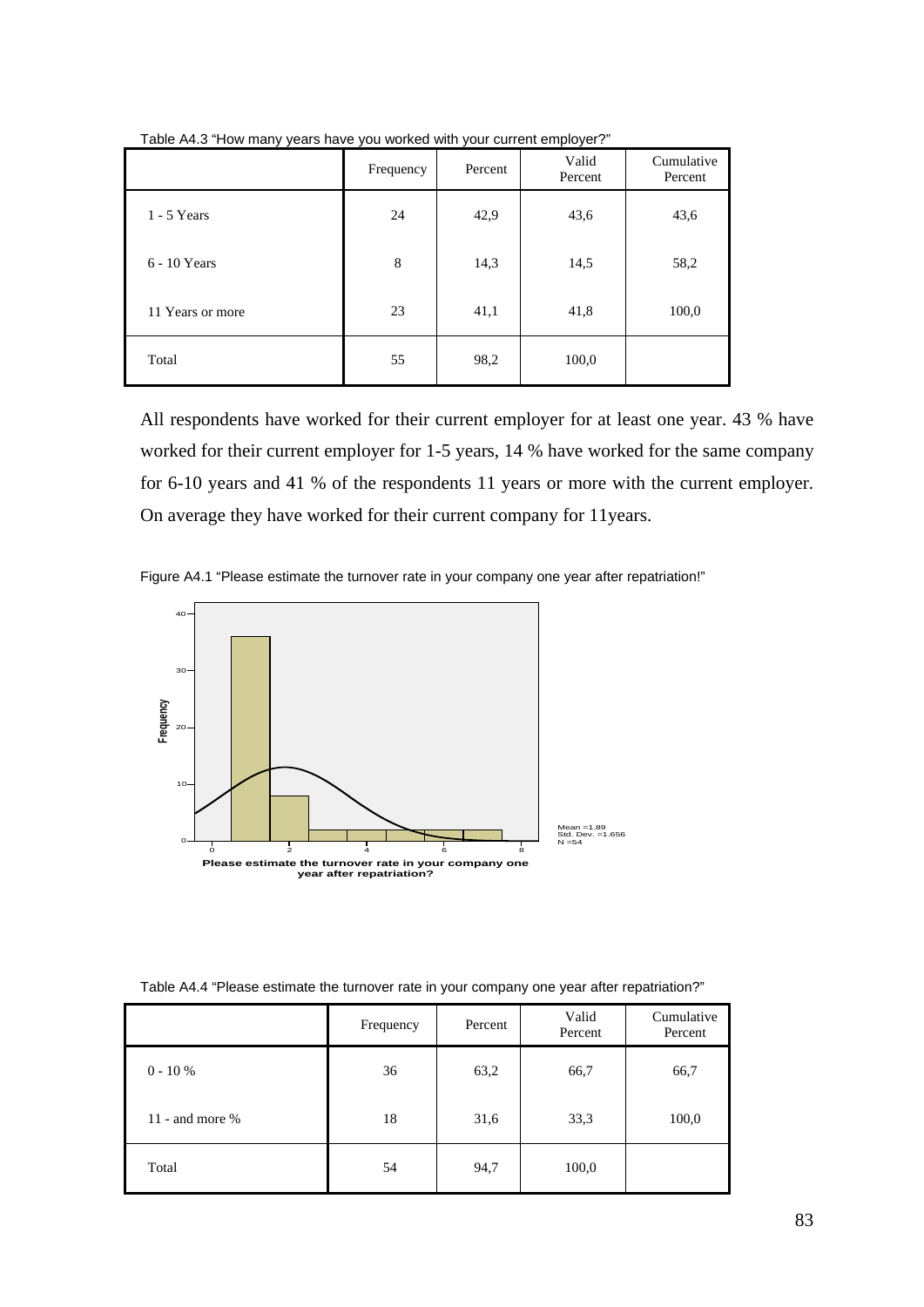The Human Resource Managers estimated the turnover rate in the company one year after repatriation. The respondents could choose between 0-10%, 11-20%, 21- 30%, 31- 40%, 41- 50%, 51- 60%, 61% and higher. Only four companies had a turnover rate higher than 51%. Most companies (67%) had a turnover rate under 10 %.

|                                                  | Frequency | Percent | Valid<br>Percent | Cumulative<br>Percent |
|--------------------------------------------------|-----------|---------|------------------|-----------------------|
| Repatriate turnover rate is lower than domestic  | 10        | 17,9    | 18,9             | 18,9                  |
| Repatriate turnover rate is about the same       | 26        | 46,4    | 49,1             | 67,9                  |
| Repatriate turnover rate is higher than domestic | 17        | 30,4    | 32,1             | 100,0                 |
| Total                                            | 53        | 94,6    | 100,0            |                       |

Table A4.5 "How would you estimate the repatriate turnover rate in comparison to the 'domestic' employee turnover rate in your company?"

Half of the respondents (49%) estimated the repatriate turnover rate the same as the turnover rate of the domestic employees. In North America the repatriate turnover rate is higher than the domestic turnover rate (Stroh, 1995). In this research only 32% of companies estimated the repatriate turnover rate to be higher. For some companies (19%) the repatriates' turnover rate is even lower than the domestic. The domestic turnover rate includes: retirements, dismissals and redundancies.

|          | Frequency | Percent | Valid<br>Percent | Cumulative<br>Percent |
|----------|-----------|---------|------------------|-----------------------|
| No       | 34        | 59,6    | 61,8             | 61,8                  |
| Neutural | 14        | 24,6    | 25,5             | 87,3                  |
| Yes      | 7         | 12,3    | 12,7             | 100,0                 |
| Total    | 55        | 96,5    | 100,0            |                       |

Table A4.6 "Is a higher repatriate turnover rate in the company perceived as a problem?"

In this research only some (13%) companies perceived a higher turnover rate as a problem. The respondents gave four reasons for this: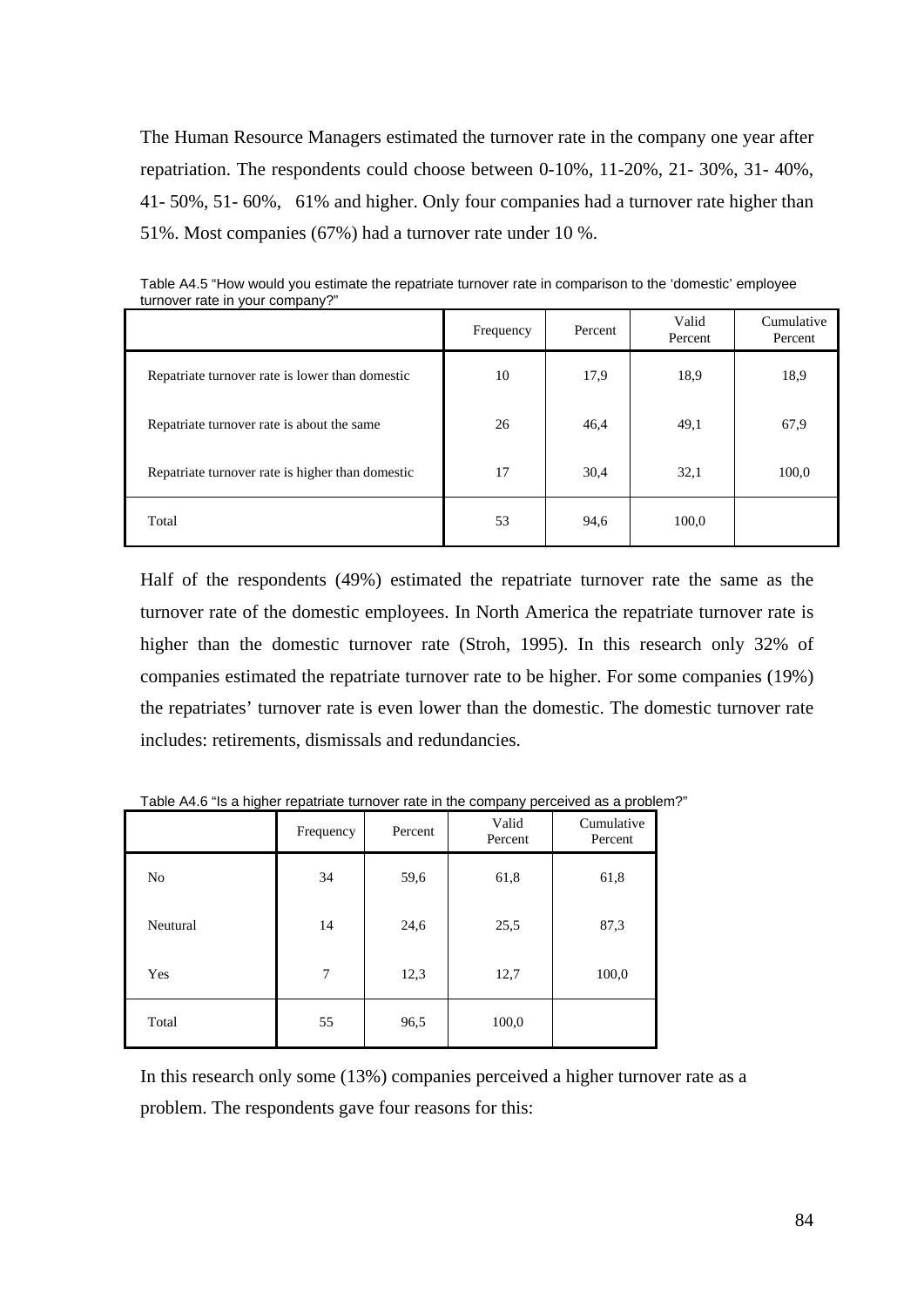- The adjustment of the repatriate to the home company has been seen as a problem. The rebuild of the own network, with experiences, integration in the existing system with its limits, is experienced as a restriction.
- Many of the repatriates resign, because no position is given to the repatriates before hand.
- When a company send an employee to a foreign country, this organization would like to profit from the gained knowledge when they return. If the employee resigned the company has a loss of experience and know-how.
- In most cases the announcement of the repatriates' resignations are dependent on the fact that the company was not satisfied by the employees performance, and therefore offered a position with which the employee would not be happy.
- However, most respondents (62%) of this survey do not see a higher turnover rate as a problem. Two reasons can be distinguished why European companies see a higher turnover rate not as a problem.
- Mainly because they do not have a high turnover rate therefore the problems of repatriation rarely occur.
- They experience no grave loss of know-how has occurred and the costs are not so dramatic.

|          | Frequenc<br>y | Percent | $1$ able $A$ . If some cases, can turnover rate be perceived as sometimity positive:<br>Valid<br>Percent |       |
|----------|---------------|---------|----------------------------------------------------------------------------------------------------------|-------|
| No       | 22            | 38,6    | 40,0                                                                                                     | 40,0  |
| Neutural | 20            | 35,1    | 36,4                                                                                                     | 76,4  |
| Yes      | 13            | 22,8    | 23,6                                                                                                     | 100,0 |
| Total    | 55            | 96,5    | 100,0                                                                                                    |       |

Table A4.7 "In some cases, can turnover rate be perceived as something positive?"

In this research some companies (24%) perceived a higher turnover rate as something positive. The respondents gave four different reasons for this:

- The integration of the repatriates in the organisation has been shown to be difficult.
- No position was available in the home company
- When a repatriate feels that he/she has developed in such a way, both personally and professionally, that he/she no longer can or wishes to reintegrate, a resignation is possibly the best solution for both parties.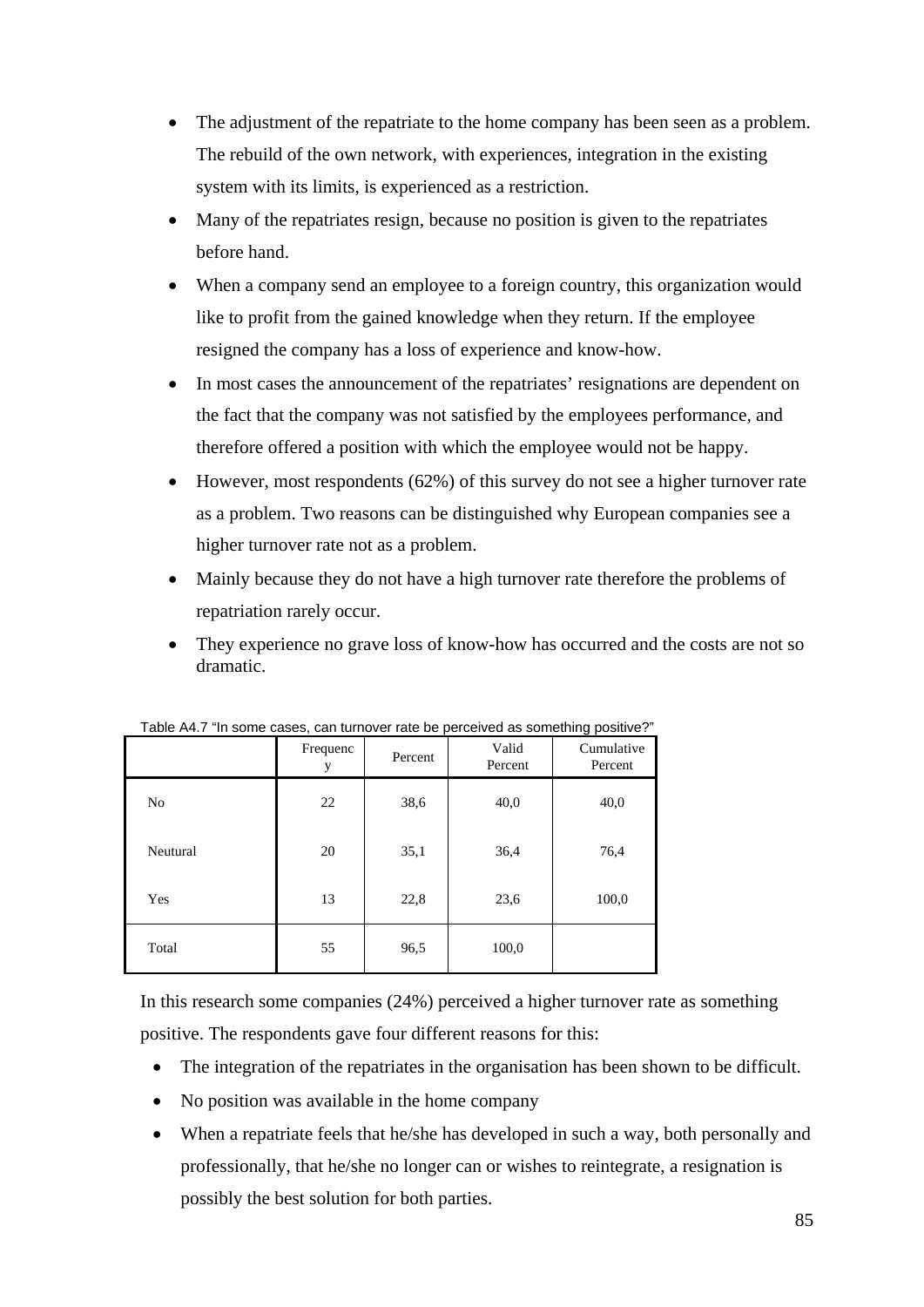• Where the expatriation was unsuccessful, a resignation can solve the repatriation problem.

Many companies (40%) of this survey cannot see a higher turnover rate as something positive. two reasons can be distinguished why European companies cannot see a turnover rate as something positive.

- When an employee is sent on an international assignment, we hope that a higher contribution is to be accessible in the future. Improved language skills. Larger comprehension when it comes to international business. The company will lose experience and know-how if these employees resign.
- It will make international assignments become unpopular.

|          | Frequency | Percent | Valid<br>Percent | Cumulative<br>Percent |
|----------|-----------|---------|------------------|-----------------------|
| No       | 5         | 8,9     | 9,3              | 9,3                   |
| Neutural | 1         | 1,8     | 1,9              | 11,1                  |
| Yes      | 48        | 85,7    | 88,9             | 100,0                 |
| Total    | 54        | 96,4    | 100,0            |                       |

Table A4.8 "Do you send expatriates to export knowledge to foreign subsidiaries?"

Almost all companies (90%) send expatriates to export knowledge from the home country to the host country. Only 4 companies do not send expatriates to a foreign country for this reason.

Table A4.9 "Do you send expatriates to import knowledge from foreign subsidiaries?"

|                | Frequency | Percent | Valid<br>Percent | Cumulative<br>Percent |
|----------------|-----------|---------|------------------|-----------------------|
| N <sub>0</sub> | 24        | 42,1    | 44,4             | 44,4                  |
| Neutural       | 11        | 19,3    | 20,4             | 64,8                  |
| Yes            | 19        | 33,3    | 35,2             | 100,0                 |
| Total          | 54        | 94,7    | 100,0            |                       |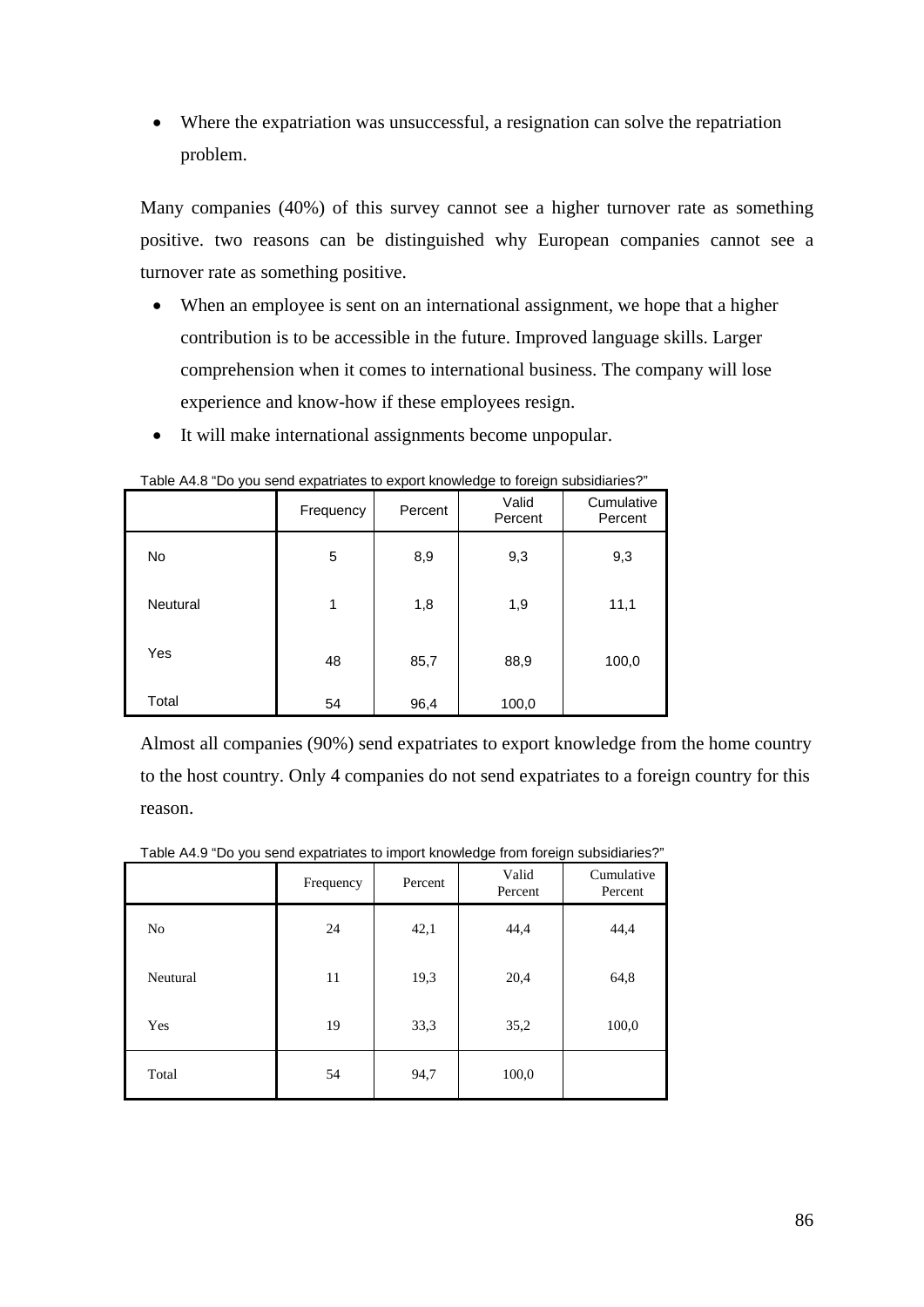One-third of the companies (35%) agreed with this statement and send expatriates to import knowledge from a foreign subsidiary. 44 % of the respondents do not send repatriates to export knowledge.

|                                                      |                | Do you send expatriates to export<br>knowledge to foreign subsidiaries? | Total    |     |    |
|------------------------------------------------------|----------------|-------------------------------------------------------------------------|----------|-----|----|
|                                                      |                | N <sub>0</sub>                                                          | Neutural | Yes |    |
| Do you send                                          | N <sub>0</sub> | 5                                                                       |          | 19  | 24 |
| expatriates to                                       | Neutural       |                                                                         |          | 10  | 11 |
| import<br>knowledge from<br>foreign<br>subsidiaries? | <b>Yes</b>     | 0                                                                       |          | 18  | 18 |
| Total                                                |                |                                                                         |          | 47  | 53 |

Table A4.10 **"**Do you send expatriates to export knowledge to foreign subsidiaries?"

(Test value 10,371 and p-value ,035)

Table A4.11 "Does your company treat international assignments as a career investment?"

|                | Frequency      | Percent | Valid<br>Percent | Cumulative<br>Percent |
|----------------|----------------|---------|------------------|-----------------------|
| N <sub>0</sub> | $\overline{4}$ | 7,1     | 7,3              | 7,3                   |
| Neutural       | $\overline{4}$ | 7,1     | 7,3              | 14,5                  |
| Yes            | 47             | 83,9    | 85,5             | 100,0                 |
| Total          | 55             | 98,2    | 100,0            |                       |

86% of the companies stated that they perceive international assignments as a career investment, while only 7% of the companies do not.

Table A4.12 "Which of the following experiences does the person in charge of developing repatriation policies have?"

|                                                           | Frequen<br>cy | Percent | Valid<br>Percent | Cumulative<br>Percent |
|-----------------------------------------------------------|---------------|---------|------------------|-----------------------|
| Worked, studied or lived abroad for more than 4<br>months | 19            | 33,9    | 37,3             | 37,3                  |
| Worked, studied or lived abroad for less than 4<br>months | 6             | 10,7    | 11,8             | 49,0                  |
| No international experience in this sense.                | 26            | 46,4    | 51,0             | 100,0                 |
| Total                                                     | 51            | 91,1    | 100,0            |                       |

51% of the persons who are in charge of development of the repatriation policies have no experience themselves, when they were developing the repatriation policies. 12 % have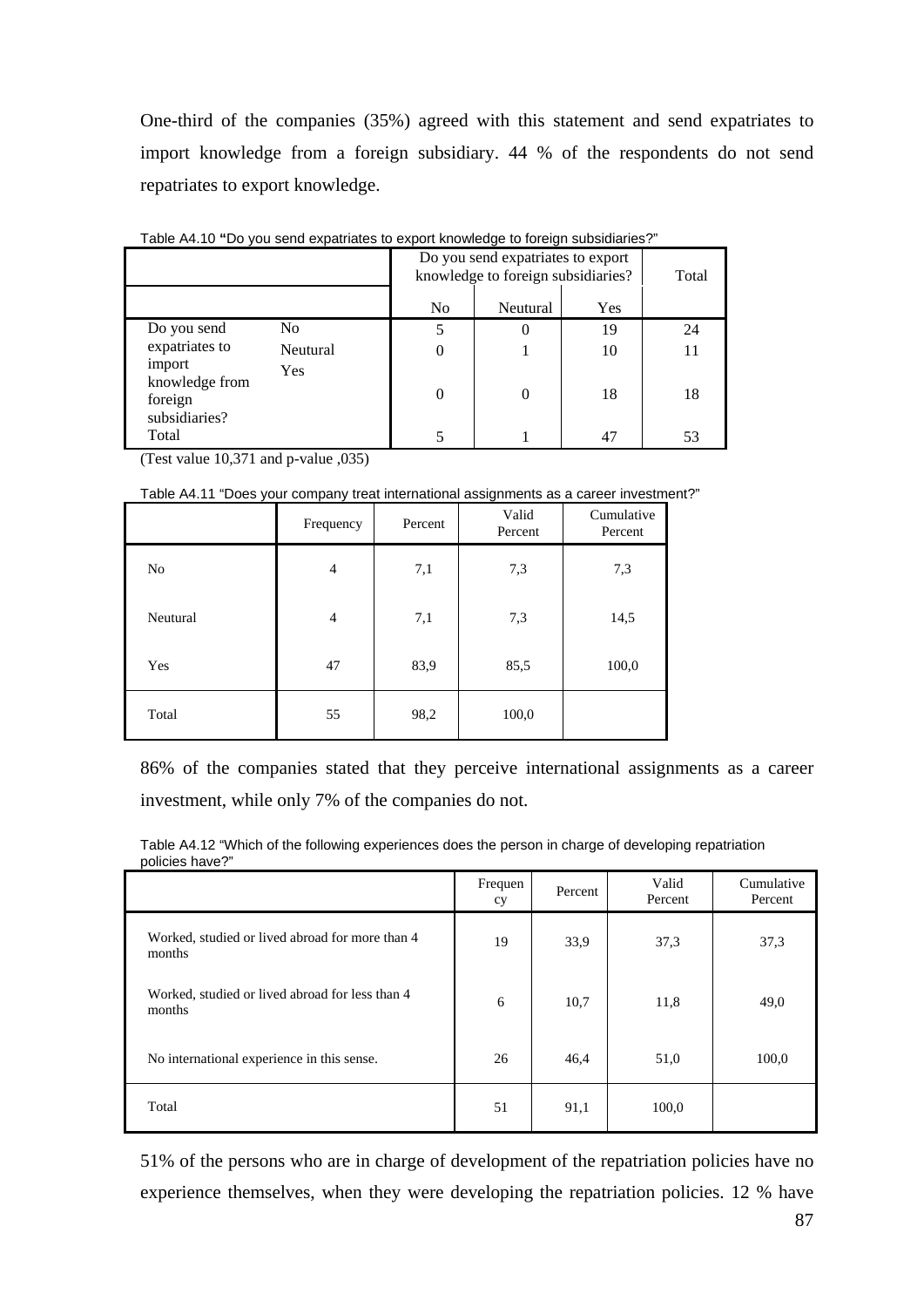worked, studied or lived abroad for less than four months and only 37% have worked or lived abroad for more than 4 months.

|       | Frequency | Percent | Valid<br>Percent | Cumulative<br>Percent |
|-------|-----------|---------|------------------|-----------------------|
| Yes   | 15        | 26,8    | 27,3             | 27,3                  |
| No    | 40        | 71,4    | 72,7             | 100,0                 |
| Total | 55        | 98,2    | 100,0            |                       |

Table A4.13 "Does your company have a repatriation program?"

Fewer than 30 % of the companies in this survey have a repatriation program. It was remarkable that all French speaking countries, such as France and Belgium, have a repatriation program.

These programs included:

- Readjustment to the German reality
- An opinion poll on how satisfied the repatriates are with their repatriate position takes place. The company offered the repatriate of special reintegration seminars for expatriates as well as their families.
- Financial support, help to find an apartment, initial car help, schooling
- Exhaustive dialogues after the repatriation, offers on different positions within the company
- Concrete planning with help from the repatriate of the newly acquired skills and experiences: regular contact between the expatriate and home company; influence of the strategic personal planning
- Report on experience and gradual readjustment to the old position or transfer to a new one.
- Regular feed-back dialogues. Fixed reintegration process.
- Guaranteed resumption and offer on a good position
- Relocating assistance, tax and financial planning advice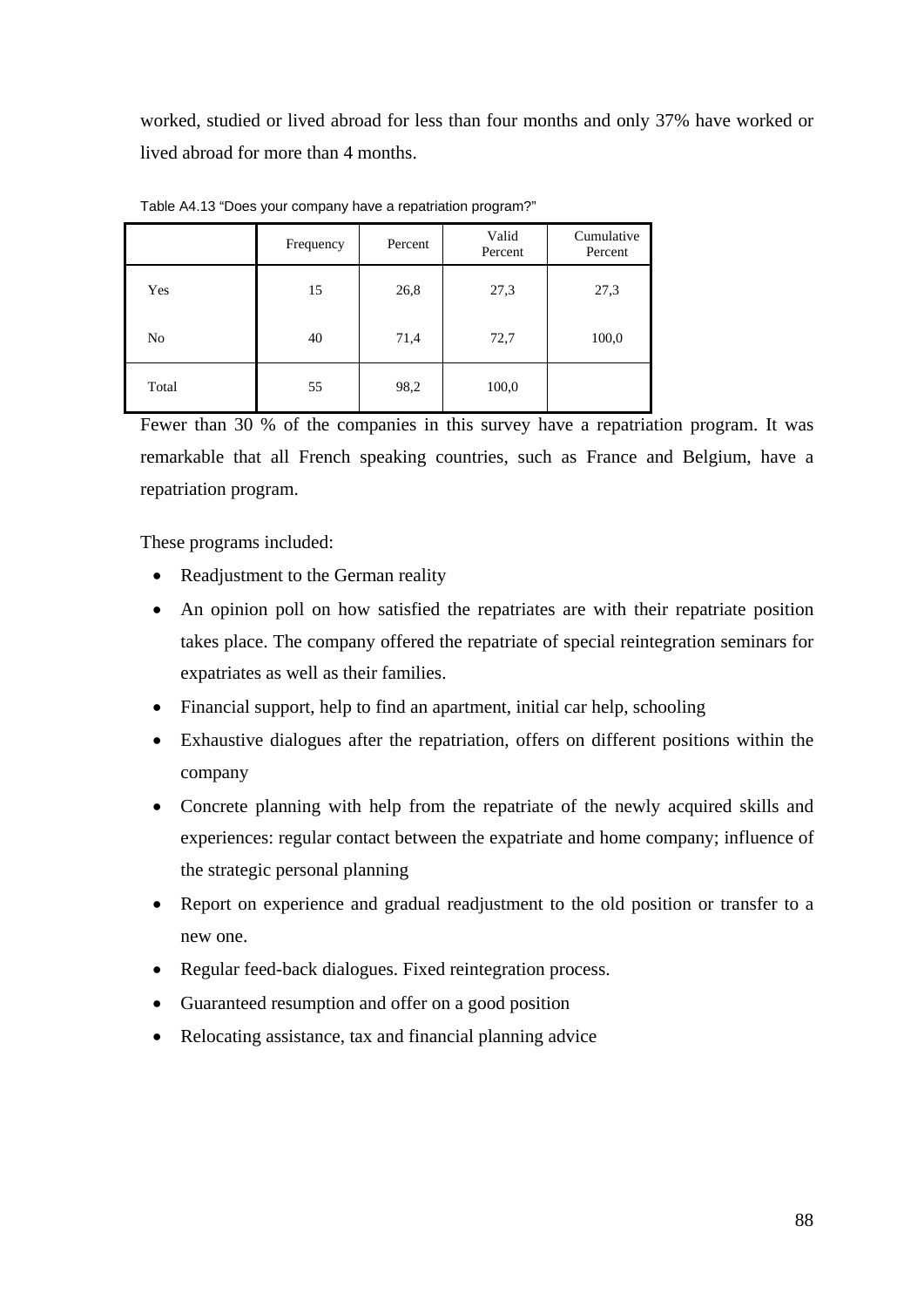|                                     | Frequenc<br>у | Percent | Valid<br>Percent | Cumulative<br>Percent |
|-------------------------------------|---------------|---------|------------------|-----------------------|
| Before the international assignment | 4             | 7,1     | 7,3              | 7,3                   |
| During the international assignment | 9             | 16,1    | 16,4             | 23,6                  |
| After the international assignment  | 2             | 3,6     | 3,6              | 27,3                  |
| No program                          | 40            | 71,4    | 72,7             | 100,0                 |
| Total                               | 55            | 98,2    | 100,0            |                       |

Table A4.14 "When does the repatriation program start?"

Table A4.14 shows that 73 % of the respondents do not have a repatriation program at all. Among the companies that have programs, 27% of the programs start before the international assignment. 60% of the repatriation programs start during the international assignment, while 13% start after the international assignment.

A program should start before the international assignment begins because, this gives the repatriate a sense of security and the company can screen out employees and family members with personal characteristics or family situations, which would limit their success abroad. Pre-departure training can inform the expatriates and families going on the international assignment as to what kind of problems to expect abroad and upon return.

|                                     | Frequenc | Percent | Valid<br>Percent | Cumulative<br>Percent |
|-------------------------------------|----------|---------|------------------|-----------------------|
| Before the international assignment | 8        | 14,3    | 15,1             | 15,1                  |
| During the international assignment | 40       | 71,4    | 75,5             | 90,6                  |
| After the international assignment  | 5        | 8,9     | 9,4              | 100,0                 |
| Total                               | 53       | 94,6    | 100,0            |                       |

Table A4.15 "During what stage does the repatriate get to know what position he/she will be assigned upon his/her return?"

According to this research most repatriates get to know their position during the international assignment (76%). Only 15% of the repatriates know their position before